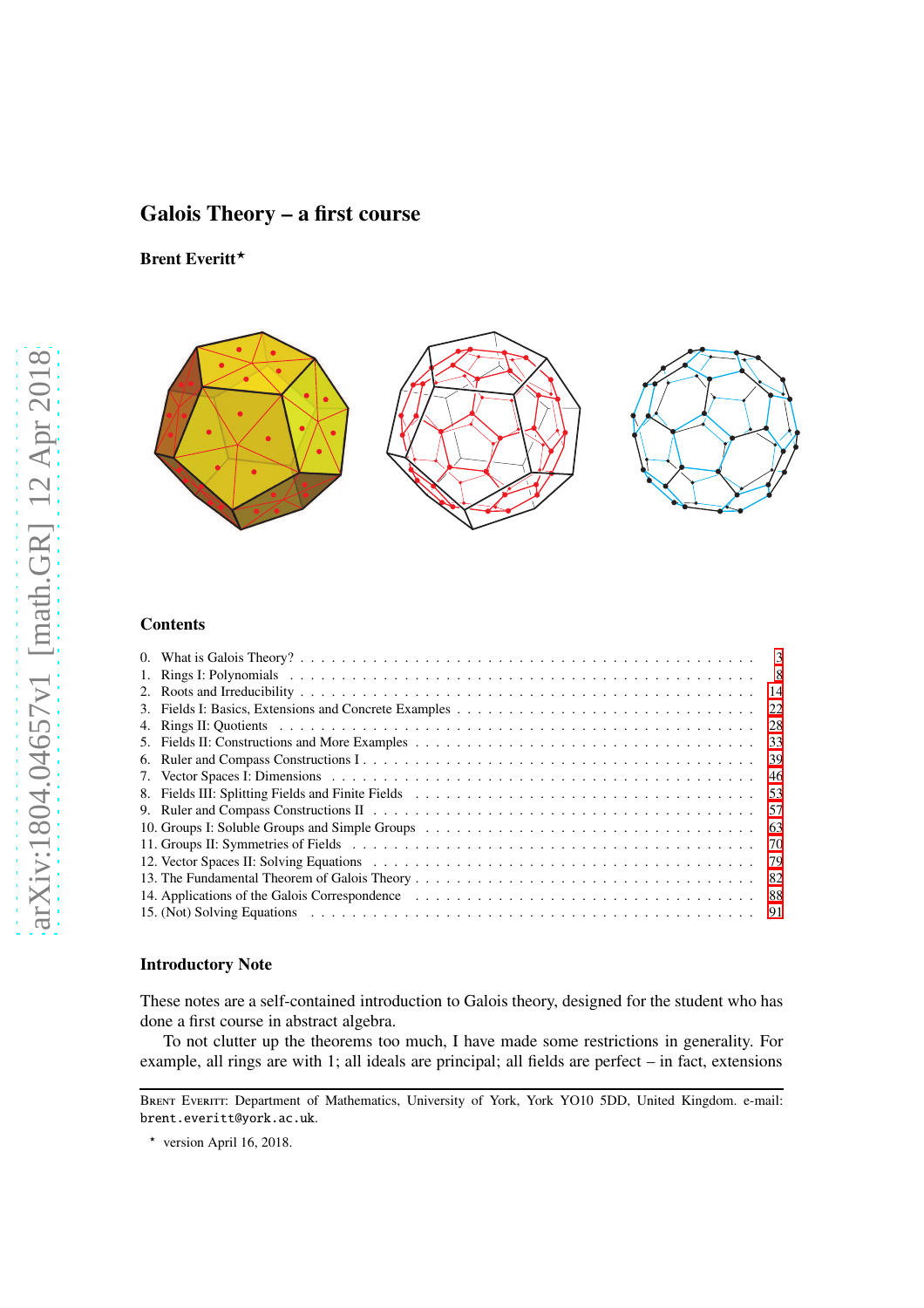of Q or of finite fields; consequently all field extensions are separable; and so on. This won't be to everyone's taste.

The following prerequisites are assumed, although there are reminders: the basics of linear algebra, particularly the span and independence of a set of vectors; the idea of a basis and hence the dimension of a vector space. In group theory the fundamentals upto Lagrange's theorem and the first isomorphism theorem. In ring and field theory the definitions and some examples, but probably not much else.

There are many books on linear algebra and group theory for beginners. My personal favourite is:

[Arm88] M. A. Armstrong, *Groups and symmetry*, Undergraduate Texts in Mathematics, Springer-Verlag, New York, 1988. MR965514

Most of the results and proofs are standard and can be found in any book on Galois theory, but I am particularly indebted to the book of Joseph Rotman:

[Rot90] Joseph Rotman, *Galois theory*, Universitext, Springer-Verlag, New York, 1990. MR1064318

In particular the proofs I give of Theorems C and E, the Fundamental Theorem of Algebra and the Theorem of Abels-Ruffini are Rotman's proofs with some elaboration added. The statements (although not the proofs) of Theorems F and G are also his.

The figure depicting the (*a*, *b*)-plane at the end of Section [15](#page-90-0) is redrawn from the Mathematica poster *Solving the Quintic*.

## *The Cover*

The cover shows a Cayley graph for the smallest non-Abelian simple group – the alternating group  $A_5$ . We will see that the simplicity of this group means there is no formula for the roots of the polynomial  $x^5 - 4x + 2$ , using only the ingredients

$$
\frac{a}{b} \in \mathbb{Q}, +, -, \times, \div, \sqrt[2]{}, \sqrt[3]{}, \sqrt[4]{}, \sqrt[5]{}, \ldots
$$

Therefore, there can be no formula for the solutions of a quintic equation

$$
ax^5 + bx^4 + cx^3 + dx^2 + ex + f = 0
$$

that works for all possible  $a, b, c, d, e, f \in \mathbb{C}$ .

A Cayley graph is a picture of the multiplication in the group. Let  $\sigma = (1, 2, 3, 4, 5)$ . Each blue pentagonal face can be oriented anti-clockwise when you look at it from the outside of the ball. Crossing a blue edge anti-clockwise corresponds to  $\sigma$  and crossing in the reverse direction (clockwise) corresponds to  $\sigma^{-1}$ . Crossing a black edge in either direction corresponds to the element  $\tau = (1, 2)(3, 4)$ .

The vertices correspond to the 60 elements of  $A_5$  – the front ones are marked, with the identity element in the center. If a path  $\gamma$  starts at the vertex corresponding to  $\mu_1 \in A_5$  and finishes at  $\mu_2 \in A_5$ , then reading the  $\sigma$  and  $\tau$  labels off  $\gamma$  as you travel along it gives  $\mu_1 \gamma = \mu_2$ . For example, the red path gives  $(1, 2, 3, 4, 5) \cdot \sigma \tau \sigma^2 \tau \sigma^{-2} \tau \sigma = (2, 5)(3, 4)$ .

It is a curious coincidence that the smallest non-Abelian simple group has Cayley graph the the simplest known pure form of Carbon – Buckminsterfullerine  $C_{60}$ .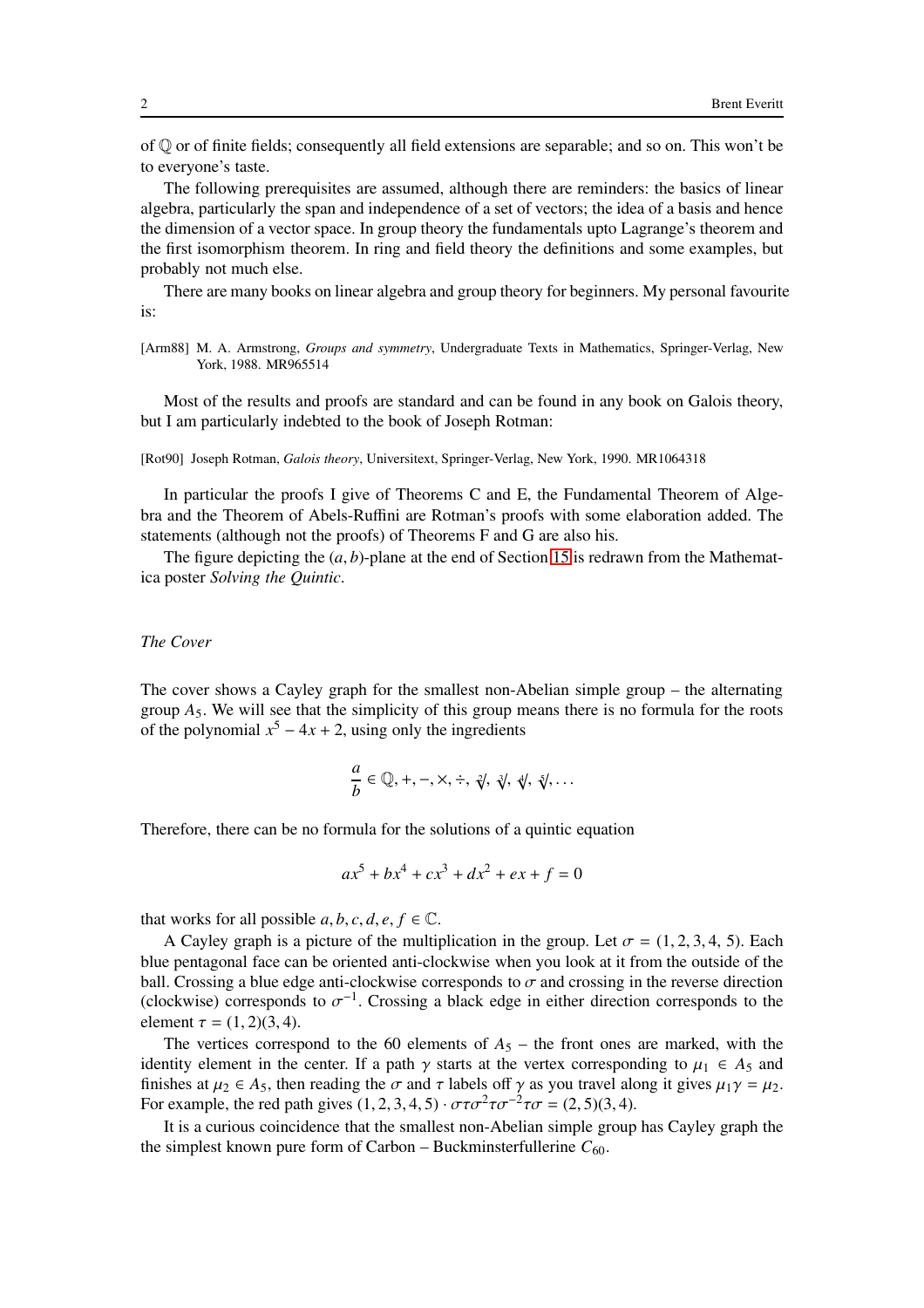

Fig. -1.1. The Cayley graph for the smallest non-Abelian simple group, the alternating group  $A_5$ , with respect to  $\sigma = (1, 2, 3, 4, 5)$  – the blue edges – and  $\tau = (1, 2)(3, 4)$  – the black edges.

## <span id="page-2-0"></span>0. What is Galois Theory?

A quadratic equation  $ax^2 + bx + c = 0$  has exactly two – possibly repeated – solutions in the complex numbers. There is a formula for them, that appears in the ninth century Persian book *Hisab al-jabr w'al-muqabala*[1](#page-2-1) , by Abu Abd-Allah ibn Musa al'Khwarizmi. In modern notation it says:

$$
x = \frac{-b \pm \sqrt{b^2 - 4ac}}{2a}.
$$

Less familiar maybe,  $ax^3 + bx^2 + cx + d = 0$  has three C-solutions, and they too can be expressed algebraically using Cardano's formula. One solution turns out to be

$$
-\frac{b}{3a} + \sqrt[3]{-\frac{1}{2}(\frac{2b^3}{27a^3} - \frac{bc}{a^2} + \frac{d}{a})} + \sqrt{\frac{1}{4}(\frac{2b^3}{27a^3} - \frac{bc}{a^2} + \frac{d}{a})^2 + \frac{1}{27}(\frac{c}{a} - \frac{b^2}{3a^2})^3}
$$

$$
+\sqrt[3]{-\frac{1}{2}(\frac{2b^3}{27a^3} - \frac{bc}{a^2} + \frac{d}{a})} - \sqrt{\frac{1}{4}(\frac{2b^3}{27a^3} - \frac{bc}{a^2} + \frac{d}{a})^2 + \frac{1}{27}(\frac{c}{a} - \frac{b^2}{3a^2})^3},
$$

and the other two have similar expressions. There is an even more complicated formula, attributed to Descartes, for the roots of a quartic polynomial equation.

<span id="page-2-1"></span><sup>1</sup> *al-jabr*, hence "algebra".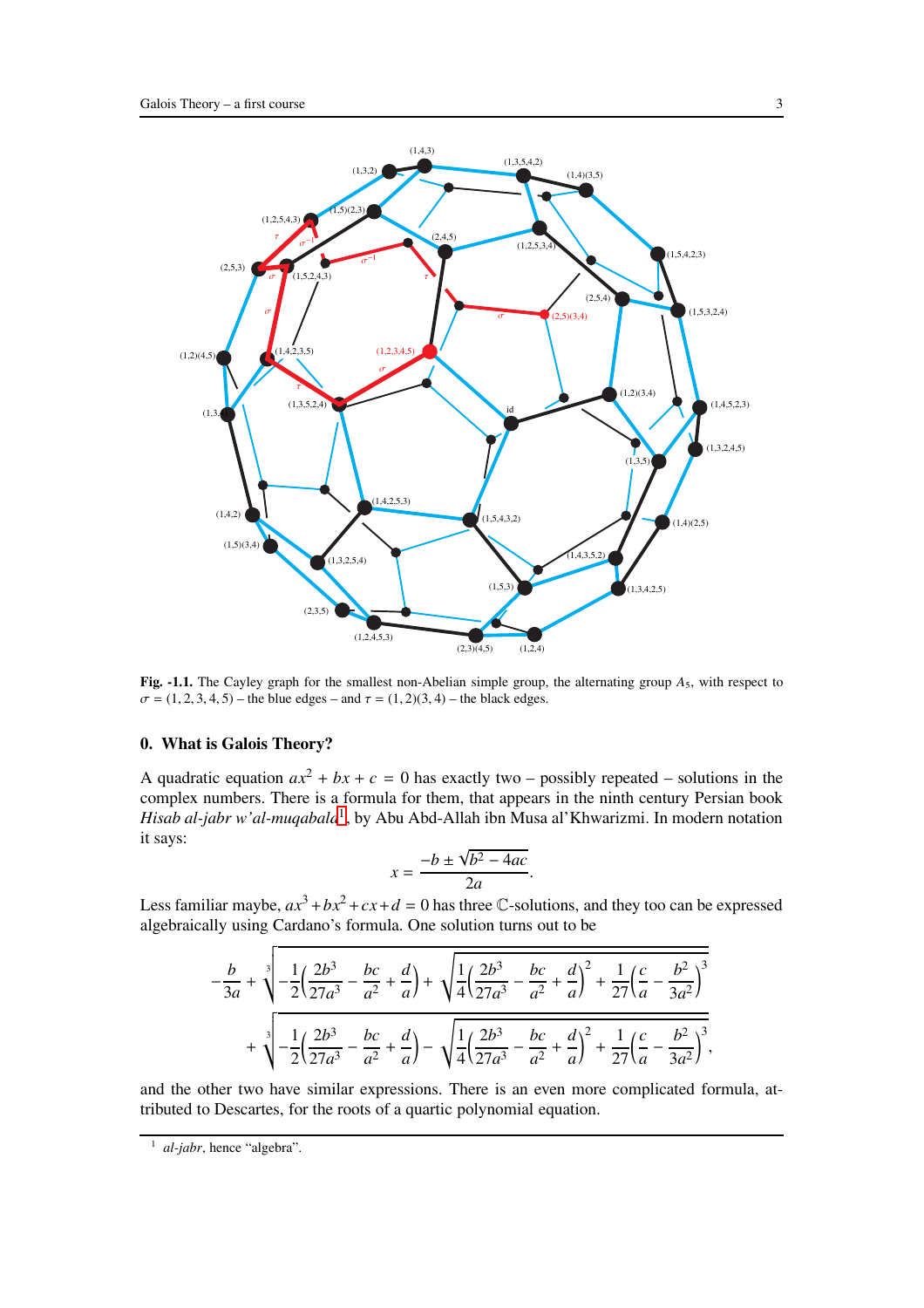What is kind of miraculous is not that the solutions exist, but they can always be expressed in terms of the coefficients and the basic algebraic operations,

$$
+,-,\times,\div,\sqrt{,\sqrt[3]{\sqrt{3}}},\sqrt[4]{\sqrt{3}}},\ldots
$$

By the turn of the 19th century, no equivalent formula for the solutions to a quintic (degree five) polynomial equation had materialised, and it was Abels who had the crucial realisation: *no such formula exists*.

Such a statement can be interpreted in a number of ways. Does it mean that there are always algebraic expressions for the roots of quintic polynomials, but their form is too complex for one *single* formula to describe all the possibilities? It would therefore be necessary to have a number, maybe even infinitely many, formulas. The reality turns out to be far worse: there are specific polynomials, such as  $x^5 - 4x + 2$ , whose solutions cannot be expressed algebraically in any way whatsoever.

A few decades later, Evaristé Galois started thinking about the deeper problem: *why* don't these formulae exist? Thus, Galois theory was originally motivated by the desire to understand, in a much more precise way, the solutions to polynomial equations.

Galois' idea was this: study the solutions by studying their "symmetries". Nowadays, when we hear the word symmetry, we normally think of group theory. To reach his conclusions, Galois kind of invented group theory along the way. In studying the symmetries of the solutions to a polynomial, Galois theory establishes a link between these two areas of mathematics. We illustrate the idea, in a somewhat loose manner, with an example.

## *0.1. The symmetries of the solutions to*  $x^3 - 2 = 0$ .

**(0.1)**. We work in C. Let  $\alpha$  be the real cube root of 2, ie:  $\alpha = \sqrt[3]{2} \in \mathbb{R}$  and,  $\omega = -\frac{1}{2}$  $rac{1}{2} + \frac{\sqrt{3}}{2}$  $\frac{\sqrt{3}}{2}$ i. Note that  $\omega$  is a cube root of 1, and so  $\omega^3 = 1$ .

rotation through  $\frac{3}{3}$  of a turn = the identity symmetry. Notice for now  $\alpha\omega^2$ The three solutions to  $x^3 - 2 = 0$  (or *roots* of  $x^3 - 2$ ) are the complex numbers  $\alpha$ ,  $\alpha\omega$  and  $\alpha\omega^2$ , forming the vertices of the equilateral triangle shown. The triangle has what we might call "geometric symmetries": three reflections, a counter-clockwise rotation through  $\frac{1}{3}$  of a turn, a counter-clockwise rotation through  $\frac{2}{3}$  of a turn and a counter-clockwise that if *s* and *t* are the reflections in the lines shown, the geometrical symmetries are *s*, *t*, *tst*, *ts*,



 $(ts)^2$  and  $(ts)^3$  = id (read these expressions from right to left).

The symmetries referred to in the preamble are not so much geometric as "number theoretic". It will take a little explaining before we see what this means.

Definition 0.1 (field – version 1). *A field is a set F with two operations, called, purely for convenience,*  $+$  *and*  $\times$ *, such that for any*  $a, b, c \in F$ *,* 

- *1.*  $a + b$  and  $a \times b$  (= ab from now on) are uniquely defined elements of F,
- 2.  $a + (b + c) = (a + b) + c$ ,
- $3. a + b = b + a$

*4. there is an element*  $0 \in F$  *such that*  $0 + a = a$ ,

- *5. for any*  $a \in F$  *there is an element*  $-a \in F$  *with*  $(-a) + a = 0$ *,*
- *6.*  $a(bc) = (ab)c$ ,
- *7. ab* = *ba,*
- *8. there is an element*  $1 \in F \setminus \{0\}$  *with*  $1 \times a = a$ ,
- *9. for any*  $a \neq 0 \in F$  *there is an*  $a^{-1} \in F$  *with aa*<sup>-1</sup> = 1*,*
- *10.*  $a(b + c) = ab + ac$ .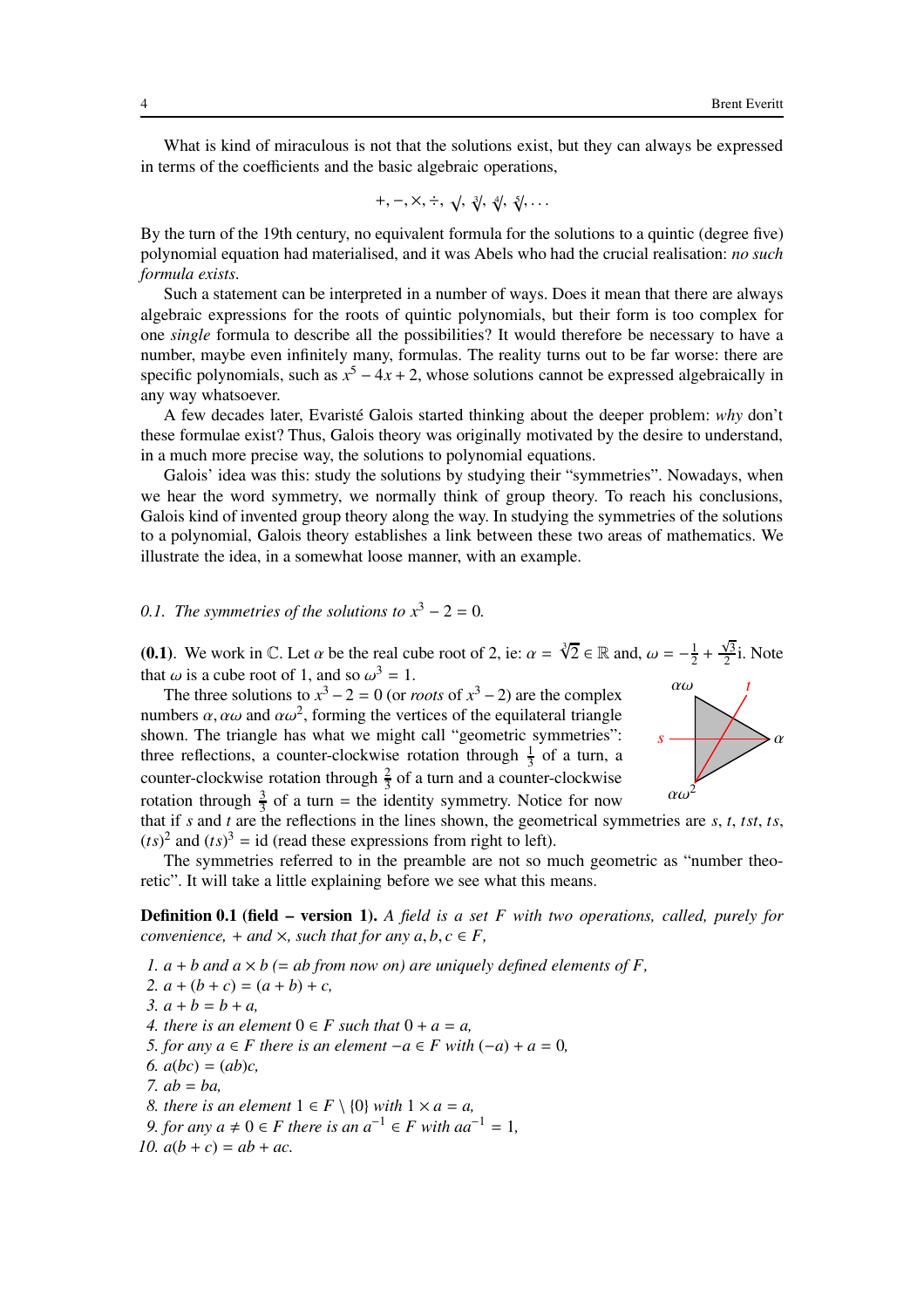A field is just a set of things that you can add, subtract, multiply and divide so that the "usual" rules of algebra are satisfied. Familiar examples of fields are  $\mathbb{Q}, \mathbb{R}$  and  $\mathbb{C}$ ; familiar non-examples of fields are  $\mathbb{Z}$ , polynomials and matrices (you cannot in general divide integers, polynomials and matrices to get integers, polynomials or matrices).

(0.2). A *subfield* of a field *F* is a subset that also forms a field under the same + and  $\times$ . Thus,  $\mathbb{Q}$ is a subfield of R which is in turn a subfield of C, and so on. On the other hand,  $\mathbb{Q} \cup \{\sqrt{2}\}$  is not a subfield of R: it is a subset but axiom 1 fails, as both 1 and  $\sqrt{2}$  are elements but  $1 + \sqrt{2}$  is not.

<span id="page-4-0"></span>**Definition 0.2.** *If F is a subfield of the complex numbers*  $\mathbb C$  *and*  $\beta \in \mathbb C$ *, then*  $F(\beta)$  *is the smallest subfield of* C *that contains both F and the number* β*.*

What do we mean by smallest? That there is no other field *F'* having the same properties as  $F(\beta)$  which is smaller, ie: no  $F'$  with  $F \subset F'$  and  $\beta \in F'$  too, but  $F'$  properly  $\subset F(\beta)$ . It is usually more useful to say it the other way around:

If 
$$
F'
$$
 is a subfield that also contains  $F$  and  $\beta$ , then  $F'$  contains  $F(\beta)$  too. (\*)

Loosely speaking,  $F(\beta)$  is all the complex numbers we get by adding, subtracting, multiplying and dividing the elements of  $F$  and  $\beta$  together in all possible ways.

The construction of Definition [0.2](#page-4-0) can be continued: write  $F(\beta, \gamma)$  for the smallest subfield of  $\mathbb C$  containing *F* and the numbers  $\beta$  and  $\gamma$ , and so on.

(0.3). To illustrate with some trivial examples,  $\mathbb{R}(i)$  can be shown to be all of  $\mathbb{C}$ : it must contain all expressions of the form *b*i for  $b \in \mathbb{R}$ , and hence all expressions of the form  $a + bi$  with  $a, b \in \mathbb{R}$ , and this accounts for all the complex numbers;  $\mathbb{Q}(2)$  is equally clearly just  $\mathbb{Q}$  back again.

Slightly less trivially,  $\mathbb{Q}(\sqrt{2})$ , the smallest subfield of  $\mathbb C$  containing all the rational numbers and  $\sqrt{2}$ , is a field that is strictly bigger than  $\mathbb{Q}$  (eg: it contains  $\sqrt{2}$ ) but is much, much smaller than all of R.

*Exercise 0.1.* Show that  $\sqrt{3} \notin \mathbb{Q}(\sqrt{2})$ .

(0.4). Returning to the symmetries of the solutions to  $x^3 - 2 = 0$ , we look at the field  $\mathbb{Q}(\alpha, \omega)$ , where  $\alpha = \sqrt[3]{2} \in \mathbb{R}$  and  $\omega = -\frac{1}{2}$  $\frac{1}{2} + \frac{\sqrt{3}}{2}$  $\frac{\sqrt{3}}{2}i$ , as before. Since  $\mathbb{Q}(\alpha,\omega)$  is by definition a field, and fields are closed under + and  $\times$ , we have

 $\alpha \in \mathbb{Q}(\alpha,\omega)$  and  $\omega \in \mathbb{Q}(\alpha,\omega) \Rightarrow \alpha \times \omega = \alpha\omega, \alpha \times \omega \times \omega = \alpha\omega^2 \in \mathbb{Q}(\alpha,\omega)$  too.

So,  $\mathbb{Q}(\alpha,\omega)$  contains all the solutions to the equation  $x^3 - 2 = 0$ . On the other hand:

*Exercise 0.2.* Show that  $\mathbb{Q}(\alpha,\omega)$  has "just enough" numbers to solve the equation  $x^3 - 2 =$ 0. More precisely,  $\mathbb{Q}(\alpha,\omega)$  is the *smallest* subfield of  $\mathbb{C}$  that contains all the solutions to this equation. (*hint*: you may find it useful to do Exercise [0.5](#page-7-1) first).

(0.5). A very loose definition of a symmetry of the solutions of  $x^3 - 2 = 0$  is that it is a "rearrangement" of  $\mathbb{Q}(\alpha,\omega)$  that does not disturb (or is compatible with) the + and  $\times$ .

To see an example, consider the two fields  $\mathbb{Q}(\alpha,\omega)$  and  $\mathbb{Q}(\alpha,\omega^2)$ . Despite first appearances they are actually the same: certainly

$$
\alpha, \omega \in \mathbb{Q}(\alpha, \omega) \Rightarrow \alpha, \omega^2 \in \mathbb{Q}(\alpha, \omega).
$$

But  $\mathbb{Q}(\alpha, \omega^2)$  is the smallest field containing  $\mathbb{Q}, \alpha$  and  $\omega^2$ , so by (\*),

$$
\mathbb{Q}(\alpha,\omega^2) \subseteq \mathbb{Q}(\alpha,\omega).
$$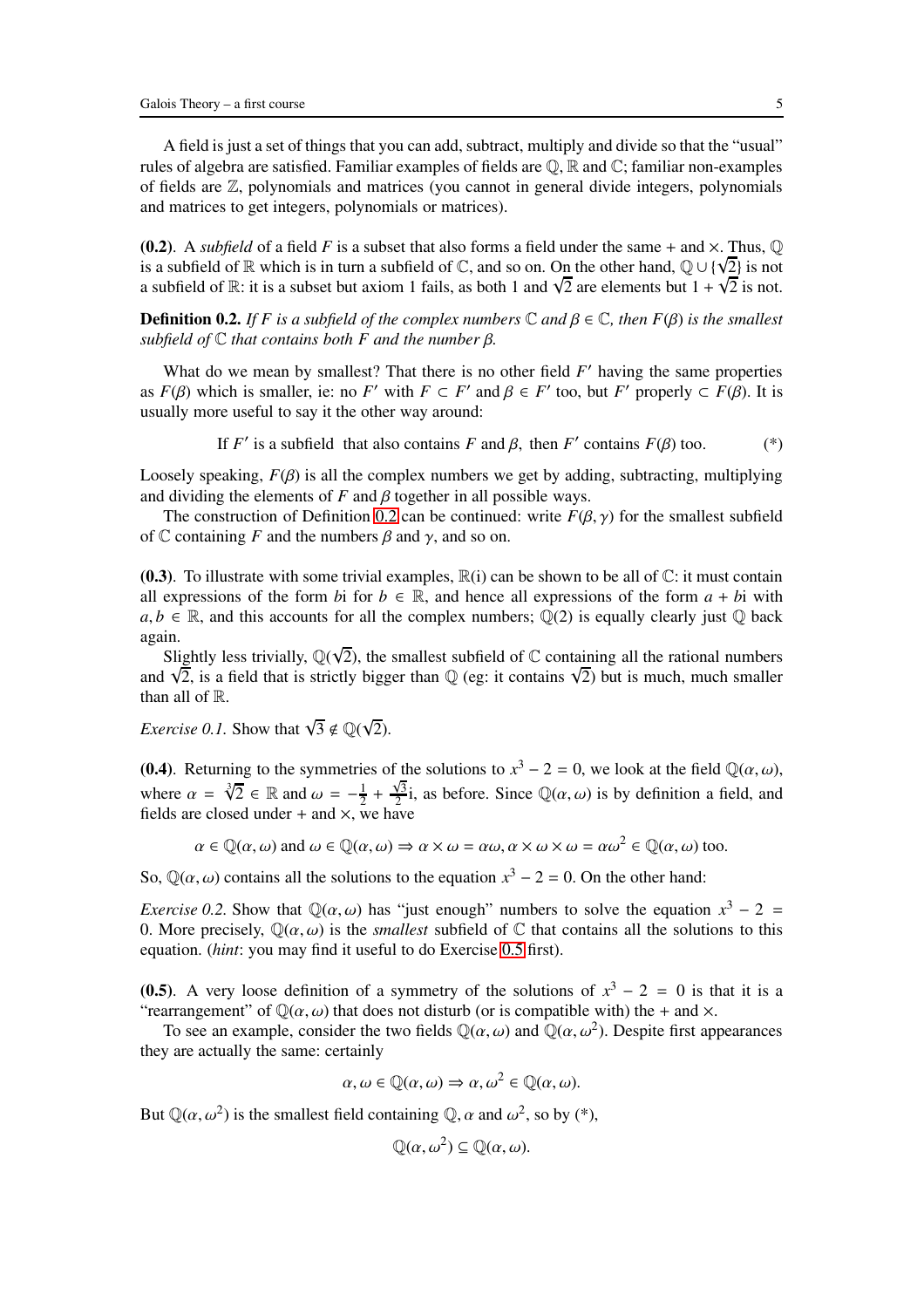

**Fig. 0.1.** The symmetry  $\mathbb{Q}(\alpha,\omega) = \mathbb{Q}(\alpha,\omega^2)$  (left) and the symmetry  $\mathbb{Q}(\alpha\omega,\omega^2) = \mathbb{Q}(\alpha,\omega)$  (*right*) of the equation  $x^3 - 2 = 0.$ 

Conversely,

$$
\alpha, \omega^2 \times \omega^2 = \omega^4 = \omega \in \mathbb{Q}(\alpha, \omega^2) \Rightarrow \mathbb{Q}(\alpha, \omega) \subseteq \mathbb{Q}(\alpha, \omega^2).
$$

Remember that  $\omega^3 = 1$  so  $\omega^4 = \omega$ . Thus  $\mathbb{Q}(\alpha, \omega)$  and  $\mathbb{Q}(\alpha, \omega^2)$  are indeed the same. In fact, we should think of  $\mathbb{Q}(\alpha,\omega)$  and  $\mathbb{Q}(\alpha,\omega^2)$  as two different ways of looking at the same field, or more suggestively, the same field viewed from two different angles.

When we hear the phrase, "the same field viewed from two different angles", it suggests that there is a symmetry that moves the field from one point of view to the other. In the case above, there should be a symmetry of the field  $\mathbb{Q}(\alpha,\omega)$  that puts it into the form  $\mathbb{Q}(\alpha,\omega^2)$ . Surely this symmetry should send

$$
\alpha \mapsto \alpha
$$
, and  $\omega \mapsto \omega^2$ .

We haven't yet defined what we mean by, "is compatible with the  $+$  and  $\times$ ". It will turn out to mean that if  $\alpha$  and  $\omega$  are sent to  $\alpha$  and  $\omega^2$  respectively, then  $\alpha \times \omega$  should go to  $\alpha \times \omega^2$ ; similarly  $\alpha \times \omega \times \omega$  should go to  $\alpha \times \omega^2 \times \omega^2 = \alpha \omega^4 = \alpha \omega$ , and so on. The symmetry thus moves the vertices of the equilateral triangle determined by the roots in the same way that the reflection *s* of the triangle does (see Figure [0.1\)](#page-92-0).

(This compatibility also means that it would have made no sense to have the symmetry send  $\alpha \mapsto \omega^2$  and  $\omega \mapsto \alpha$ . A symmetry should not fundamentally change the algebra of the field, so that if an element like  $\omega$  cubes to give 1, then its image under the symmetry should too: but  $\alpha$ *doesn't* cube to give 1.)

(0.6). In exactly the same way, we can consider the fields  $\mathbb{Q}(\alpha\omega, \omega^2)$  and  $\mathbb{Q}(\alpha, \omega)$ . We have

$$
\alpha, \omega \in \mathbb{Q}(\alpha, \omega) \Rightarrow \omega^2, \alpha \omega \in \mathbb{Q}(\alpha, \omega) \Rightarrow \mathbb{Q}(\alpha \omega, \omega^2) \subseteq \mathbb{Q}(\alpha, \omega);
$$

and conversely,  $\alpha\omega$ ,  $\omega^2 \in \mathbb{Q}(\alpha\omega, \omega^2) \Rightarrow \alpha\omega\omega^2 = \alpha\omega^3 = \alpha \in \mathbb{Q}(\alpha\omega, \omega^2)$ , and hence also

$$
\alpha^{-1}\alpha\omega = \omega \in \mathbb{Q}(\alpha\omega, \omega^2) \Rightarrow \mathbb{Q}(\alpha, \omega) \subseteq \mathbb{Q}(\alpha\omega, \omega^2).
$$

Thus,  $\mathbb{Q}(\alpha,\omega)$  and  $\mathbb{Q}(\alpha\omega,\omega^2)$  are the same field, and we can define another symmetry that sends

$$
\alpha \mapsto \alpha \omega
$$
, and  $\omega \mapsto \omega^2$ .

To be compatible with the  $+$  and  $\times$ ,

$$
\alpha \times \omega \mapsto \alpha \omega \times \omega^2 = \alpha \omega^3 = \alpha, \text{ and } \alpha \times \omega \times \omega \mapsto \alpha \omega \times \omega^2 \times \omega^2 = \alpha \omega^5 = \alpha \omega^2.
$$

So the symmetry is like the reflection *t* of the triangle (see Figure [0.1\)](#page-92-0).

Finally, if we have two symmetries of the solutions to some equation, we would like their composition to be a symmetry too. So if the symmetries *s* and *t* of the original triangle are to be considered, so should *tst*, *st*,  $(st)^2$  and  $(st)^3 = 1$ .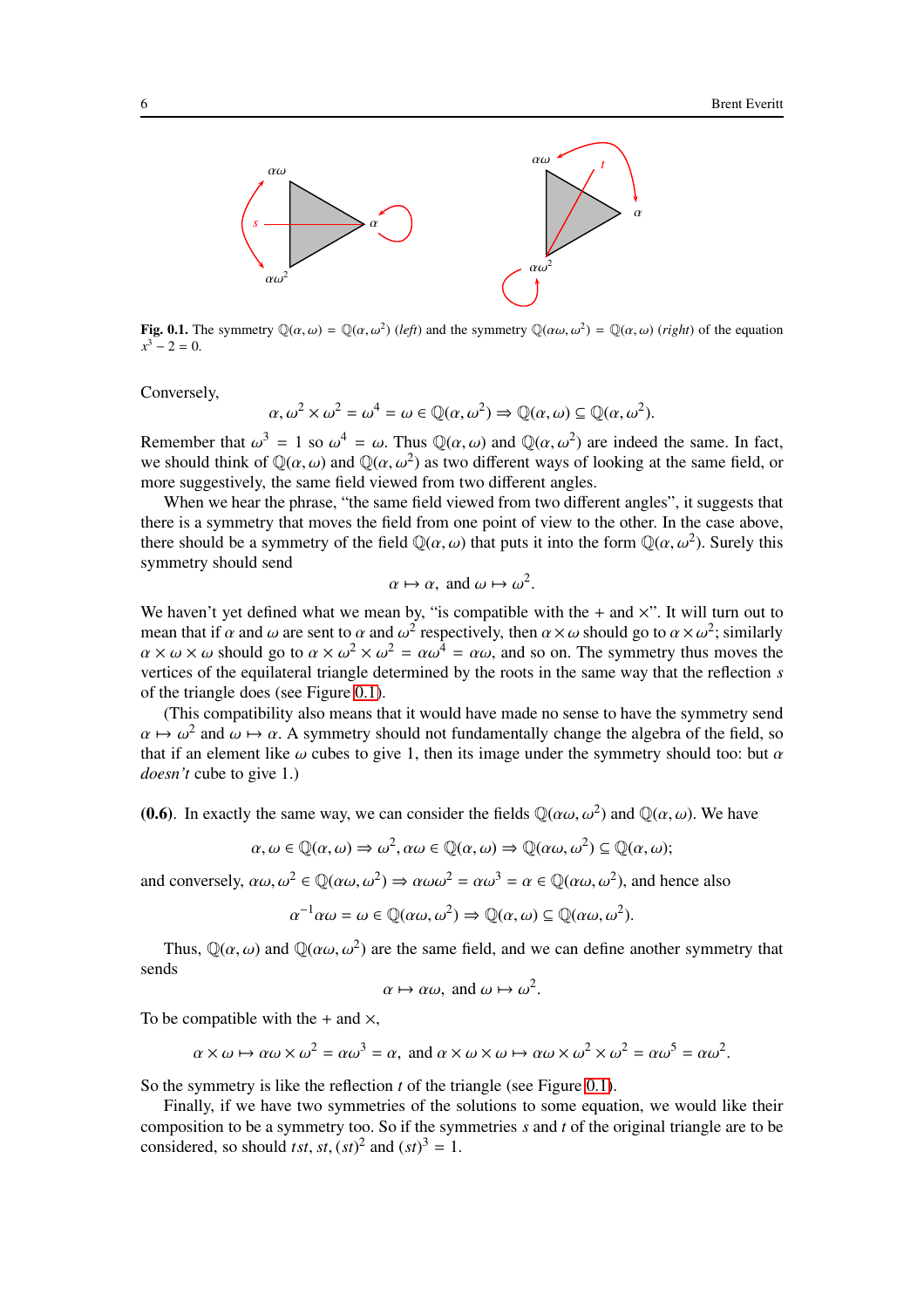

Fig. 0.2. The solutions in  $\mathbb C$  to the equation  $x^5 - 2 = 0$ .

(0.7). The symmetries of the solutions to  $x^3 - 2 = 0$  include all the geometrical symmetries of the equilateral triangle. We will see later that any symmetry of the solutions is uniquely determined as a permutation of the solutions. Since there are  $3! = 6$  of these, we have accounted for all of them. So the solutions to  $x^3 - 2 = 0$  have symmetry precisely the geometrical symmetries of the equilateral triangle.

(0.8). If this was always the case, things would be a little disappointing: Galois theory would just be the study of the "shapes" formed by the roots of polynomials, and the symmetries of those shapes. It would be a branch of planar geometry.

Fortunately, if we look at the solutions to  $x^5 - 2 = 0$ , given in Figure [0.2,](#page-90-1) then something quite different happens. Exercise [0.4](#page-6-0) shows you how to find these expressions for the roots.

A pentagon has 10 geometric symmetries, and you can check that all arise as symmetries of the roots of  $x^5 - 2$  using the same reasoning as in the previous example. But this reasoning also gives a symmetry that moves the vertices of the pentagon according to:



This is not a geometrical symmetry – if it was, it would be pretty disastrous for the poor pentagon. Later we will see that for  $p > 2$  a prime number, the solutions to  $x^p - 2 = 0$  have  $p(p-1)$ symmetries. While agreeing with the six obtained for  $x^3 - 2 = 0$ , it gives twenty for  $x^5 - 2 = 0$ . In fact, it was a bit of a fluke that all the number theoretic symmetries were also geometric ones for  $x^3 - 2 = 0$ . A *p*-gon has 2*p* geometrical symmetries and  $2p \le p(p-1)$  with equality only when  $p = 3$ .

#### <span id="page-6-1"></span>*Further Exercises for Section 0*

*Exercise [0.3](#page-85-0).* Show that the picture on the left of Figure 0.3 depicts a symmetry of the solutions to  $x^3 - 1 = 0$ , but the one on the right does not.

<span id="page-6-0"></span>*Exercise 0.4.* You already know that the 3-rd roots of 1 are 1 and  $-\frac{1}{2}$  $\frac{1}{2}$   $\pm$  $\sqrt{3}$  $\frac{1}{2}$ i. What about the *p*-th roots for higher primes?

1. If  $\omega \neq 1$  is a 5-th root it satisfies  $\omega^4 + \omega^3 + \omega^2 + \omega + 1 = 0$ . Let  $u = \omega + \omega^{-1}$ . Find a quadratic polynomial satisfied by *u*, and solve it to obtain *u*.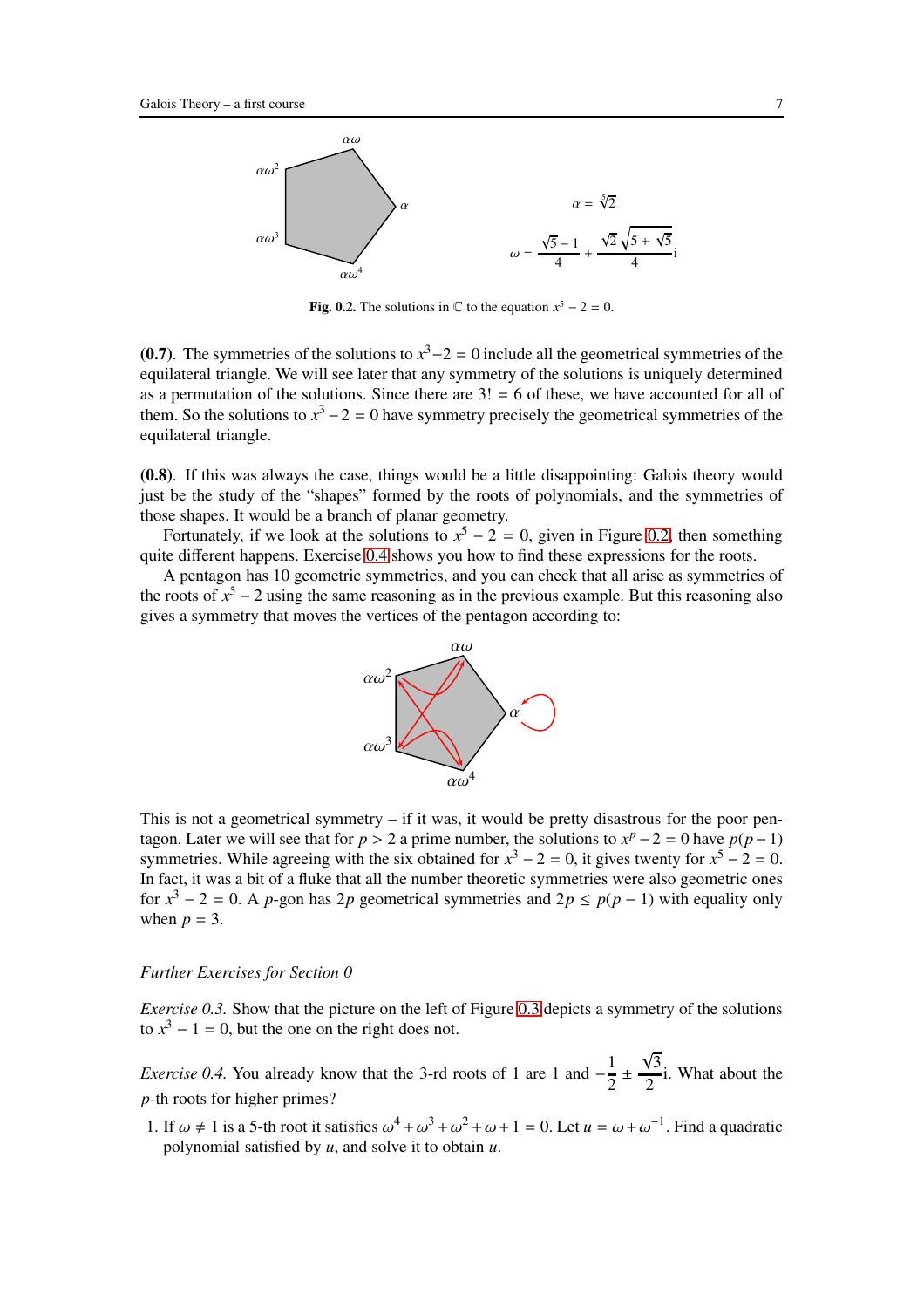

Fig. [0.3.](#page-6-1) A symmetry (*left*) and non-symmetry (*right*) of the equation  $x^3 - 1 = 0$  from Exercise 0.3.

- 2. Find another quadratic satisfied this time by  $\omega$ , with *coefficients involving u*, and solve it to find explicit expressions for the four primitive 5-th roots of 1.
- 3. Repeat the process with the 7-th roots of 1.

*factoid*: the *n*-th roots of 1 can be expressed in terms of field operations and extraction of pure roots of rationals for any *n*. The details – which are a little complicated – were completed by the work of Gauss and Galois.

<span id="page-7-1"></span>*Exercise 0.5.* Let *F* be a field such that the element

$$
\underbrace{1+1+\cdots+1}_{n \text{ times}} \neq 0,
$$

for any  $n > 0$ . Arguing intuitively, show that *F* contains a copy of the rational numbers  $\mathbb{Q}$  (see also Section [3\)](#page-21-0).

*Exercise 0.6.* Let  $\alpha = \sqrt[6]{5} \in \mathbb{R}$  and  $\omega = \frac{1}{2}$ 2 +  $\sqrt{3}$  $\frac{\partial^2}{\partial \omega^2}$ i. Show that  $\mathbb{Q}(\alpha,\omega)$ ,  $\mathbb{Q}(\alpha\omega^2,\omega^5)$  and  $\mathbb{Q}(\alpha\omega^4,\omega^5)$ are all the same field.

#### *Exercise 0.7.*

1. Show that there is a symmetry of the solutions to  $x^5 - 2 = 0$  that moves the vertices of the pentagon according to:



where  $\alpha = \sqrt[5]{2}$ , and  $\omega^5 = 1$ ,  $\omega \in \mathbb{C}$ .

2. Show that the solutions in  $\mathbb C$  to the equation  $x^6 - 5 = 0$  have 12 symmetries.

## <span id="page-7-0"></span>1. Rings I: Polynomials

(1.1). There are a number of basic facts about polynomials that we will need. Suppose *F* is a field  $(\mathbb{Q}, \mathbb{R})$  or  $\mathbb{C}$  will do for now). A *polynomial over* F is an expression of the form

$$
f = a_0 + a_1 x + \cdots a_n x^n,
$$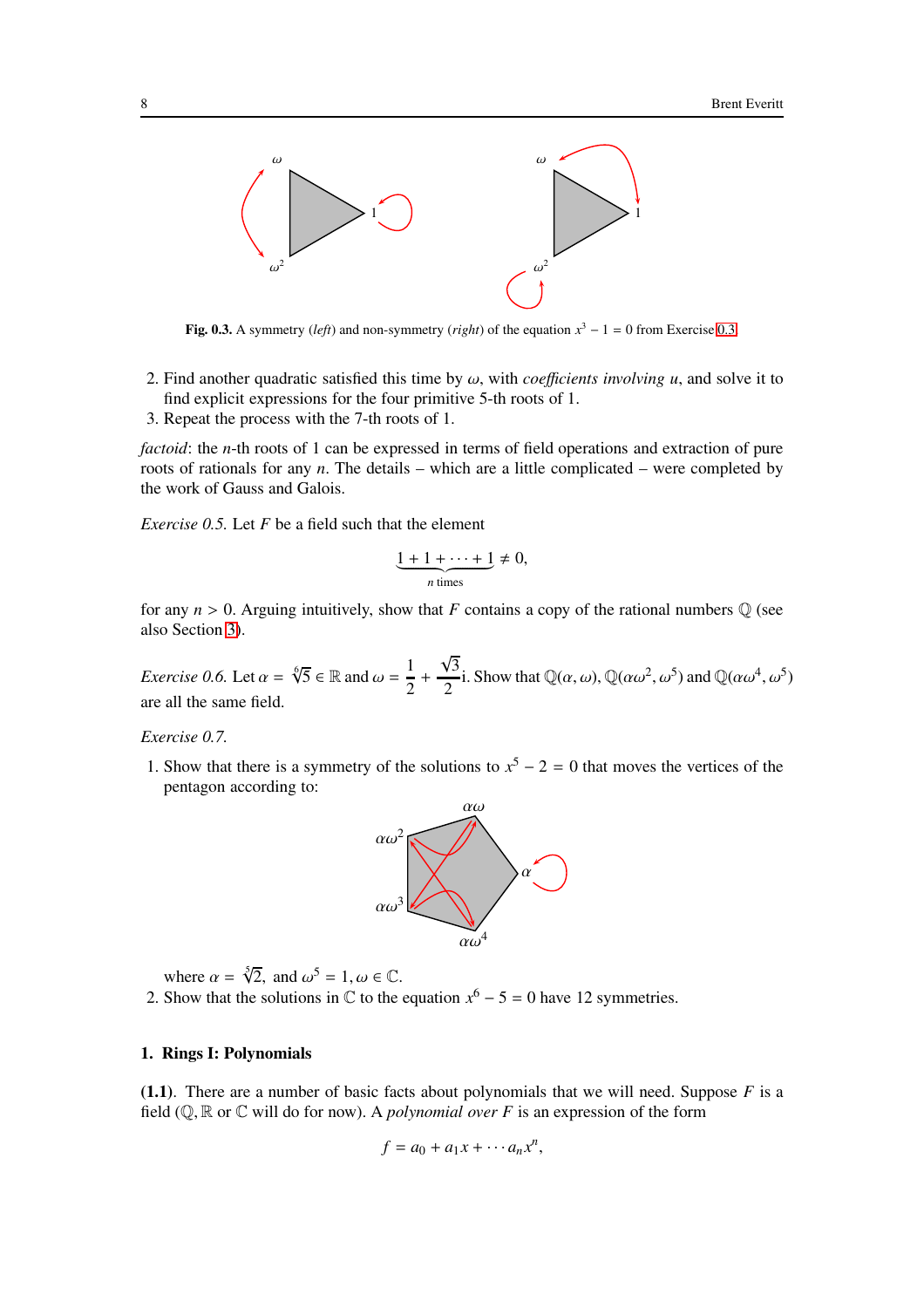where the  $a_i \in F$  and x is a "formal symbol" (sometimes called an indeterminate). We don't tend to think of *x* as a variable – it is purely an object on which to perform algebraic manipulations. Denote the set of all polynomials over *F* by *F*[*x*]. If  $a_n \neq 0$ , then *n* is called the *degree* of *f*, written  $deg(f)$ . If the leading coefficient  $a_n = 1$ , then f is *monic*.

(The degree of a non-zero constant polynomial is thus 0, but to streamline some statements define deg(0) =  $-\infty$ , where  $-\infty < n$  for all  $n \in \mathbb{Z}$ . The arithmetic of degrees is just the arithmetic of non-negative integers, except we decree that −∞ + *n* = −∞. A polynomial *f* is *constant* if deg  $f \leq 0$ , and *non-constant* otherwise).

(1.2). We can add and multiply elements of  $F[x]$  in the usual way:

if 
$$
f = \sum_{i=0}^{n} a_i x^i
$$
 and  $g = \sum_{i=0}^{m} b_i x^i$ ,

then,

<span id="page-8-0"></span>
$$
f + g = \sum_{i=0}^{\max(m,n)} (a_i + b_i)x^i \text{ and } fg = \sum_{k=0}^{m+n} c_k x^k \text{ where } c_k = \sum_{i+j=k} a_i b_j.
$$
 (1.1)

that is,  $c_k = a_0b_k + a_1b_{k-1} + \cdots + a_kb_0$ . The arithmetic of the coefficients (ie: how to work out  $a_i + b_i$ ,  $a_i b_j$  and so on) is just that of the field *F*.

*Exercise 1.1.* Convince yourself that this multiplication is really just the "expanding brackets" multiplication of polynomials that you know so well.

(1.3). The polynomials  $F[x]$  together with this addition form an example of an Abelian group:

**Definition 1.1 (Abelian group).** An Abelian group is a set G endowed with an operation  $(f, g) \mapsto$  $f + g$  *such that for all*  $f, g, h \in G$ *:* 

- *1. f* + *g is a uniquely defined element of G (closure);*
- 2.  $f + (g + h) = (f + g) + h$  (associativity);
- *3. there is an*  $0 \in G$  *such that*  $0 + f = f = f + 0$  *(identity),;*
- *4. for any*  $f \in G$  *there is an element* −*f* ∈ *G with*  $f + (-f) = 0 = (-f) + f$  (inverses). 5.  $f + g = g + f$  (commutativity).

We will see more general kinds of groups in Section [10,](#page-62-0) where we will write the operation as juxtaposition. In an Abelian group however, it is customary to write the operation as addition, as we have done above. In  $F[x]$  the identity 0 is the zero polynomial, and the inverse of f is

$$
-\left(\sum_{i=0}^n a_i x^i\right) = \sum_{i=0}^n (-a_i) x^i.
$$

(To see that *F*[*x*] forms an abelian group, we have  $f + g = g + f$  exactly when  $a_i + b_i = b_i + a_i$ for all *i*. But the coefficients of our polynomials come from the field *F*, and addition is always commutative in a field.)

(1.4). If we want to include the multiplication, we need the formal concept of a ring:

**Definition 1.2 (ring).** A ring is a set R endowed with two operations  $(a, b) \mapsto a + b$  and  $a \times b$ *such that for all*  $a, b \in R$ *,* 

- *1. R is an Abelian group under* +*;*
- *2. for any*  $a, b \in R$ *,*  $a \times b$  *is a uniquely determined element of R (closure of*  $\times$ *);*
- *3.*  $a \times (b \times c) = (a \times b) \times c$  (associativity of  $\times$ );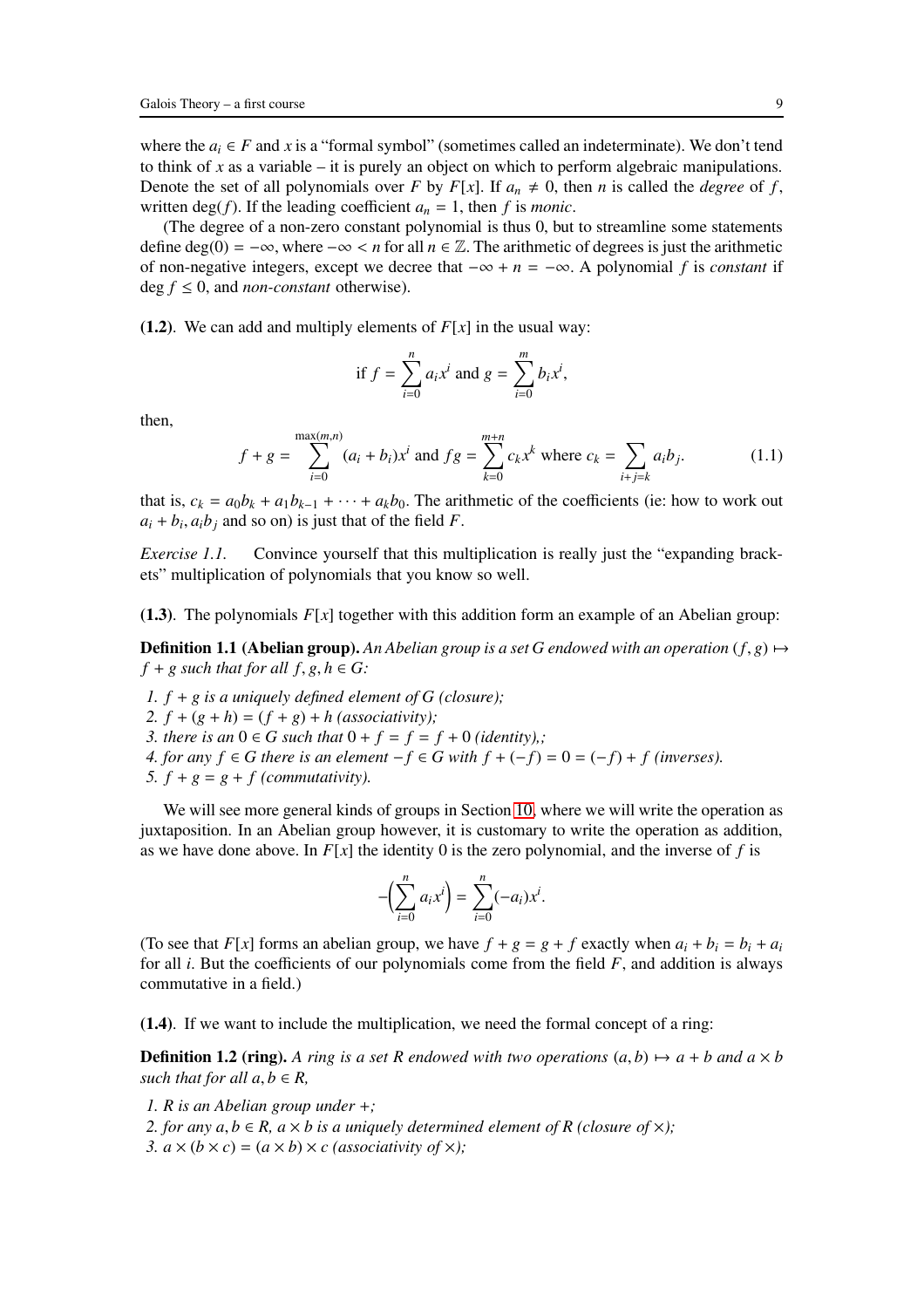*4. there is an*  $1 \in R$  *such that*  $1 \times a = a = a \times 1$  *(identity of*  $\times$ *);* 

*5.*  $a \times (b + c) = (a \times b) + (a \times c)$  *and*  $(b + c) \times a = (b \times a) + (c \times a)$  (the distributive law).

Loosely, a ring is a set on which you can *add* (+), *subtract* (the inverse of + in the Abelian group) and *multiply*  $(X)$ , but *not* necessarily divide (there is no inverse axiom for  $X$ ).

Here are some well known examples of rings:

 $\mathbb{Z}, F[x]$  for *F* a field,  $\mathbb{Z}_n$  and  $M_n(F)$ ,

where  $\mathbb{Z}_n$  is addition and multiplication of integers modulo *n* and  $M_n(F)$  are the  $n \times n$  matrices, with entries from  $F$ , together with the usual addition and multiplication of matrices.

A ring is *commutative* if the second operation  $\times$  is commutative:  $a \times b = b \times a$  for all a, b.

*Exercise 1.2.*

1. Show that  $fg = gf$  for polynomials  $f, g \in F[x]$ , hence  $F[x]$  is a commutative ring.

2. Show that  $\mathbb{Z}$  and  $\mathbb{Z}_n$  are commutative rings, but  $M_n(F)$  is not for *any* field *F* if  $n > 2$ .

(1.5). The observation that  $\mathbb{Z}$  and  $F[x]$  are both commutative rings is not just some vacuous formalism. A concrete way of putting it is this: at a very fundamental level, integers and polynomials share the same algebraic properties.

When we work with polynomials, we need to be able to add and multiply the coefficients of the polynomials in a way that doesn't produce any nasty surprises–in other words, the coefficients have to satisfy the basic rules of algebra that we all know and love. But these basic rules of algebra can be found among the axioms of a ring. Thus, to work with polynomials successfully, all we need is that the coefficients come from a ring.

This observation means that for a ring *R*, we can form the set of all polynomials with coefficients from *R* and add and multiply them together as we did above. In fact, we are just repeating what we did above, but are replacing the field *F* with a ring *R*. In practice, rather than allowing our coefficients to some from an arbitrary ring, we take *R* to be commutative. This leads to,

**Definition 1.3.** Let R[x] be the set of all polynomials with coefficients from some commutative *ring R, together with the*  $+$  *and*  $\times$  *defined at* [\(1.1\)](#page-8-0)*.* 

*Exercise 1.3.*

- 1. Show that  $R[x]$  forms a ring.
- 2. Since  $R[x]$  forms a ring, we can consider polynomials with coefficients from  $R[x]$ : take a new variable, say *y*, and consider  $R[x][y]$ . Show that this is just the set of polynomials in two variables *x* and *y* together with the 'obvious' + and  $\times$ .

(1.6). A commutative ring *R* is called an *integral domain* iff for any  $a, b \in R$  with  $a \times b = 0$ , we have  $a = 0$ , or  $b = 0$  or both. Clearly  $\mathbb Z$  is an integral domain.

*Exercise 1.4.*

1. Show that any field *F* is an integral domain.

<span id="page-9-0"></span>2. For what values of *n* is  $\mathbb{Z}_n$  an integral domain?

**Lemma 1.1.** *Let*  $f, g \in R[x]$  *for R an integral domain. Then* 

*1.*  $deg(fg) = deg(f) + deg(g)$ .

*2. R*[*x*] *is an integral domain.*

The second part means that given polynomials *f* and *g* (with coefficients from an integral domain), we have  $fg = 0 \Rightarrow f = 0$  or  $g = 0$ . You have been implicitly using this fact when you solve polynomial equations by factorising them.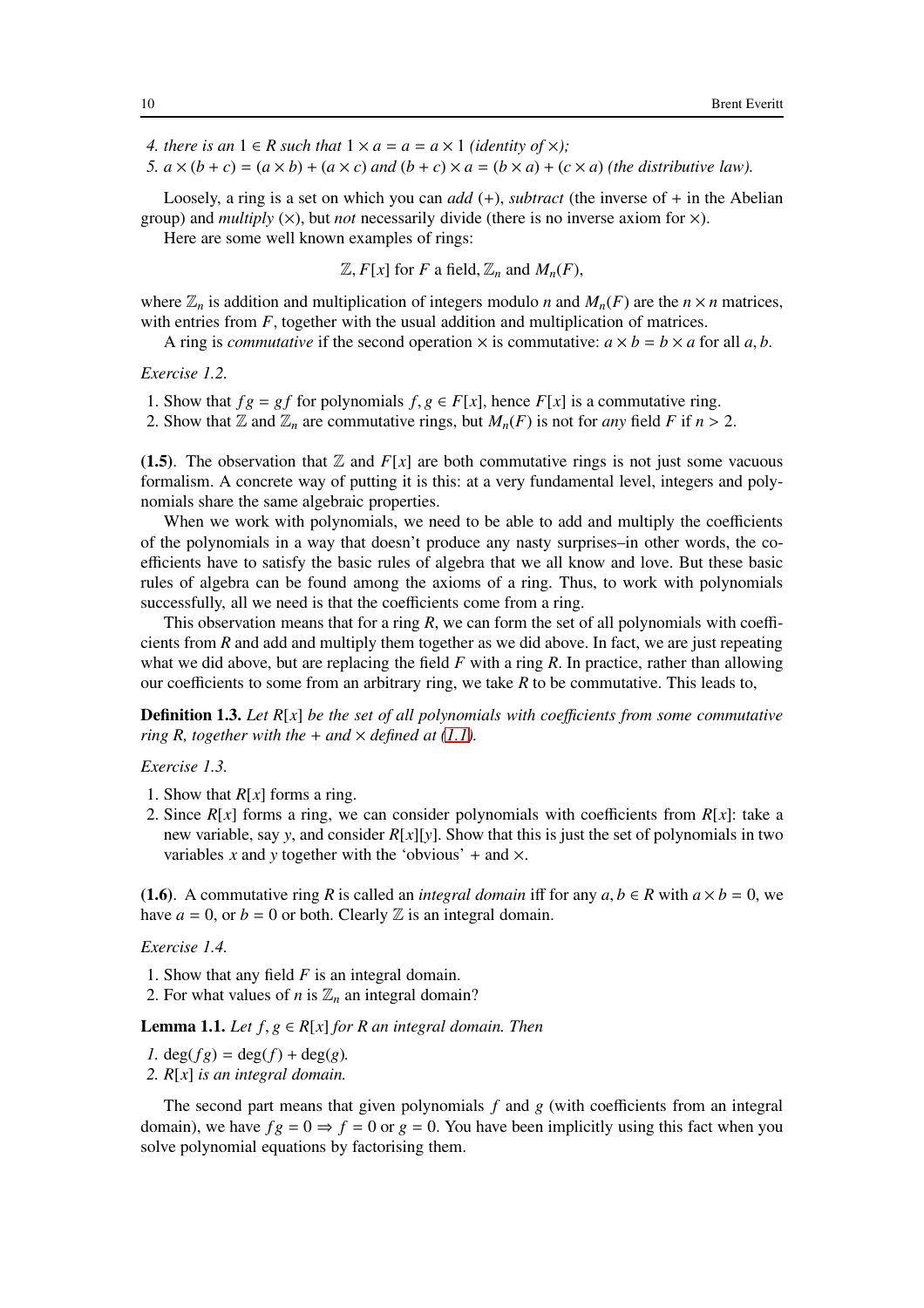*Proof.* We have

$$
fg = \sum_{k=0}^{m+n} c_k x^k
$$
 where  $c_k = \sum_{i+j=k} a_i b_j$ ,

so in particular  $c_{m+n} = a_n b_m \neq 0$  as *R* is an integral domain. Thus deg(*f g*)  $\geq m+n$  and since the reverse inequality is obvious, we have part (1) of the Lemma. Part (2) now follows immediately since  $fg = 0 \Rightarrow \deg(fg) = -\infty \Rightarrow \deg f + \deg g = -\infty$ , which can only happen if at least one of f or g has degree  $= -\infty$  (see the footnote at the bottom of the first page). of *f* or *g* has degree =  $-\infty$  (see the footnote at the bottom of the first page).

All your life you have been happily adding the degrees of polynomials when you multiply them. But as Lemma [1.1](#page-9-0) shows, *this is only possible when the coe*ffi*cients of the polynomial come from an integral domain*. For example,  $\mathbb{Z}_6$ , the integers under addition and multiplication modulo 6, is a ring that is not an integral domain (as  $2 \times 3 = 0$  for example), and sure enough,

$$
(3x+1)(2x+1) = 5x+1,
$$

where all of this is happening in  $\mathbb{Z}_6[x]$ .

(1.7). Although we cannot necessarily divide two polynomials and get another polynomial, we *can* divide upto a possible "error term", or, as it is more commonly called, a remainder.

Theorem A (The division algorithm). *Suppose f and g are elements of R*[*x*] *where the leading coefficient of g has a multiplicative inverse in the ring R. Then there exist q and r in R[x] (quotient and remainder) such that*

$$
f = qg + r,
$$

*where the degree of r is* < *the degree of g.*

When  $R$  is a field (where you may be more used to doing long division) all the non-zero coefficients of a polynomial have multiplicative inverses (as they lie in a field) so the condition on *g* becomes  $g \neq 0$ .

*Proof.* For all  $q \in R[x]$ , consider those polynomials of the form  $f - gq$  and choose one, say r, of smallest degree. Let  $d = \deg r$  and  $m = \deg g$ . We claim that  $d < m$ . This will give the result, as the *r* chosen has he form  $r = f - gq$  for some *q*, giving  $f = gq + r$ . Suppose that  $d \ge m$  and consider

$$
\bar{r} = (r_d)(g_m^{-1})x^{(d-m)}g,
$$

a polynomial since *d* − *m* ≥ 0. Notice also that we have used the fact that the leading coefficient of *g* has a multiplicative inverse. The leading term of  $\bar{r}$  is  $r_d x^d$ , which is also the leading term of *r*. Thus,  $r - \bar{r}$  has degree < *d*. But  $r - \bar{r} = f - g q - r_d g_m^{-1} x^{d-m} g$  by definition, which equals  $f - g(q - r_d g_m^{-1} x^{d-m}) = f - g\overline{q}$ , say. Thus  $r - \overline{r}$  has the form  $f - g\overline{q}$  too, but with smaller degree than *r*, which was of minimal degree amongst all polynomials of this form–this is our desired contradiction. □

## *Exercise 1.5.*

- 1. If *R* is an integral domain, show that the quotient and remainder are unique.
- 2. Show that the quotient and remainder are not unique when you divide polynomials in  $\mathbb{Z}_6[x]$ .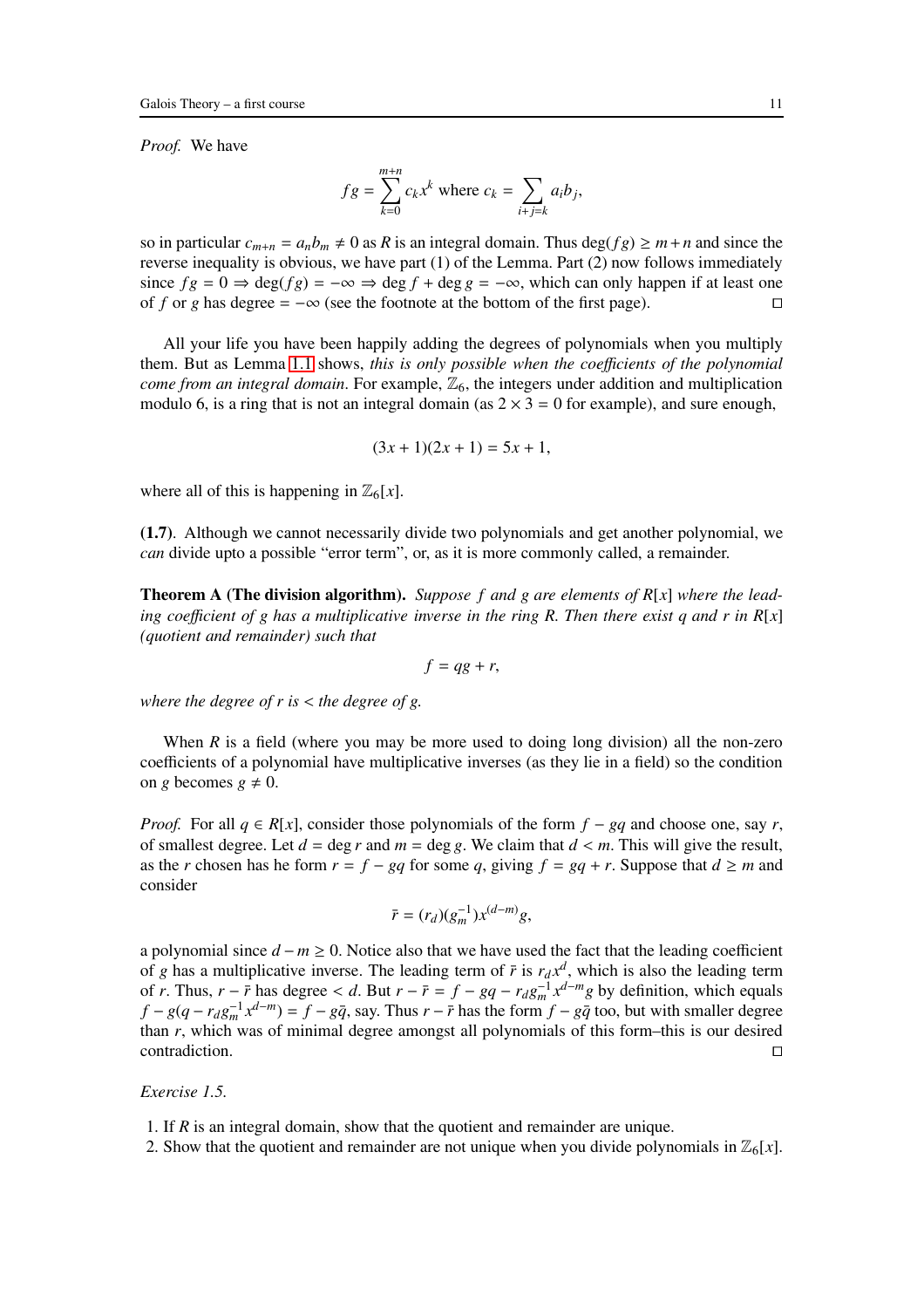(1.8). Other familiar concepts from  $\mathbb Z$  are those of divisors, common divisors and greatest common divisors. Since we need no more algebra to define these notions than given by the axioms for a ring, these concepts carry pretty much straight over to polynomial rings. We will state these in the setting of polynomials from  $F[x]$  for  $F$  a field.

**Definition 1.4.** *For*  $f, g \in F[x]$ *, we say that*  $f$  *divides*  $g$  *iff*  $g = fh$  *for some*  $h \in F[x]$ *. Write*  $f|g$ *.* 

**Definition 1.5.** *Let*  $f, g \in F[x]$ *. Suppose that d is a polynomial satisfying* 

*1. d is a common divisor of f and g, ie: d | f and d | g;* 2. if c is a polynomial with c  $|f|$  and c  $|g|$  then c  $|d;$ 

*3. d is monic.*

*Then d is called (the) greatest common divisor of f and g.*

As with the division algorithm, we have tweaked the definition from  $\mathbb Z$  to make it work in *F*[ $x$ ]. The reason is that we want *the* gcd to be unique. In  $\mathbb{Z}$  you ensure this by insisting that all gcd's are positive; in *F*[*x*] we insist they are monic.

(1.9).  $x^2 - 1$  and  $2x^3 - 2x^2 - 4x \in \mathbb{Q}[x]$  have greatest common divisor  $x + 1$ : it is certainly a common divisor as  $x^2 - 1 = (x + 1)(x - 1)$  and  $2x^3 - 2x^2 - 4x = 2x(x + 1)(x - 2)$ . From the two factorisations, any other common divisor must have the form  $\lambda(x + 1)$  for some  $\lambda \in \mathbb{Q}$ , and so divides  $x + 1$ .

(1.10). They key result on gcd's is:

**Theorem 1.1.** Any two  $f, g \in F[x]$  have a greatest common divisor d. Moreover, there are  $a_0, b_0 \in F[x]$  *such that* 

$$
d = a_0 f + b_0 g.
$$

Compare this with  $\mathbb{Z}$ ! You can replace  $F[x]$  by  $\mathbb Z$  in the following proof to get the corresponding fact for the integers.

*Proof.* Consider the set  $I = \{af + bg | a, b \in F[x]\}$ . Let  $d \in I$  be a monic polynomial with minimal degree. Then  $d \in I$  gives that  $d = a_0 f + b_0 g$  for some  $a_0, b_0 \in F[x]$ . We claim that *d* is the gcd of *f* and *g*. The following two basic facts are easy to verify:

- 1. The set *I* is a subgroup of the Abelian group  $F[x]$ –exercise.
- 2. If  $u \in I$  and  $w \in F[x]$  then  $uw \in I$ , since  $wu = w(af + bg) = (wa)f + (wb)g \in I$ .

Consider now the set  $P = \{hd \mid h \in F[x]\}$ . Since  $d \in I$  and by the second observation above, *hd* ∈ *I*, and we have  $P \subseteq I$ . Conversely, if  $u \in I$  then by the division algorithm,  $u = qd + r$ where  $r = 0$  or  $deg(r) < deg(d)$ . Now,  $r = u - qd$  and  $d \in I$ , so  $qd \in I$  by (2). But  $u \in I$  and *qd* ∈ *I* so *u* − *dq* = *r* ∈ *I* by (1) above. Thus, if deg(*r*) < deg(*d*) we would have a contradiction to the degree of *d* being minimal, and so we must have  $r = 0$ , giving  $u = qd$ . This means that any element of *I* is a multiple of *d*, so  $I \subseteq P$ .

Now that we know that *I* is just the set of all multiples of *d*, and since letting  $a = 1, b = 0$ or  $a = 0, b = 1$  gives that  $f, g \in I$ , we have that *d* is a common divisor of *f* and *g*. Finally, if *d*' is another common divisor, then  $f = u_1 d'$  and  $g = u_2 d'$ , and since  $d = a_0 f + b_0 g$ , we have  $d = a_0u_1d' + b_0u_2d' = d'(a_0u_1 + b_0u_2)$  giving  $d' | d$ . Thus *d* is indeed the greatest common divisor. □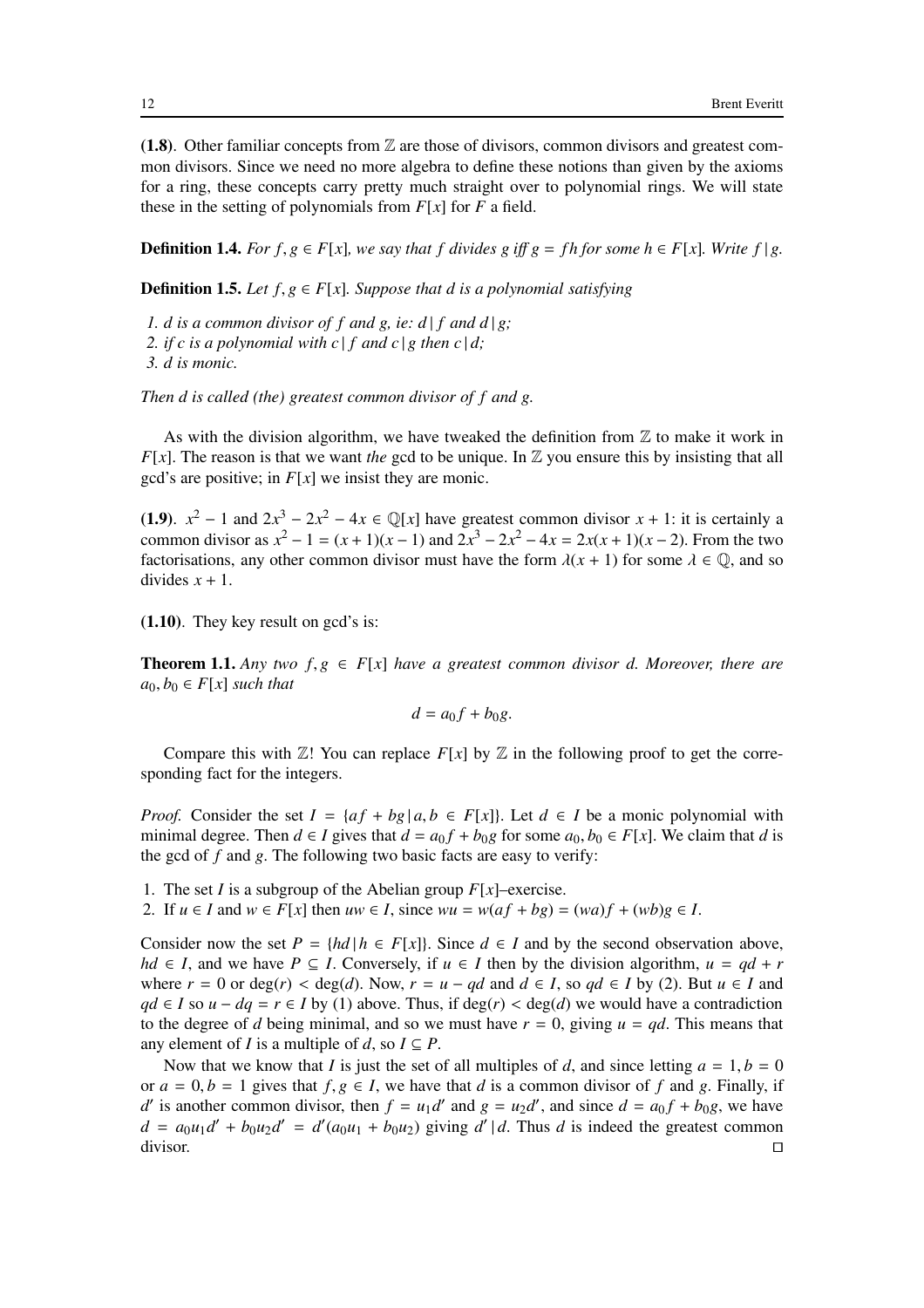#### (1.11). Here is another fundamental concept:

**Definition 1.6 (Ring homomorphism).** Let R and S be rings. A mapping  $\varphi : R \to S$  is called *a ring homomorphism if and only if for all*  $a, b \in R$ *,* 

*1.*  $\varphi(a + b) = \varphi(a) + \varphi(b)$ ; 2.  $\varphi(ab) = \varphi(a)\varphi(b)$ ; *3.*  $\varphi(1_R) = 1_S$  *(where*  $1_R$  *is the multiplicative identity in R and*  $1_S$  *the multiplicative identity in S ).*

The reason we need the last item but not  $\varphi(0) = 0$  is because  $\varphi(0) = \varphi(0 + 0) = \varphi(0) + \varphi(0)$ , and since *S* is an group under addition, we can cancel (using the existence of inverses under addition!) to get  $\varphi(0) = 0$ . We can't do this to get  $\varphi(1) = 1$  as we don't have inverses under multiplication.

You should think of a homomorphism as being like an "algebraic analogy", or a way of transferring algebraic properties; the algebra in the image of  $\varphi$  is analogous to the algebra of *R*.

(1.12). We will have more to say about general homomorphisms later; for now we satisfy ourselves with an example: let  $R[x]$  be a ring of polynomials over a commutative ring  $R$ , and let  $c \in R$ . Define a mapping  $\varepsilon_c : R[x] \to R$  by

$$
\varepsilon_c(f) = f(c) \stackrel{\text{def}}{=} a_0 + a_1c + \cdots + a_nc^n.
$$

ie: substitute *c* into *f* . This is a ring homomorphism from *R*[*x*] to *R*, called the *evaluation at c homomorphism*: to see this, certainly  $\varepsilon_c(1) = 1$ , and I'll leave  $\varepsilon_c(f + g) = \varepsilon_c(f) + \varepsilon_c(g)$  to you. Now,

$$
\varepsilon_c(fg) = \varepsilon_c \bigg(\sum_{k=0}^{m+n} d_k x^k\bigg) = \sum_{k=0}^{m+n} d_k c^k \text{ where } d_k = \sum_{i+j=k} a_i b_j.
$$

But  $\sum_{k=0}^{m+n} d_k c^k = \left(\sum_{i=0}^n a_i c^i\right) \left(\sum_{j=0}^m b_j c^j\right) = \varepsilon_c(f) \varepsilon_c(g)$  and we are done.

One consequence of  $\varepsilon_c$  being a homomorphism is that given a factorisation of a polynomial, say  $f = gh$ , we have  $\varepsilon_c(f) = \varepsilon_c(g)\varepsilon_c(h)$ , ie: if we substitute *c* into *f* we get the same answer as when we substitute into *g* and *h* and multiply the answers.

#### *Further Exercises for Section 1*

*Exercise 1.6.* Let  $f, g$  be polynomials over the field *F* and  $f = gh$ . Show that *h* is also a polynomial over *F*.

<span id="page-12-1"></span>*Exercise 1.7.* Let  $\sigma : R \to S$  be a homomorphism of (commutative) rings. Define  $\sigma^* : R[x] \to R[x]$ *S* [*x*] by

$$
\sigma^* : \sum_i a_i x^i \mapsto \sum_i \sigma(a_i) x^i.
$$

<span id="page-12-0"></span>Show that  $\sigma^*$  is a homomorphism.

*Exercise 1.8.* Let *R* be a commutative ring and define  $\partial : R[x] \rightarrow R[x]$  by

$$
\partial: \sum_{k=0}^{n} a_k x^k \mapsto \sum_{k=1}^{n} (ka_k) x^{k-1} \text{ and } \partial(a) = 0,
$$

for any constant *a*. (Ring a bell?) Show that  $\partial(f+g) = \partial(f) + \partial(g)$  and  $\partial(fg) = \partial(f)g + f\partial(g)$ . The map ∂ is called the *formal derivative*.

*Exercise 1.9.* Let *p* be a fixed polynomial in the ring  $F[x]$  and consider the map  $\varepsilon_p : F[x] \rightarrow$ *F*[*x*] given by  $f(x) \mapsto f(p(x))$ . Show that  $\varepsilon_p$  is a homomorphism. (The homomorphism  $\varepsilon_p$  is a generalisation of the evaluation at  $\lambda$  homomorphism  $\varepsilon_{\lambda}$ .)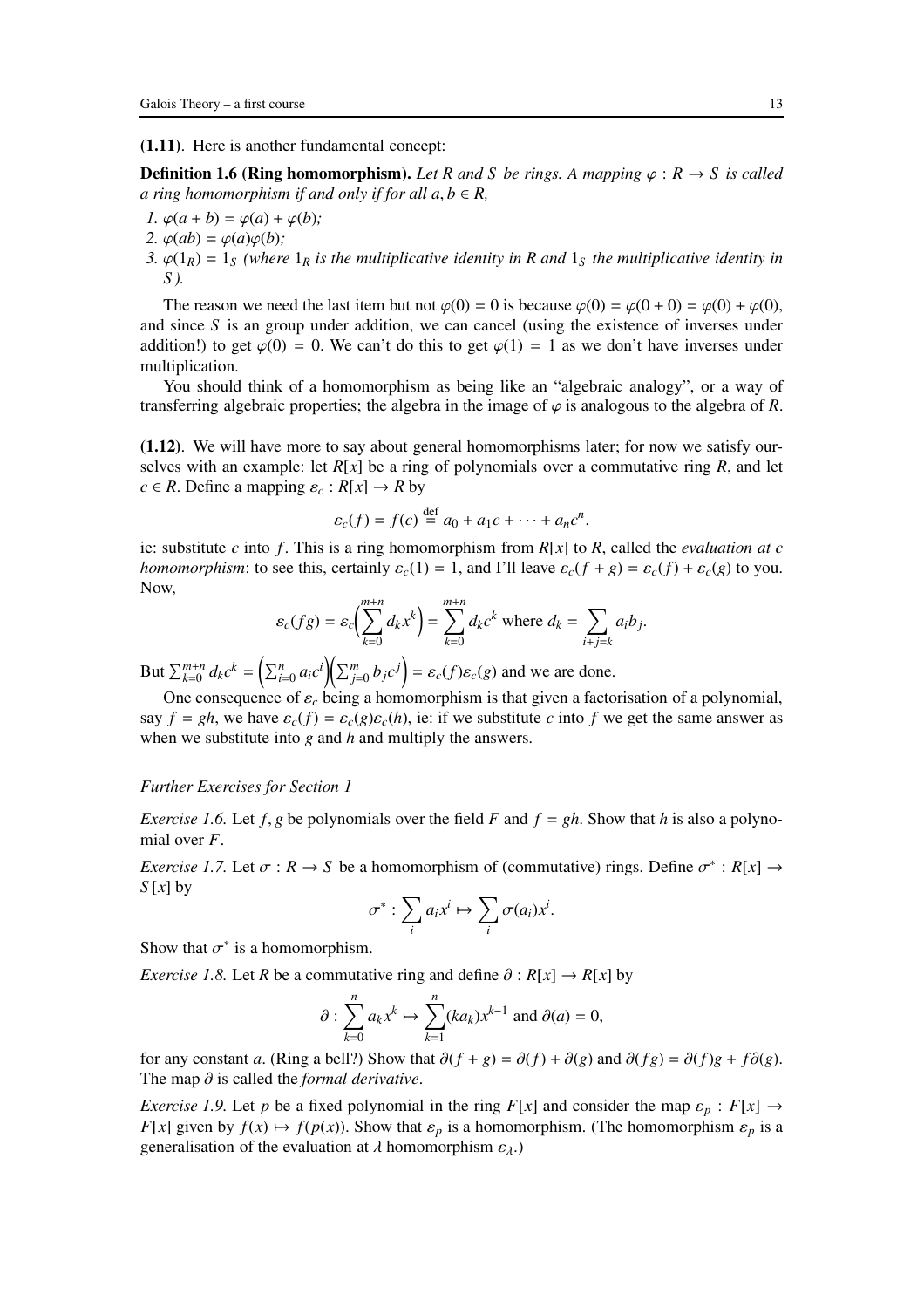## <span id="page-13-0"></span>2. Roots and Irreducibility

(2.1). The early material in this section is familiar for polynomials with real coefficients. The point is that these results are still true for polynomials with coefficients coming from an arbitrary field *F*, and quite often, for polynomials with coefficients from a ring *R*.

Let

$$
f = a_0 + a_1 x + \dots + a_n x^n
$$

be a polynomial in  $R[x]$  for R a ring. We say that  $c \in R$  is a *root* of f if

$$
f(c) = a_0 + a_1c + \dots + a_nc^n = 0 \text{ in } R.
$$

As a trivial example, the polynomial  $x^2 + 1$  is in all three rings  $\mathbb{Q}[x]$ ,  $\mathbb{R}[x]$  and  $\mathbb{C}[x]$ . It has no roots in either  $\mathbb O$  or  $\mathbb R$ , but two in  $\mathbb C$ .

(2.2). We start with a familiar result:

**The Factor Theorem.** An element  $c ∈ R$  is a root of f if and only if  $f = (x - c)g$  for some *g* ∈ *R*[*x*]*.*

In English, *c* is a root precisely when  $x - c$  is a factor.

*Proof.* This is an illustration of the power of the division algorithm, Theorem A. Suppose that *f* has the form  $(x - c)g$  for some  $g \in R[x]$ . Then

$$
f(c) = (c - c)g(c) = 0. g(c) = 0,
$$

so that *c* is indeed a root (notice we used that  $\varepsilon_c$  is a homomorphism, ie: that  $\varepsilon_c(f) = \varepsilon_c(x - f)$ *c*) $\varepsilon$ <sub>*c*</sub>(*g*)). On the other hand, by the division algorithm, we can divide *f* by the polynomial *x* − *c* to get,

$$
f = (x - c)g + a,
$$

where  $a \in R$  (we can use the division algorithm, as the leading coefficient of  $x - c$ , being 1, has an inverse in *R*). Since  $f(c) = 0$ , we must also have  $(c - c)g + a = 0$ , hence  $a = 0$ . Thus  $f = (x - c)g$  as required  $f = (x - c)g$  as required.

<span id="page-13-1"></span>(2.3). Here is another familiar result that is reassuringly true for polynomials over (almost) any ring.

**Theorem 2.1.** Let  $f \in R[x]$  be a non-zero polynomial with coefficients from the integral domain *R. Then f has at most* deg(*f*) *roots in R.*

*Proof.* We use induction on the degree, which is  $\geq 0$  since f is non-zero. If deg(f) = 0 then f =  $\mu$  a nonzero constant in *R*, which clearly has no roots, so the result holds. Assume deg(*f*)  $\geq 1$ and that the result is true for any polynomial of degree  $\lt$  deg(*f*). If *f* has no roots in *R* then we are done. Otherwise,  $f$  has a root  $c \in R$  and

$$
f = (x - c)g,
$$

for some  $g \in R[x]$  by the Factor Theorem. Moreover, as R is an integral domain,  $f(a) = 0$  iff either  $a - c = 0$  or  $g(a) = 0$ , so the roots of *f* are *c*, together with the roots of *g*. Since the degree of *g* must be deg( $f$ ) − 1 (by Lemma [1.1,](#page-9-0) again using the fact that *R* is an integral domain), it has at most deg(*f*) − 1 roots by the inductive hypothesis, and these combined with *c* give at most deg(*f*) roots for *f*.  $deg(f)$  roots for *f*.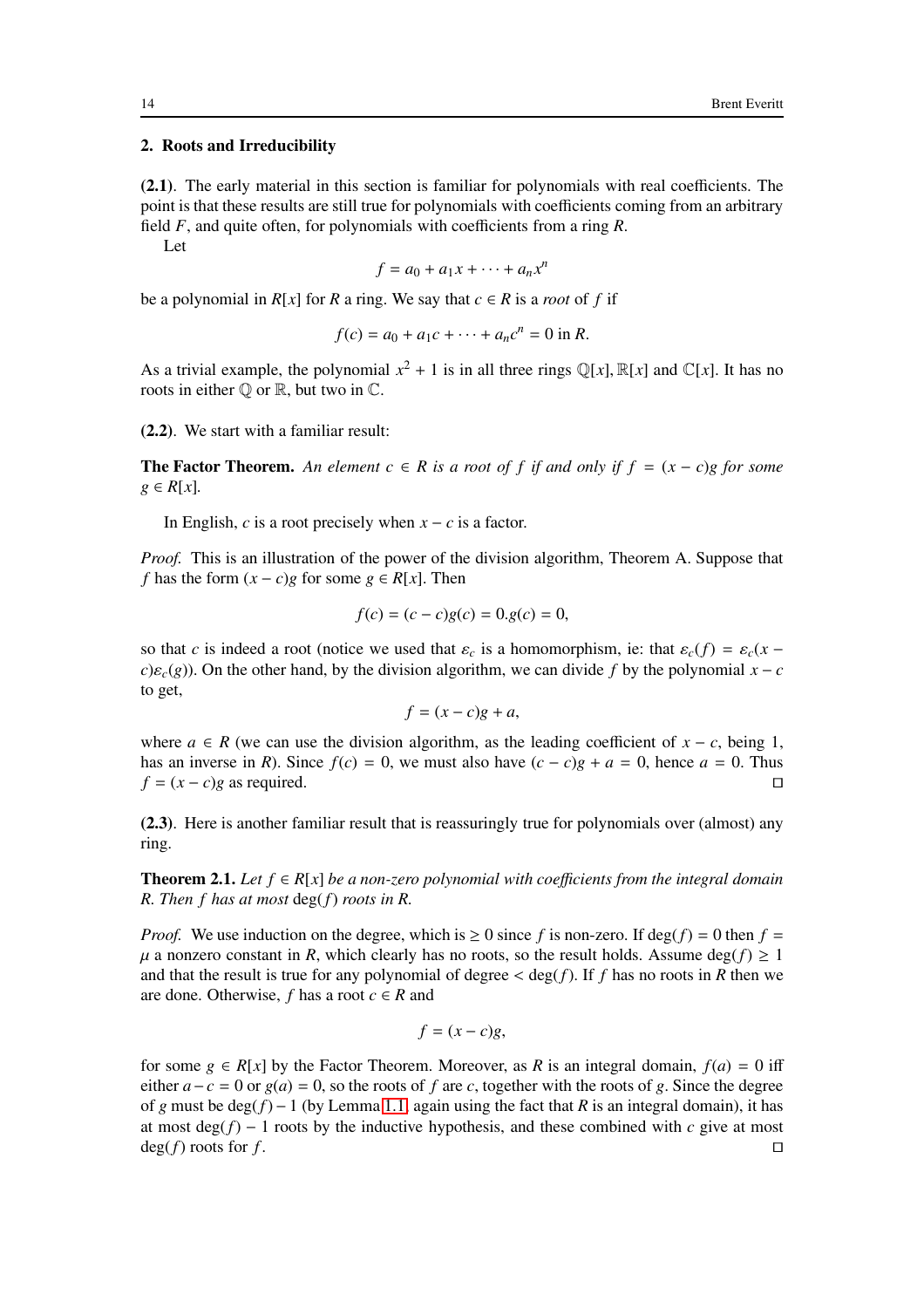(2.4). A cherished fact such as Theorem [2.1](#page-13-1) will not hold if the coefficients do not come from an integral domain. For instance, if  $R = \mathbb{Z}_6$ , then the quadratic polynomial  $(x-1)(x-2) = x^2+3x+2$ has roots 1, 2, 4 and 5 in  $\mathbb{Z}_6$ .

<span id="page-14-0"></span>*Exercise 2.1.* A polynomial like  $x^2 + 2x + 1 = (x + 1)^2$  has 1 as a *repeated root*. It's derivative, in the sense of calculus, is  $2(x + 1)$ , which also has 1 as a root. In general, and in light of the Factor Theorem, call  $c \in F$  a repeated root of  $f$  iff  $f = (x - c)^k g$  for some  $k > 1$ .

- 1. Using the formal derivative ∂ (see Exercise [1.8\)](#page-12-0), show that *c* is a repeated root of *f* if and only if *c* is a root of  $\partial(f)$ .
- 2. Show that the roots of *f* are distinct if and only if  $gcd(f, \partial(f)) = 1$ .

(2.5). For reasons that will become clearer later, a very important role is played by polynomials that cannot be "factorised".

**Definition 2.1 (irreducible polynomial over F).** Let *F* be a field and  $f$  ∈  $F[x]$  a non-constant *polynomial. A non-trivial factorisation of f is an expression of the form*  $f = gh$ *, where*  $g, h \in$ *F*[*x*] *and* deg *g*, deg *h*  $\geq$  1 *(equivalently,* deg *g*, deg *h* < deg *f*). Call *f reducible over F iff it has a non-trivial factorisation, and irreducible over F otherwise.*

Thus, a polynomial over a field *F* is irreducible precisely when it cannot be written as a product of non-constant polynomials. Put another way,  $f \in F[x]$  is irreducible precisely when it is divisible only by a constant  $c \in F$ , or  $cf$ .

*Aside.* For polynomials over a ring the definition is slightly more complicated: let  $f \in R[x]$  a non-constant polynomial with coefficients from the ring *R*. A *non-trivial factorisation* of *f* is an expression of the form  $f = gh$ , where  $g, h \in R[x]$  and either,

1. deg *g*, deg  $h \ge 1$ , or

2. if either *g* or *h* is a constant  $\lambda \in R$ , then  $\lambda$  has *no* multiplicative inverse in *R*.

Say *f* is *reducible* over *R* iff it has a non-trivial factorisation, and *irreducible* over *R* otherwise. If  $R = F$  a field, then the second possibility never arises, as every non-zero element of  $F$  has a multiplicative inverse. As an example,  $3x+3 = 3(x+1)$  is a non-trivial factorisation in  $\mathbb{Z}[x]$  but a trivial one in Q[*x*].

(2.6). The "over *F*" that follows reducible or irreducible is crucial; polynomials are never absolutely reducible or irreducible. For example  $x^2 + 1$  is irreducible over  $\mathbb R$  but reducible over  $\mathbb{C}.$ 

There is one exception to the previous sentence: a linear polynomial  $f = ax + b \in F[x]$  is irreducible over any field *F*. If  $f = gh$  then since deg  $f = 1$ , we cannot have both deg(*g*), deg(*h*)  $\geq 1$ , for then  $deg(gh) = deg(g) + deg(h) \ge 1 + 1 = 2$ , a contradiction. Thus, one of *g* or *h* must be a constant with *f* thus irreducible over *F*.

*Exercise 2.2.* 1. Let *F* be a field and  $a \in F$ . Show that *f* is an irreducible polynomial over *F* if and only if *af* is irreducible over *F* for any  $a \neq 0$ .

2. Show that if  $f(x + a)$  is irreducible over *F* then  $f(x)$  is too.

(2.7). There is the famous:

**Fundamental Theorem of Algebra.** *Any non-constant*  $f \in \mathbb{C}[x]$  *has a root in*  $\mathbb{C}$ *.* 

<span id="page-14-1"></span>So if  $f \in \mathbb{C}[x]$  has deg  $f \ge 2$ , then f has a root in  $\mathbb{C}$ , hence a linear factor over  $\mathbb{C}$ , hence is reducible over  $\mathbb C$ . Thus, the only irreducible polynomials over  $\mathbb C$  are the linear ones.

*Exercise 2.3.* Show that if  $f$  is irreducible over  $\mathbb R$  then  $f$  is either linear or quadratic.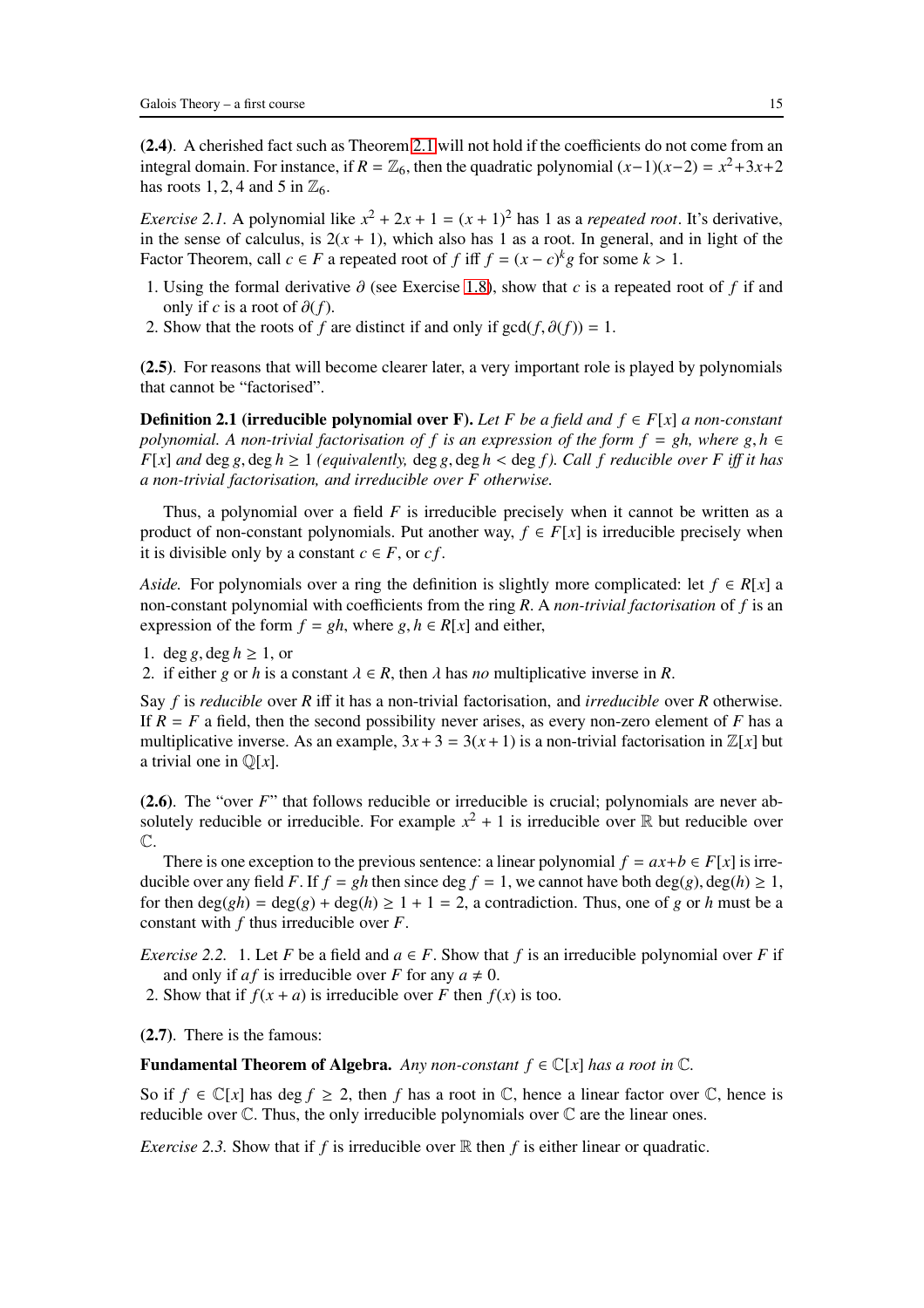- (2.8). A common mistake is to equate having no roots in *F* with being irreducible over *F*. But:
- *A polynomial can be irreducible over F and still have roots in F*: we saw above that a linear polynomial  $ax + b$  is always irreducible, and yet has a root in *F*, namely  $-b/a$ . It is true though that if a polynomial *f* has degree  $\geq 2$  and had a root in *F*, then by the factor theorem it would have a linear factor so would be reducible. Thus, if  $\deg(f) \ge 2$  and f is irreducible over *F*, then *f* has no roots in *F*.
- $-$  *A polynomial can have no roots in F but not be irreducible over F:* the polynomial  $x^4 + 2x^2 +$  $1 = (x^2 + 1)^2$  is reducible over  $\mathbb{Q}$ , but with roots  $\pm i \notin \mathbb{Q}$ .

(2.9). There is no general method for deciding if a polynomial over an arbitrary field *F* is irreducible. The best we can hope for is an ever expanding list of techniques, of which the first is:

<span id="page-15-0"></span>**Proposition 2.1.** Let F be a field and  $f \in F[x]$  be a polynomial of degree  $\leq 3$ . If f has no roots *in F then it is irreducible over F.*

*Proof.* Arguing by the contrapositive, if *f* is reducible then  $f = gh$  with deg *g*, deg  $h \ge 1$ . Since deg *g* + deg *h* = deg *f*  $\le$  3, we must have for *g* say, that deg *g* = 1. Thus *f* =  $(ax + b)h$  and *f* has the root  $-b/a$ . the root  $-b/a$ .

(2.10). For another, possibly familiar, example of a field: let *p* be a prime and  $\mathbb{F}_p$  the set  $\{0, 1, \ldots, p - 1\}$ . Define addition and multiplication on this set to be addition and multiplication of integers modulo p. You can verify that  $\mathbb{F}_p$  is a field by directly checking the axioms. The only tricky one is the existence of inverses under multiplication: to show this use the gcd theorem from Section [1,](#page-7-0) but for  $\mathbb Z$  rather than polynomials.

*Exercise 2.4.* Show that a field *F* is an integral domain. Hence show that if *n* is *not* prime, then the addition and multiplication of integers modulo *n* is *not* a field.

Arithmetic modulo *n*, for the various *n*, thus gives the sequence

$$
\mathbb{F}_2,\mathbb{F}_3,\mathbb{Z}_4,\mathbb{F}_5,\mathbb{Z}_6,\mathbb{F}_7,\mathbb{Z}_8,\mathbb{Z}_9,\mathbb{Z}_{10},\mathbb{F}_{11},\ldots
$$

of fields  $\mathbb{F}_p$  for *p* a prime, and rings  $\mathbb{Z}_n$  for *n* composite. In Section [5](#page-32-0) we will see that there are fields  $\mathbb{F}_4$ ,  $\mathbb{F}_8$  and  $\mathbb{F}_9$  of orders 4, 8 and 9, but these fields are not  $\mathbb{Z}_4$ ,  $\mathbb{Z}_8$  or  $\mathbb{Z}_9$ . They are something quite different.

<span id="page-15-1"></span>(2.11). Consider polynomials with coefficients from  $\mathbb{F}_2$  ie: the ring  $\mathbb{F}_2[x]$ , and in particular, the polynomial

$$
f = x^4 + x + 1 \in \mathbb{F}_2[x].
$$

Now  $0^4 + 0 + 1 \neq 0 \neq 1^4 + 1 + 1$ , so *f* has no roots in  $\mathbb{F}_2$ . This doesn't mean that *f* is irreducible over  $\mathbb{F}_2$ , but certainly any factorisation of *f* over  $\mathbb{F}_2$ , if there is one, must be as a product of two quadratics. Moreover, these quadratics must themselves be irreducible over  $\mathbb{F}_2$ , for if not, they would factor into linear factors and the factor theorem would then give roots of *f* .

There are only four quadratics over  $\mathbb{F}_2$ :

$$
x^2
$$
,  $x^2 + 1$ ,  $x^2 + x$  and  $x^2 + x + 1$ 

with  $x^2 = xx$ ,  $x^2 + 1 = (x + 1)^2$  and  $x^2 + x = x(x + 1)$ . You might have to stare at the second of these factorisations for a second. By Proposition [2.1](#page-15-0)  $x^2 + x + 1$  is irreducible. Thus, any factorisation of *f* into irreducible quadratics must be of the form,

$$
(x^2 + x + 1)(x^2 + x + 1).
$$

But, *f doesn't* factorise this way – just expand the brackets. Thus *f* is irreducible over  $\mathbb{F}_2$ .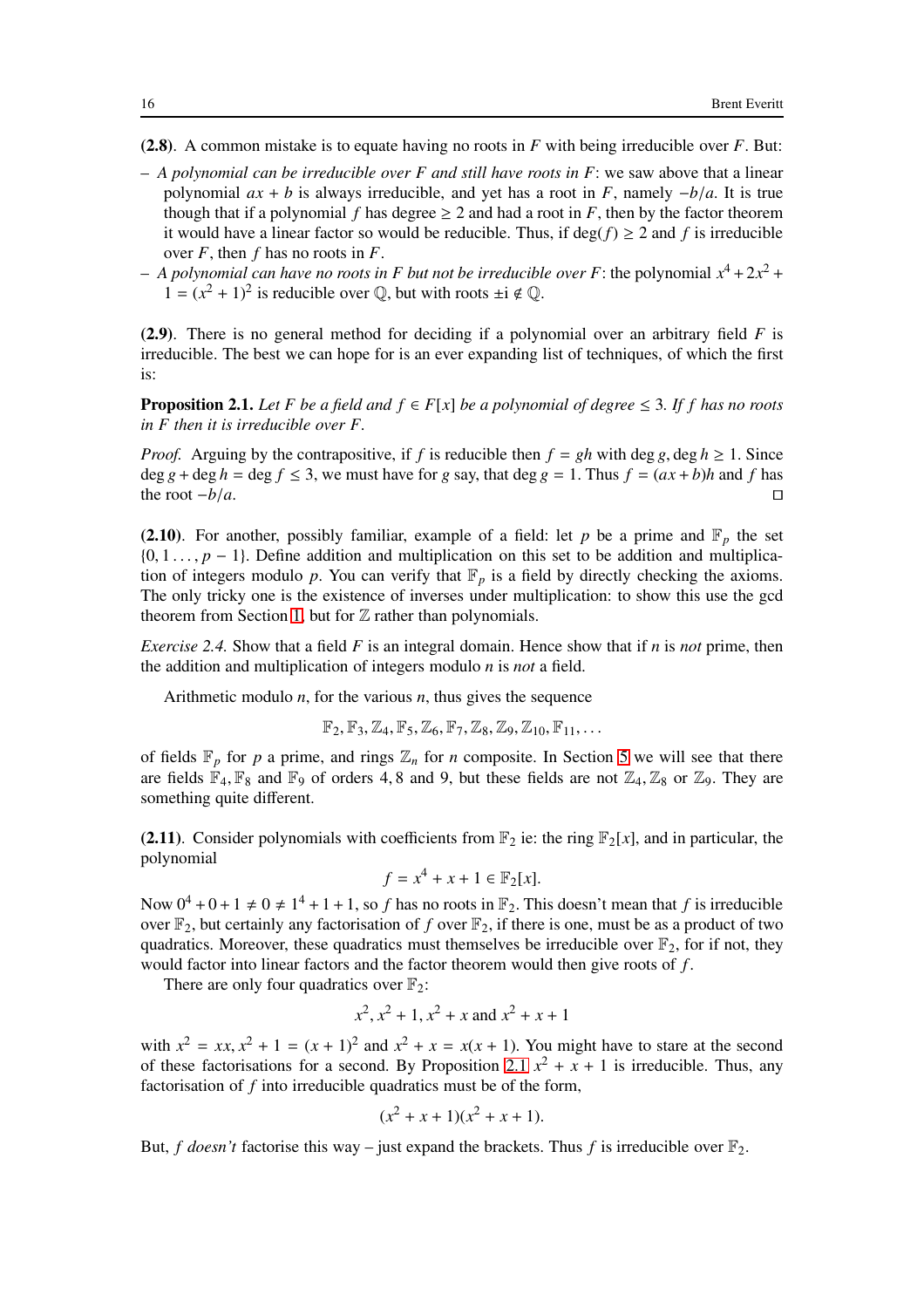$(2.12)$ . The most important field for the Galois theory of these notes is the rationals  $\mathbb{O}$ . Consequently, determining the irreducibility of polynomials over  $\mathbb Q$  will be of great importance to us. The first useful test for irreducibility over  $\mathbb O$  has the following main ingredient: to see if a polynomial can be factorised over  $\mathbb Q$  it suffices to see whether it can be factorised over  $\mathbb Z$ .

<span id="page-16-1"></span>First we recall Exercise [1.7,](#page-12-1) which is used a number of times in these notes so is worth placing in a,

**Lemma 2.1.** Let  $\sigma : R \to S$  be a homomorphism of rings. Define  $\sigma^* : R[x] \to S[x]$  by

$$
\sigma^* : \sum_i a_i x^i \mapsto \sum_i \sigma(a_i) x^i.
$$

*Then*  $\sigma^*$  *is a homomorphism.* 

Lemma 2.2 (Gauss). *Let f be a polynomial with integer coe*ffi*cients. Then f can be factorised non-trivially as a product of polynomials with integer coe*ffi*cients if and only if it can be factorised non-trivially as a product of polynomials with rational coefficients.* 

*Proof.* If the polynomial can be written as a product of  $\mathbb{Z}$ -polynomials then it clearly can as a product of  $\mathbb{Q}$ -polynomials as integers are rational. Suppose on the other hand that  $f = gh$  in  $\mathbb{Q}[x]$  is a non-trivial factorisation. By multiplying through by a multiple of the denominators of the coefficients of *g* we get a polynomial  $g_1 = mg$  with Z-coefficients. Similarly we have  $h_1 = nh \in \mathbb{Z}[x]$  and so

<span id="page-16-0"></span>
$$
mnf = g_1h_1 \in \mathbb{Z}[x].\tag{2.1}
$$

Now let *p* be a prime dividing *mn*, and consider the homomorphism  $\sigma : \mathbb{Z} \to \mathbb{F}_p$  given by  $\sigma(k) = k \mod p$ . Then by the lemma above, the map  $\sigma^* : \mathbb{Z}[x] \to \mathbb{F}_p[x]$  given by

$$
\sigma^* : \sum_i a_i x^i \mapsto \sum_i \sigma(a_i) x^i,
$$

is a homomorphism. Applying the homomorphism to [\(2.1\)](#page-16-0) gives  $0 = \sigma^*(g_1)\sigma^*(h_1)$  in  $\mathbb{F}_p[x]$ , as  $mn \equiv 0 \mod p$ . As the ring  $\mathbb{F}_p[x]$  is an integral domain the only way that this can happen is if one of the polynomials is equal to the zero polynomial in  $\mathbb{F}_p[x]$ , ie: one of the original polynomials, say  $g_1$ , has all of its coefficients divisible by p. Thus we have  $g_1 = pg_2$  with  $g_2 \in \mathbb{Z}[x]$ , and [\(2.1\)](#page-16-0) becomes

$$
\frac{mn}{p}f = g_2h_1.
$$

Working our way through all the prime factors of *mn* in this way, we can remove the factor of *mn* from [\(2.1\)](#page-16-0) and obtain a factorisation of *f* into polynomials with Z-coefficients. □

So to determine whether a polynomial with  $\mathbb{Z}$ -coefficients is irreducible over  $\mathbb{Q}$ , you need only check that it has no non-trivial factorisations with all the coefficients integers.

## Eisenstein Irreducibility Theorem. *Let*

$$
f = c_n x^n + \dots + c_1 x + c_0,
$$

*be a polynomial with integer coe*ffi*cients. If there is a prime p that divides all the c<sup>i</sup> for i* < *n, does not divide c<sub>n</sub>, and such that*  $p^2$  *does not divide c<sub>0</sub>, then f is irreducible over Q.* 

*Proof.* By virtue of the previous discussion, we need only show that under the conditions stated, there is no factorisation of *f* using integer coefficients. Suppose otherwise, ie:  $f = gh$  with

$$
g = a_r x^r + \dots + a_0 \text{ and } h = b_s x^s + \dots + b_0,
$$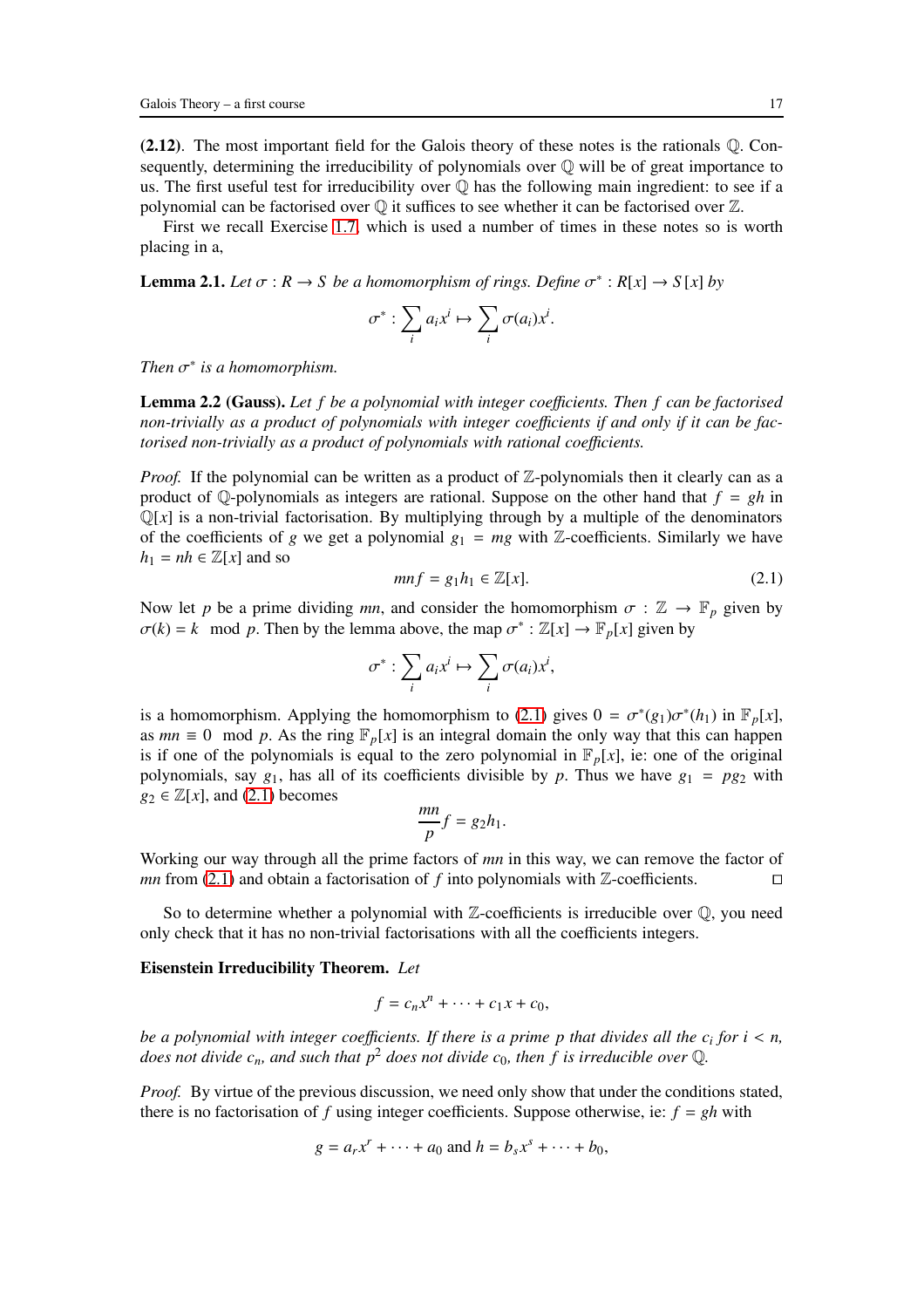and the  $a_i, b_i \in \mathbb{Z}$ . Expanding *gh* and equating coefficients,

$$
c_0 = a_0b_0
$$
  
\n
$$
c_1 = a_0b_1 + a_1b_0
$$
  
\n
$$
\vdots
$$
  
\n
$$
c_i = a_0b_i + a_1b_{i-1} + \dots + a_ib_0
$$
  
\n
$$
\vdots
$$
  
\n
$$
c_n = a_rb_s.
$$

By hypothesis,  $p \mid c_0$ . Write both  $a_0$  and  $b_0$  as a product of primes, so if  $p \mid c_0$ , ie:  $p \mid a_0b_0$ , then  $p$  must be one of the primes in this factorisation, hence divides one of  $a_0$  or  $b_0$ . Thus, either  $p \mid a_0$  or  $p \mid b_0$ , *but not both* (for then  $p^2$  would divide  $c_0$ ). Assume that it is  $p \mid a_0$  that we have. Next, *p* | *c*<sub>1</sub>, and this coupled with *p* | *a*<sub>0</sub> gives *p* | *c*<sub>1</sub> − *a*<sub>0</sub>*b*<sub>1</sub> = *a*<sub>1</sub>*b*<sub>0</sub> (If we had assumed *p* | *b*<sub>0</sub>, we would still reach this conclusion). Again, *p* must divide one of the these last two factors, and since we've already decided that it doesn't divide  $b_0$ , it must be  $a_1$  that it divides. Continuing in this manner, we get that *p* divides all the coefficients of *g*, and in particular, *a<sup>r</sup>* . But then *p* divides  $a_r b_s = c_n$ , the contradiction we were after.

The proof above is a good example of the way mathematics is sometimes created. You start with as few assumptions as possible (in this case that *p* divides some of the coefficients of *f*) and proceed towards some sort of conclusion, imposing extra conditions as and when you need them. In this way the statement of the theorem writes itself.

(2.13). For example

$$
x^5 + 5x^4 - 5x^3 + 10x^2 + 25x - 35,
$$

is irreducible over Q. Even less obviously

*x <sup>n</sup>* <sup>−</sup> *<sup>p</sup>*,

is irreducible over  $\mathbb Q$  for any prime p. Thus, we can find polynomials over  $\mathbb Q$  of arbitrary large degree that are irreducible, in contrast to the situation for polynomials over  $\mathbb R$  or  $\mathbb C$ .

(2.14). Another useful tool arises with polynomials having coefficients from a ring *R* and there is a homomorphism from *R* to some field *F*. If the homomorphism is applied to all the coefficients of the polynomial (turning it from a polynomial with *R*-coefficients into a polynomial with *F*-coefficients) then a reducible polynomial cannot turn into an irreducible one:

**The Reduction Test.** Let R be an integral domain, F a field and  $\sigma : R \to F$  a ring homomor $phism.$  Let  $\sigma^* : R[x] \to F[x]$  *be the homomorphism of Lemma [2.1.](#page-16-1) Moreover, let*  $f \in R[x]$  *be such that*

*1*. deg  $\sigma^*(f) = \deg(f)$ *, and* 2.  $\sigma^*(f)$  *is irreducible over F.* 

*Then f cannot be written as a product*  $f = gh$  *with*  $g, h \in R[x]$  *and deg*  $g, deg h < deg f$ *.* 

Although it is stated in some generality, the reduction test is very useful for determining the irreducibility of polynomials over  $\mathbb{Q}$ . As an example, take  $R = \mathbb{Z}$ ;  $F = \mathbb{F}_5$  and  $f = 8x^3 - 6x - 1 \in \mathbb{Z}$  $\mathbb{Z}[x]$ . For  $\sigma$ , take reduction modulo 5, ie:  $\sigma(n) = n \mod 5$ . It is not hard to show that  $\sigma$  is a homomorphism. Since  $\sigma(8) \equiv 3 \text{ mod } 5$ , and so on, we get

$$
\sigma^*(f) = 3x^3 + 4x + 4 \in \mathbb{F}_5[x].
$$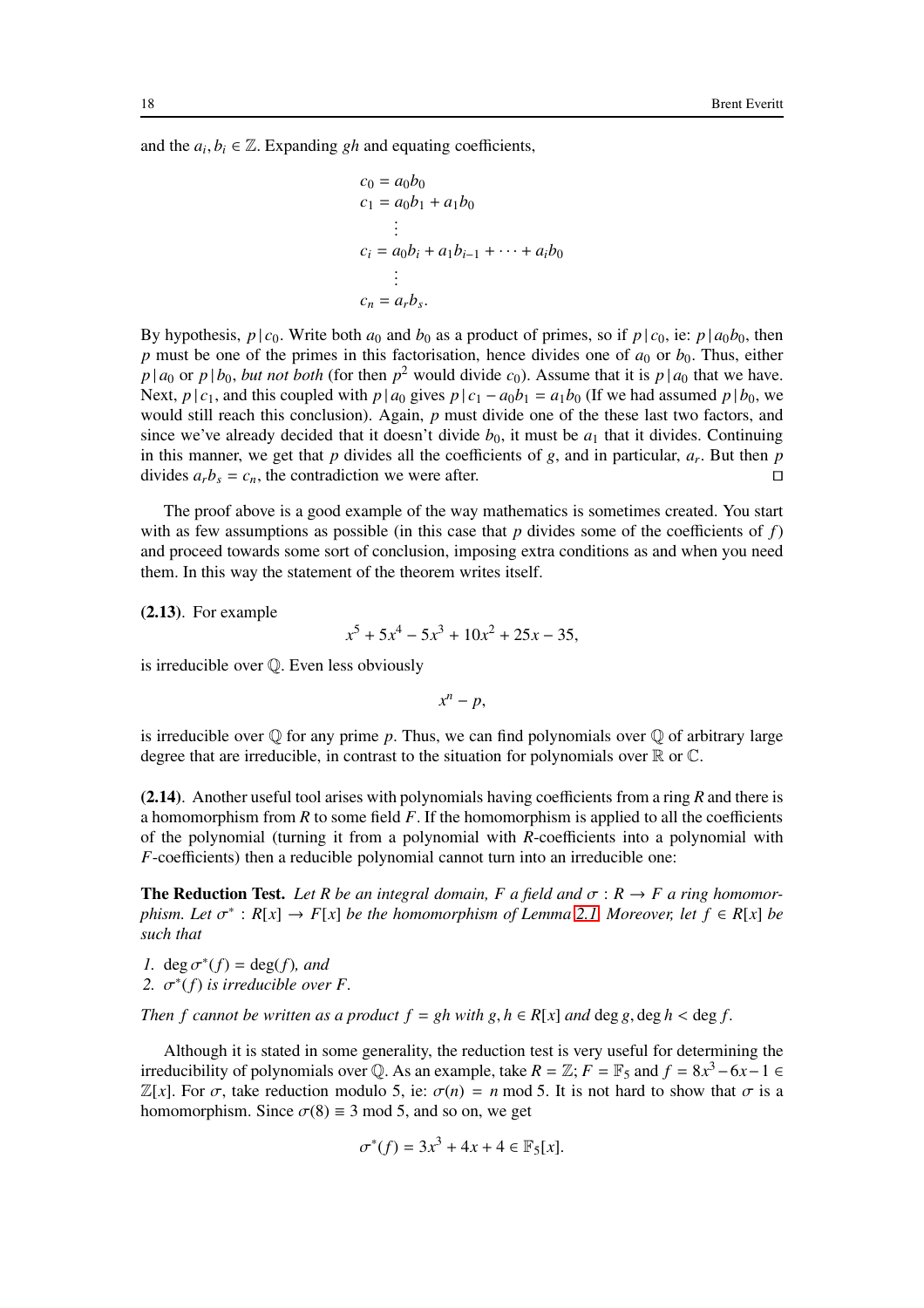The degree has not changed, and by substituting the five elements of  $\mathbb{F}_5$  into  $\sigma^*(f)$ , one can see that it has no roots in  $\mathbb{F}_5$ . Since the polynomial is a cubic, it must therefore be irreducible over  $\mathbb{F}_5$ . Thus, by the reduction test,  $8x^3 - 6x - 1$  cannot be written as a product of smaller degree polynomials with Z-coefficients. But by Gauss' lemma, this gives that this polynomial is irreducible over Q.

 $\mathbb{F}_5$  was chosen because with  $\mathbb{F}_2$  condition (i) fails; with  $\mathbb{F}_3$  condition (ii) fails.

*Proof.* Suppose on the contrary that  $f = gh$  with deg *g*, deg  $h < deg f$ . Then  $\sigma^*(f) = \sigma^*(gh) =$  $\sigma^*(g)\sigma^*(h)$ , the last part because  $\sigma^*$  is a homomorphism. Now  $\sigma^*(f)$  is irreducible, so the only way it can factorise like this is if one of the factors,  $\sigma^*(g)$  say, is a constant, hence deg  $\sigma^*(g) = 0$ . Then

$$
\deg f = \deg \sigma^*(f) = \deg \sigma^*(g)\sigma^*(h) = \deg \sigma^*(g) + \deg \sigma^*(h) = \deg \sigma^*(h) \le \deg h < \deg f,
$$

a contradiction. (That deg  $\sigma^*(h) \leq \deg h$  rather than equality necessarily, is because the homomorphism  $\sigma$  may send some of the coefficients of *h* – including the leading one – to  $0 \in F$ .) □

(2.15). We've already observed the similarity between polynomials and integers. One thing we know about integers is that they can be written uniquely as products of primes. We might hope that something similar is true for polynomials, and it is in certain situations. For the next few results, we deal only with polynomials  $f \in F[x]$  for *F* a field (although they are true in more generality).

<span id="page-18-0"></span>**Lemma 2.3.** *1. If*  $gcd(f, g) = 1$  *and*  $f | gh$  *then*  $f | h$ .

*2. If f is irreducible and monic, then for any g monic with g|f we have either g = 1 or g = f.* 

*3. If g is irreducible and monic and g does not divide f, then*  $gcd(g, f) = 1$ .

- 4. If g is irreducible and monic and  $g \mid f_1 f_2 \ldots f_n$  then  $g \mid f_i$  for some i.
- *Proof.* 1. Since  $gcd(f, g) = 1$  there are  $a, b \in F[x]$  such that  $1 = af + bg$ , hence  $h = afh + bgh$ . We have that  $f | bgh$  by assumption, and it clearly divides  $afh$ , hence it divides  $afh + bgh = h$ also.
- 2. If *g* divides *f* and *f* is irreducible, then by definition *g* must be either a constant or a constant multiple of *f*. But *f* is monic, so  $g = 1$  or  $g = f$  are the only possibilities.
- 3. The gcd of *f* and *g* is certainly a divisor of *g*, and hence by irreducibility must be either a constant, or a constant times *g*. As *g* is also monic, the gcd must in fact be either 1 or *g* itself, and since *g* does not divide *f* it cannot be *g*, so must be 1.
- 4. Proceed by induction, with the first step for  $n = 1$  being immediate. Since  $g | f_1 f_2 ... f_n =$  $(f_1 f_2 \ldots f_{n-1}) f_n$ , we either have  $g \mid f_n$ , in which case we are finished, or not, in which case  $gcd(g, f_n) = 1$  by part (3). But then part (1) gives that  $g | f_1 f_2 ... f_{n-1}$ , and the inductive hypothesis kicks in.

The best way of summarising the lemma is this: monic irreducible polynomials are like the "prime numbers" of *F*[*x*].

(2.16). Just as any integer can be decomposed uniquely as a product of primes, so too can any polynomial as a product of irreducible polynomials:

Unique factorisation in *F*[*x*]. *Every polynomial in F*[*x*] *can be written in the form*

$$
cp_1p_2\ldots p_r,
$$

*where c is a constant and the*  $p_i$  *are monic and irreducible*  $\in F[x]$ *. Moreover, if aq*<sub>1</sub>*q*<sub>2</sub> . . . *q*<sub>*s*</sub> is *another factorisation with the*  $q_j$  *monic and irreducible, then*  $r = s$ *,*  $c = a$  *and the*  $q_j$  *are just a rearrangement of the p<sup>i</sup> .*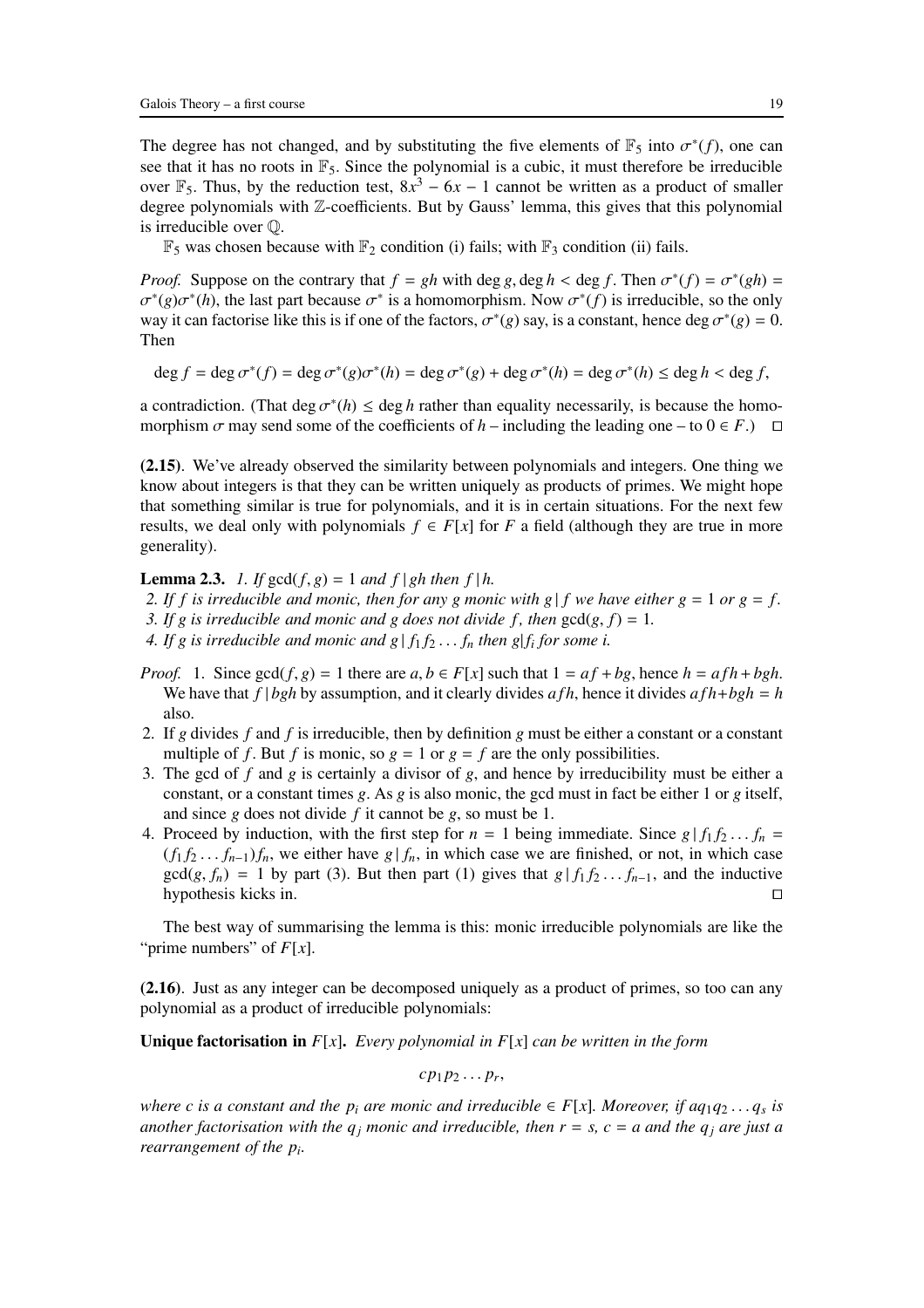The last part says that the factorisation is unique, except for the order you write down the factors.

*Proof.* To get the factorisation just keep factorising reducible polynomials until they become irreducible. At the end, pull out the coefficient of the leading term in each factor, and place them all at the front.

For uniqueness, suppose that

$$
cp_1p_2\ldots p_r = aq_1q_2\ldots q_s.
$$

Then  $p_r$  divides  $aq_1q_2 \ldots q_s$  which by Lemma [2.3](#page-18-0) part (4) means that  $p_r | q_i$  for some *i*. Reorder the *q*'s so that it is  $p_r | q_s$  that in fact we have. Since both  $p_r$  and  $q_s$  are monic, irreducible, and hence non-constant,  $p_r = q_s$ , which leaves us with

$$
cp_1p_2\ldots p_{r-1}=aq_1q_2\ldots q_{s-1}.
$$

This gives  $r = s$  straight away: if say  $s > r$ , then repetition of the above leads to  $c =$ *aq*<sub>1</sub>*q*<sub>2</sub> . . . *q*<sub>*s*−*r*</sub>, which is absurd, as consideration of degrees gives different answers for each side. Similarly if  $r > s$ . But then we also have that the *p*'s are just a rearrangement of the *q*'s, and canceling down to  $cp_1 = aq_1$ , that  $c = a$ . □

(2.17). It is worth repeating that everything depends on the ambient field *F*, even the uniqueness of the decomposition. For example,  $x^4 - 4$  decomposes as,

$$
(x^2 + 2)(x^2 - 2)
$$
 in  $\mathbb{Q}[x]$ ,  
\n $(x^2 + 2)(x - \sqrt{2})(x + \sqrt{2})$  in  $\mathbb{R}[x]$  and  
\n $(x - \sqrt{2}i)(x + \sqrt{2}i)(x - \sqrt{2})(x + \sqrt{2})$  in  $\mathbb{C}[x]$ .

To illustrate how unique factorisation can be used to determine irreducibility, we have in  $\mathbb{C}[x]$  that,

$$
x^2 + 2 = (x - \sqrt{2}i)(x + \sqrt{2}i).
$$

Since the factors on the right are not in  $\mathbb{R}[x]$  this polynomial ought to be irreducible over  $\mathbb{R}$ . To make this more precise, any factorisation in  $\mathbb{R}[x]$  would be of the form

$$
x^2 + 2 = (x - c_1)(x - c_2)
$$

with the  $c_i \in \mathbb{R}$ . But this would be a factorisation in  $\mathbb{C}[x]$  too, and there is only one such by unique factorisation. This forces the *c<sub>i</sub>* to be √2i and  $-\sqrt{2}i$ , contradicting *c<sub>i</sub>* ∈ R. Hence  $x^2 + 2$ is indeed irreducible over  $\mathbb{R}$ . Similarly,  $x^2 - 2$  is irreducible over  $\mathbb{Q}$ .

*Exercise 2.5.* Formulate the example above into a general Theorem.

#### *Further Exercises for Section 2*

*Exercise 2.6.* Prove that if a polynomial equation has all its coefficients in  $\mathbb C$  then it must have all its roots in C.

*Exercise 2.7.*

- 1. Let  $f = a_n x^n + a_{n-1} x^{n-1} + \cdots + a_1 x + a_0$  be a polynomial in  $\mathbb{R}[x]$ , that is, all the  $a_i \in \mathbb{R}$ . Show that complex roots of *f* occur in conjugate pairs, ie:  $\zeta \in \mathbb{C}$  is a root of *f* if and only if  $\bar{\zeta}$  is.
- 2. Find an example of a polynomial in  $\mathbb{C}[x]$  for which part (a) is not true.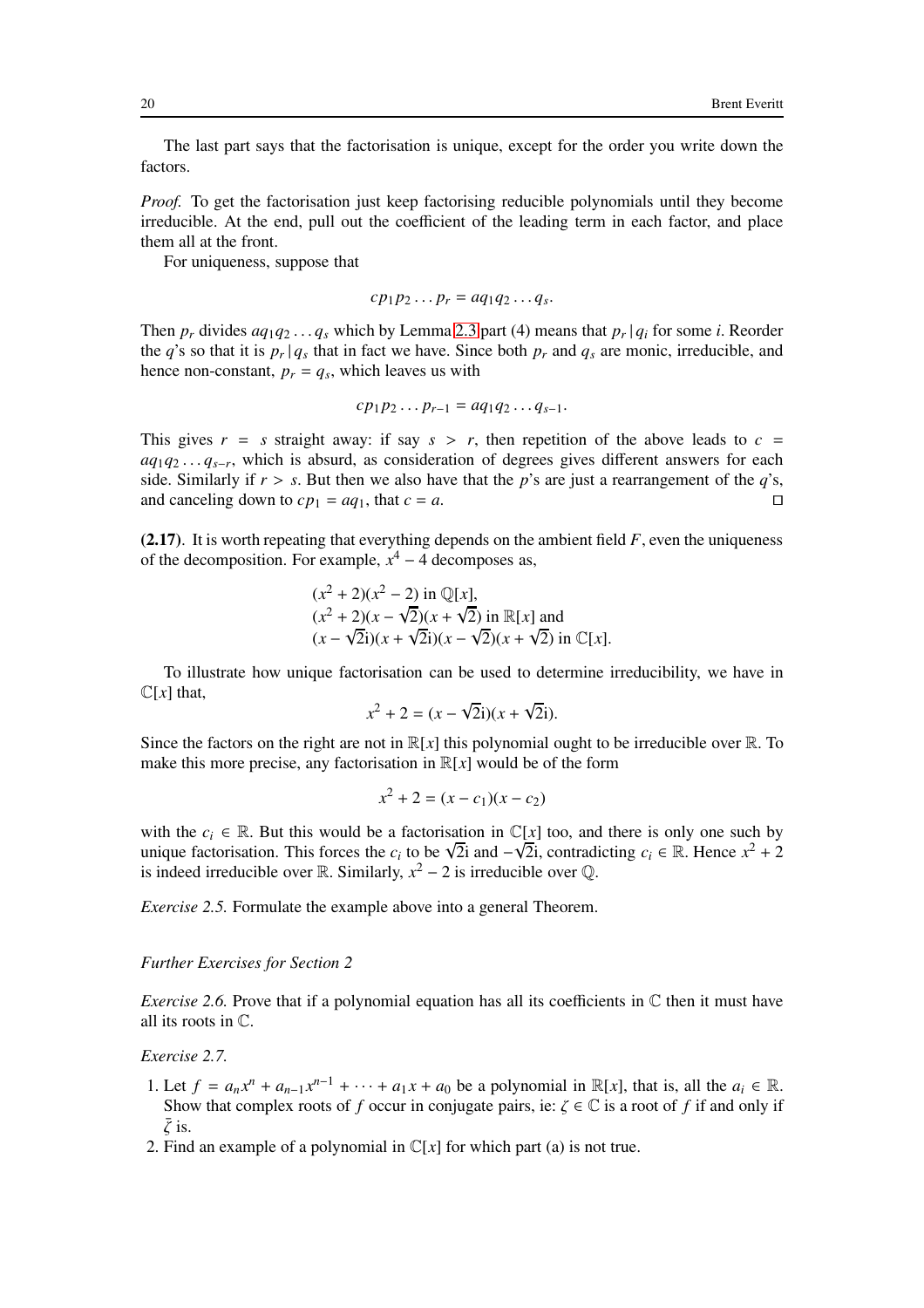*Exercise 2.8.*

- 1. Let *m*, *n* and *k* be integers with *m* and *n* relatively prime (ie:  $gcd(m, n) = 1$ ). Show that if *m* divides *nk* then *m* must divide *k* (*hint*: there are two methods here. One is to use Lemma [2.3](#page-18-0) but in  $\mathbb{Z}$ . The other is to use the fact that any integer can be written uniquely as a product of primes. Do this for *m* and *n*, and ask yourself what it means for this factorisation that *m* and *n* are relatively prime).
- 2. Show that if  $m/n$  is a root of  $a_0 + a_1x + ... + a_rx^r$ ,  $a_i \in \mathbb{Z}$ , where *m* and *n* are relatively prime integers, then  $m|a_0$  and  $n|a_r$ .
- 3. Deduce that if  $a_r = 1$  then  $m/n$  is in fact an integer.

*moral*: If a monic polynomial with integer coefficients has a rational root  $m/n$ , then this rational number is in fact an integer.

*Exercise 2.9.* If  $m \in \mathbb{Z}$  is not a perfect square, show that  $x^2 - m$  is irreducible over  $\mathbb{Q}$  (note: it is *not* enough to merely assume that under the conditions stated  $\sqrt{m}$  is not a rational number).

*Exercise 2.10.* Find the greatest common divisor of  $f(x) = x^3 - 6x^2 + x + 4$  and  $g(x) = x^5 - 6x + 1$ (*hint*: look at linear factors of  $f(x)$ ).

*Exercise 2.11.* Determine which of the following polynomials are irreducible over the stated field:

- 1.  $1 + x^8$  over  $\mathbb{R}$ ; 2.  $1 + x^2 + x^4 + x^6 + x^8 + x^{10}$  over  $\mathbb{Q}$  (*hint*: Let  $y = x^2$  and factorise  $y^n - 1$ ); 3.  $x^4 + 15x^3 + 7$  over R (*hint*: use the intermediate value theorem from analysis); 4.  $x^{n+1} + (n+2)! x^n + \cdots + (i+2)! x^i + \cdots + 3! x + 2!$  over  $\mathbb{Q}$ . 5.  $x^2 + 1$  over  $\mathbb{F}_7$ . 6. Let  $\mathbb F$  be the field of order 8 from Section [3,](#page-21-0) and let  $\mathbb F[X]$  be polynomials with coefficients
- from  $\mathbb F$  and indeterminate *X*. Is  $X^3 + (\alpha^2 + \alpha)X + (\alpha^2 + \alpha + 1)$  irreducible over  $\mathbb F$ ?
- 7.  $a_4x^4 + a_3x^3 + a_2x^2 + a_1x + a_0$  over  $\mathbb Q$  where the  $a_i \in \mathbb Z$ ;  $a_3, a_2$  are even and  $a_4, a_1, a_0$  are odd.

<span id="page-20-1"></span>*Exercise 2.12.* If *p* is prime, show that *p* divides  $\binom{p}{n}$ *i* for  $0 < i < p$ . Show that *p* divides  $\binom{p^n}{p}$ *i* ! for  $n > 1$  and  $0 < i < p$ .

*Exercise 2.13.* Show that

$$
x^{p-1} + px^{p-2} + \cdots + {p \choose i} x^{p-i-1} + \cdots + p,
$$

is irreducible over Q.

*Exercise 2.14.* A complex number  $\omega$  is an *n*-th *root of unity* if  $\omega^n = 1$ . It is a *primitive n*-th root of unity if  $\omega^n = 1$ , but  $\omega^r \neq 1$  for any  $0 < r < n$ . So for example,  $\pm 1$ ,  $\pm i$  are the 4-th roots of 1, but only  $\pm i$  are primitive 4-th roots.

Convince yourself that for any *n*,

$$
\omega = \cos \frac{2\pi}{n} + i \sin \frac{2\pi}{n}
$$

is an *n*-th root of 1. In fact, the other *n*-th roots are  $\omega^2, \dots, \omega^n = 1$ .

1. Show that if  $\omega$  is a *primitive n*-th root of 1 then  $\omega$  is a root of the polynomial

<span id="page-20-0"></span>
$$
x^{n-1} + x^{n-2} + \dots + x + 1. \tag{2.2}
$$

2. Show that for [\(2.2\)](#page-20-0) to be irreducible over Q, *n* cannot be even.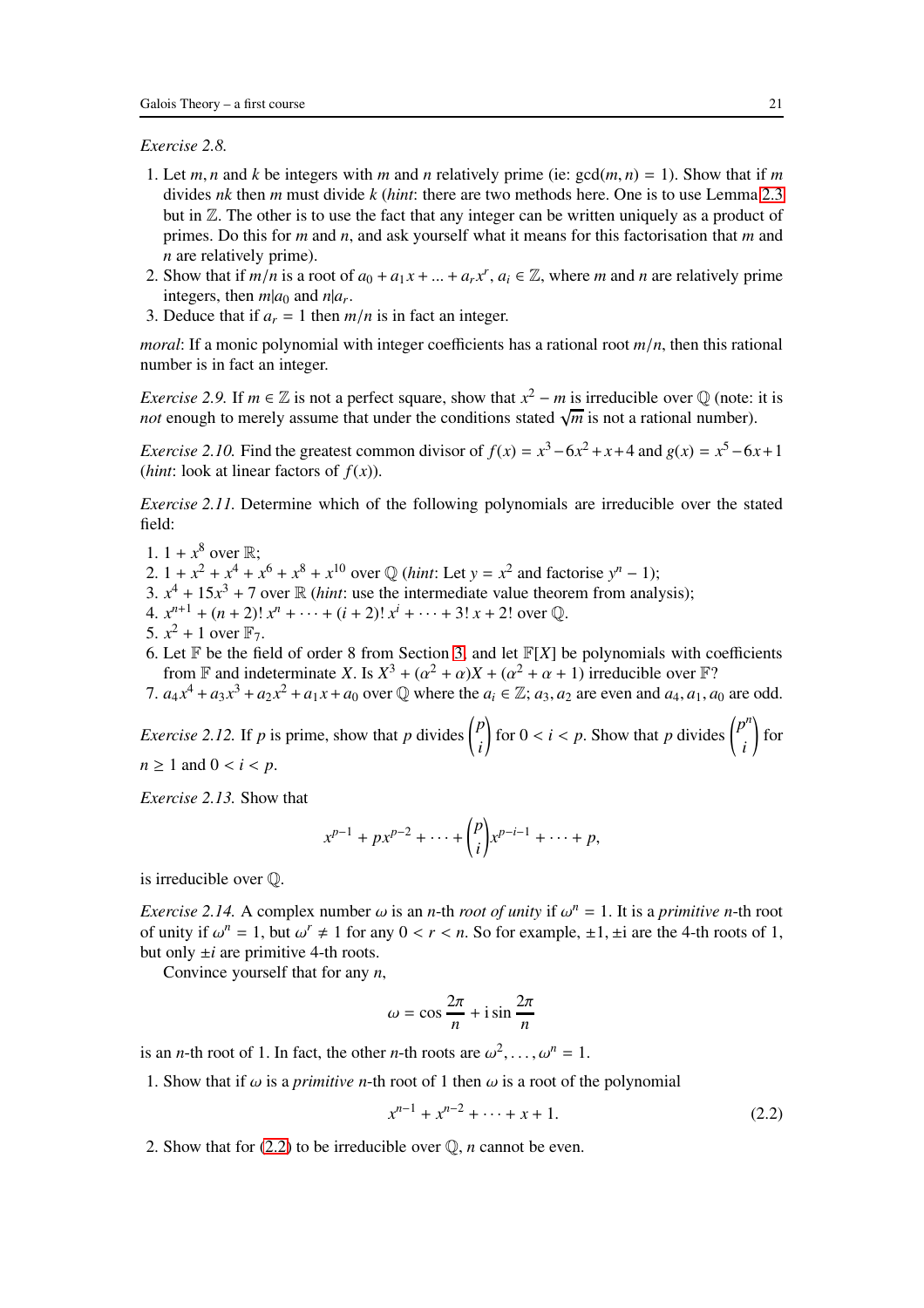3. Show that a polynomial  $f(x)$  is irreducible over a field *F* if  $f(x + 1)$  is irreducible over *F*.

4. Finally, if

$$
\Phi_p(x) = x^{p-1} + x^{p-2} + \dots + x + 1
$$

for *p* a prime number, show that  $\Phi_p(x + 1)$  is irreducible over  $\mathbb{Q}$ , and hence  $\Phi_p(x)$  is too (*hint*: consider  $x^p - 1$  and use the binomial theorem, Exercise [2.12](#page-20-1) and Eisenstein).

The polynomial  $\Phi_p(x)$  is called the *p-th cyclotomic polynomial*.

## <span id="page-21-0"></span>3. Fields I: Basics, Extensions and Concrete Examples

This course studies the solutions to polynomial equations. Questions about these solutions can be restated as questions about fields. It is to these that we now turn.

(3.1). We remembered the definition of a field in Section [0;](#page-2-0) we can restate it as:

**Definition 3.1 (field – version 2).** A field is a set F with two operations,  $+$  and  $\times$ , such that for *any*  $a, b, c \in F$ ,

- *1. F is an Abelian group under* +*;*
- 2.  $F \setminus \{0\}$  *is an Abelian group under*  $\times$ ;
- *3. the two operations are linked by the distributive law.*

The two groups are called the *additive* and *multiplicative* groups of the field. In particular, we will write  $F^*$  to denote the multiplicative group (ie:  $F^*$  is the group with elements  $F \setminus \{0\}$ and operation the multiplication from the field). Even more succinctly,

Definition 3.2 (field – version 3). *A field is a set F with two operations,* + *and* ×*, such that for any*  $a, b, c \in F$ ,

*1. F is a commutative ring under* + *and* ×*; 2. for any*  $a \in F \setminus \{0\}$  *there is an*  $a^{-1} \in F$  *with*  $a \times a^{-1} = 1 = a^{-1} \times a$ ,

In particular a field is a special kind of ring.

(3.2). More concepts from the first lecture that can now be properly defined are:

Definition 3.3 (extensions of fields). *Let F and E be fields with F a subfield of E. We call E an extension of F. If* β ∈ *E, we write F*(β)*, as in Section [0,](#page-2-0) for the smallest subfield of E containing both F and*  $\beta$  *(so in particular F(* $\beta$ *) is an extension of F). In general, if*  $\beta_1, \ldots, \beta_k \in E$ *, define*  $F(\beta_1,\ldots,\beta_k)=F(\beta_1,\ldots,\beta_{k-1})(\beta_k).$ 

The standard notation for an extension is to write  $E/F$ , but in these notes we will use the more concrete  $F \subseteq E$ , being mindful that this means *F* is a subfield of *E*, and not just a subset.

We say that  $\beta$  is *adjoined* to F to obtain  $F(\beta)$ . The last bit of the definition says that to adjoin several elements to a field you adjoin them one at a time. The notation seems to adjoin them in a particular order, but the order doesn't matter. If we have an extension  $F \subseteq E$  and there is a  $\beta \in E$  such that  $E = F(\beta)$ , then we call *E* a *simple extension* of *F*.

(3.3).  $\mathbb R$  is an extension of  $\mathbb Q$ ;  $\mathbb C$  is an extension of  $\mathbb R$ , and so on. Any field is an extension of itself!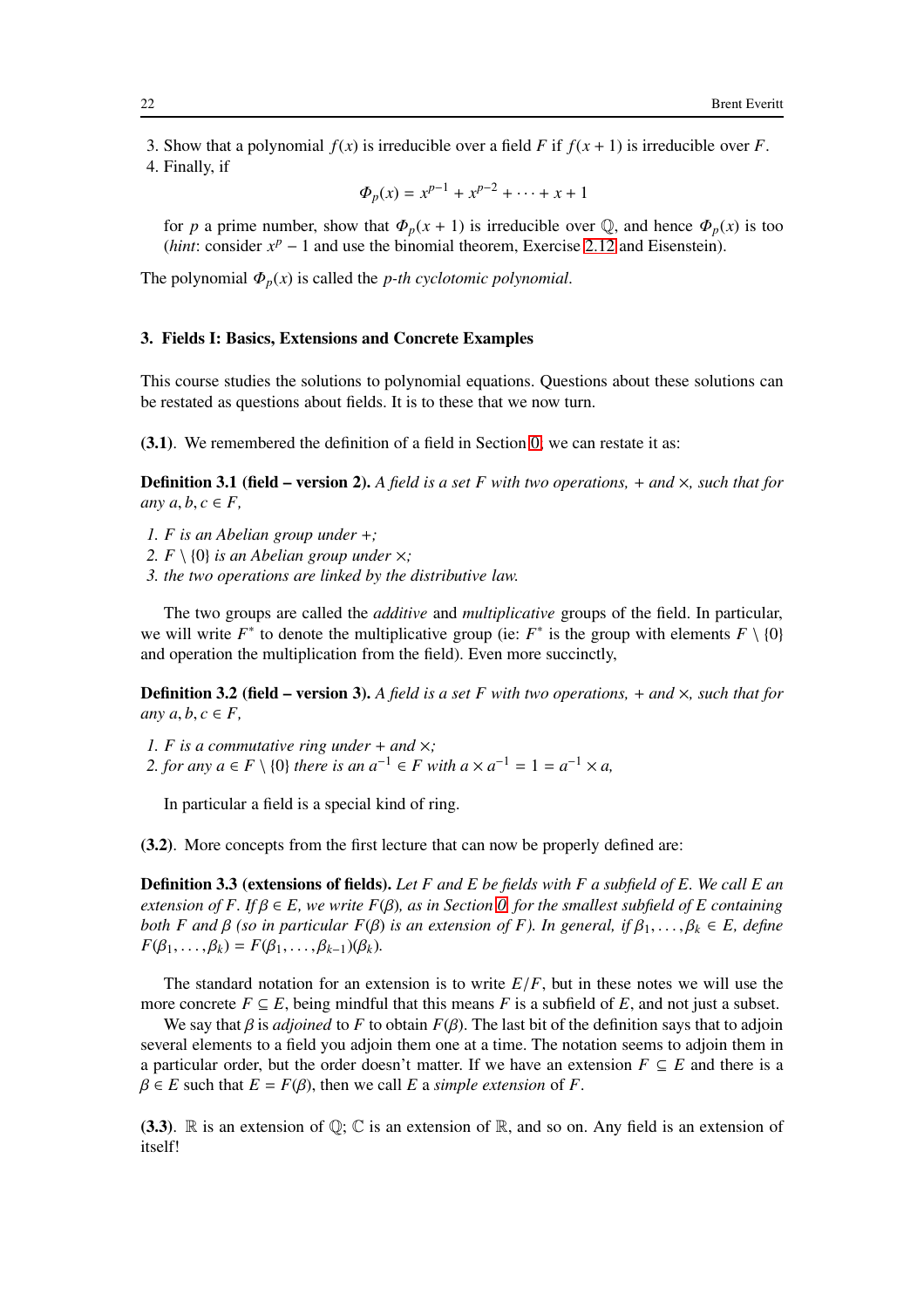(3.4). Let  $\mathbb{F}_2$  be the field of integers modulo 2 arithmetic. Let  $\alpha$  be an "abstract symbol" that can be multiplied so that it has the following property:  $\alpha \times \alpha \times \alpha = \alpha^3 = \alpha + 1$  (a bit like decreeing that the imaginary *i* squares to give −1). Let

$$
\mathbb{F} = \{a + b\alpha + c\alpha^2 \mid a, b, c \in \mathbb{F}_2\},\
$$

Define addition on  $\mathbb{F}$  by:  $(a_1 + b_1\alpha + c_1\alpha^2) + (a_2 + b_2\alpha + c_2\alpha^2) = (a_1 + a_2) + (b_1 + b_2)\alpha + (c_1 + c_2)\alpha^2$ , where the addition of coefficients happens in  $\mathbb{F}_2$ . For multiplication, "expand" the expression  $(a_1 + b_1\alpha + c_1\alpha^2)(a_2 + b_2\alpha + c_2\alpha^2)$  like you would a polynomial with  $\alpha$  the indeterminate, so that  $\alpha \alpha \alpha = \alpha^3$ , the coefficients are dealt with using the arithmetic from  $\mathbb{F}_2$ , and so on. Replace any  $\alpha^3$  that result using the rule  $\alpha^3 = \alpha + 1$ .

For example,

$$
(1 + \alpha + \alpha^2) + (\alpha + \alpha^2) = 1
$$
 and 
$$
(1 + \alpha + \alpha^2)(\alpha + \alpha^2) = \alpha + \alpha^4 = \alpha + \alpha(\alpha + 1) = \alpha^2.
$$

It turns out that  $\mathbb F$  forms a field with this addition and multiplication – see Exercise [3.10.](#page-26-0) Taking those elements of  $\mathbb F$  with  $b = c = 0$  we obtain (an isomorphic) copy of  $\mathbb F_2$  inside of  $\mathbb F$ , and so we have an extension of  $\mathbb{F}_2$  that contains 8 elements.

(3.5).  $\mathbb{Q}(\sqrt{2})$  is a simple extension of  $\mathbb{Q}$  while  $\mathbb{Q}(\sqrt{2}, \sqrt{3})$  would appear not to be. But consider Q( $\sqrt{2} + \sqrt{3}$ ): certainly  $\sqrt{2} + \sqrt{3} \in \mathbb{Q}(\sqrt{2}, \sqrt{3})$ , and so  $\mathbb{Q}(\sqrt{2} + \sqrt{3}) \subset \mathbb{Q}(\sqrt{2}, \sqrt{3})$ . On the other hand,

$$
(\sqrt{2} + \sqrt{3})^3 = 11\sqrt{2} + 9\sqrt{3},
$$

as is readily checked using the Binomial Theorem. Since  $(\sqrt{2} + \sqrt{3})^3 \in \mathbb{Q}(\sqrt{2} + \sqrt{3})$ , we get

 $(11\sqrt{2} + 9\sqrt{3}) - 9(\sqrt{2} + \sqrt{3}) \in \mathbb{Q}(\sqrt{2} + \sqrt{3}) \Rightarrow 2\sqrt{2} \in \mathbb{Q}(\sqrt{2} + \sqrt{3}).$ 

And so  $\sqrt{2} \in \mathbb{Q}(\sqrt{2} + \sqrt{3})$  as  $\frac{1}{2}$  $\frac{1}{2}$  is there too. Similarly it can be shown that  $\sqrt{3} \in \mathbb{Q}(\sqrt{2} + \sqrt{3})$ and hence  $\mathbb{Q}(\sqrt{2}, \sqrt{3}) \subset \mathbb{Q}(\sqrt{2} + \sqrt{3})$ . So

$$
\mathbb{Q}(\sqrt{2},\sqrt{3})=\mathbb{Q}(\sqrt{2}+\sqrt{3})
$$

*is* a simple extension!

(3.6). What do the elements of  $\mathbb{Q}(\sqrt{2})$  actually look like? Later we will be answer this question in general, but for now we give an ad-hoc answer.

Firstly  $\sqrt{2}$  and any *b*  $\in \mathbb{Q}$  are in  $\mathbb{Q}(\sqrt{2})$  by definition. Since fields are closed under  $\times$ , any number of the form  $b\sqrt{2} \in \mathbb{Q}(\sqrt{2})$ . Similarly, fields are closed under +, so any  $a + b\sqrt{2} \in \mathbb{Q}(\sqrt{2})$ for  $a \in \mathbb{Q}$ . Thus, the set

$$
\mathbb{F} = \{a + b\sqrt{2} \mid a, b \in \mathbb{Q}\} \subseteq \mathbb{Q}(\sqrt{2}).
$$

But  $\mathbb F$  is a field in its own right using the usual addition and multiplication of complex numbers. This is easily checked from the axioms; for instance, the inverse of  $a + b\sqrt{2}$  can be calculated:

$$
\frac{1}{a+b\sqrt{2}} \times \frac{a-b\sqrt{2}}{a-b\sqrt{2}} = \frac{a-b\sqrt{2}}{a^2 - 2b^2} = \frac{a}{a^2 - 2b^2} - \frac{b}{a^2 - 2b^2} \sqrt{2} \in \mathbb{F},
$$

and you can check the other axioms for yourself. We also have  $\mathbb{Q} \subset \mathbb{F}$  (letting *b* = 0) and  $\sqrt{2} \in \mathbb{F}$ (letting  $a = 0, b = 1$ ). Since  $\mathbb{Q}(\sqrt{2})$  is the smallest field having these two properties, we have  $\mathbb{Q}(\sqrt{2}) \subseteq \mathbb{F}$ . Thus,

$$
\mathbb{Q}(\sqrt{2}) = \mathbb{F} = \{a + b\sqrt{2} \mid a, b \in \mathbb{Q}\}.
$$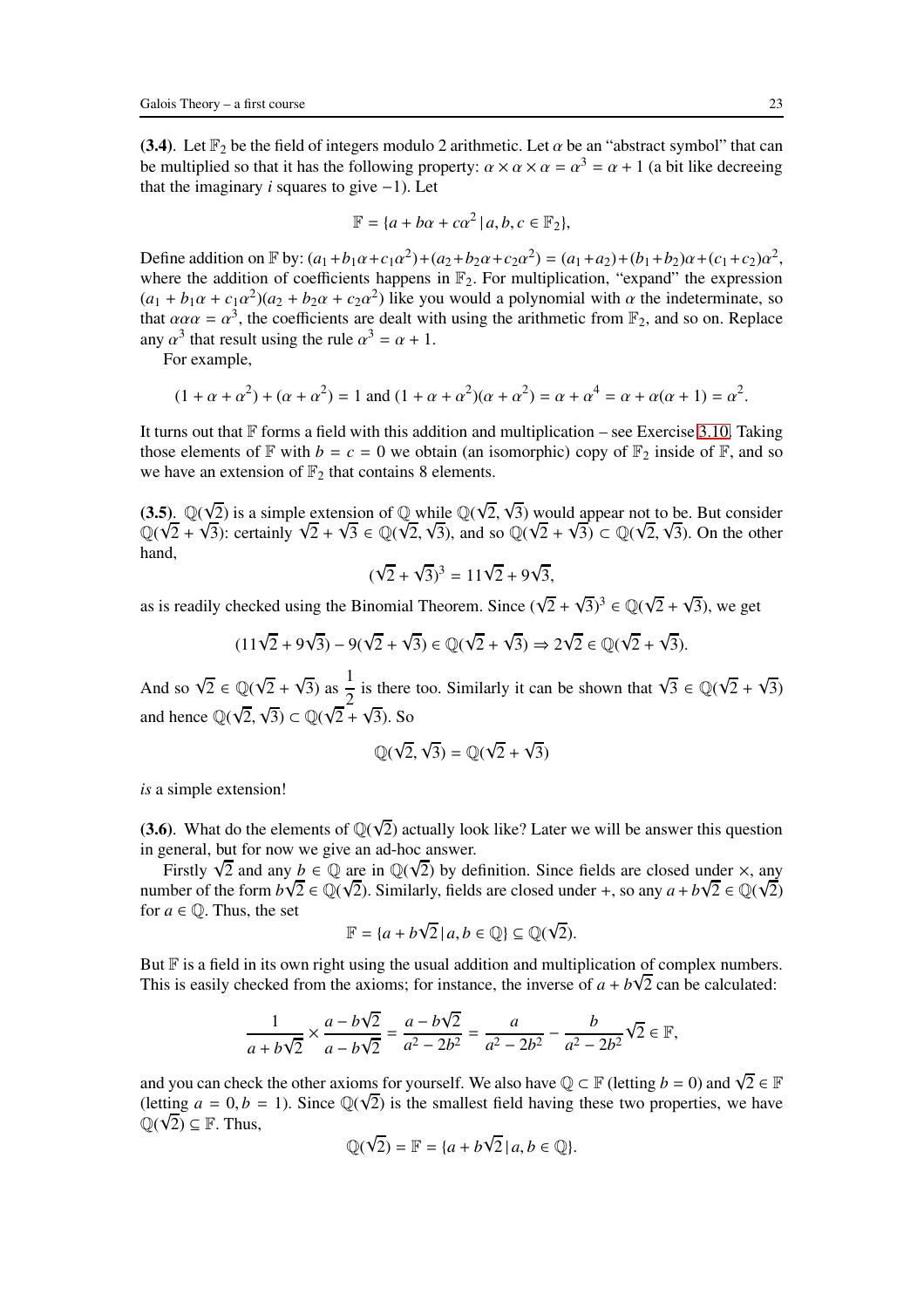*Exercise 3.1.* Let  $\alpha$  be a complex number such that  $\alpha^3 = 1$  and consider the set

$$
\mathbb{F} = \{a_0 + a_1\alpha + a_2\alpha^2 \mid a_i \in \mathbb{Q}\}\
$$

1. By row reducing the matrix,

$$
\begin{pmatrix} a_0 & 2a_2 & 2a_1 & 1 \ a_1 & a_0 & 2a_2 & 0 \ a_2 & a_1 & a_0 & 0 \end{pmatrix}
$$

find an element of F that is the inverse under multiplication of  $a_0 + a_1\alpha + a_2\alpha^2$ . 2. Show that  $\mathbb F$  is a field, hence  $\mathbb Q(\alpha) = \mathbb F$ .

(3.7). The previous exercise shows that the following two fields have the form,

$$
\mathbb{Q}(\sqrt[3]{2}) = \{a + b\sqrt[3]{2} + c\sqrt[3]{2}^2 | a, b, c \in \mathbb{Q}\} \text{ and } \mathbb{Q}(\beta) = \{a + b\beta + c\beta^2 | a, b, c \in \mathbb{Q}\},
$$

where

$$
\beta = \sqrt[3]{2} \left(-\frac{1}{2} + \frac{\sqrt{3}}{2}i\right) \in \mathbb{C}.
$$

These two fields are different: the first is completely contained in  $\mathbb{R}$ , but the second contains  $\beta$ , which is obviously complex but not real. Hold that thought.

**Definition 3.4 (ring isomorphism).** A bijective homomorphism of rings  $\varphi : R \to S$  is called an *isomorphism.*

(3.8). A silly but instructive example is given by the Roman ring, whose elements are

$$
\{\ldots, -V, -IV, -III, -II, -I, 0, I, II, III, IV, V, \cdots\},\
$$

and with addition and multiplication  $IX + IV = XIII$  and  $IX \times VI = LIV$ , etc... Obviously the ring is isomorphic to  $\mathbb{Z}$ , and it is this idea of a trivial relabeling that is captured by an isomorphism – two rings are isomorphic if they are really the same, just written in different languages.

But we place a huge emphasis on the way things are labelled. The two fields of the previous paragraph are a good example, for,

$$
\mathbb{Q}(\sqrt[3]{2})
$$
 and  $\mathbb{Q}(\sqrt[3]{2}\left(-\frac{1}{2} + \frac{\sqrt{3}}{2}i\right))$  are isomorphic

(we will see why in Section [5\)](#page-32-0). To illustrate how we might now come unstuck, suppose we were to formulate the following,

"Definition". *A subfield of* C *is called real if and only if it is contained in* R*.*

So  $\mathbb{Q}(\sqrt[3]{2})$  is a real field, but  $\mathbb{Q}(\sqrt[3]{2})$ − 1  $\frac{1}{2}$  +  $\sqrt{3}$  $\left(\frac{\sqrt{3}}{2}i\right)$  is not. But they are the same field! A definition should not depend on the way the elements are labelled. We will resolve this problem in Section [5](#page-32-0) by thinking about fields in a more abstract way.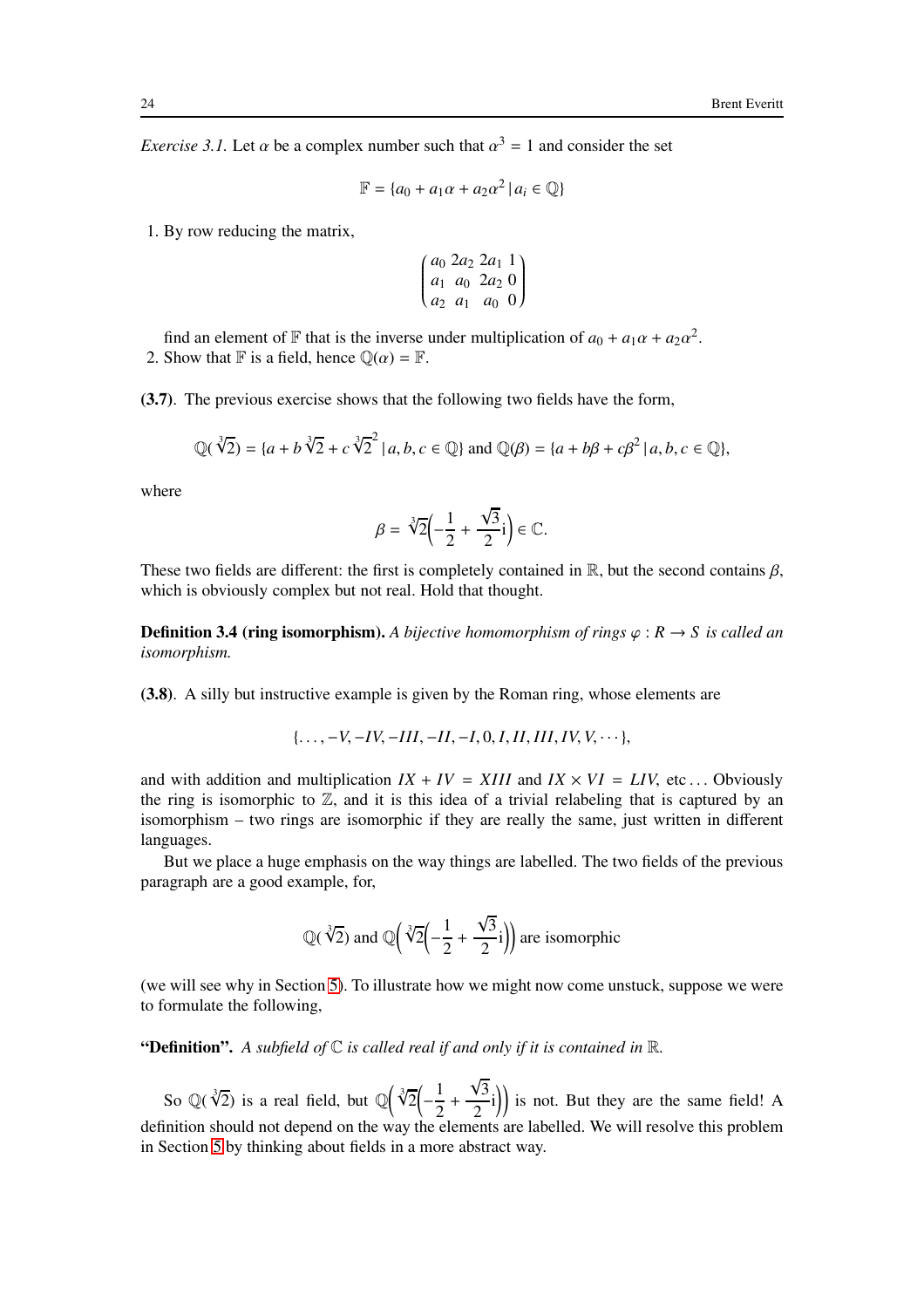(3.9). In the remainder of this section we introduce a few more concepts associated with fields.

It is well known that  $\sqrt{2}$  and  $\pi$  are both irrational real numbers. Nevertheless, from an algebraic point of view,  $\sqrt{2}$  is slightly more tractable than  $\pi$ , as it is a root of a very simple equation  $x^2 - 2$ , whereas there is no polynomial with integer coefficients having  $\pi$  as a root (this is not obvious).

**Definition 3.5 (algebraic element).** *Let*  $F \subseteq E$  *be an extension of fields and*  $\alpha \in E$ *. Call*  $\alpha$ *algebraic over F if and only if*

$$
a_0 + a_1 \alpha + a_2 \alpha^2 + \cdots + a_n \alpha^n = 0,
$$

*for some*  $a_0, a_1, \ldots, a_n \in F$ .

In otherwords,  $\alpha$  is a root of the polynomial  $f = a_0 + a_1x + a_2x^2 + \cdots + a_nx^n$  in  $F[x]$ . If  $\alpha$  is not algebraic, ie: not the root of any polynomial with *F*-coefficients, then we say that it is *transcendental* over *F*.

(3.10). Some simple examples:

$$
\sqrt{2}, \frac{1+\sqrt{5}}{2} \text{ and } \sqrt[5]{\sqrt{2}+5\sqrt[3]{3}},
$$

are algebraic over  $\mathbb{Q}$ , whereas  $\pi$  and *e* are transcendental over  $\mathbb{Q}$ ;  $\pi$  is algebraic over  $\mathbb{Q}(\pi)$ .

(3.11). A field can contain many subfields:  $\mathbb C$  contains  $\mathbb Q(\sqrt{2}), \mathbb R, \dots$  It also contains  $\mathbb Q$ , but no subfields that are smaller than this. Indeed, any subfield of  $\mathbb C$  contains  $\mathbb Q$ , so the rationals are the smallest subfield of the complex numbers.

Definition 3.6 (prime subfield). *The prime subfield of a field F is the intersection of all the subfields of F.*

<span id="page-24-0"></span>In particular the prime subfield is contained in every subfield of *F*.

*Exercise 3.2.* Consider the field of rational numbers  $\mathbb Q$  or the finite field  $\mathbb F_p$  having *p* elements. Show that neither of these fields contain a proper subfield (hint: for  $\mathbb{F}_p$ , consider the additive group and use Lagrange's Theorem from Section [10.](#page-62-0) For Q, any subfield must contain 1, and show that it must then be all of  $\mathbb{Q}$ ).

The prime subfield must contain 1, hence any expression of the form  $1 + 1 + \cdots + 1$  for any number of summands. If no such expression equals 0 then we have infinitely many distinct such elements, and their inverses under addition, hence a copy of  $\mathbb Z$  in *F*. Otherwise, if *n* is the smallest number of summands for which such an expression equals 0, then the elements

$$
1, 1 + 1, 1 + 1 + 1, \ldots, \underbrace{1 + 1 + \cdots + 1}_{n \text{ times}} = 0,
$$

forms a copy of  $\mathbb{Z}_n$  inside of *F*. These comments can be made precise as in the following exercise. It looks ahead a little, requiring the first isomorphism theorem for rings in Section [4.](#page-27-0)

*Exercise 3.3.* Let *F* be a field and define a map  $\mathbb{Z} \rightarrow F$  by

$$
n \mapsto \begin{cases} 0, \text{ if } n = 0, \\ 1 + \dots + 1, (n \text{ times}), \text{ if } n > 0 \\ -1 - \dots - 1, (n \text{ times}), \text{ if } n < 0. \end{cases}
$$

Show that the map is a ring homomorphism. If the kernel consists of just {0}, then show that *F* contains Z as a subring. Otherwise, let *n* be the smallest positive integer contained in the kernel, and show that  $F$  contains  $\mathbb{Z}_n$  as a subring. As  $F$  is a field, hence an integral domain, show that we must have  $n = p$  a prime in this situation.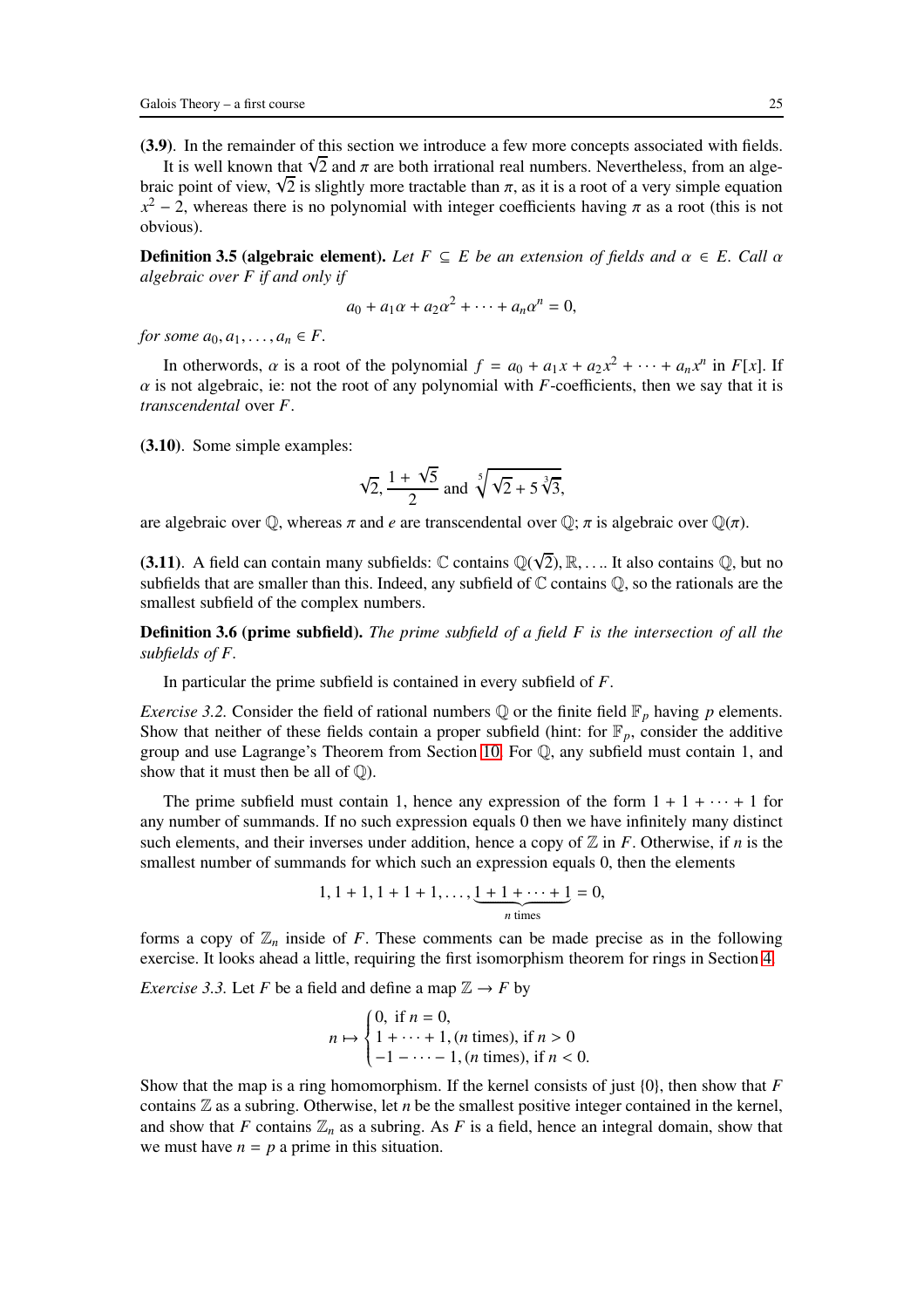Thus any field contains a subring isomorphic to  $\mathbb{Z}$  or to  $\mathbb{Z}_p$  for some prime p. But the ring  $\mathbb{Z}_p$  is the field  $\mathbb{F}_p$ , and we saw in Exercise [3.2](#page-24-0) that  $\mathbb{F}_p$  contains no subfields. The conclusion is that in the second case the prime subfield is  $\mathbb{F}_p$ . In the first case,  $\mathbb Z$  is not a field, but each *m* in this copy of  $\mathbb Z$  has an inverse  $1/m$  in *F*, and the product of this with any other *n* gives an element  $m/n \in F$ . The set of all such elements obtained is a copy of  $\mathbb Q$  inside *F*.

*Exercise 3.4.* Make these loose statements precise: let *F* be a field and *R* a subring of *F* with  $\varphi$ :  $\mathbb{Z} \to R$  an isomorphism of rings (this is what we mean when we say that *F* contains a copy of  $\mathbb{Z}$ ). Show that this can be extended to an isomorphism  $\hat{\varphi} : \mathbb{Q} \to F' \subseteq F$  with  $\hat{\varphi}|_{\mathbb{Z}} = \varphi$ .

(3.12). Putting it together: the prime subfield of a field is isomorphic either to the rationals  $\mathbb Q$ or to the finite field  $\mathbb{F}_p$  for some prime p. Define the *characteristic* of a field to be 0 if the prime subfield is  $\mathbb{Q}$ , or *p* if the prime subfield is  $\mathbb{F}_p$ . Thus fields like  $\mathbb{Q}$ ,  $\mathbb{R}$  and  $\mathbb{C}$  have characteristic zero, and indeed, any field of characteristic zero must be infinite. Fields like  $\mathbb{F}_2, \mathbb{F}_3, \dots$  and the field  $\mathbb F$  of order 8 given above have characteristic 2, 3 and 2 respectively.

*Exercise 3.5.* Show that a field *F* has characteristic  $p > 0$  if and only if p is the smallest number of summands such that the expression  $1+1+\cdots+1$  is equal to 0. Show that *F* has characteristic 0 if and only if no such expression is equal to 0.

Thus, all fields of characteristic 0 are infinite, and the only examples we know of fields of characteristic  $p > 0$  are finite. It is not true though that a field of characteristic  $p > 0$  must be finite. We give some examples of infinite fields of characteristic  $p > 0$  below.

*Exercise 3.6.* Suppose that *f* is an irreducible polynomial over a field *F* of characteristic 0. Recalling Exercise [2.1,](#page-14-0) show that the roots of *f* in any extension *E* of *F* are distinct.

(3.13). It turns out that we can construct  $\mathbb Q$  abstractly from  $\mathbb Z$ , without having to first position it inside another field: consider the set

$$
\mathbb{F} = \{(a, b) \mid a, b \in \mathbb{Z}, b \neq 0, \text{ where } (a, b) = (c, d) \text{ iff } ad = bc\}
$$

i.e. ordered pairs of integers with two ordered pairs  $(a, b)$  and  $(c, d)$  being the same if  $ad = bc$ .

*Aside.* These loose statements are made precise by defining an equivalence relation on the set of ordered pairs  $\mathbb{Z} \times \mathbb{Z}$  by  $(a, b) \sim (c, d)$  if and only if  $ad = bc$ . The elements of  $\mathbb{F}$  are then the equivalence classes under this relation.

Define addition and multiplication on  $\mathbb F$  by:

 $(a, b) + (c, d) = (ad + bc, bd)$  and  $(a, b)(c, d) = (ac, bd)$ .

*Exercise 3.7.*

- 1. Show that these definitions are well-defined, ie: if  $(a, b) = (a', b')$  and  $(c, d) = (c', d')$ , then  $(a, b) + (c, d) = (a', b') + (c', d')$  and  $(a, b)(c, d) = (a', b')(c', d')$ .
- 2. Show that  $F$  is a field.
- 3. Define a map  $\varphi : \mathbb{F} \to \mathbb{Q}$  by  $\varphi(a, b) = a/b$ . Show that the map is well defined (ie: if  $(a, b) = (a', b')$  then  $\varphi(a, b) = \varphi(a', b')$  and that  $\varphi$  is an isomorphism.

This construction can be generalised as the following Exercise shows:

*Exercise 3.8.* Repeat the construction above with  $\mathbb Z$  replaced by an arbitrary integral domain *R*.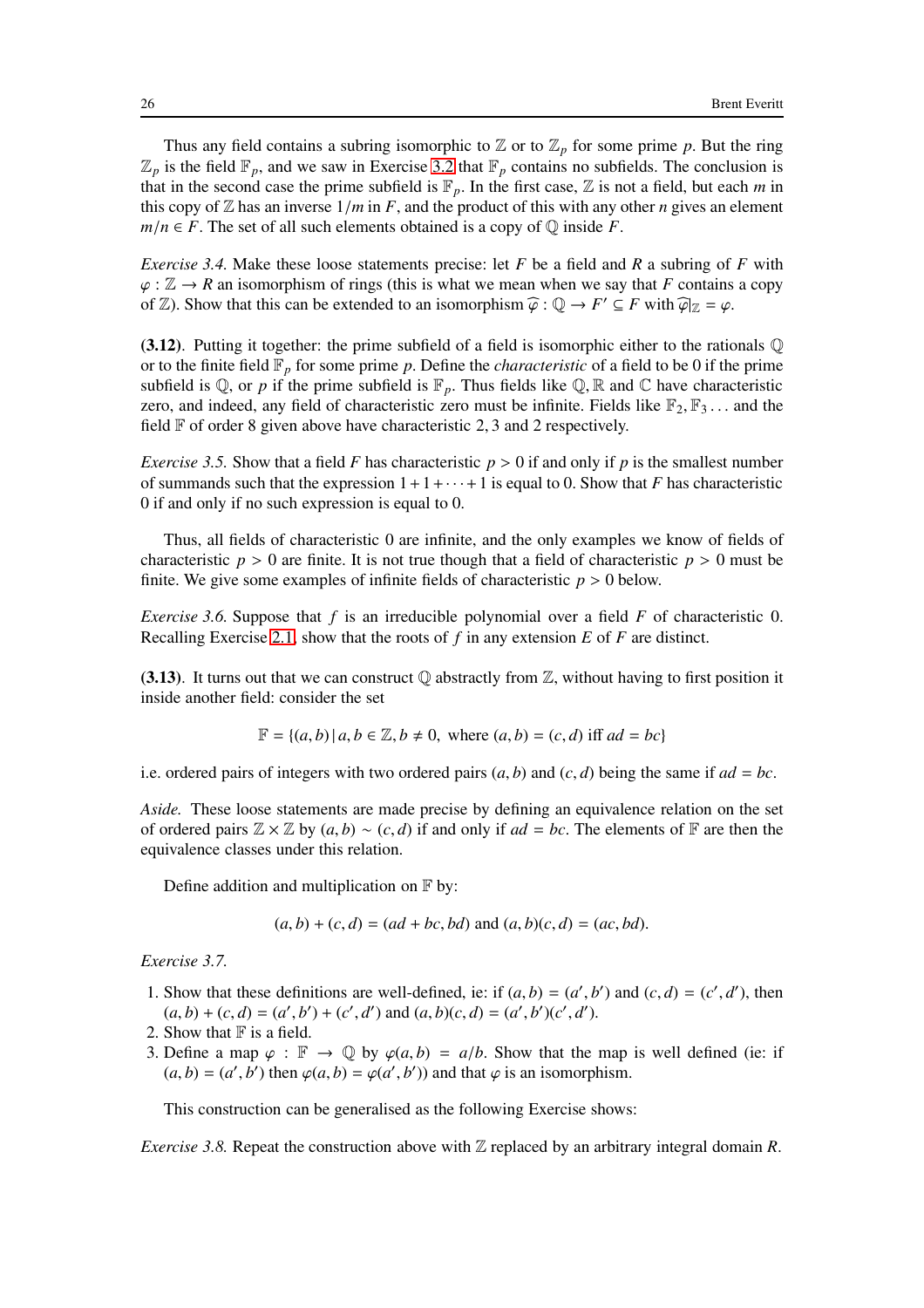The resulting field is called the *field of fractions of R*. The field of fractions construction provides some interesting examples of fields, possibly new in the reader's experience. Let *F*[*x*] be the ring of polynomials with *F*-coefficients where *F* is any field. The field of fractions of this integral domain has elements of the form  $f(x)/g(x)$  for *f* and *g* polynomials, in other words, rational functions with *F*-coefficients. The field is denoted  $F(x)$  and is called the *field of rational functions over F*.

- An infinite field of characteristic p: if  $\mathbb{F}_p$  is a finite field of order p, then the field of rational functions  $\mathbb{F}_p(x)$  is infinite as it contains all the polynomials over  $\mathbb{F}_p$ . But the rational function 1 still adds to itself only *p* times to give 0, hence the field has characteristic *p*.
- *A field properly containing the complex numbers:* C is properly contained in the field of rational functions  $\mathbb{C}(x)$ .

#### *Further Exercises for Section 3*

*Exercise 3.9.* Let  $\mathbb{F}$  be the set of all matrices of the form  $\begin{bmatrix} a & b \\ 2b & a \end{bmatrix}$  where *a*, *b* are in the field  $\mathbb{F}_5$ . Define addition and multiplication to be the usual addition and multiplication of matrices (and also the addition and multiplication in  $\mathbb{F}_5$ ). Show that  $\mathbb F$  is a field. How many elements does it have?

<span id="page-26-0"></span>*Exercise 3.10.* Let  $\mathbb{F}_2$  be the field of integers modulo 2, and  $\alpha$  be an "abstract symbol" that can be multiplied so that it has the following property:  $\alpha \times \alpha \times \alpha = \alpha^3 = \alpha + 1$  (a bit like decreeing that the imaginary *i* squares to give  $-1$ ). Let

$$
\mathbb{F} = \{a + b\alpha + c\alpha^2 \mid a, b, c \in \mathbb{F}_2\},\
$$

Define addition on  $\mathbb{F}$  by:  $(a_1 + b_1\alpha + c_1\alpha^2) + (a_2 + b_2\alpha + c_2\alpha^2) = (a_1 + a_2) + (b_1 + b_2)\alpha + (c_1 + c_2)\alpha^2$ , where the addition of coefficients happens in  $\mathbb{F}_2$ . For multiplication, "expand" the expression  $(a_1 + b_1\alpha + c_1\alpha^2)(a_2 + b_2\alpha + c_2\alpha^2)$  like you would a polynomial with  $\alpha$  the indeterminate, the coefficients are dealt with using the arithmetic from  $\mathbb{F}_2$ , and so on. Replace any  $\alpha^3$  that result using the rule above.

- 1. Write down all the elements of F.
- 2. Write out the addition and multiplication tables for  $\mathbb{F}$  (ie: the tables with rows and columns indexed by the elements of  $\mathbb{F}$ , with the entry in the *i*-th row and *j*-th column the sum/product of the *i*-th and *j*-th elements of the field). Hence show that  $\mathbb F$  is a field (you can assume that the addition and multiplication are associative as well as the distributive law, as these are a bit tedious to verify!) Using your tables, find the inverses (under multiplication) of the elements  $1 + \alpha$  and  $1 + \alpha + \alpha^2$ , ie: find

$$
\frac{1}{1+\alpha} \text{ and } \frac{1}{1+\alpha+\alpha^2} \text{ in } \mathbb{F}.
$$

3. Is the extension  $\mathbb{F}_2 \subset \mathbb{F}$  a simple one?

*Exercise 3.11.* Take the set  $\mathbb F$  of the previous exercise, and define addition/multiplication in the same way except that the rule for simplification is now  $\alpha^3 = \alpha^2 + \alpha + 1$ . Show that in this case you *don't* get a field.

*Exercise 3.12.* Verify the claim in lectures that the set  $\mathbb{F} = \{a + b\sqrt{2} \mid a, b \in \mathbb{Q}\}\)$  is a subfield of C.

*Exercise 3.13.* Verify the claim in lectures that  $\mathbb{Q}(\sqrt[3]{2}) = \{a + b(\sqrt[3]{2}) + c(\sqrt[3]{2})^2 | a, b, c \in \mathbb{Q}\}\.$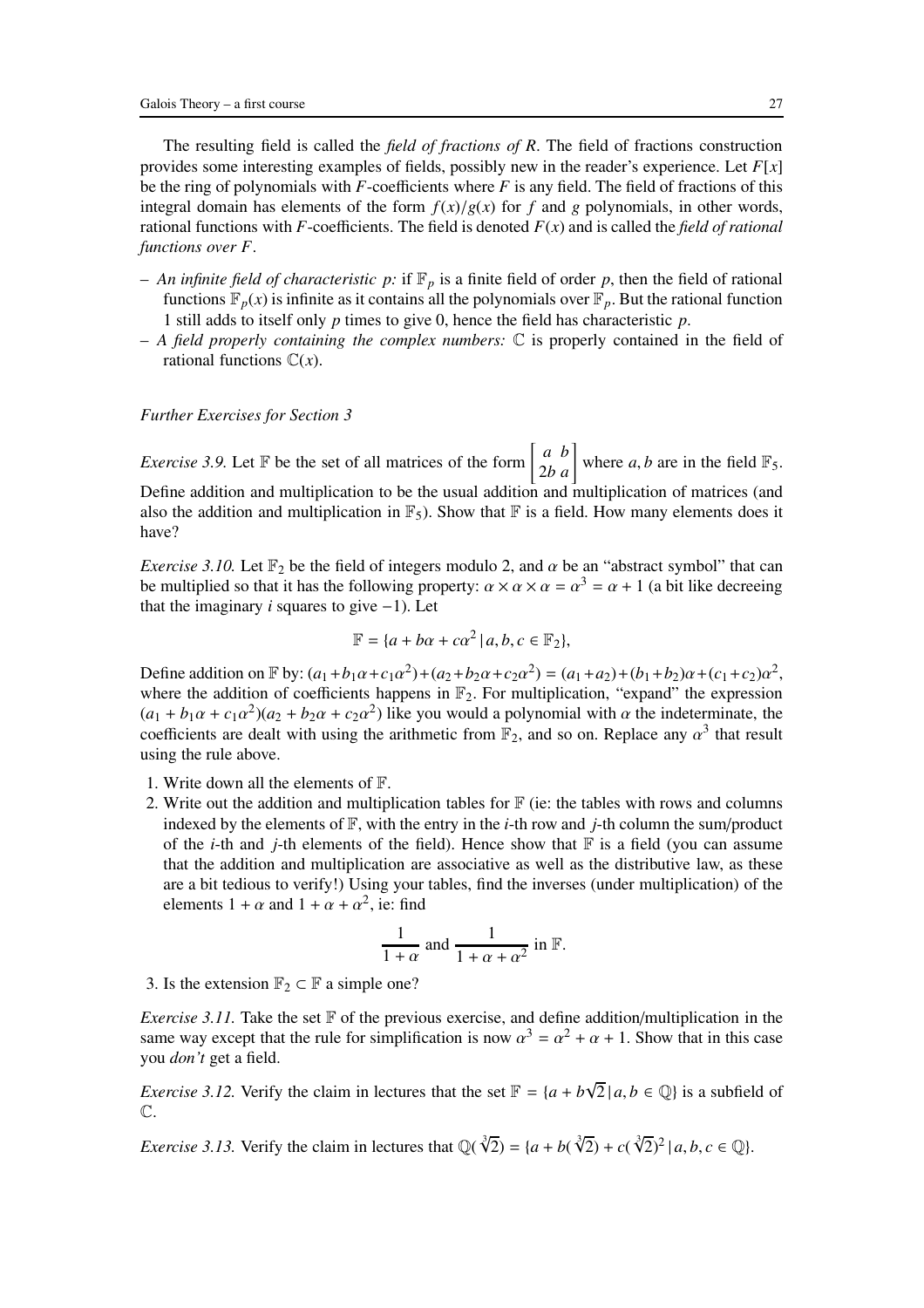*Exercise 3.14.* Find a complex number  $\alpha$  such that  $\mathbb{Q}(\sqrt{2}, i) = \mathbb{Q}(\alpha)$ .

*Exercise 3.15.* Is  $\mathbb{Q}(\sqrt{2}, \sqrt{3}, \sqrt{7})$  a simple extension of  $\mathbb{Q}(\sqrt{2}, \sqrt{3})$ ,  $\mathbb{Q}(\sqrt{2})$  or even of  $\mathbb{Q}$ ?

*Exercise 3.16.* Let  $\nabla$  be an "abstract symbol" that has the following property:  $\nabla^2 = -\nabla - 1$  (a bit like *i* squaring to give −1). Let

$$
\mathbb{F} = \{a + b\nabla \,|\, a, b \in \mathbb{R}\},\
$$

and define an addition on  $\mathbb{F}$  by:  $(a_1+b_1\nabla)+(a_2+b_2\nabla)=(a_1+a_2)+(b_1+b_2)\nabla$ . For multiplication, expand the expression  $(a_1 + b_1 \nabla)(a_2 + b_2 \nabla)$  normally (treating  $\nabla$  like an indeterminate, so that  $\nabla \nabla = \nabla^2$ , and so on), and replace the resulting  $\nabla^2$  using the rule above. Show that  $\mathbb F$  is a field, and is just the complex numbers  $\mathbb C$ . Do exactly the same thing, but with symbol  $\Delta$  satisfying  $\Delta^2 = \sqrt{2}\Delta - \sqrt[3]{5}$ . Show that you *still* get the complex numbers.

### <span id="page-27-0"></span>4. Rings II: Quotients

In the last section we saw the need to think about fields more abstractly. This section introduces the machinery we need to do this.

(4.1). A subset *I* of a ring *R* is an *ideal* if and only if *I* is a subgroup of the abelian group  $(R, +)$ and for any  $s \in R$  we have  $sI = \{sa | a \in I\} = Is \subseteq I$ .

<span id="page-27-1"></span>In the rings that most interest us, ideals turn out to have a very simple form:

**Proposition 4.1.** *Let I be an ideal in F[x] for F a field. Then there is a polynomial*  $f \in F[x]$ *such that*  $I = \{fg \mid g \in F[x]\}.$ 

An ideal in a ring of polynomials over a field thus consists of all the multiples of some fixed polynomial. For *f* the polynomial given in the Proposition, write  $\langle f \rangle$  for the ideal that it gives, i.e.  $\langle f \rangle = \{fg | g \in F[x]\}$ , and call *f* a *generator* of the ideal.

*Proof.* If  $I = \{0\}$  (which is an ideal!) then we have  $I = \{0\}$ , and so the result holds. Otherwise, *I* contains non-zero polynomials. Choose *f* to be one of minimal degree  $\geq 0$ . Then *Ig*  $\subseteq$  *I* for all *g* gives  $\langle f \rangle$  ⊆ *I*. Conversely, if *h* ∈ *I* then dividing *h* by *f* gives *h* = *qf* + *r*. As *qI* ⊆ *I* we have  $q f$  ∈ *I*, hence  $h - q f$  ∈ *I*, as *I* is a subgroup under +. Thus  $r$  ∈ *I*, and as deg  $r$  < deg  $f$ we are only saved from a contradiction if deg  $r < 0$ ; that is, if  $r = 0$ . Thus  $h = qf \in \langle f \rangle$  and so  $I \subseteq \langle f \rangle$ . *I* ⊆  $\langle f \rangle$ . □

To emphasise that from now on, all our ideals will have this special form, we restate the definition:

Definition 4.1 (ideals of polynomial rings over a field). *An ideal in F*[*x*] *is a set of the form*

$$
\langle f \rangle = \{ fg \mid g \in F[x] \}
$$

<span id="page-27-2"></span>*for f some fixed polynomial.*

*Exercise 4.1.* 1. Show that  $\langle f \rangle = \langle h \rangle$  if and only if  $h = cf$  for some constant  $c \in F$ . Similarly,  $\langle h \rangle = F[x]$  if and only if  $h = c$  some constant. *Moral*: generators are not unique.

2. Let  $I \subset \mathbb{Z}[x]$  consist of those polynomials having even constant term. Show that *I* is an ideal but  $I \neq \langle f \rangle$  for any  $f \in \mathbb{Z}[x]$ . *Moral*: ideals in *R[x]* for *R* a commutative ring need not have the special form of Proposition [4.1.](#page-27-1)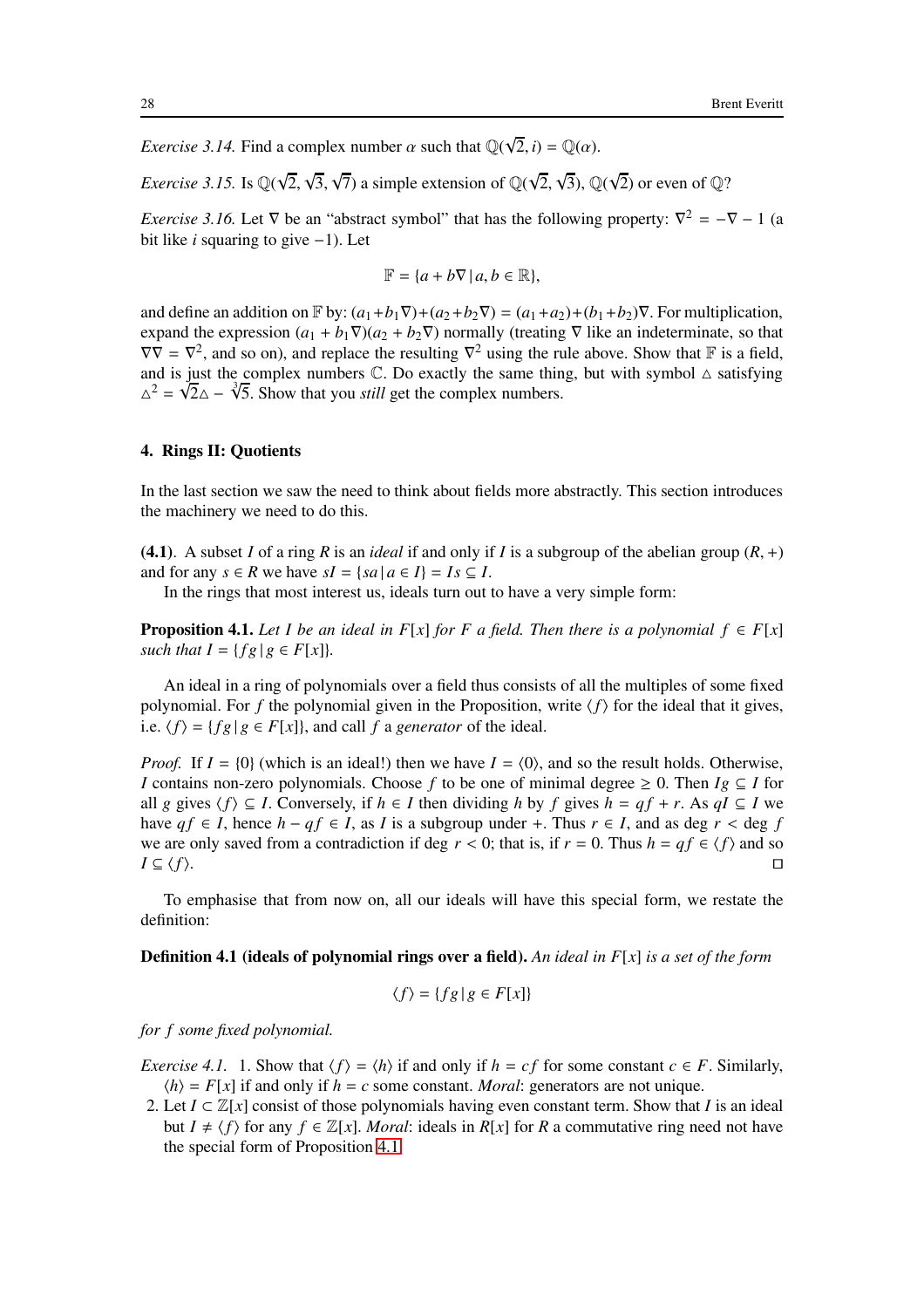<span id="page-28-0"></span>(4.2). In any ring there are the trivial ideals  $\langle 0 \rangle = \{0\}$  (which we have met already in the proof of Proposition [4.1\)](#page-27-1) and  $\langle 1 \rangle = R$ .

## *Exercise 4.2.*

- 1. Show that the only ideals in a field *F* are the two trivial ones (hint: use the property of ideals mentioned at the end of the last paragraph).
- 2. If *R* is a commutative ring whose only ideals are {0} and *R*, then show that *R* is a field.
- 3. Show that in the non-commutative ring  $M_n(F)$  of  $n \times n$  matrices with entries from the field *F* there are only the two trivial ideals, but that  $M_n(F)$  is not a field.

(4.3). For another example of an ideal, consider the ring  $\mathbb{Q}[x]$ , the number  $\sqrt{2} \in \mathbb{R}$ , and the evaluation homomorphism  $\varepsilon_{\sqrt{2}} : \mathbb{Q}[x] \to \mathbb{R}$  given by

$$
\varepsilon_{\sqrt{2}}(a_n x^n + \dots + a_0) = a_n(\sqrt{2})^n + \dots + a_0.
$$

(see Section [1\)](#page-7-0). Let *I* be the set of all polynomials in  $\mathbb{Q}[x]$  that are sent to  $0 \in \mathbb{R}$  by this map. Certainly  $x^2 - 2 \in I$  (as  $\sqrt{2^2 - 2} = 0$ ). If  $f = (x^2 - 2)g \in \mathbb{Q}[x]$ , then

$$
\varepsilon_{\sqrt{2}}(f) = \varepsilon_{\sqrt{2}}(x^2 - 2)\varepsilon_{\sqrt{2}}(g) = 0 \times \varepsilon_{\sqrt{2}}(g) = 0,
$$

using the fact that  $\varepsilon_{\sqrt{2}}$  is a homomorphism. Thus,  $f \in I$ , and so the ideal  $\langle x^2 - 2 \rangle$  is  $\subseteq I$ .

Conversely, if *h* is sent to 0 by  $\varepsilon_{\sqrt{2}}$ , ie: *h* ∈ *I*, we can divide it by  $x^2 - 2$  using the division algorithm,

$$
h = (x^2 - 2)q + r,
$$

where deg  $r < 2$ , so that  $r = ax + b$  for some  $a, b \in \mathbb{Q}$ . But since  $\varepsilon \sqrt{2}(h) = 0$  we have

$$
(\sqrt{2}^2 - 2)q(\sqrt{2}) + r(\sqrt{2}) = 0 \Rightarrow r(\sqrt{2}) = 0 \Rightarrow a\sqrt{2} + b = 0.
$$

If  $a \neq 0$ , then  $\sqrt{2} \in \mathbb{Q}$  as  $a, b \in \mathbb{Q}$ , which is plainly nonsense. Thus  $a = 0$ , hence  $b = 0$  too, so that  $r = 0$ , and hence  $h = (x^2 - 2)q \in \langle x^2 - 2 \rangle$ , and we get that  $I \subseteq \langle x^2 - 2 \rangle$ .

The conclusion is that the set of polynomials in  $\mathbb{Q}[x]$  sent to zero by the evaluation homomorphism  $\varepsilon_{\sqrt{2}}$  is an ideal.

(4.4). This always happens: if *R*, *S* are rings and  $\varphi$  : *R*  $\rightarrow$  *S* a ring homomorphism, then the *kernel* of  $\varphi$ , denoted ker  $\varphi$ , is the set of all elements of *R* sent to  $0 \in S$  by  $\varphi$ , ie:

$$
\ker \varphi = \{ r \in R \, | \, \varphi(r) = 0 \in S \}.
$$

**Proposition 4.2.** *If* F is a field and S a ring then the kernel of a homomorphism  $\varphi : F[x] \to S$ *is an ideal.*

*Proof.* Is very similar to the previous example. To get a polynomial that plays the role of  $x^2 - 2$ , choose  $g \in \text{ker } \varphi$ , non-zero, of smallest degree. We claim that ker  $\varphi = \langle g \rangle$ , for which we need to show that these two sets are mutually contained within each other. On the one hand, if  $pg \in \langle g \rangle$ then

$$
\varphi(pg) = \varphi(p)\varphi(g) = \varphi(p) \times 0 = 0,
$$

since  $g \in \text{ker } \varphi$ . Thus,  $\langle g \rangle \subseteq \text{ker } \varphi$ . On the other hand, let  $f \in \text{ker } \varphi$  and use the division algorithm to divide it by *g*,

$$
f = qg + r,
$$

where deg  $r <$  deg  $g$ . Now,  $r = f - qg \Rightarrow \varphi(r) = \varphi(f - qg) = \varphi(f) - \varphi(q)\varphi(g) = 0 - \varphi(q).0 = 0$ , since both  $f, g \in \text{ker } \varphi$ . Thus, r is also in the kernel of  $\varphi$ . If r was a non-zero polynomial, then we would have a contradiction because deg  $r <$  deg g, but g was chosen from ker  $\varphi$  to have smallest degree. Thus we must have that  $r = 0$ , hence  $f = qg \in \langle g \rangle$ , ie: ker  $\varphi \subseteq \langle g \rangle$ . □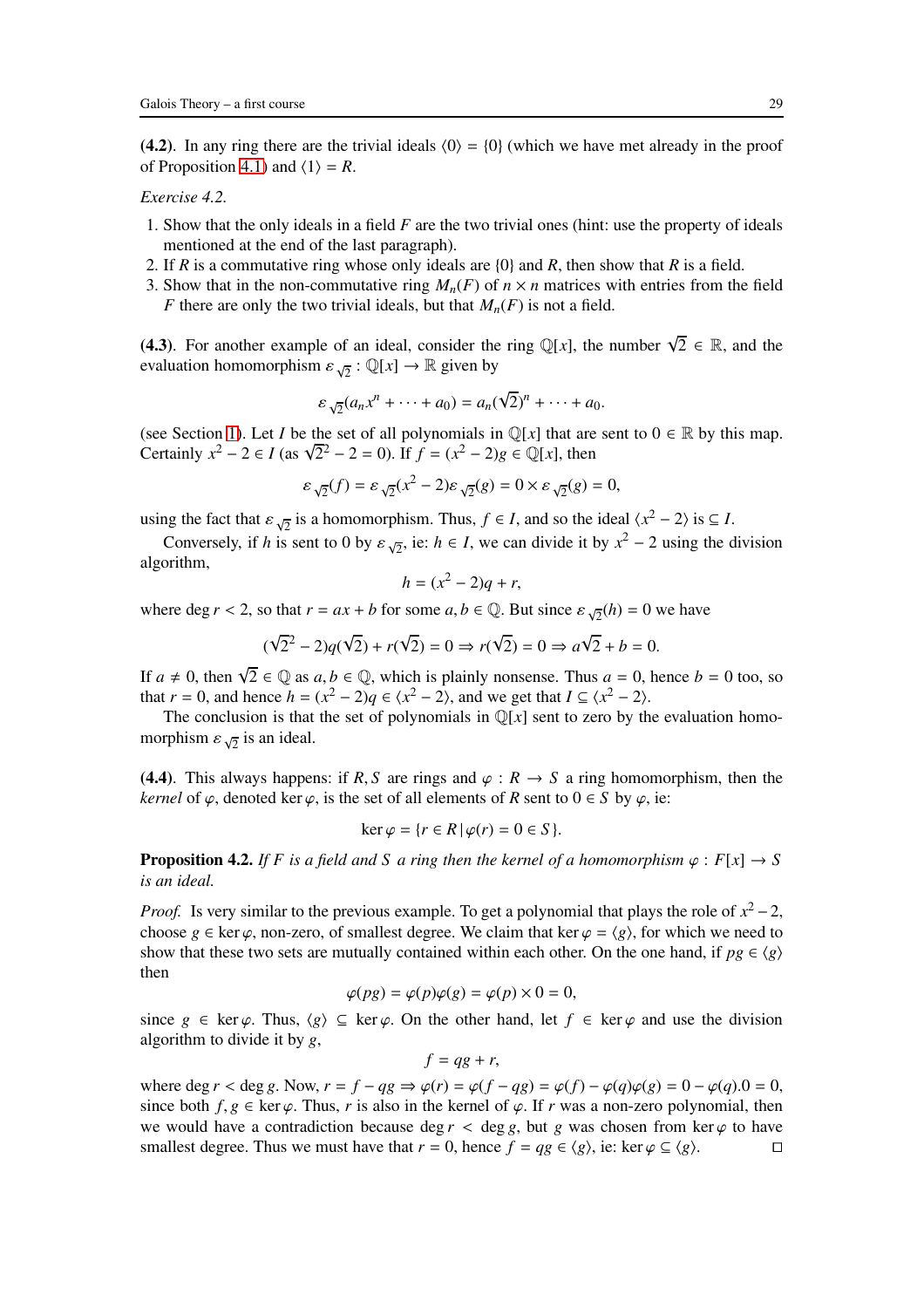

Fig. 4.1. Two different names for the same coset (*left*) and a prohibited situation (*right*).

(4.5). Let  $\langle f \rangle$  ⊂ *F*[*x*] be an ideal and *g* ∈ *F*[*x*] any polynomial. The set

$$
g + \langle f \rangle = \{ g + h \, | \, h \in \langle f \rangle \},
$$

is called the *coset of*  $\langle f \rangle$  *with representative g* (or the coset of  $\langle f \rangle$  *determined* by *g*).

(4.6). As an example, consider the ideal  $\langle x \rangle$  in  $\mathbb{F}_2[x]$ . Thus  $\langle x \rangle$  is the set of all multiples of *x*, which is the same as the polynomials in  $\mathbb{F}_2[x]$  that have no constant term. What are the cosets of  $\langle x \rangle$ ? Let *g* be any polynomial and consider the coset  $g + \langle x \rangle$ . The only possibilities are that *g* has no constant term, or it does, in which case this term is 1 (we are in  $\mathbb{F}_2[x]$ ).

If *g* has no constant term, then

$$
g + \langle x \rangle = \langle x \rangle.
$$

For, *g* added to a polynomial with no constant term is another polynomial with no constant term, ie: *g* +  $\langle x \rangle$  ⊆  $\langle x \rangle$ . On the other hand, if *f* ∈  $\langle x \rangle$  is any polynomial with no constant term, then  $f - g \in \langle x \rangle$  so  $f = g + (f - g) \in g + \langle x \rangle$ , ie:  $\langle x \rangle \subseteq g + \langle x \rangle$ .

If *g* does have a constant term, you can convince yourself in exactly the same way that,

$$
g + \langle x \rangle = 1 + \langle x \rangle.
$$

Thus, there are only two cosets of  $\langle x \rangle$  in  $\mathbb{F}_2[x]$ , namely the ideal  $\langle x \rangle$  itself and  $1 + \langle x \rangle$ .

Notice that these two cosets are completely disjoint, but every polynomial is in one of them.

(4.7). Here are some basic properties of cosets:

- *− Every polynomial g is in some coset of*  $\langle f \rangle$ : for *g* = *g* + 0 × *f* ∈ *g* +  $\langle f \rangle$ .
- *For any q, we have*  $q f + \langle f \rangle = \langle f \rangle$ *: so multiples of f get "absorbed" into the ideal*  $\langle f \rangle$ .
- *The following three things are equivalent: (i).*  $g_1$  *and*  $g_2$  *lie in the same coset of*  $\langle f \rangle$ *; (ii).*  $g_1 + \langle f \rangle = g_2 + \langle f \rangle$ ; (*iii*).  $g_1$  *and*  $g_2$  *differ by a multiple of f* : to see this: (iii)  $\Rightarrow$  (ii) If  $g_1 - g_2 = pf$  then  $g_1 = g_2 + pf$  so that  $g_1 + \langle f \rangle = g_2 + pf + \langle f \rangle = g_2 + \langle f \rangle$ ; (ii)  $\Rightarrow$  (i) Since  $g_1 \in g_1 + \langle f \rangle$  and  $g_2 \in g_2 + \langle f \rangle$ , and these cosets are equal we have that  $g_1, g_2$  lie in the same coset; (i)  $\Rightarrow$  (iii) If  $g_1$  and  $g_2$  lie in the same coset, ie:  $g_1, g_2 \in h + \langle f \rangle$ , then each  $g_i = h + p_i f \Rightarrow g_1 - g_2 = (p_1 - p_2)f.$

It can be summarised by saying that  $g_1$  and  $g_2$  lie in the same coset if and only if this coset has the two different names,  $g_1 + \langle f \rangle$  and  $g_2 + \langle f \rangle$ , as in the left of Figure [4.1.](#page-92-0)

– *The situation on the right of Figure [4.1](#page-92-0) opposite never happens, where distinct cosets have non-empty intersection*: if the two cosets pictured are called respectively  $g_1 + \langle f \rangle$  and  $g_2 + \langle f \rangle$ , then *h* is in both and so differs from  $g_1$  and  $g_2$  by multiples of *f*, ie:  $g_1 - h = p_1 f$  and  $h-g_2 = p_2 f$ , so that  $g_1 - g_2 = (p_1 + p_2)f$ . Since  $g_1$  and  $g_2$  differ by a multiple of *f*, we have  $g_1 + \langle f \rangle = g_2 + \langle f \rangle$ .

Thus, the cosets of an ideal partition the ring.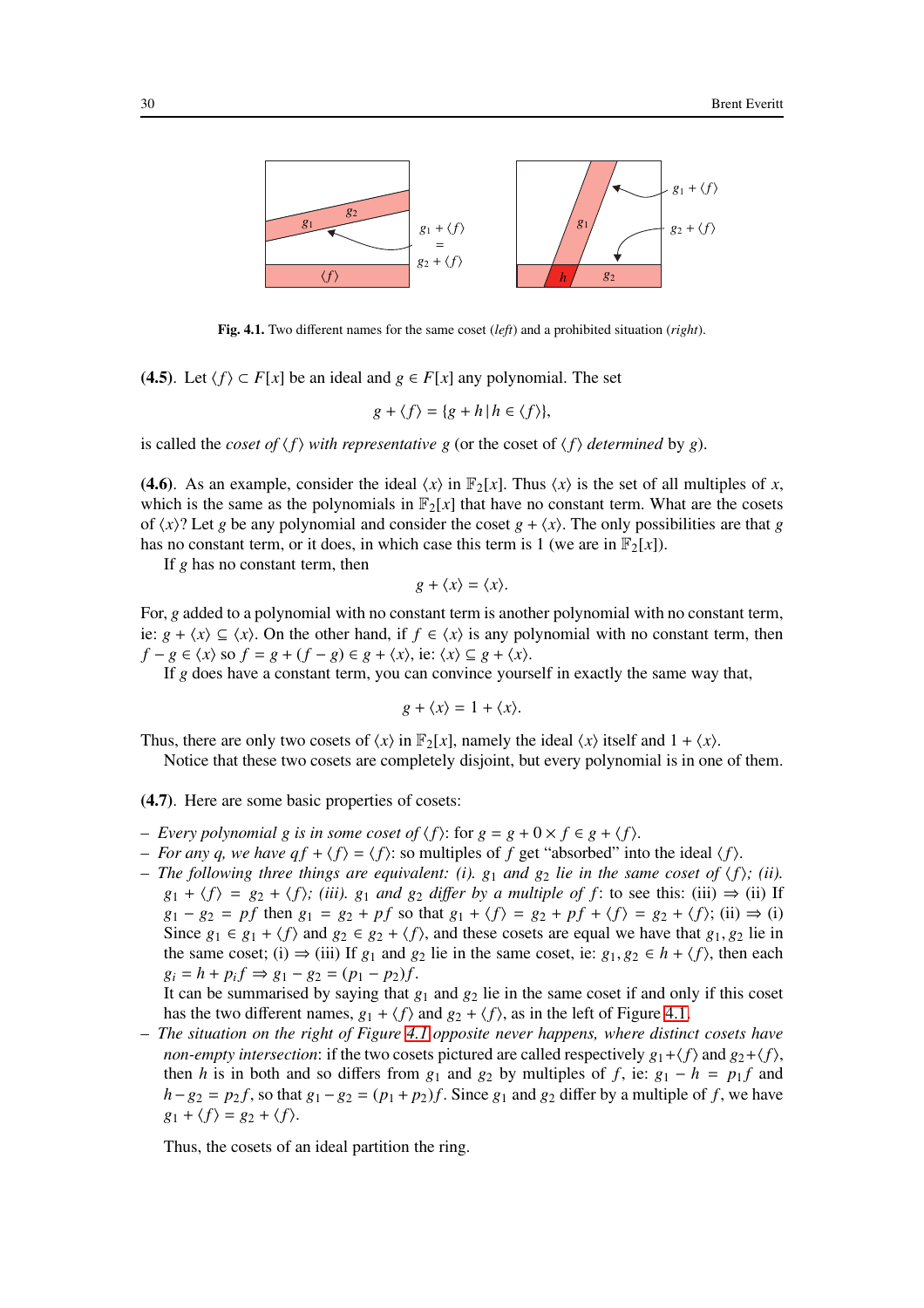(4.8). As an example let  $x^2 - 2 \in \mathbb{Q}[x]$  and consider the ideal

$$
\langle x^2 - 2 \rangle = \{ p(x^2 - 2) \mid p \in \mathbb{Q}[x] \}.
$$

 $(x^3 - 2x + 15) + (x^2 - 2)$  is then a coset, but it is not written in the nicest possible form. If we divide  $x^3 - 2x + 15$  by  $x^2 - 2$ :

$$
x^3 - 2x + 15 = x(x^2 - 2) + 15,
$$

we have  $x^3 - 2x + 15$  and 15 differ by a multiple of  $x^2 - 2$ , so that

$$
(x3 - 2x + 15) + \langle x2 - 2 \rangle = 15 + \langle x2 - 2 \rangle.
$$

(4.9). If we look again at the ideal  $\langle x \rangle$  in  $\mathbb{F}_2[x]$ , there were only two cosets,

$$
\langle x \rangle = 0 + \langle x \rangle \text{ and } 1 + \langle x \rangle,
$$

that corresponded to the polynomials with constant term 0 and the polynomials with constant term 1. We could try "adding" and "multiplying" these two cosets together according to,

$$
(0 + \langle x \rangle) + (0 + \langle x \rangle) = 0 + \langle x \rangle, (1 + \langle x \rangle) + (0 + \langle x \rangle) = 1 + \langle x \rangle, (1 + \langle x \rangle) + (1 + \langle x \rangle) = 0 + \langle x \rangle,
$$

and so on, where all we have done is to add the representatives of the cosets together using the addition from  $\mathbb{F}_2$ . Similarly for multiplying the cosets. This looks like  $\mathbb{F}_2$ , but with  $0 + \langle x \rangle$  and  $1 + \langle x \rangle$  replacing 0 and 1.

(4.10). Again this always happens. Let  $\langle f \rangle$  be an ideal in  $F[x]$ , and define an addition and multiplication of cosets of  $\langle f \rangle$  by,

$$
(g_1 + \langle f \rangle) + (g_2 + \langle f \rangle) = (g_1 + g_2) + \langle f \rangle
$$
 and  $(g_1 + \langle f \rangle)(g_2 + \langle f \rangle) = (g_1g_2) + \langle f \rangle$ ,

where the addition and multiplication of the  $g_i$ 's is happening in  $F[x]$ .

**Theorem 4.1.** *The set of cosets*  $F[x]/\langle f \rangle$  *together with the* + *and*  $\times$  *above is a ring.* 

Call this the *quotient ring* of  $F[x]$  by the ideal  $\langle f \rangle$ . All our rings have a "zero", a "one", and so on, and for the quotient ring these are,

|      | element of a ring corresponding element in $F[x]/\langle f \rangle$ |
|------|---------------------------------------------------------------------|
| a    | $g + \langle f \rangle$                                             |
| $-a$ | $(-g) + \langle f \rangle$                                          |
|      | $0 + \langle f \rangle = \langle f \rangle$                         |
|      | $1 + \langle f \rangle$                                             |

*Exercise 4.3.* To prove this theorem:

1. Show that the addition of cosets is *well defined*, ie: if  $g'_i + \langle f \rangle = g_i + \langle f \rangle$ , then

$$
(g'_1 + g'_2) + \langle f \rangle = (g_1 + g_2) + \langle f \rangle.
$$

2. Similarly, show that the multiplication is well defined.

3. Now verify the axioms for a ring.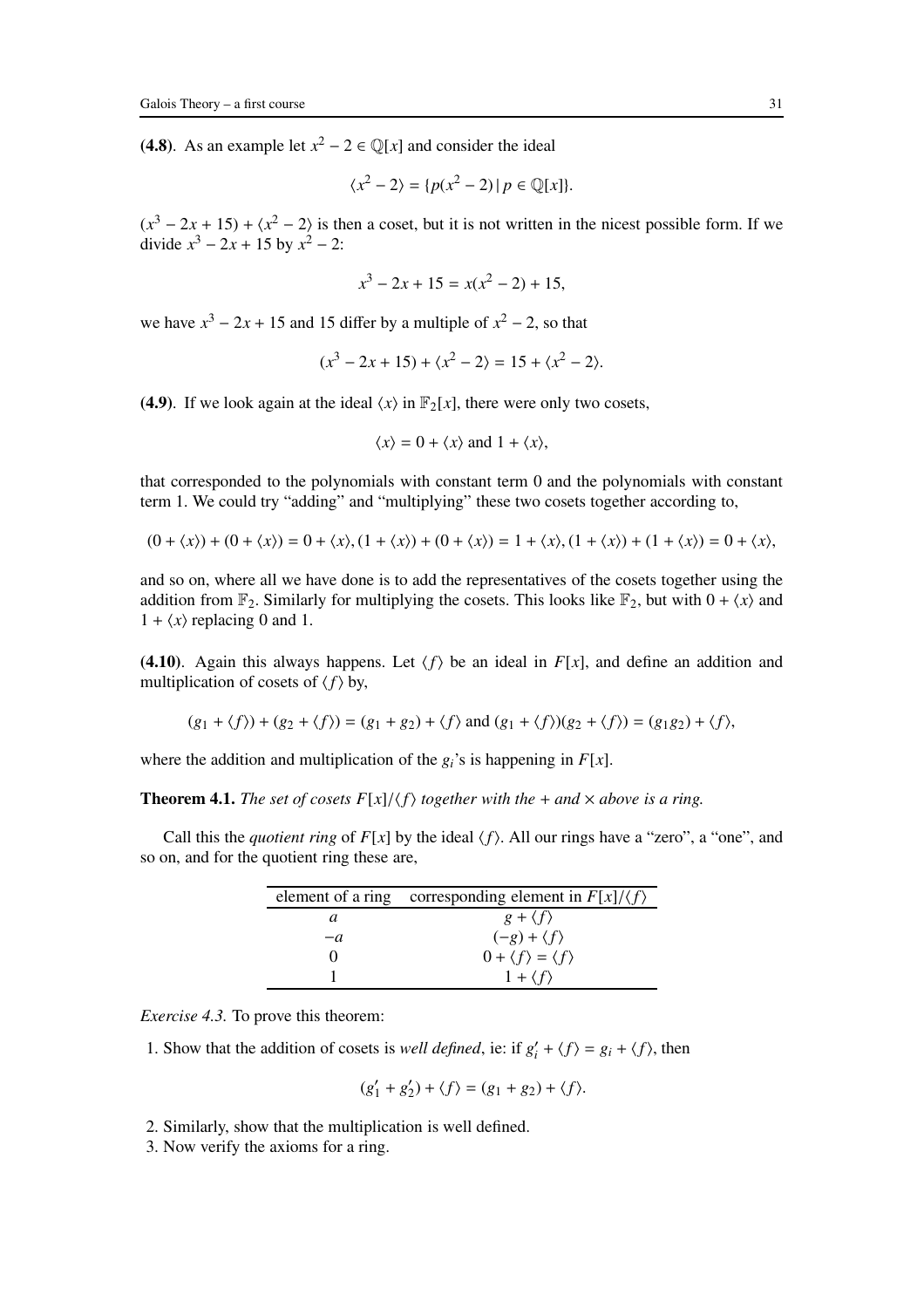(4.11). Let  $x^2 + 1 \in \mathbb{R}[x]$ , and consider the ideal  $\langle x^2 + 1 \rangle$ . We want to see what the quotient  $\mathbb{R}[x]/\langle x^2 + 1 \rangle$  looks like. First, any coset can be put into a nice form: for example,

$$
x^{4} + x^{2} + x + 1 + \langle x^{2} + 1 \rangle = x^{2}(x^{2} + 1) + (x + 1) + \langle x^{2} + 1 \rangle,
$$

where we have divided  $x^4 + x^2 + x + 1$  by  $x^2 + 1$  using the division algorithm. But

$$
x^{2}(x^{2}+1) + (x+1) + \langle x^{2} + 1 \rangle = x + 1 + \langle x^{2} + 1 \rangle,
$$

as the multiple of  $x^2 + 1$  gets absorbed into the ideal. In fact, for any  $g \in \mathbb{R}[x]$  we can make this argument:

$$
g + \langle x^2 + 1 \rangle = q(x^2 + 1) + (ax + b) + \langle x^2 + 1 \rangle = ax + b + \langle x^2 + 1 \rangle,
$$

for some  $a, b \in \mathbb{R}$ , so the set of cosets can be written as

$$
\mathbb{R}[x]/\langle x^2+1\rangle = \{ax+b+\langle x^2+1\rangle \,|\, a,b\in\mathbb{R}\}.
$$

Now take two elements of the quotient, say  $(x + 1) + \langle x^2 + 1 \rangle$  and  $(2x - 3) + \langle x^2 + 1 \rangle$ , and add/multiply them together:

$$
\{(x + 1) + \langle x^2 + 1 \rangle\} + \{(2x - 3) + \langle x^2 + 1 \rangle\} = 3x - 2 + \langle x^2 + 1 \rangle,
$$

and

$$
\{(x+1) + \langle x^2 + 1 \rangle\} \times \{(2x-3) + \langle x^2 + 1 \rangle\} = (2x^2 - x - 3) + \langle x^2 + 1 \rangle
$$
  
= 2(x<sup>2</sup> + 1) + (-x - 5) + \langle x^2 + 1 \rangle  
= -x - 5 + \langle x^2 + 1 \rangle.

Now "squint your eyes", so that  $ax + b + \langle x^2 + 1 \rangle$  becomes the complex number  $ai + b \in \mathbb{C}$ . Then

$$
(i + 1) + (2i - 3) = 3i - 2
$$
 and 
$$
(i + 1)(2i - 3) = -i - 5.
$$

The addition and multiplication of cosets in  $\mathbb{R}[x]/\langle x^2 + 1 \rangle$  looks exactly like the addition and multiplication of complex numbers!

(4.12). To see what quotient rings look like we use:

**First Isomorphism Theorem.** Let  $\varphi : F[x] \to S$  be a ring homomorphism with kernel  $\langle f \rangle$ . *Then the map g* +  $\langle f \rangle \mapsto \varphi(g)$  *is an isomorphism* 

$$
F[x]/\langle f \rangle \to Im \ \varphi \subset S.
$$

(4.13). In the example above let  $R = \mathbb{R}[x]$  and  $S = \mathbb{C}$ . Let the homomorphism  $\varphi$  be the evaluation at *i* homomorphism,

$$
\varepsilon_i:\left(\sum a_k x^k\right)\mapsto \sum a_k(i)^k.
$$

In exactly the same way as an earlier example, you can show that

$$
\ker \varepsilon_i = \langle x^2 + 1 \rangle.
$$

On the other hand, if  $ai + b \in \mathbb{C}$ , then  $ai + b = \varepsilon_i(ax + b)$ , so the image of the homomorphism  $\varepsilon_i$  is all of  $\mathbb C$ . Feeding this into the first homomorphism theorem gives,

$$
\mathbb{R}[x]/\langle x^2+1\rangle \cong \mathbb{C}.
$$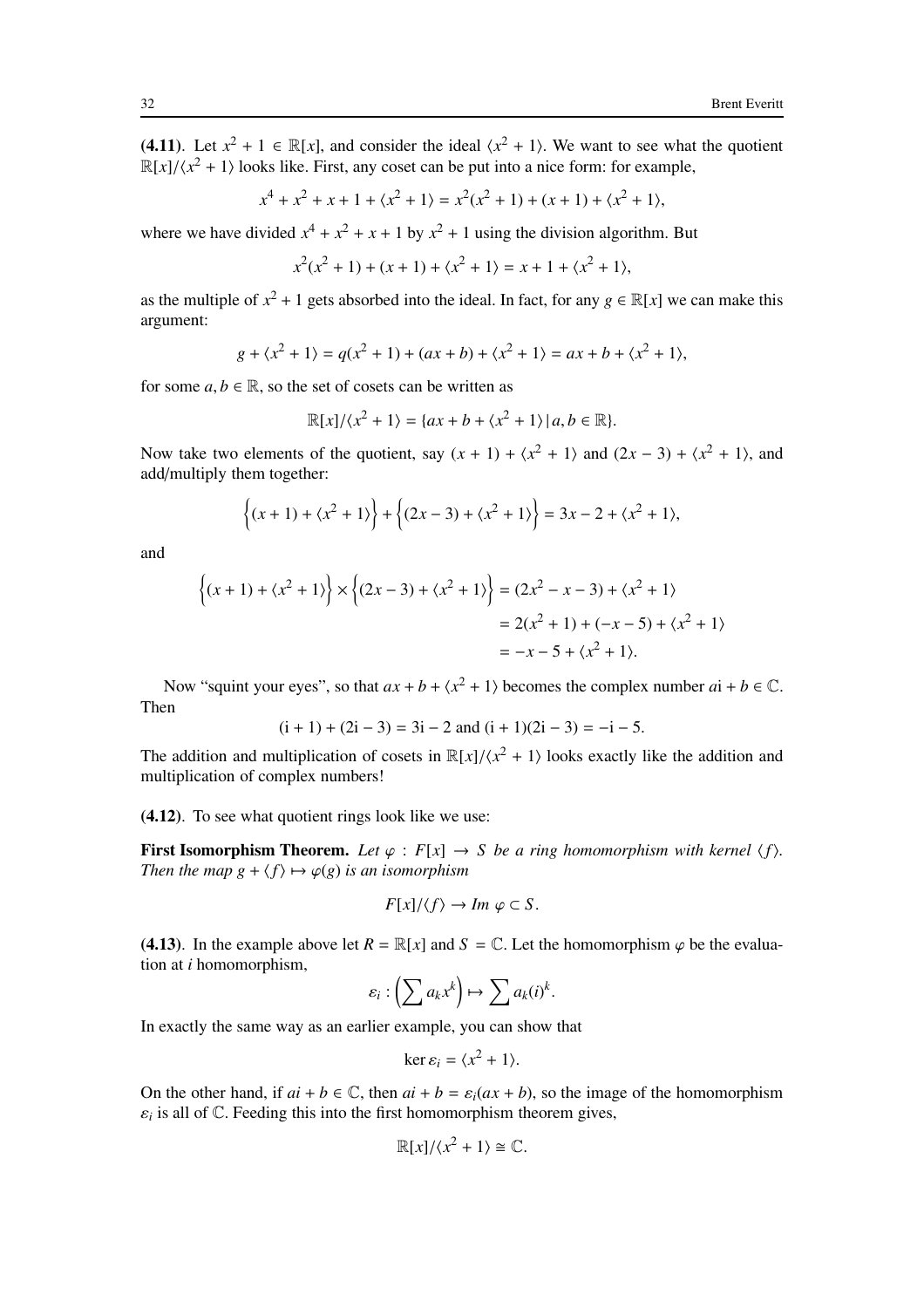*Further Exercises for Section 4*

*Exercise 4.4.* Let  $\phi = (1 + \sqrt{5})/2$  (in fact the *Golden Number*).

- 1. Show that the kernel of the evaluation map  $\epsilon_{\phi}: \mathbb{Q}[x] \to \mathbb{C}$  (given by  $\epsilon_{\phi}(f) = f(\phi)$ ) is the ideal  $\langle x^2 - x - 1 \rangle$ .
- 2. Show that  $\mathbb{Q}(\phi) = \{a + b\phi \mid a, b \in \mathbb{Q}\}.$
- <span id="page-32-1"></span>3. Show that  $\mathbb{Q}(\phi)$  is the image in  $\mathbb C$  of the map  $\epsilon_{\phi}$ .

*Exercise 4.5.* Going back to the general case of an ideal *I* in a ring *R*, consider the map  $\eta : R \rightarrow$ *R*/*I* given by,

$$
\eta(r)=r+I,
$$

sending an element of *R* to the coset of *I* determined by it.

- 1. Show that  $\eta$  is a homomorphism.
- 2. Show that if *J* is an ideal in *R* containing *I* then  $\eta$ (*J*) is an ideal of *R*/*I*.
- 3. Show that if *J* ′ is an ideal of *R*/*I* then there is an ideal *J* of *R*, containing *I*, such that  $\eta(J) = J'.$
- 4. Show that in this way, η is a bijection between the ideals of *R* containing *I* and the ideals of *R*/*I*.

## <span id="page-32-0"></span>5. Fields II: Constructions and More Examples

(5.1). A proper ideal  $\langle f \rangle$  of  $F[x]$  is *maximal* if and only if the only ideals of  $F[x]$  containing  $\langle f \rangle$  are  $\langle f \rangle$  itself and the whole ring *F*[*x*], ie:

$$
\langle f \rangle \subseteq I \subseteq F[x],
$$

with *I* an ideal implies that  $I = \langle f \rangle$  or  $I = F[x]$ .

(5.2). The main result of this section is,

**Theorem B (Constructing Fields).** *The quotient ring F[x]/* $\langle f \rangle$  *is a field if and only if*  $\langle f \rangle$  *is a maximal ideal.*

*Proof.* By Exercise [4.2,](#page-28-0) a commutative ring *R* is a field if and only if the only ideals of *R* are the trivial one {0} and the whole ring *R*. Thus the quotient  $F[x]/\langle f \rangle$  is a field if and only if its only ideals are the trivial one  $\langle f \rangle$  and the whole ring  $F[x]/\langle f \rangle$ . By Exercise [4.5,](#page-32-1) there is a one to one correspondence between the ideals of the quotient  $F[x]/\langle f \rangle$  and the ideals of  $F[x]$  that contain  $\langle f \rangle$ . Thus  $F[x]/\langle f \rangle$  has only the two trivial ideals precisely when there are only two ideals of *F*[*x*] containing  $\langle f \rangle$ , namely  $\langle f \rangle$  and *F*[*x*] =  $\langle 1 \rangle$ , which is the same as saying that  $\langle f \rangle$  is maximal. is maximal.  $□$ 

(5.3). Suppose now that *f* is an irreducible polynomial over *F*, and let  $\langle f \rangle \subseteq I \subseteq F[x]$  with *I* an *ideal.* Then *I* =  $\langle h \rangle$  hence  $\langle f \rangle$  ⊆  $\langle h \rangle$ , and so *h* divides *f*. Since *f* is irreducible this means that *h* must be either a constant  $c \in F$  or *cf*, so that the ideal *I* is either  $\langle c \rangle$  or  $\langle cf \rangle$ . But  $\langle cf \rangle$  is just the same as the ideal  $\langle f \rangle$ . On the other hand, any polynomial *g* can be written as a multiple of *c*, just by setting  $g = c(c^{-1}g)$ , and so  $\langle c \rangle = F[x]$ . Thus if *f* is an irreducible polynomial then the ideal  $\langle f \rangle$  is maximal.

Conversely, if  $\langle f \rangle$  is maximal and *h* divides *f*, then  $\langle f \rangle \subseteq \langle h \rangle$ , so that by maximality  $\langle h \rangle =$  $\langle f \rangle$  or  $\langle h \rangle = F[x]$ . By Exercise [4.1](#page-27-2) we have  $h = c$  a constant, or  $h = cf$ , and so f is irreducible over *F*.

Thus, the ideal  $\langle f \rangle$  is maximal precisely when *f* is irreducible.

**Corollary 5.1.**  $F[x]/\langle f \rangle$  *is a field if and only if f is an irreducible polynomial over F.*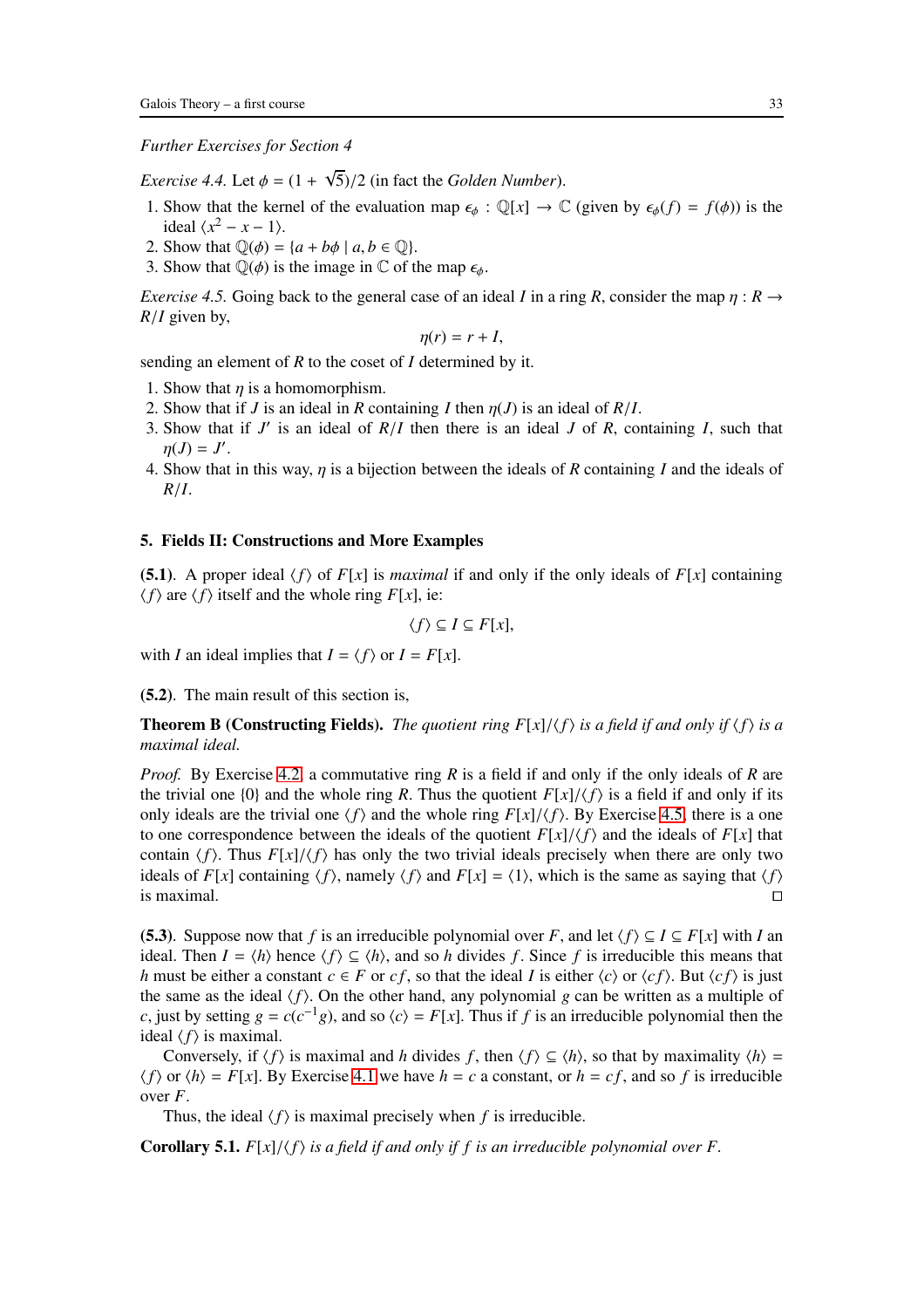(5.4). The polynomial  $x^2 + 1$  is irreducible over the reals R, so the quotient ring  $\mathbb{R}[x]/\langle x^2 + 1 \rangle$ is a field.

(5.5). The polynomial  $x^2 - 2x + 2$  has roots  $1 \pm i$ , hence is irreducible over R, giving the field,

$$
\mathbb{R}[x]/\langle x^2-2x+2\rangle.
$$

Consider the evaluation map  $\varepsilon_{1+i}$ :  $\mathbb{R}[x] \to \mathbb{C}$  given as usual by  $\varepsilon_{1+i}(f) = f(1+i)$ . In exactly the same way as the example for  $\varepsilon_{\sqrt{2}}$  in Section [4,](#page-27-0) one can show that ker  $\varepsilon_{1+i} = \langle x^2 - 2x + 2 \rangle$ . Moreover,  $a + bi = \varepsilon_{1+i}(a - b + b\overline{x})$  so that the evaluation map is onto  $\mathbb{C}$ . Thus, by the first isomorphism theorem we get that,

$$
\mathbb{R}[x]/\langle x^2 - 2x + 2 \rangle \cong \mathbb{C}.
$$

What this means is that we can construct the complex numbers in the following (slightly nonstandard) way: start with the reals R, and define a new symbol,  $\nabla$  say, which satisfies the algebraic property,

$$
\nabla^2 = 2\nabla - 2.
$$

Now consider all expressions of the form  $c + d\nabla$  for  $c, d \in \mathbb{R}$ . Add and multiply two such expressions together as follows:

$$
(c_1 + d_1 \nabla) + (c_2 + d_2 \nabla) = (c_1 + c_2) + (d_1 + d_2) \nabla
$$
  
\n
$$
(c_1 + d_1 \nabla)(c_2 + d_2 \nabla) = c_1 c_2 + (c_1 d_2 + d_1 c_2) \nabla + d_1 d_2 \nabla^2
$$
  
\n
$$
= c_1 c_2 + (c_1 d_2 + d_1 c_2) \nabla + d_1 d_2 (2 \nabla - 2)
$$
  
\n
$$
= (c_1 c_2 - 2 d_1 d_2) + (c_1 d_2 + d_1 c_2 + 2 d_1 d_2) \nabla.
$$

*Exercise 5.1.* By solving the equations  $cx - 2dy = 1$  and  $cy + dx + 2dy = 0$  for *x* and *y* in terms of *c* and *d*, find the inverse of the element  $c + d\nabla$ .

*Exercise 5.2.* According to Exercise [2.3,](#page-14-1) if *f* is irreducible over R then *f* must be either quadratic or linear. Suppose that  $f = ax^2 + bx + c$  is an irreducible quadratic over R. Show that the field  $\mathbb{R}[x]/\langle ax^2 + bx + c \rangle \cong \mathbb{C}.$ 

(5.6). The next few paragraphs illustrate the construction for finite fields, using a field of order four as a running example.

In the process of doing the example in  $(2.11)$  we saw that the only irreducible quadratic over the field  $\mathbb{F}_2$  is  $x^2 + x + 1$ . Thus the quotient

$$
\mathbb{F}_2[x]/\langle x^2+x+1\rangle,
$$

is a field. Each of its elements is a coset of the form  $g + \langle x^2 + x + 1 \rangle$ . Use the division algorithm, dividing *g* by  $x^2 + x + 1$ , to get

$$
g + \langle x^2 + x + 1 \rangle = q(x^2 + x + 1) + r + \langle x^2 + x + 1 \rangle = r + \langle x^2 + x + 1 \rangle,
$$

where the remainder *r* is of the form  $ax + b$ , for  $a, b \in \mathbb{F}_2$ . Thus every element of the field has the form  $ax + b + \langle x^2 + x + 1 \rangle$ , of which there are at most 4 possibilities (2 choices for *a* and 2 choices for *b*).

Indeed these 4 are distinct, for if

$$
a_1x+b_1+\langle x^2+x+1\rangle=a_2x+b_2+\langle x^2+x+1\rangle
$$

then,

$$
(a_1 - a_2)x + (b_1 - b_2) + \langle x^2 + x + 1 \rangle
$$
  
=  $\langle x^2 + x + 1 \rangle \Leftrightarrow (a_1 - a_2)x + (b_1 - b_2) \in \langle x^2 + x + 1 \rangle$ .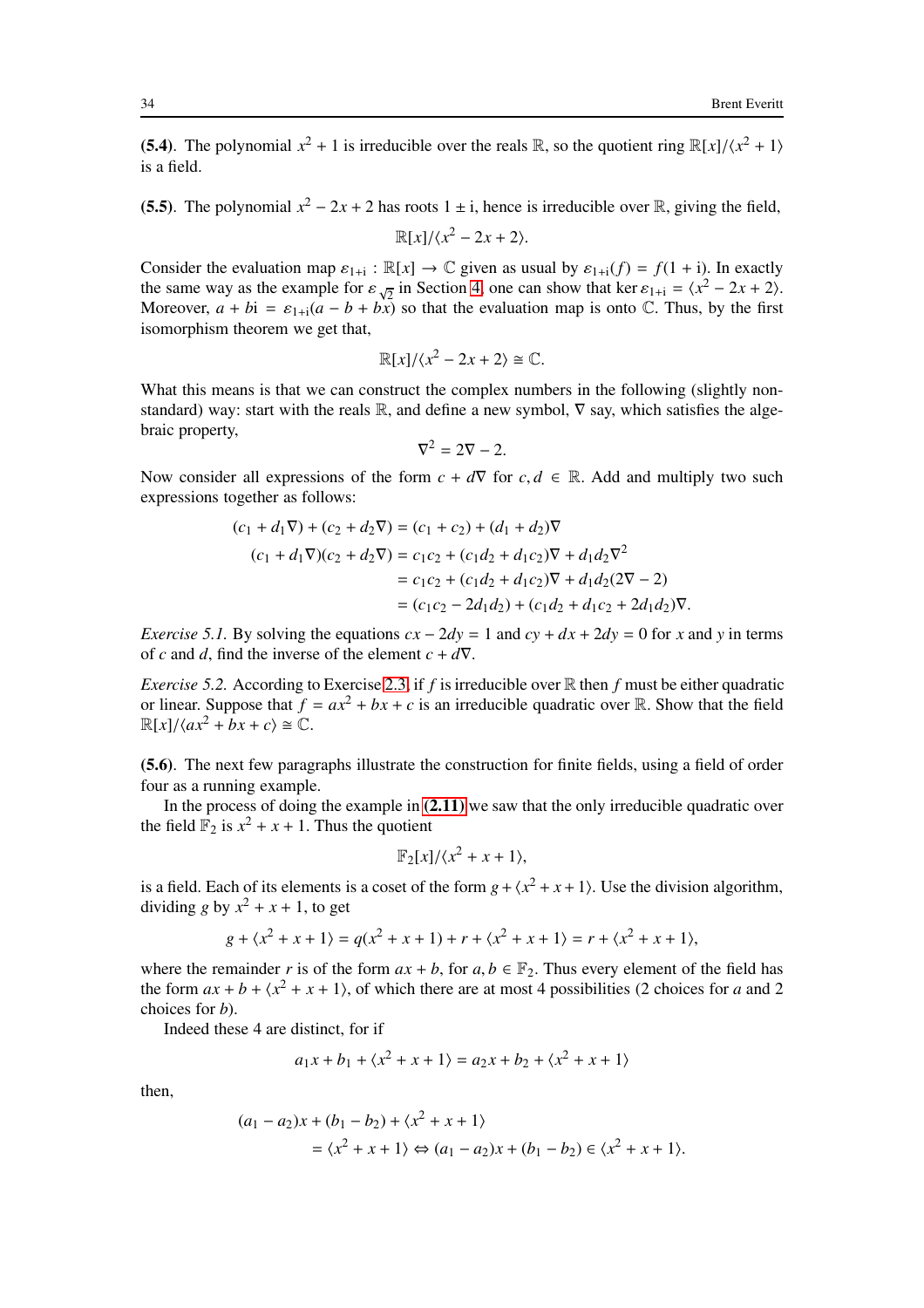Since the non-zero elements of the ideal are multiples of a degree two polynomial, they have degrees that are at least two. Thus the only way the linear polynomial can be an element is if it is the zero polynomial. In particular,  $a_1 - a_2 = b_1 - b_2 = 0$ , so the two cosets are the same. The quotient ring is thus a field having the four elements:

$$
\mathbb{F}_4 = \{ax + b + \langle x^2 + x + 1 \rangle \mid a, b \in \mathbb{F}_2\}
$$

(5.7). Generalising the example of the field of order 4 above, if  $\mathbb{F}_p$  is the finite field with *p* elements and  $f \in \mathbb{F}_p[x]$  is an irreducible polynomial of degree *d*, then the quotient  $\mathbb{F}_p[x]/\langle f \rangle$  is a field containing elements of the form,

$$
a_{d-1}x^{d-1}+\cdots a_0+\langle f\rangle,
$$

where the  $a_i \in \mathbb{F}_p$ . Any two such are distinct by exactly the same argument as above, so we have a field  $\mathbb{F}_q$  with exactly  $q = p^d$  elements.

(5.8). Returning to the general situation of a quotient  $F[x]/\langle f \rangle$  by an irreducible polynomial *f* , the resulting field contains a copy of the original field *F*, obtained by considering the cosets  $a + \langle f \rangle$  for  $a \in F$ .

*Exercise 5.3.* Show that the map  $a \mapsto a + \langle f \rangle$  is an injective homomorphism  $F \to F[x]/\langle f \rangle$ , and so *F* is isomorphic to its image in  $F[x]/\langle f \rangle$ .

Blurring the distinction between the original *F* and this copy inside  $F[x]/\langle f \rangle$ , we get that  $F \subset F[x]/\langle f \rangle$  is an extension of fields.

(5.9). Back to the field  $\mathbb{F}_4$  of order 4 and a more convenient notation. Let

$$
\alpha = x + \langle x^2 + x + 1 \rangle
$$

and write  $a \in \mathbb{F}_2$  for the coset  $a + \langle x^2 + x + 1 \rangle$  as in the previous paragraph. Addition and multiplication of cosets gives:

$$
ax + b + \langle x^2 + x + 1 \rangle = (a + \langle x^2 + x + 1 \rangle)(x + \langle x^2 + x + 1 \rangle) + (b + \langle x^2 + x + 1 \rangle) = a\alpha + b.
$$

So we now have that  $\mathbb{F}_4 = \{a\alpha + b \mid a, b \in \mathbb{F}_2\} = \{0, 1, \alpha, \alpha + 1\}$ . But we also have the coset property  $f + \langle f \rangle = \langle f \rangle$ , which for  $f = x^2 + x + 1$  translates into

$$
(x + \langle x^2 + x + 1 \rangle)^2 + (x + \langle x^2 + x + 1 \rangle) + (1 + \langle x^2 + x + 1 \rangle) = \langle x^2 + x + 1 \rangle,
$$

or,  $\alpha^2 + \alpha + 1 = 0$ . Our field is now  $\mathbb{F}_4 = \{0, 1, \alpha, \alpha + 1\}$ , together with the "rule"  $\alpha^2 = \alpha + 1$ .

At the risk of labouring the point, here are the multiplication tables for the field  $\mathbb{F}_4$  and the ring  $\mathbb{Z}_4$ :

|  | $\mathbb{F}_4$   0   1   $\alpha$   $\alpha + 1$            |  | $\mathbb{Z}_4$ 0 1 2 3 |                                                 |  |  |
|--|-------------------------------------------------------------|--|------------------------|-------------------------------------------------|--|--|
|  | $0 \quad 0 \quad 0 \quad 0$                                 |  |                        |                                                 |  |  |
|  | 1   0   1   $\alpha$   $\alpha + 1$                         |  |                        | $1 \ 0 \ 1 \ 2 \ 3$                             |  |  |
|  | $\alpha$   0 $\alpha$ $\alpha + 1$ 1                        |  |                        | $2 \begin{bmatrix} 0 & 2 & 0 & 2 \end{bmatrix}$ |  |  |
|  | $\alpha + 1 \mid 0 \quad \alpha + 1 \qquad 1 \qquad \alpha$ |  |                        | $3 \ 0 \ 3 \ 2 \ 1$                             |  |  |

1 appears in every non-zero row of the  $\mathbb{F}_4$  table – so every non-zero element has an inverse – but does not appear in every non-zero row of  $\mathbb{Z}_4$ .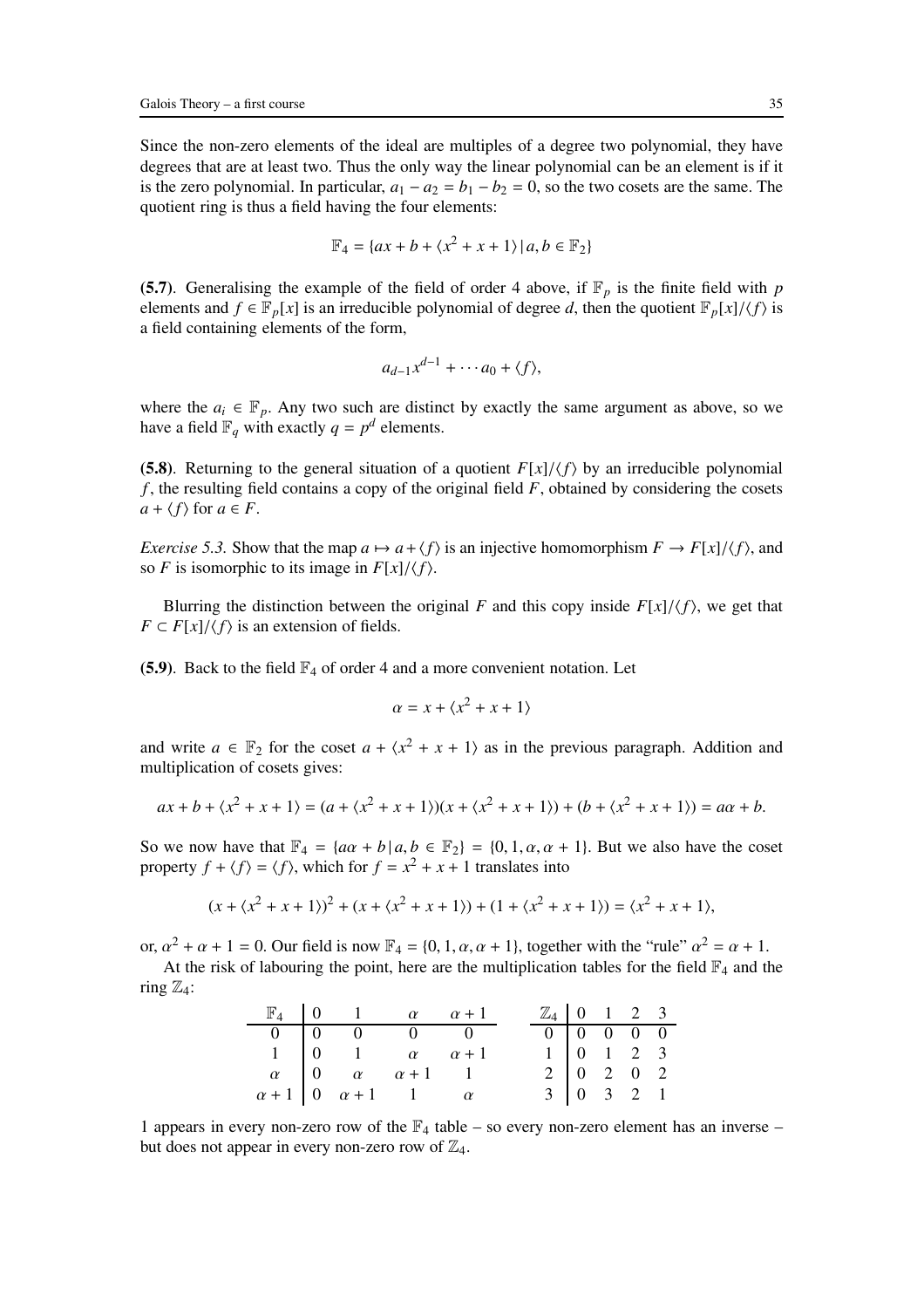(5.10). In general, when  $f \in \mathbb{F}_p[x]$  is irreducible of degree *d*, we let  $\alpha = x + \langle f \rangle$  and replace  $\mathbb{F}_p$ by its copy in  $\mathbb{F}_p[x]/\langle f \rangle$  (ie: identify  $a \in \mathbb{F}_p$  with  $a + \langle f \rangle \in \mathbb{F}_p[x]/\langle f \rangle$ ). This gives,

$$
\mathbb{F}_p[x]/\langle f \rangle = \{a_{d-1}\alpha^{d+1} + \cdots a_0 \,|\, a_i \in \mathbb{F}_p\},\
$$

where two such expressions are added and multiplied like "polynomials" in  $\alpha$ . If  $f = b_d x^d + c_d x^d$  $\cdots + b_1 x + b_0$ , and since  $f + \langle f \rangle = \langle f \rangle$ , we have the "rule"  $b_d \alpha^d + \cdots + b_1 \alpha + b_0 = 0$ , which allows us to remove any powers of  $\alpha$  bigger than  $d$  that occur in such expressions. The element α is called a *generator* for the field.

(5.11). The polynomial  $x^3 + x + 1$  is irreducible over the field  $\mathbb{F}_2$  (it is a cubic and has no roots) so that

$$
\mathbb{F}_2[x]/\langle x^3+x+1\rangle,
$$

is a field with  $2^3 = 8$  elements of the form  $\mathbb{F} = \{a + b\alpha + c\alpha^2 | a, b, c \in \mathbb{F}_2\}$  subject to the rule  $\alpha^3 + \alpha + 1 = 0$ , ie:  $\alpha^3 = \alpha + 1$ . This is the field  $\mathbb F$  of order 8 from Section [3.](#page-21-0)

*Exercise 5.4.* Explicitly construct fields with exactly:

1. 125 elements 2. 49 elements 3. 81 elements 4. 243 elements

(By explicity I mean give a general description of the elements and any algebraic rules that are needed for adding and multiplying them together.)

(5.12). To explicitly construct a field of order  $p^d$  with  $d > 3$  is harder – finding irreducible polynomials of degree bigger than a cubic is not straightforward, as the example in [\(2.11\)](#page-15-1) shows. One solution is to create the field in a series of steps (or extensions), each of which only involves quadratics or cubics.

We do this for a field of order 729 =  $3^6$ . As  $3^6 = (3^2)^3$ , we first create a field of order  $3^2$ , and then extend this using a cubic.

Consider the polynomial  $f = x^2 + x + 2 \in \mathbb{F}_3[x]$ . Substituting the three elements of  $\mathbb{F}_3$  into *f* gives

$$
0^2 + 0 + 2 = 2, 1^2 + 1 + 2 = 1 \text{ and } 2^2 + 2 + 2 = 2,
$$

so that *f* has no roots in  $\mathbb{F}_3$ . As *f* is quadratic it is irreducible over the field  $\mathbb{F}_3$ , and so  $\mathbb{F}_9$  =  $\mathbb{F}_3[x]/\langle x^2 + x + 2 \rangle$  is a field of order  $3^2$ . Let  $\alpha = x + \langle x^2 + x + 2 \rangle$  in  $\mathbb{F}_9$  be a generator so that the elements have the form  $a + b\alpha$  with  $a, b \in \mathbb{F}_3$  and multiplication satisfying the rule  $\alpha^2 + \alpha + 2 = 0$ , or equivalently  $\alpha^2 = 2\alpha + 1$  (-1 = 2 and -2 = 1 in  $\mathbb{F}_3$ ).

Now let *X* be a new variable, and consider the polynomials  $\mathbb{F}_9[X]$  over  $\mathbb{F}_9$  in this new variable. In particular the polynomial:

$$
g = X^3 + (2\alpha + 1)X + 1.
$$
 (5.1)

As  $g$  is a cubic, it will be irreducible over  $\mathbb{F}_9$  precisely when it has no roots in this field, which can be verified as usual by straight substitution of the nine elements of  $\mathbb{F}_9$ . For example:

$$
g(2\alpha + 1) = (2\alpha + 1)^3 + (2\alpha + 1)(2\alpha + 1) + 1 = 2\alpha^3 + 1 + \alpha^2 + \alpha + 1 + 1
$$
  
=  $2\alpha(2\alpha + 1) + \alpha^2 + \alpha$   
=  $\alpha^2 + 2\alpha + \alpha^2 + \alpha = \alpha + 2$ 

and the others are similar. We have a used an energy saving device in these computations:

*Exercise 5.5.* If  $a, b \in F$ , a field of characteristic  $p > 0$ , then  $(a + b)^p = a^p + b^p$  (hint: Exercise [2.12\)](#page-20-1).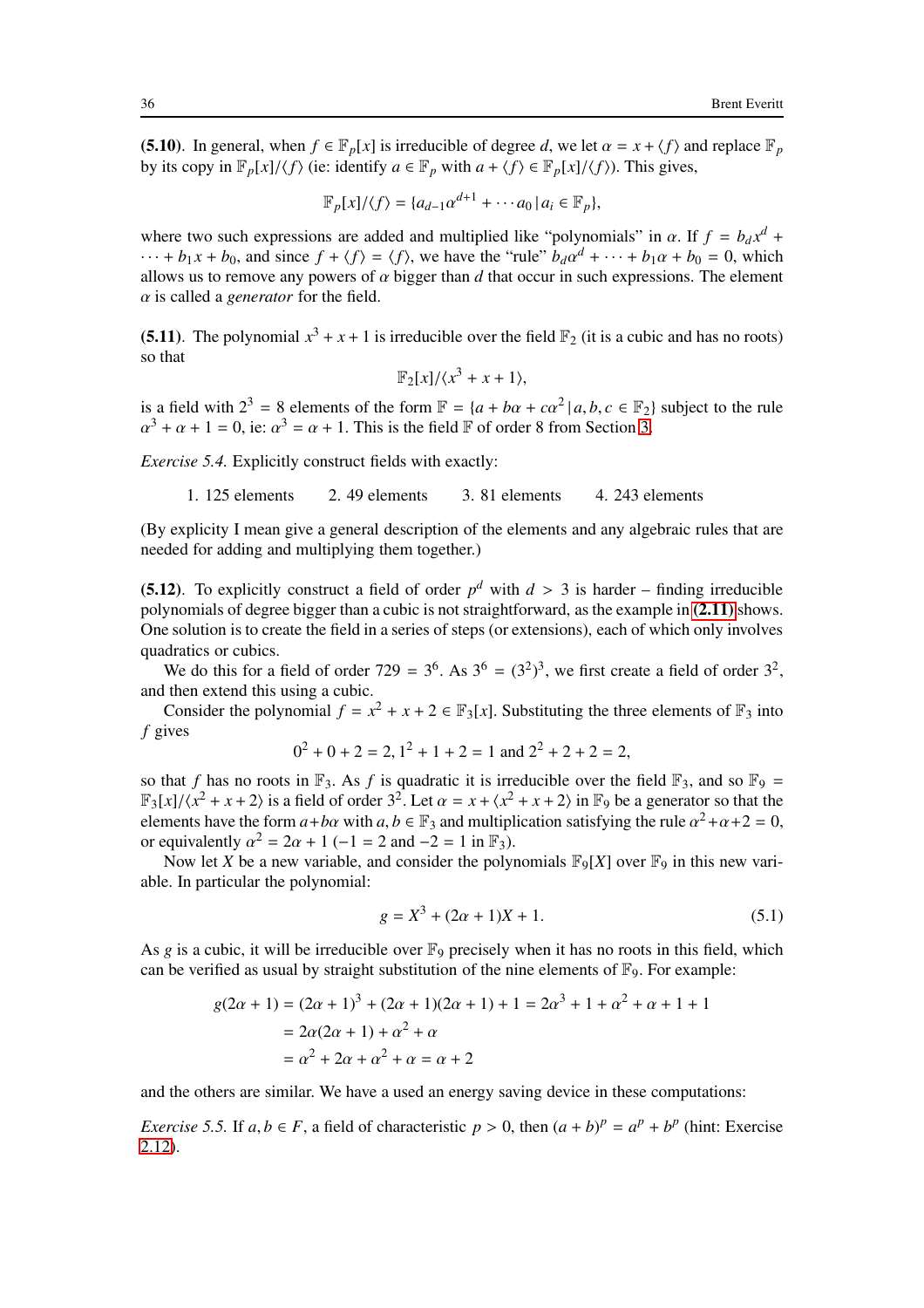Thus the polynomial *g* in [\(5.1\)](#page-35-0) is irreducible over  $\mathbb{F}_9$ , and we have a field:

$$
\mathbb{F}_9[X]/\langle X^3 + (2\alpha + 1)X + 1 \rangle
$$

of order  $9^3 = 3^6 = 729$ , called  $\mathbb{F}_{729}$ . The elements have the form,

$$
A_0 + A_1 \beta + A_2 \beta^2,
$$

where the  $A_i \in \mathbb{F}_9$  and  $\beta = X + \langle g \rangle$  is a generator. Multiplication is given by the rule  $\beta^3 =$  $(\alpha + 2)\beta + 2$ . Replacing the *A<sub>i</sub>* by the earlier description of  $\mathbb{F}_9$  in terms of the generator  $\alpha$  gives elements:

$$
a_0 + a_1\beta + a_2\beta^2 + a_3\alpha + a_4\alpha\beta + a_5\alpha\beta^2,
$$

with the  $a_i \in \mathbb{F}_3$ , subject to the rules  $\alpha^2 = 2\alpha + 1$  and  $\beta^3 = (\alpha + 2)\beta + \alpha$ .

*Exercise 5.6.*

- 1. Construct a field  $\mathbb{F}_8$  with 8 elements by showing that  $x^3 + x + 1$  is irreducible over  $\mathbb{F}_2$ .
- 2. Find a cubic polynomial that is irreducible in  $\mathbb{F}_8[x]$  (hint: refer to Exercise [2.11\)](#page-20-0).
- 3. Hence, or otherwise, construct a field with  $2^9 = 512$  elements.

*Exercise 5.7.* Explicitly construct fields with exactly:

1. 64 elements 2. *challenge:* 4096 elements

(5.13). Theorem B and its Corollary solves the problem that we encountered in Section [3](#page-21-0) where the fields

$$
\mathbb{Q}(\sqrt[3]{2}) \text{ and } \mathbb{Q}\left(\frac{-\sqrt[3]{2} + \sqrt[3]{2}\sqrt{3}i}{2}\right) = \mathbb{Q}(\beta)
$$

were different but isomorphic. The polynomial  $x^3 - 2$  is irreducible over  $\mathbb Q$ , either by Eisenstein, or by observing that its roots do not lie in Q. Thus

$$
\mathbb{Q}[x]/\langle x^3-2\rangle,
$$

is an extension field of Q. Consider the two evaluation homomorphisms  $\varepsilon_{\sqrt[3]{2}}: \mathbb{Q}[x] \to \mathbb{C}$  and  $\varepsilon_{\beta} : \mathbb{Q}[x] \to \mathbb{C}$ . Since, and this is the key bit,

$$
\sqrt[3]{2} \text{ and } \beta = \frac{-\sqrt[3]{2} + \sqrt[3]{2}\sqrt{3}i}{2}
$$

are both roots of the polynomial  $x^3 - 2$ , we can show in a similar manner to examples at the end of Section [4](#page-27-0) that ker  $\varepsilon_{\sqrt[3]{2}} \cong \langle x^3 - 2 \rangle \cong$  ker  $\varepsilon_{\beta}$ . Thus,

$$
\mathbb{Q}[x]/\text{ker } \varepsilon_{\sqrt[3]{2}} \xrightarrow{=} \mathbb{Q}[x]/\langle x^3 - 2 \rangle \xrightarrow{=} \mathbb{Q}[x]/\text{ker } \varepsilon_{\beta}
$$
\n
$$
\overset{\ge}{\underset{\text{Im } \varepsilon_{\sqrt[3]{2}}}{=}} \xrightarrow{=} \mathbb{I}^{\text{st}} \text{Isomorphism Theorem} \xrightarrow{=} \overset{\ge}{\underset{\text{Im } \varepsilon_{\beta}}{=}} \cdots \xrightarrow{(*)}
$$
\n
$$
\text{(*)}
$$

To find the image of  $\varepsilon_{\sqrt[3]{2}}$  write a  $g \in \mathbb{Q}[x]$  as  $g = q(x^3 - 2) + (a + bx + cx^2)$  so that

$$
\varepsilon_{\sqrt[3]{2}}(g) = \varepsilon_{\sqrt[3]{2}}(q(x^3 - 2) + (a + bx + cx^2))
$$
  
=  $\varepsilon_{\sqrt[3]{2}}(q)\varepsilon_{\sqrt[3]{2}}(x^3 - 2) + \varepsilon_{\sqrt[3]{2}}(a + bx + cx^2)$   
=  $\varepsilon_{\sqrt[3]{2}}(q).0 + \varepsilon_{\sqrt[3]{2}}(a + bx + cx^2) = a + b\sqrt[3]{2} + c(\sqrt[3]{2})^2$ .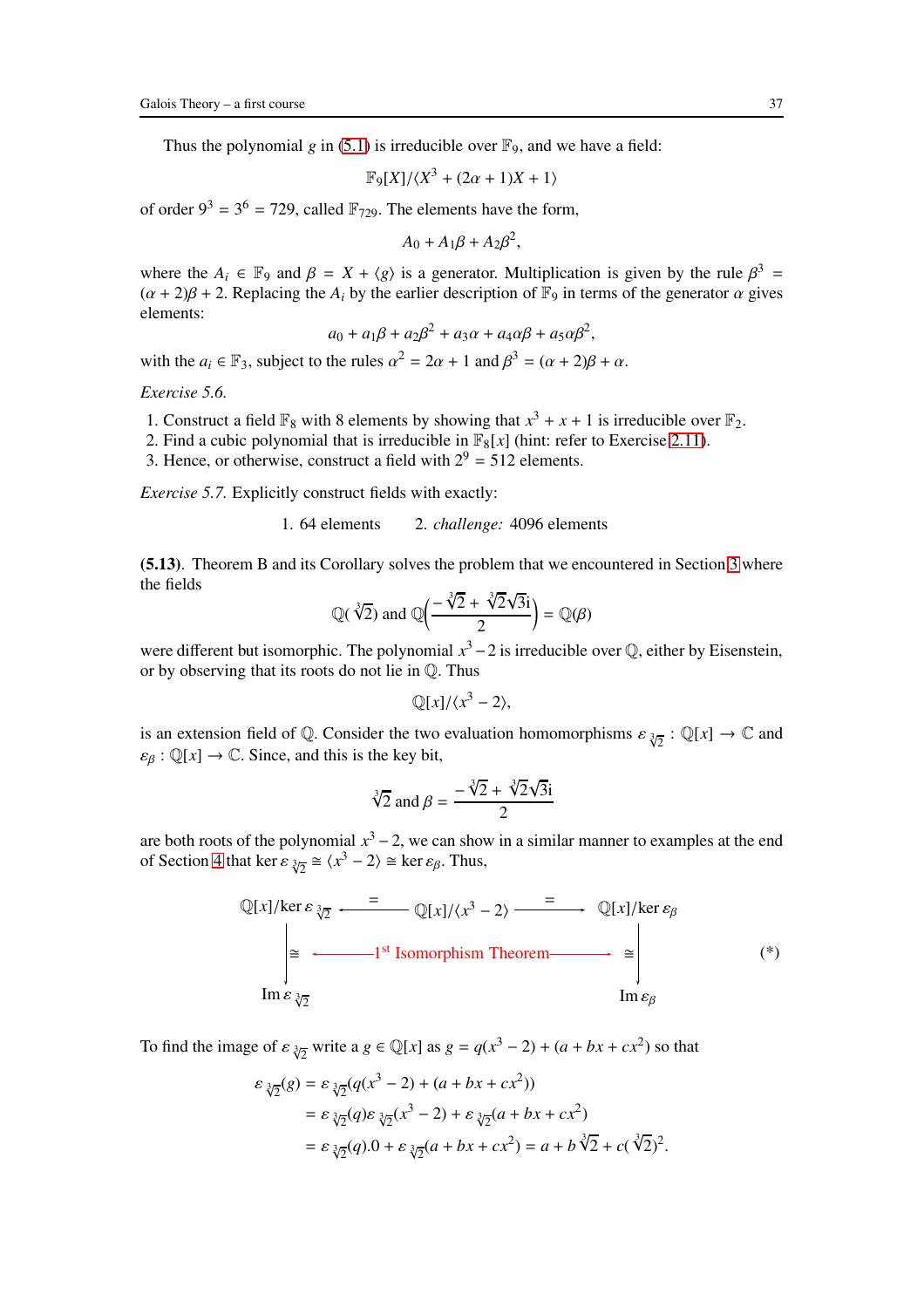Hence  $\text{Im } \varepsilon \frac{3}{\sqrt{2}} \subseteq \{a + b\sqrt[3]{2} + c(\sqrt[3]{2})^2 \in \mathbb{C} \mid a, b, c \in \mathbb{Q}\} = \mathbb{Q}(\sqrt[3]{2}).$ 

On the other hand  $a + b\sqrt[3]{2} + c(\sqrt[3]{2})^2$  is the image of  $a + bx + cx^2$  and so Im  $\varepsilon_{\sqrt[3]{2}} = \mathbb{Q}(\sqrt[3]{2})$ . Similarly Im  $\varepsilon_{\beta} = \mathbb{Q}(\beta)$ . Filling this information into the diagram (\*) above gives the claimed isomorphism between  $\mathbb{Q}(\sqrt[3]{2})$  and  $\mathbb{Q}(\beta)$ :



(5.14). In algebraic number theory a field  $\mathbb{Q}[x]/\langle f \rangle$ , for f an irreducible polynomial over  $\mathbb{Q}$ , is called a *number field*. If  $\{\beta_1, \ldots, \beta_n\}$  are the roots of f, then we have *n* mutually isomorphic fields  $\mathbb{Q}(\beta_1), \ldots, \mathbb{Q}(\beta_n)$  inside C. The isomorphisms from  $\mathbb{Q}[x]/\langle f \rangle$  to each of these are called the *Galois monomorphisms* of the number field.

(5.15). Returning to a general field:

Kronecker's Theorem. *Let f be a polynomial in F*[*x*]*. Then there is an extension field of F containing a root of f .*

*Proof.* If *f* is not irreducible over *F*, then factorise as  $f = gh$  with *g* irreducible over *F* and proceed as below but with *g* instead of *f* . The result will be an extension field containing a root of *g*, and hence of *f*. Thus we may suppose that *f* is irreducible over *F* and  $f = a_n x^n + a_{n-1} x^{n-1} +$  $\cdots a_1 x + a_0$  with the  $a_i \in F$ . Replace *F* by its isomorphic copy in the quotient  $F[x]/\langle f \rangle$ , so that instead of  $a_i$ , we write  $a_i + \langle f \rangle$ , ie,

$$
f = (a_n + \langle f \rangle)x^n + (a_{n-1} + \langle f \rangle)x^{n-1} + \cdots + (a_1 + \langle f \rangle)x + (a_0 + \langle f \rangle).
$$

Consider the field  $E = F[x]/\langle f \rangle$  which is an extension of *F* and the element  $\mu = x + \langle f \rangle \in E$ . If we substitute  $\mu$  into the polynomial then we perform all our arithmetic in  $E$ , ie: we perform the arithmetic of cosets, and the zero of this field is the coset  $\langle f \rangle$ :

$$
f(\mu) = f(x + \langle f \rangle)
$$
  
=  $(a_n + \langle f \rangle)(x + \langle f \rangle)^n + (a_{n-1} + \langle f \rangle)(x + \langle f \rangle)^{n-1} + \dots + (a_1 + \langle f \rangle)(x + \langle f \rangle) + (a_0 + \langle f \rangle)$   
=  $(a_n x^n + \langle f \rangle) + (a_{n-1} x^{n-1} + \langle f \rangle) + \dots + (a_1 x + \langle f \rangle) + (a_0 + \langle f \rangle)$   
=  $(a_n x^n + a_{n-1} x^{n-1} + \dots + a_1 x + a_0) + \langle f \rangle = f + \langle f \rangle = \langle f \rangle = 0.$ 

<span id="page-37-0"></span>i.e. for  $\mu = x + \langle f \rangle \in E$  we have  $f(\mu) = 0$ . □

Corollary 5.2. *Let f be a polynomial in F*[*x*]*. Then there is an extension field of F that contains all the roots of f .*

*Proof.* Repeat the process described in the proof of Kronecker's Theorem at most deg *f* number of times, until the desired field is obtained. ⊓⊔

#### *Further Exercises for Section 5*

*Exercise* 5.8. Show that  $x^4 + x^3 + x^2 + x + 1$  is irreducible over  $\mathbb{F}_3$ . How many elements does the resulting extension of  $\mathbb{F}_3$  have?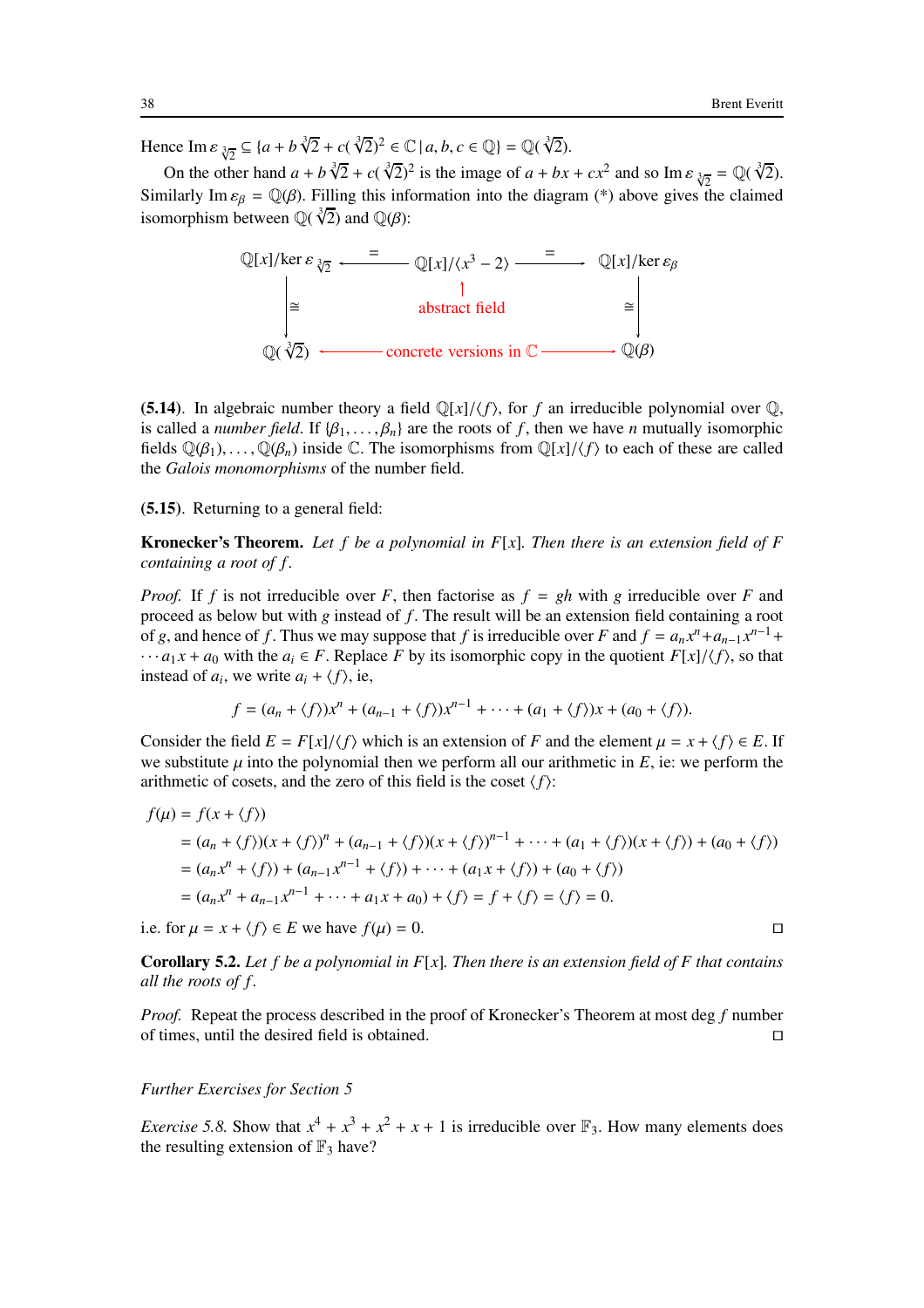*Exercise 5.9.* As linear polynomials are always irreducible, show that the field  $F[x]/\langle ax + b \rangle$  is isomorphic to *F*.

*Exercise 5.10.*

- 1. Show that  $1 + 2x + x^3 \in \mathbb{F}_3[x]$  is irreducible and hence that  $\mathbb{F} = \mathbb{F}_3[x]/\langle 1 + 2x + x^3 \rangle$  is a field.
- 2. Show that every coset can be written uniquely in the form  $(a + bx + cx^2) + (1 + 2x + x^3)$  with  $a, b, c \in \mathbb{F}_3$ .
- 3. Deduce that the field  $\mathbb F$  has exactly 27 elements.

*Exercise 5.11.* Find an irreducible polynomial  $f(x)$  in  $\mathbb{F}_5[x]$  of degree 2. Show that  $\mathbb{F}_5[x]/\langle f(x) \rangle$ is a field with 25 elements.

*Exercise 5.12.*

- 1. Show that the polynomial  $x^3 3x + 6$  is irreducible over  $\mathbb{Q}$ .
- 2. Hence, or otherwise, if

$$
\alpha = \sqrt[3]{2\sqrt{2} - 3}, \beta = -\sqrt[3]{2\sqrt{2} + 3}
$$
 and  $\omega = -\frac{1}{2} + \frac{\sqrt{3}}{2}i$ ,

prove that

- (a) the fields  $\mathbb{Q}(\alpha + \beta)$  and  $\mathbb{Q}(\omega \alpha + \overline{\omega} \beta)$  are distinct (that is, their elements are different), but,
- (b)  $\mathbb{Q}(\alpha + \beta)$  and  $\mathbb{Q}(\omega \alpha + \overline{\omega} \beta)$  are isomorphic (You can assume that  $\omega \alpha + \overline{\omega} \beta$  is not a real number.)

## <span id="page-38-0"></span>6. Ruler and Compass Constructions I

If you are a farmer in Babylon around 2500 BC, how do you subdivide your land into plots? You survey it of course. The most basic surveying instruments are wooden pegs and rope, with which you can do two very basic things: two pegs can be set a distance apart and the rope stretched taut between them; also, one of the pegs can be kept stationary and you can take the path traced by the other as you walk around keeping the rope stretched tight. In other words, you can draw a line through two points or you can draw a circle centered at one point and passing through another.

 $(6.1)$ . Instead of the Euphrates river valley, we work in the complex plane  $\mathbb{C}$ . We are thus able, given two numbers  $z, w \in \mathbb{C}$ , to draw a line through them using a straight edge, or to place one end of a compass at *z*, and draw the circle passing through *w*:



Neither of these operations involves any "measuring". There are no units on the ruler and we don't know the radius of the circle.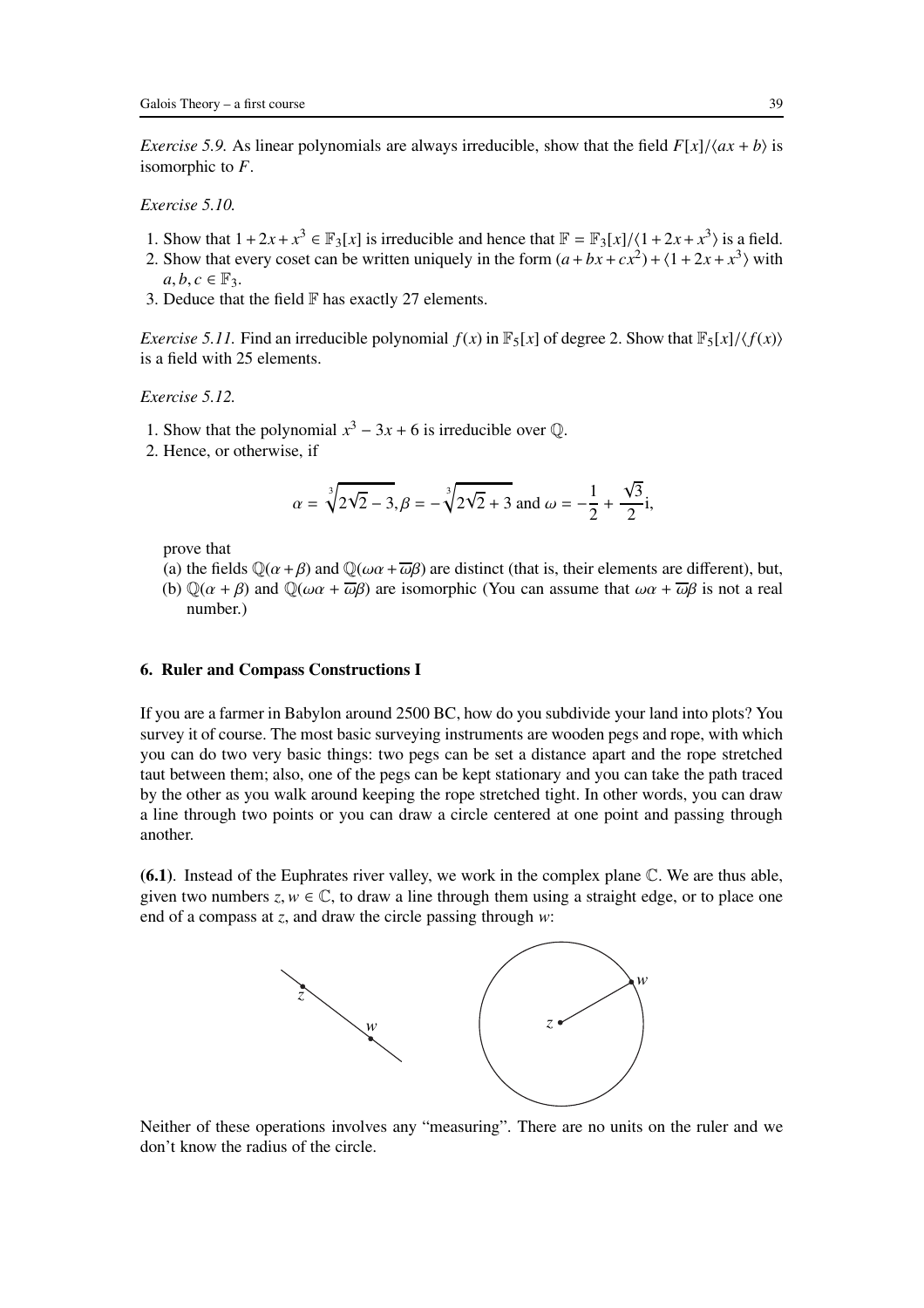

Fig. 6.1. Constructing the perpendicular bisector of a segment.



Fig. 6.2. Bisecting an angle.

(6.2). With these two constructions we call a complex number *z constructible* iff there is a sequence of numbers

$$
0, 1, i = z_1, z_2, \ldots, z_n = z,
$$

with  $z_i$  obtained from earlier numbers in the sequence in one of the following three ways:



In these pictures,  $p, q, r$  and  $s$  are all  $\lt j$ . We are given 0, 1, i "for free", so they are indisputably constructible. The reasoning is this: if you stand in a plane (without coordinates) then your position can be taken as 0; declare a direction to be the real axis and a distance along it to be length 1; construct the perpendicular bisector of the segment from −1 to 1 (as in the next paragraph) and measure a unit distance along this new axis (in either direction) to get i.

(6.3). In addition to the two basic moves there are others that follow immediately from them. For example, we can construct the perpendicular bisector of a segment *AB* as in Figure [6.1.](#page-92-0)

To explain these pictures (and the rest): a ray, centered at some point and tracing out a dotted circle is the compass. If the ray is marked  $r -$  as in the first two pictures above – this means that in passing from the first picture to the second, the setting on the compass is kept the same. It does not mean that we know the setting.

The construction works for the following reason: let *S* be the set of points in  $\mathbb C$  that are an equal distance from both *A* and *B*. After a moments thought, you see that this must be the perpendicular bisector of the line segment  $\overline{AB}$  that we are constructing. Lines are determined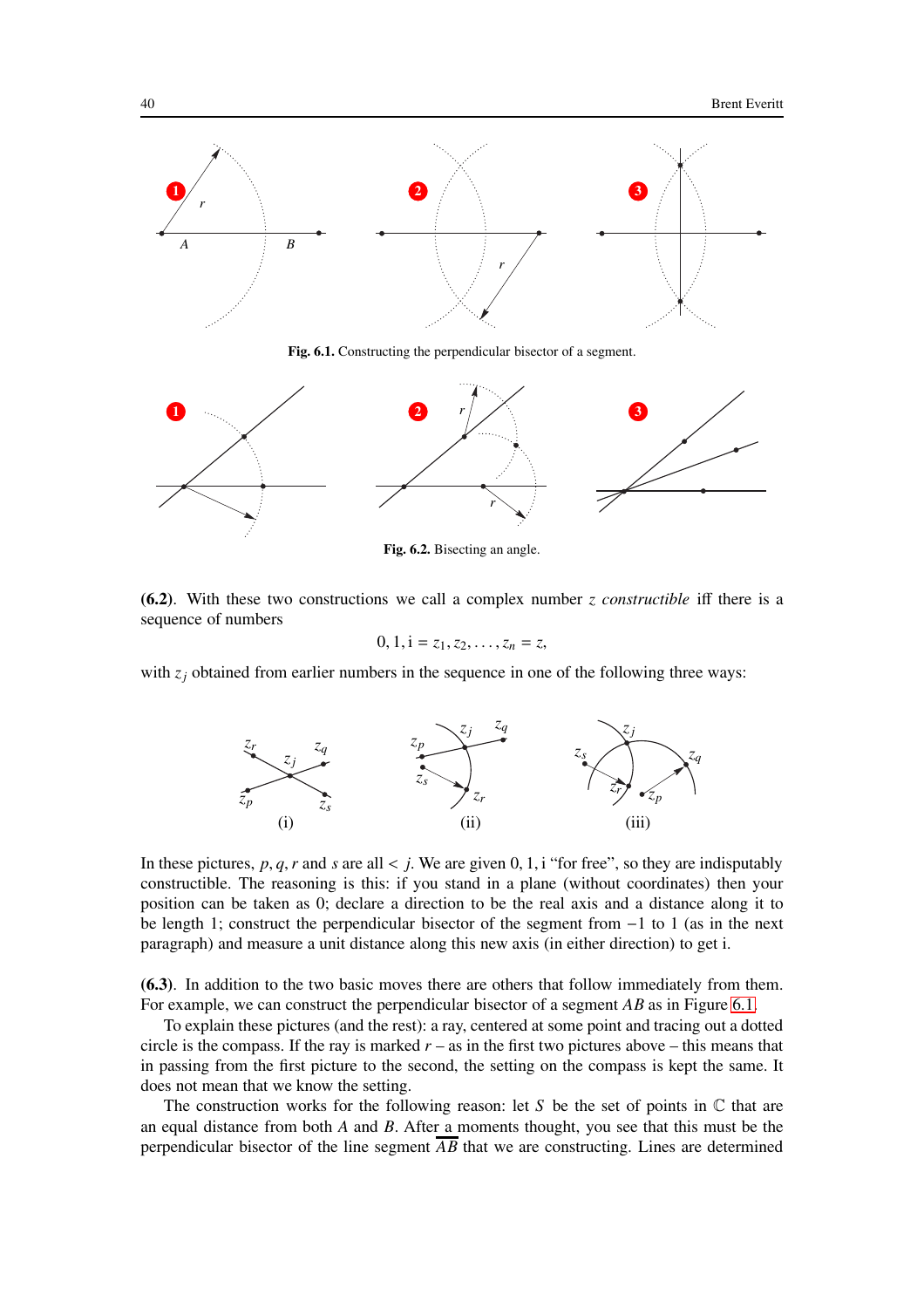

Fig. 6.3. Dropping a perpendicular from a point to a line.



Fig. 6.4. Constructing a line through a point  $P$  and parallel to another line  $\ell$ .

by any two of their points, so if we can find two points equidistant from *A* and *B*, and we draw a line through them, this must be the set *S* that we want (and hence the perpendicular bisector). But the intersections of the two circular arcs are clearly equidistant from *A* and *B*, so we are done.

(6.4). As well as bisecting segments, we can bisect angles, ie: if two lines meet in some angle we can construct a third line meeting these in angles that are each half the original one – see Figure [6.2.](#page-90-0) Remember: none of the angles in this picture can be measured. Nevertheless, the two new angles are half the old one.

(6.5). Given a line and a point *P* not on it, we can construct a new line passing through *P* and perpendicular to the line, as in Figure [6.3.](#page-85-0) This is called "dropping a perpendicular from a point to a line".

(6.6). Given a line  $\ell$  and a point *P* not on it we can construct a new line through *P* parallel to  $\ell$ – see Figure [6.4.](#page-86-0) Some explanation for this one: the first step is to drop a perpendicular from *P* to the line  $\ell$ , meeting it at the new point  $\Omega$ . Next, set your compass to the distance from  $P$  to  $\Omega$ , and transfer this circular distance along the line to some point, drawing a semicircle that meets  $\ell$  at the points *A* and *B*. Construct the perpendicular bisector of the segment from *A* to *B*, which meets the semicircle at the new point *R*. Finally, draw a line through the points *P* and *R*.

(6.7). Figure [6.5](#page-86-1) shows some basic examples of constructible numbers. It is less clear how to construct  $\frac{27}{129}$ , or the golden ratio:

$$
\phi = \frac{1 + \sqrt{5}}{2}.
$$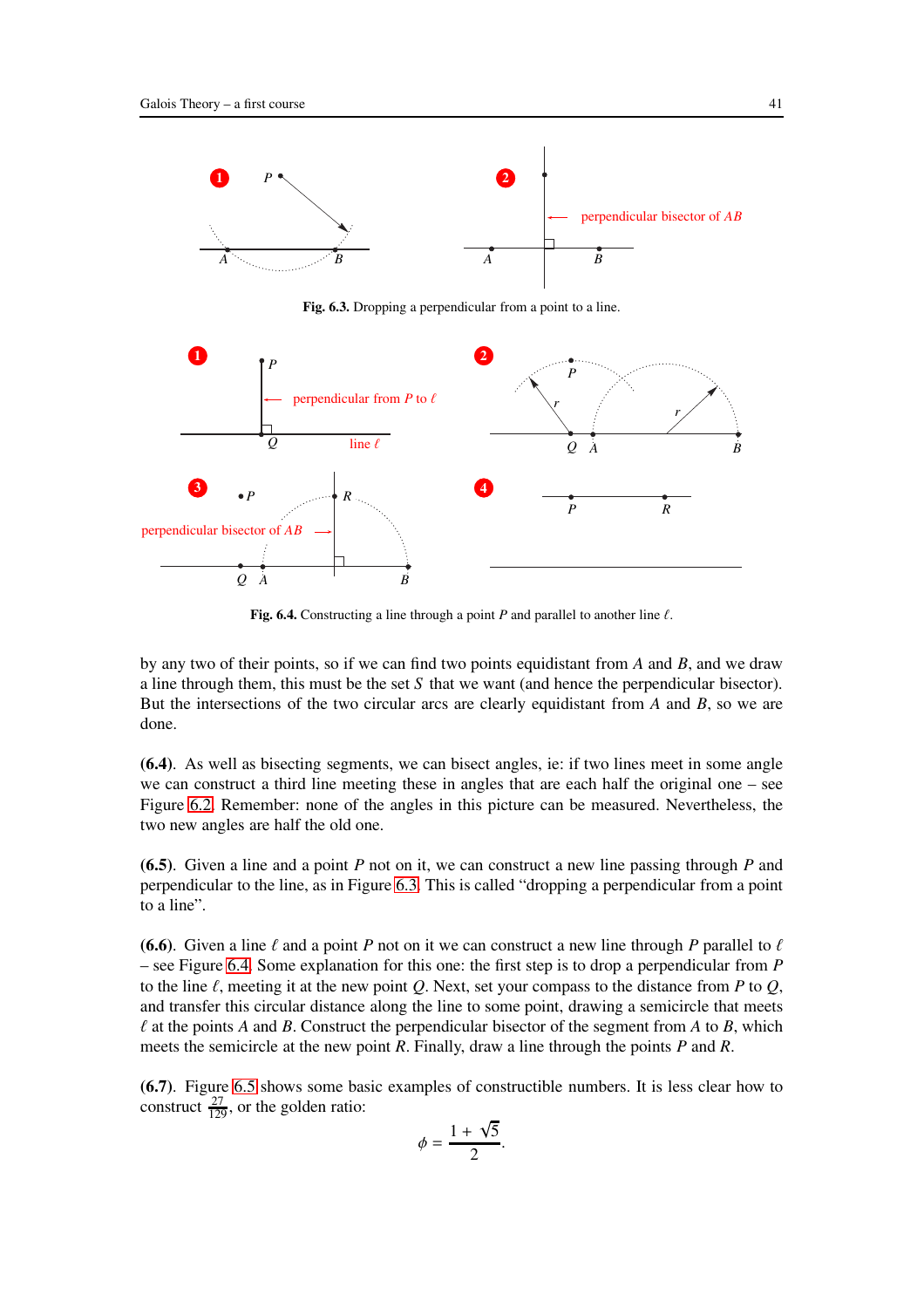

**Fig. 6.6.**  $\mathcal{C} \cap \mathbb{R}$  is closed under + *(right)* and − *(left)*.

But these numbers *are* constructible, and the reason is the first non-trivial fact about constructible numbers: they can be added, subtracted, multiplied and divided. Defining C to be the set of constructible numbers in  $\mathbb{C}$ , we have,

# Theorem C (Constructible Numbers). C *is a subfield*[2](#page-41-0) *of* C*.*

*Proof.* We show first that the *real* constructible numbers form a subfield of the reals, i.e. that C∩R is a subfield of R, for which we need to show that if  $a, b \in \mathbb{C} \cap \mathbb{R}$  then so too are  $a+b, -a, ab$ and 1/*a*.

- 1. <sup>C</sup> <sup>∩</sup> <sup>R</sup> *is closed under* <sup>+</sup> *and* <sup>−</sup>: The picture on the left of Figure [6.6](#page-87-0) shows that if *<sup>a</sup>* <sup>∈</sup> <sup>C</sup> <sup>∩</sup> <sup>R</sup> then so is  $-a$ . Similarly, the two on the right of Figure [6.6](#page-87-0) give  $a, b \in \mathbb{C} \cap \mathbb{R} \Rightarrow a + b \in \mathbb{C} \cap \mathbb{R}$ . (In these pictures *a* and *b* are > 0. You can draw the other cases yourself).
- 2. C∩R *is closed under*  $\times$ : as can be seen by following through the steps in Figure [6.7.](#page-42-0) Seeing that the construction works involves studying the pair of similar triangles shown in red.
- 3. <sup>C</sup> <sup>∩</sup> <sup>R</sup> *is closed under* <sup>÷</sup>: is just the previous construction backwards see Figure [6.8.](#page-42-1)

Now to the complex constructible numbers. Observe that  $z \in C$  precisely when Re *z* and Im *z* are in <sup>C</sup> <sup>∩</sup> <sup>R</sup>. For, if *<sup>z</sup>* <sup>∈</sup> <sup>C</sup> then dropping perpendiculars to the real and imaginary axes give the numbers  $\text{Re } z$  and  $\text{Im } z \cdot i$ , the second of which can be transferred to the real axis by drawing the circle centered at 0 passing through  $\text{Im } z \cdot i$ . On the other hand, if we have Re *z* and  $\text{Im } z$  on the real axis, then we have Im *z*· i too, and constructing a line through Re *z* parallel to the imaginary axis and a line through Im *z* · i parallel to the real axis gives *z*.

$$
\cos x = 1 - \frac{x^2}{2!} + \frac{x^4}{4!} - \cdots
$$

as you need (your calculator only ever gives you approximations anyway).

<span id="page-41-0"></span><sup>2</sup> In principle you can now throw away your calculator and instead use ruler and compass! To compute cos *x* of a constructible number *x* for example,construct as many terms of the Taylor series,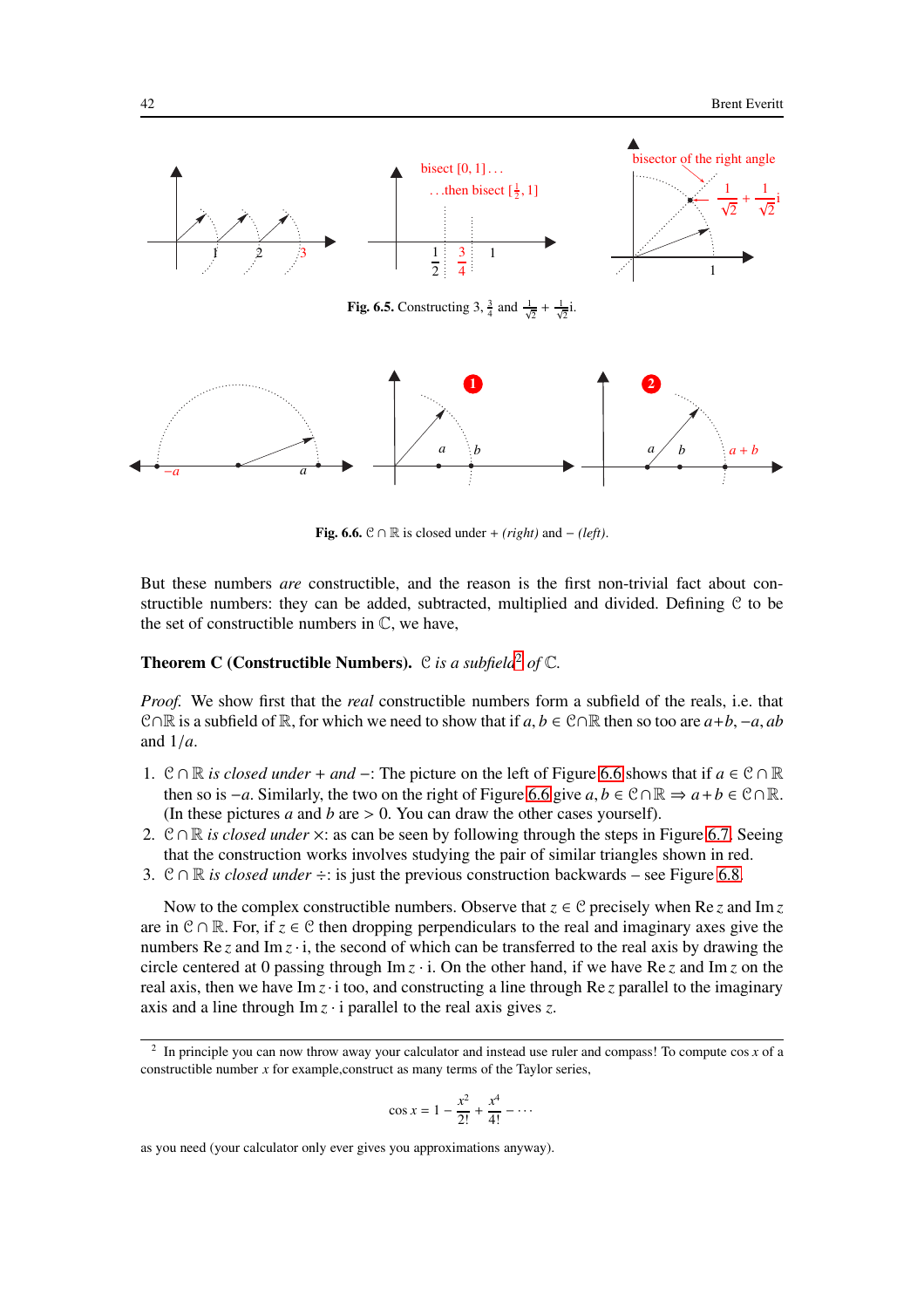

<span id="page-42-1"></span><span id="page-42-0"></span>Fig. 6.8.  $\mathcal{C} \cap \mathbb{R}$  is closed under ÷

Suppose then that  $z, w \in \mathcal{C}$  are constructible complex numbers: we show that  $z + w, -z, zw$ and 1/*z* are also constructible. We have:

$$
z + w = (\text{Re } z + \text{Re } w) + (\text{Im } z + \text{Im } w)i
$$
  
\n
$$
-z = -\text{Re } z - \text{Im } z \cdot i
$$
  
\n
$$
zw = (\text{Re } z \text{Re } w - \text{Im } z \text{Im } w) + (\text{Re } z \text{Im } w + \text{Im } w \text{Re } z)i
$$
  
\n
$$
\frac{1}{z} = \frac{\text{Re } z}{\text{Re } z^2 + \text{Im } z^2} - \frac{\text{Im } z}{\text{Re } z^2 + \text{Im } z^2}i,
$$

so that for example,  $z, w \in \mathcal{C} \Rightarrow \text{Re } z, \text{Im } z, \text{Re } w, \text{Im } w \in \mathcal{C} \cap \mathbb{R} \Rightarrow \text{Re } z + \text{Re } w, \text{Im } z + \text{Im } w \in \mathcal{C} \cap \mathbb{R} \Rightarrow \text{Re } (z + w), \text{Im } (z + w) \in \mathcal{C} \cap \mathbb{R} \Rightarrow z + w \in \mathcal{C}$ , and the others are similar.  $C \cap \mathbb{R} \Rightarrow \text{Re}(z + w), \text{Im}(z + w) \in \mathbb{C} \cap \mathbb{R} \Rightarrow z + w \in \mathbb{C}$ , and the others are similar.

Corollary 6.1. *Any rational number is constructible.*

*Proofs. Brute force*: use the example of the construction of 3 to show that  $\mathbb{Z} \subset \mathbb{C}$ ; that  $\mathbb{C} \cap \mathbb{R}$  is closed under  $\times$  and ÷ then gives  $\mathbb{Q} \subset \mathcal{C}$ .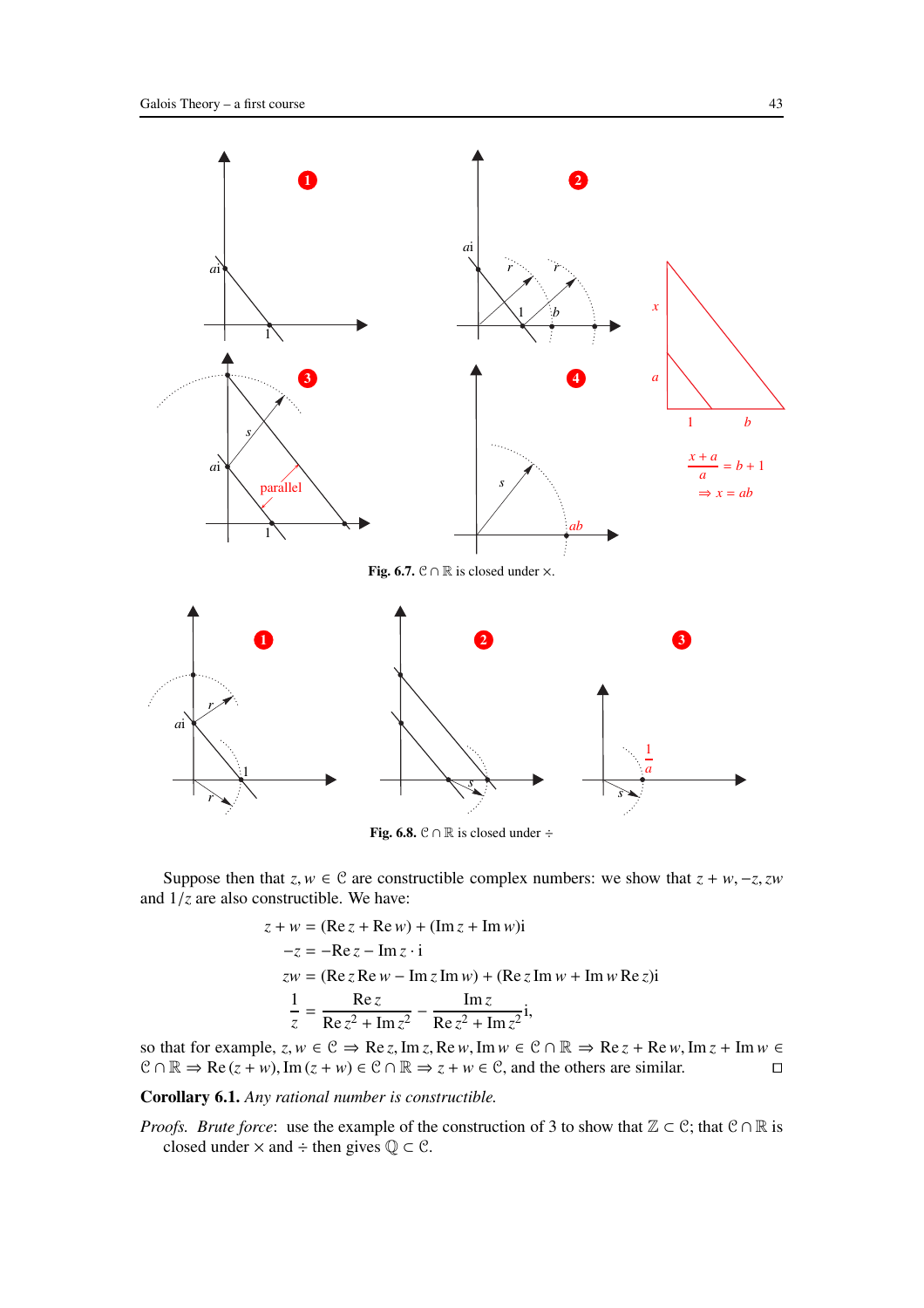

<span id="page-43-1"></span><span id="page-43-0"></span>*Slightly slicker*: by Exercise [0.5,](#page-7-0) any subfield of  $\mathbb C$  contains  $\mathbb Q$ .

⊓⊔

(6.8). Not only can we perform the four basic arithmetic operations with constructible numbers, but we can construct square roots too:

**Theorem 6.1.** *If*  $z \in C$  *then*  $\sqrt{z} \in C$ *.* 

*Proof.* We can construct the square root of any positive real number  $a \in \mathbb{R}$  as in Figure [6.9.](#page-43-0) As an Exercise, show that in the red picture in Figure [6.9,](#page-43-0) the length  $x = \sqrt{a}$ . Next, the square root of any complex number can be constructed as in Figure [6.10,](#page-43-1) where we have used the construction of real square roots in the second step. □

### *6.1. Constructing angles and polygons*

<span id="page-43-2"></span>(6.1). We say that an angle can be constructed when we can construct two lines intersecting in that angle.

## *Exercise 6.1.*

1. Show that we can always assume that one of the lines giving an angle is the positive real axis.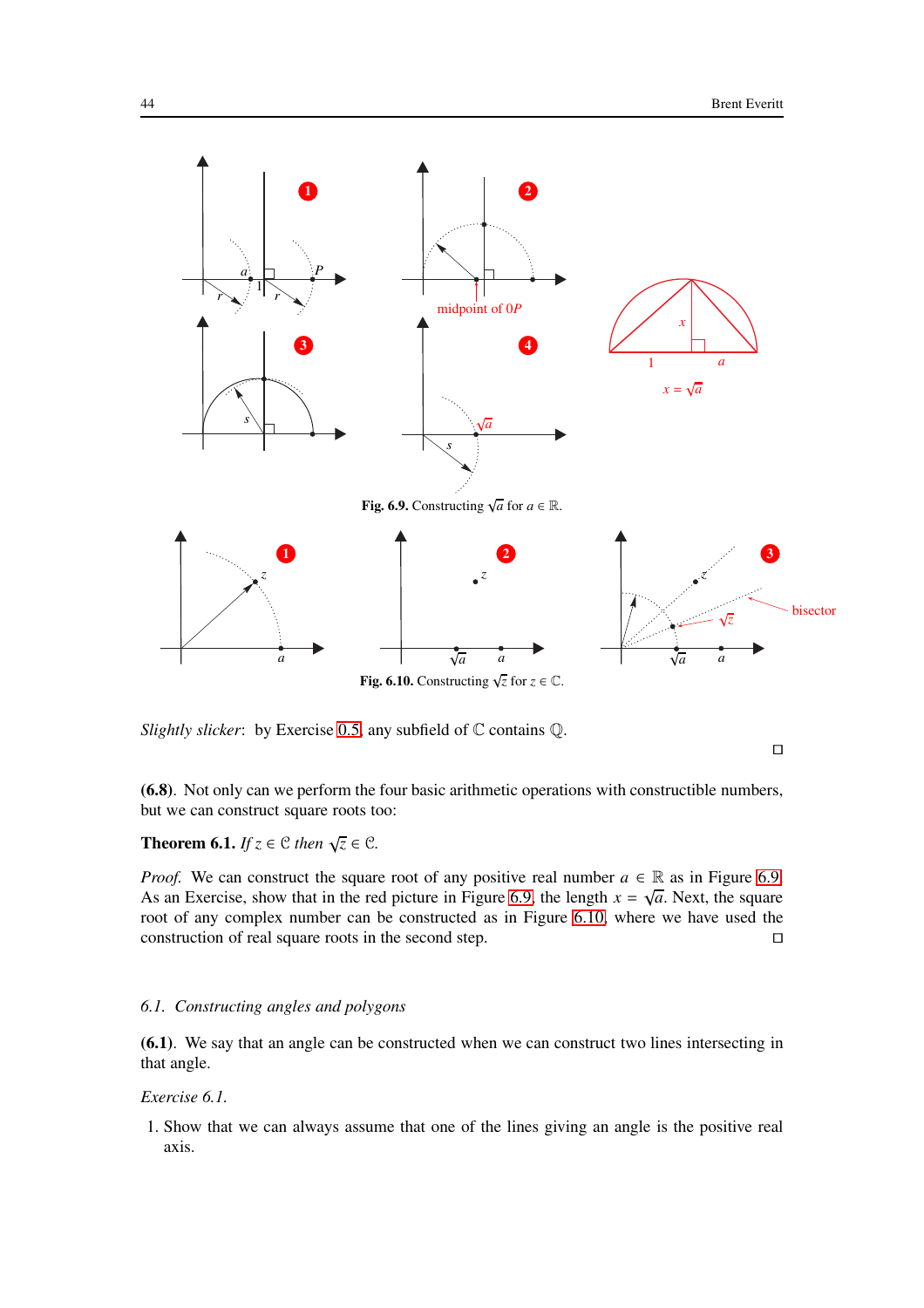$$
\cos\frac{\pi}{17} = \frac{1}{8}\sqrt{2\left(2\sqrt{\sqrt{\frac{17(17-\sqrt{17})}{2}}}-\sqrt{\frac{17-\sqrt{17}}{2}}-4\sqrt{34+2\sqrt{17}}+3\sqrt{17}+17+\sqrt{34+2\sqrt{17}}+\sqrt{17}+15\right)}
$$

<span id="page-44-1"></span>Fig. 6.11. A proof that the 17-gon is constructible.

2. Show that an *angle* θ can be constructed if and only if the *number* cos θ can be constructed. Do the same for  $\sin \theta$  and  $\tan \theta$ .

<span id="page-44-2"></span>*Exercise 6.2.* Show that if  $\varphi$ ,  $\theta$  are constructible angles then so are  $\varphi + \theta$  and  $\varphi - \theta$ .

<span id="page-44-0"></span>(6.2). A *regular n-sided polygon* or *regular n-gon* is a polygon in C with *n* sides of equal length and *n* interior angles of equal size.

*Exercise 6.3.* Show that a regular *n*-gon can be constructed centered at  $0 \in \mathbb{C}$  if and only if the angle  $\frac{2\pi}{n}$  can be constructed. Show that a regular *n*-gon can be constructed centered at  $0 \in \mathbb{C}$  if and only if the complex number

$$
z = \cos\frac{2\pi}{n} + i\sin\frac{2\pi}{n},
$$

can be constructed.

*Exercise 6.4.* Show that if an *n*-gon and an *m*-gon can be constructed for *n* and *m* relatively prime, then so can a *mn*-gon (hint: use the Z-version of Theorem [1.1\)](#page-11-0).

(6.3). For what *n* can you construct a regular *n*-gon? It makes sense to consider first the *p*-gons for *p* a prime. The complete answer even to this question will not be revealed until Section [14.](#page-87-1) It turns out that the *p*-gons that can be constructed are *extremely rare*. Nevertheless, the first two (odd) primes do work:

*Exercise 6.5.* Show that a regular 3-gon, ie: an equilateral triangle, can be constructed with any side length. Using Exercises [0.4](#page-6-0) and [6.3,](#page-44-0) show that a regular 5-gon can also be constructed.

(6.4). Here is a proof that a regular 17-gon is constructible. Gauss proved the remarkable iden-tity of Figure [6.11,](#page-44-1) which is still found in trigonometric tables. Thus the number  $\cos(\pi/17 \text{ can})$ be constructed as this expression involves only integers, the four field operations and square roots, all of which are operations we can perform with a ruler and compass. Hence, by Exercise [6.1\(](#page-43-2)2) the angle  $\pi/17$  can be constructed and so adding it to itself (Exercise [6.2\)](#page-44-2) gives the angle  $2\pi/17$ . Now apply Exercise [6.3](#page-44-0) to get the 17-gon.

## *Further Exercises for Section 6*

*Exercise 6.6.* Using the fact that the constructible numbers include  $\mathbb{Q}$ , show that any given line segment can be trisected in length.

*Exercise 6.7.* Show that if you can construct a regular *n*-sided polygon, then you can also construct a regular  $2^k n$ -sided polygon for any  $k \geq 1$ .

*Exercise 6.8.* Show that  $\cos \theta$  is constructible if and only if  $\sin \theta$  is.

*Exercise* 6.9. If  $a, b$  and  $c$  are constructible numbers (ie: in  $\mathcal{C}$ ), show that the roots of the quadratic equation  $ax^2 + bx + c$  are also constructible.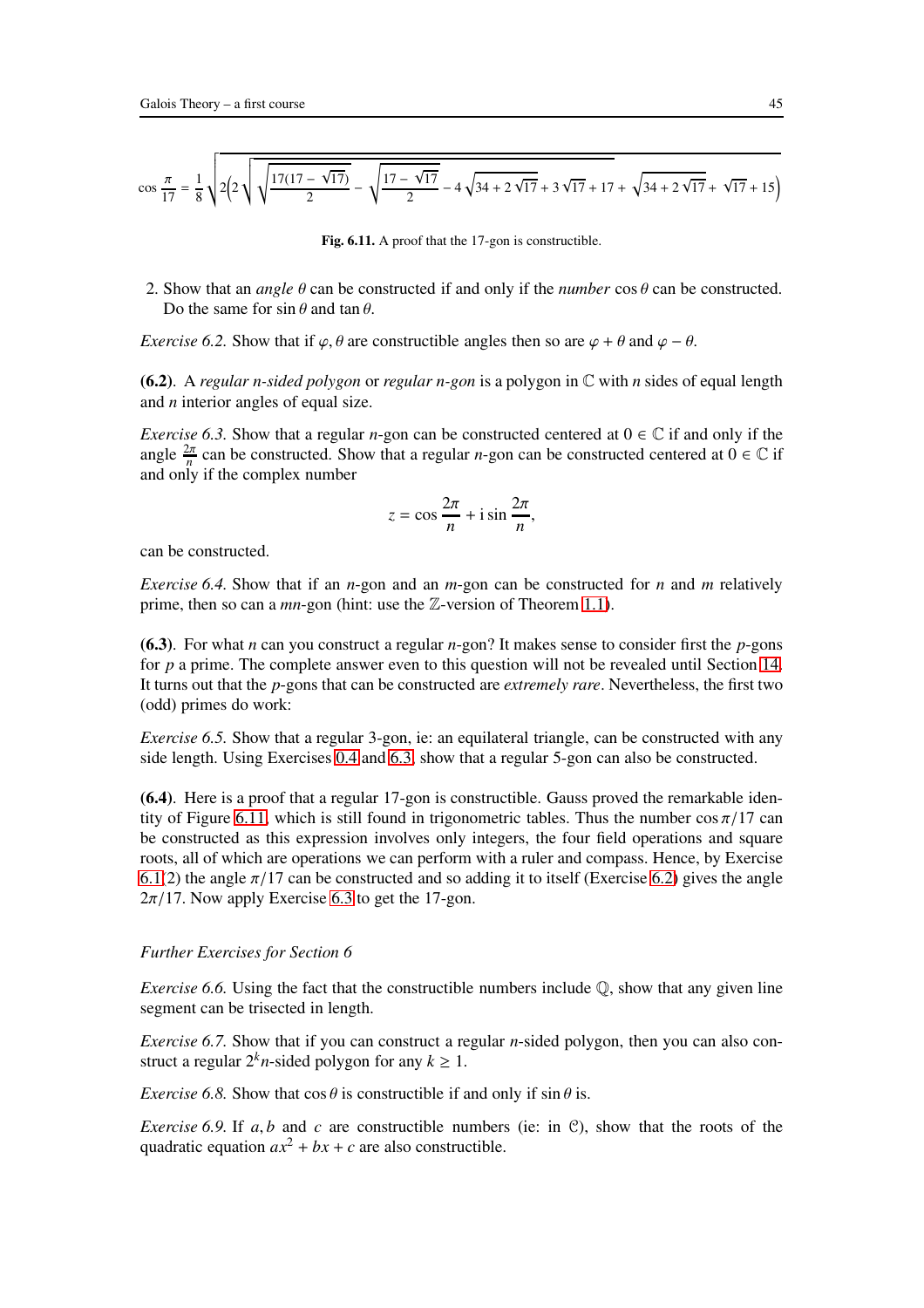## <span id="page-45-0"></span>7. Vector Spaces I: Dimensions

Having met rings and fields we introduce our third algebraic object: vector spaces.

Definition 7.1 (vector space). *A vector space over a field F is a set V, whose elements are called vectors, together with two operations: addition*  $u, v \mapsto u + v$  *of vectors and scalar multiplication*  $\lambda$ ,  $\nu \mapsto \lambda \nu$  of a vector by an element (or scalar)  $\lambda$  of the field F, such that:

*1.*  $(u + v) + w = u + (v + w)$ *, for all u, v, w*  $\in V$ *.* 2. There exists a zero vector  $0 \in V$  such that  $v + 0 = v = 0 + v$  for all  $v \in V$ , *3. Every*  $v \in V$  *has a negative*  $-v$  *such that*  $v + (-v) = 0 = -v + v$ *, for all*  $v \in V$ *. 4.*  $u + v = v + u$ , for all  $u, v \in V$ . *5.*  $\lambda(u + v) = \lambda u + \lambda v$ , for all  $u, v$  and  $\lambda \in F$ . *6.*  $(\lambda + \mu)v = \lambda v + \mu v$ , for all  $\lambda \mu \in F$  and  $v \in V$ . *7.*  $\lambda(\mu\nu) = (\lambda\mu)\nu$ , for all  $\lambda\mu \in F$  and  $\nu \in V$ . *8.*  $1v = v$  *for all*  $v \in V$ .

*Aside.* Alternatively, *V* forms an Abelian group under + (these are the first four axioms) together with a scalar multiplication that satisfies the last four axioms.

(7.1). A *homomorphism* of vector spaces is a map  $\varphi : V_1 \to V_2$  such that  $\varphi(u+v) = \varphi(u) + \varphi(v)$ and  $\varphi(\lambda v) = \lambda \varphi(v)$  for all  $u, v \in V$  and  $\lambda \in F$ . (Homomorphisms of vector are more commonly called linear maps.) A bijective homomorphism is an *isomorphism*.

(7.2). The set  $\mathbb{R}^2$  of  $2 \times 1$  column vectors is the motivating example of a vector space over R under the normal addition and scalar multiplication of vectors. Alternatively, the complex numbers  $\mathbb C$  form a vector space over  $\mathbb R$ , and these two spaces are isomorphic via the map:

$$
\varphi : \begin{bmatrix} a \\ b \end{bmatrix} \mapsto a + bi.
$$

(7.3). The complex numbers are a vector space *over themselves*: addition of complex numbers gives an Abelian group and now we can scalar multiply a complex number by another one, using the usual multiplication of complex 111



(7.4). A vector spaces over a finite field: consider the set of 3-tuples with coordinates from the field  $\mathbb{F}_2$  (so are either 0 or 1) and add two such coordinate-wise, using the addition from  $\mathbb{F}_2$ . Scalar multiply a tuple coordinate-wise using the multiplication from  $\mathbb{F}_2$ . As there are only two possibilities for each coordinate and three coordinates

in total, we get a total of  $2<sup>3</sup> = 8$  vectors in this space. They can be arranged around the vertices of a cube as shown, where *abc* is the vector with the three coordinates  $a, b, c \in \mathbb{F}_2$ .

(7.5). We saw in Section [3](#page-21-0) that the field  $\mathbb{Q}(\sqrt{2})$  has elements the  $a + b\sqrt{2}$  with  $a, b \in \mathbb{Q}$ . The identification,

$$
a + b\sqrt{2} \leftrightarrow \begin{bmatrix} a \\ b \end{bmatrix}
$$
  $\longleftarrow$  coordinate in "1 direction"  
coordinate in " $\sqrt{2}$  direction"

is an isomorphism with the vector space  $\mathbb{Q}^2$  of  $2 \times 1$   $\mathbb{Q}$ -column vectors with the addition (*a* +  $b\sqrt{2}$ ) + (*c* + *d* $\sqrt{2}$ ) = (*a* + *c*) + (*b* + *d*) $\sqrt{2}$  corresponding to,

$$
\begin{bmatrix} a \\ b \end{bmatrix} + \begin{bmatrix} c \\ d \end{bmatrix} = \begin{bmatrix} a+c \\ b+d \end{bmatrix},
$$

numbers.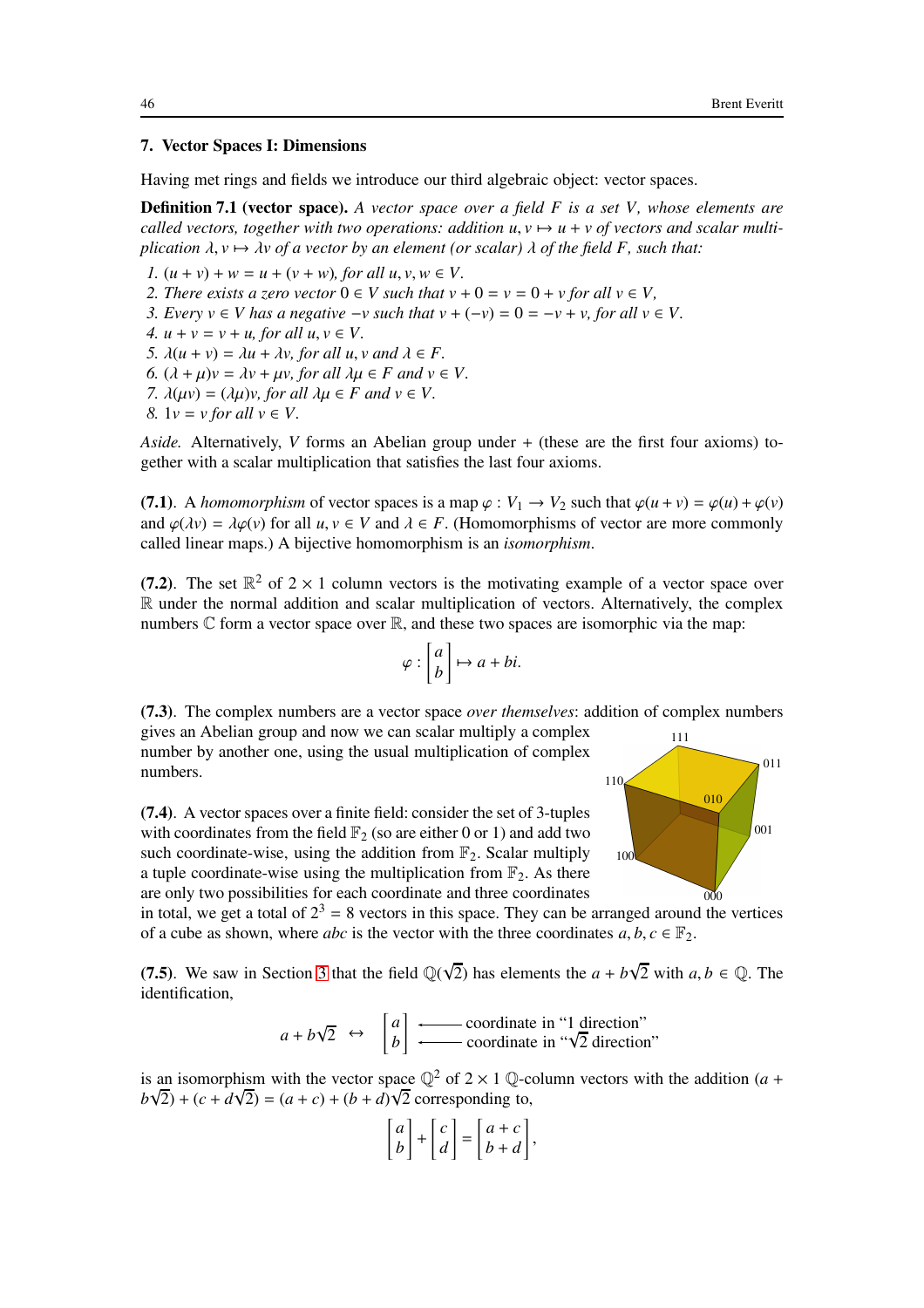and scalar multiplication  $c(a + b\sqrt{2}) = ac + bc\sqrt{2}$  corresponding to:

$$
c \begin{bmatrix} a \\ b \end{bmatrix} = \begin{bmatrix} ac \\ bc \end{bmatrix}.
$$

(7.6). The polynomial  $x^3 - 2$  is irreducible over  $\mathbb{Q}$  so the quotient ring  $\mathbb{Q}[x]/\langle x^3 - 2 \rangle$  is a field with elements the  $(a + bx + cx^2) + \langle x^3 - 2 \rangle$  for  $a, b \in \mathbb{Q}$ . It is a  $\mathbb{Q}$ -vector space, isomorphic to  $\mathbb{Q}^3$  via

$$
(a + bx + cx^2) + \langle x^3 - 2 \rangle \leftrightarrow \begin{bmatrix} a \\ b \\ c \end{bmatrix} \xleftarrow{\text{coordinate in } '1 + \langle x^3 - 2 \rangle \text{ direction}}' \text{coordinate in } 'x + \langle x^3 - 2 \rangle \text{ direction'}
$$
\n
$$
\text{coordinate in } 'x^2 + \langle x^3 - 2 \rangle \text{ direction'}
$$

(Check for yourself that the addition and scalar multiplications match up).

(7.7). The previous two examples are special cases of the following: if  $F \subseteq E$  is an extension of fields then  $E$  is a vector space over  $F$ . The "vectors" are the elements of  $E$  and the "scalars" are the elements of *F*. Addition of vectors is just the addition of elements in *E*, and to scalar multiply a  $v \in E$  by a  $\lambda \in F$ , multiply  $\lambda v$  using the multiplication of the field E. The first four axioms for a vector space hold because of the addition of the field *E*, and the second four from the multiplication.

**Definition 7.2 (span and independence).** *If*  $v_1, \ldots, v_n \in V$  are vectors in a vector space V, then *a vector of the form*

$$
\alpha_1v_1+\ldots+\alpha_nv_n,
$$

*for*  $\alpha_1, \ldots, \alpha_n \in F$ , is called a linear combination of the  $v_1, \ldots, v_n$ . The linear span of  $\{v_j : j \in F_j\}$ *J*}*, where J is not necessarily finite, is the set of all linear combinations of vectors from the set:*

$$
span\{v_j:j\in J\}=\{\alpha_1v_{j_1}+\cdots+\alpha_kv_{j_k}:\alpha_j\in F\}.
$$

*Say*  $\{v_j : j \in J\}$  span *V* when  $V = span\{v_j : j \in J\}$ .

*A set of vectors*  $v_1, \ldots, v_n \in V$  *is linearly dependent if and only if there exist scalars*  $\alpha_1, \ldots, \alpha_n$ , not all zero, such that

$$
\alpha_1v_1+\ldots+\alpha_nv_n=0,
$$

*and linearly independent otherwise, ie:*  $\alpha_1v_1 + \ldots + \alpha_nv_n = 0$  *implies that the*  $\alpha_i$  *are all* 0*.* 

(7.8). In the examples above, the complex numbers  $\mathbb C$  are spanned, as a vector space over  $\mathbb R$ , by {1, i}, and indeed by any two non-zero complex numbers that are not scalar multiples of each other. As a vector space over  $\mathbb{C}$ , the complex numbers are spanned by *one* element: any  $\zeta \in \mathbb{C}$ can be written as  $\zeta \times 1$  for example, so every element is a *complex* scalar multiple of 1. Indeed,  $\mathbb C$  is spanned as a complex vector space by any single one of its non-zero elements.

**Definition 7.3 (basis).** A basis for V is a set of vectors  $\{v_j : j \in J\}$ , with J a not necessarily *finite index set, that span V, and such that every finite set of vj's are linearly independent.*

It can be proved that there is a 1-1 correspondence between the elements of any two bases for a vector space *V*. When *V* has a finite basis the *dimension* of *V* is defined to be the number of elements in a basis; otherwise *V* is *infinite dimensional*.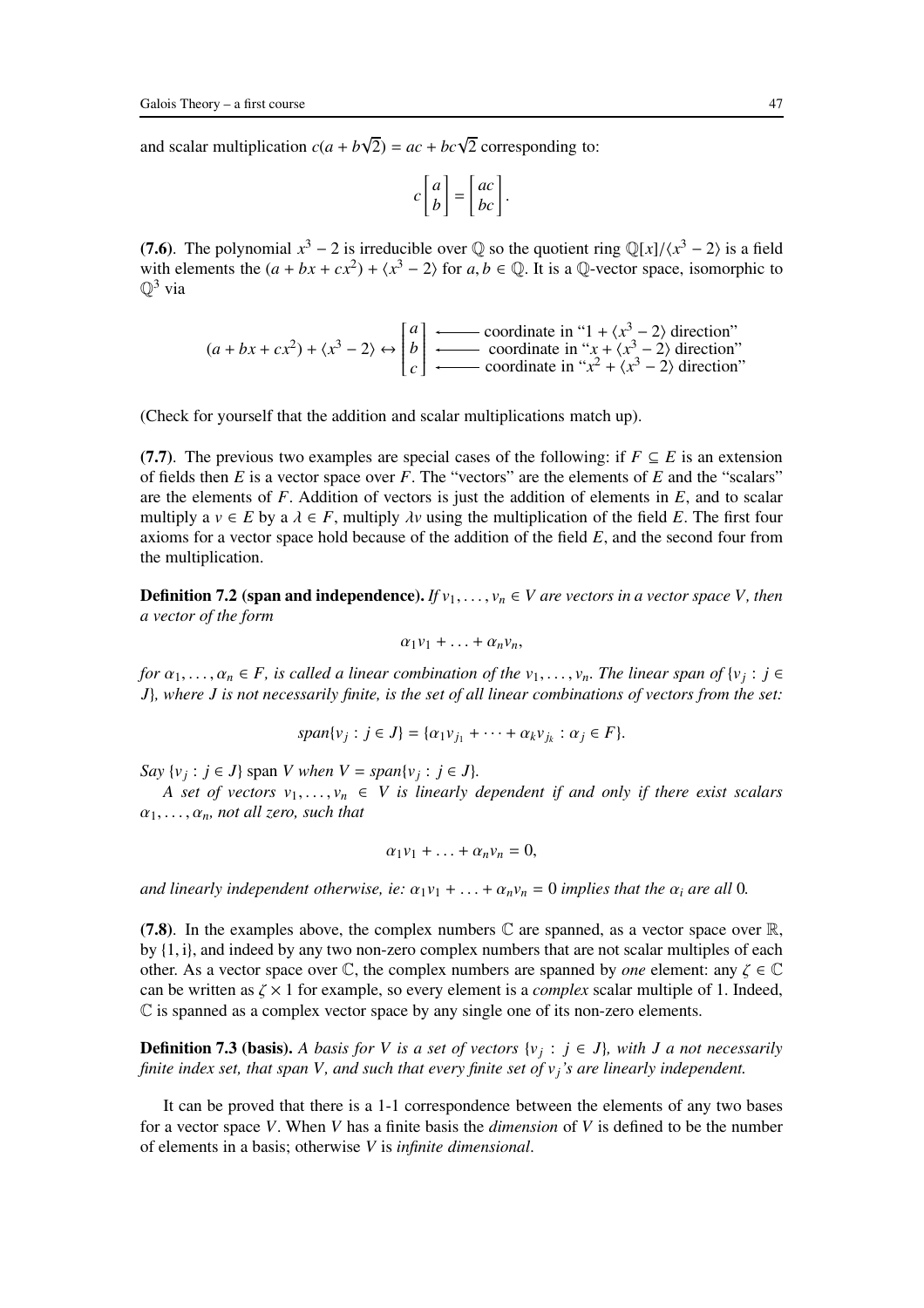(7.9). Thus  $\mathbb C$  is 2-dimensional as a vector space over  $\mathbb R$  but 1-dimensional as a vector space over  $\mathbb C$ . We will see later in this section that  $\mathbb C$  is *infinite* dimensional as a vector space over  $\mathbb Q$ .

With the other examples above,  $\mathbb{Q}(\sqrt{2})$  is 2-dimensional over  $\mathbb{Q}$  with basis  $\{1, \sqrt{2}\}$  and  $\mathbb{Q}[x]/\langle x^3 - 2 \rangle$  is 3-dimensional over  $\mathbb Q$  with basis the cosets

$$
1 + \langle x^3 - 2 \rangle
$$
,  $x + \langle x^3 - 2 \rangle$  and  $x^2 + \langle x^3 - 2 \rangle$ .

In Exercise [13.1](#page-85-1) in Section [13,](#page-81-0) we will see that if  $\alpha = \sqrt[4]{2}$ , then  $\mathbb{Q}(\alpha, i)$  is a 2-dimensional space over  $\mathbb{Q}(\alpha)$  or  $\mathbb{Q}(\alpha i)$  or even  $\mathbb{Q}((1 + i)\alpha)$ ; a 4-dimensional space over  $\mathbb{Q}(i)$  or  $\mathbb{Q}(i\alpha^2)$ , and an 8-dimensional space over Q (and these are almost, but not quite, all the possibilities; see the exercise for the full story).

Definition 7.4 (degree of an extension). *Let F* ⊆ *E be an extension of fields. Consider E as a vector space over F, and define the degree of the extension to be the dimension of this vector space, denoted*  $[E : F]$ *. Call*  $F \subseteq E$  *a finite extension if the degree is finite.* 

(7.10). The extensions  $\mathbb{Q} \subset \mathbb{Q}(\sqrt{2})$  and  $\mathbb{Q} \subset \mathbb{Q}[x]/\langle x^3 - 2 \rangle$  have degrees 2 and 3.

<span id="page-47-0"></span>(7.11). It is no coincidence that the degree of extensions of the form  $F \subseteq F[x]/\langle f \rangle$  turn out to be the same as the degree of the polynomial *f* :

Theorem 7.1. *Let f be an irreducible polynomial in F*[*x*] *of degree d. Then the extension,*

$$
F\subseteq F[x]/\langle f\rangle,
$$

*has degree d.*

Hence the name degree!

*Proof.* Replace, as usual, the field *F* by its copy in  $F[x]/\langle f \rangle$ , so that  $\lambda \in F$  becomes  $\lambda + \langle f \rangle \in$  $F[x]/\langle f \rangle$ . Consider the set of cosets,

$$
B = \{1 + \langle f \rangle, x + \langle f \rangle, x^2 + \langle f \rangle, \dots, x^{d-1} + \langle f \rangle\}.
$$

Then we claim that *B* is a basis for  $F[x]/\langle f \rangle$  over *F*, for which we have to show that it spans the vector space and is linearly independent. To see that it spans, consider a typical element, which has the form,

$$
g + \langle f \rangle = (qf + r) + \langle f \rangle = r + \langle f \rangle = (a_0 + a_1x + \dots + a_{d-1}x^{d-1}) + \langle f \rangle.
$$

using the division algorithm and basic properties of cosets. This is turn gives,

$$
(a_0 + a_1x + \dots + a_{d-1}x^{d-1}) + \langle f \rangle = (a_0 + \langle f \rangle)(1 + \langle f \rangle) + (a_1 + \langle f \rangle)(x + \langle f \rangle) + \dots + (a_{d-1} + \langle f \rangle)(x^{d-1} + \langle f \rangle),
$$

where the last is an *F*-linear combination of the elements of *B*. Thus this sets spans the space.

For linear independence, suppose we have an *F*-linear combination of the elements of *B* giving zero, ie:

$$
(b_0 + \langle f \rangle)(1 + \langle f \rangle) + (b_1 + \langle f \rangle)(x + \langle f \rangle) + \cdots + (b_{d-1} + \langle f \rangle)(x^{d-1} + \langle f \rangle) = \langle f \rangle,
$$

remembering that the zero of the field  $F[x]/\langle f \rangle$  is the coset  $0 + \langle f \rangle = \langle f \rangle$ . Multiplying and adding all the cosets on the left hand side gives,

$$
(b_0 + b_1x + \dots + b_{d-1}x^{d-1}) + \langle f \rangle = \langle f \rangle,
$$

so that  $b_0 + b_1 x + \cdots + b_{d-1} x^{d-1} \in \langle f \rangle$  (using another basic property of cosets). The elements of  $\langle f \rangle$ , being multiples of *f*, must have degree at least *d*, except for the zero polynomial. On the other hand  $b_0 + b_1 x + \cdots + b_{d-1} x^{d-1}$  has degree ≤ *d* − 1. Thus it must be the zero polynomial, giving that all the  $b_i$  are zero, hence all the  $b_i + \langle f \rangle$  are 0, and that the set *B* is linearly independent over *F* as claimed. over *F* as claimed. ⊓⊔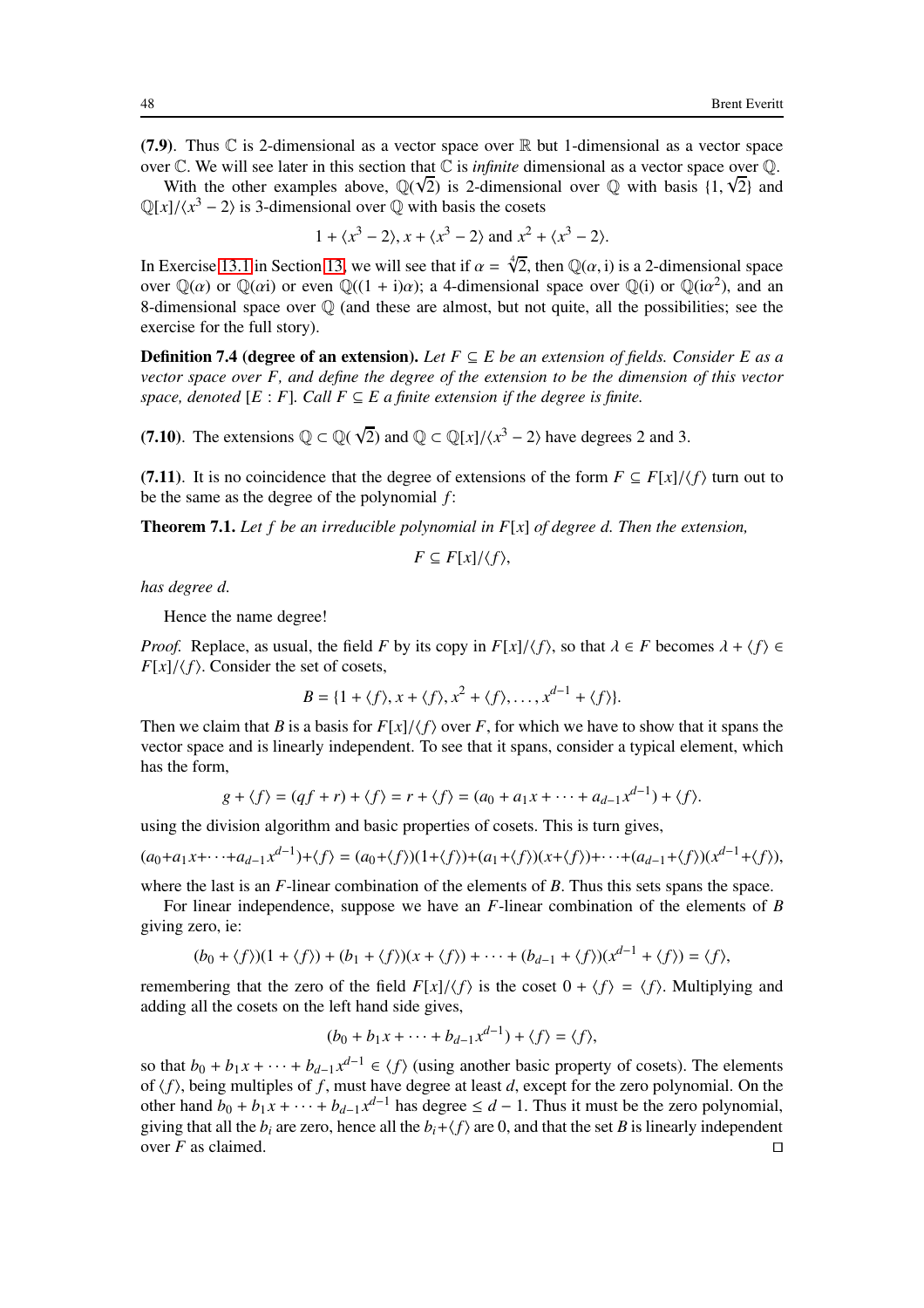(7.12). What is the degree of the extension  $\mathbb{Q} \subset \mathbb{Q}(\pi)$ ? If it was finite, say  $[\mathbb{Q}(\pi) : \mathbb{Q}] = d$ , then any collection of more than *d* elements would be linearly dependent. In particular, the  $d + 1$ elements,

$$
1, \pi, \pi^2, \ldots, \pi^d,
$$

would be dependent, so that  $a_0 + a_1\pi + a_2\pi^2 + \ldots + a_d\pi^d = 0$  for some  $a_0, a_1, \ldots, a_d \in \mathbb{Q}$ , not all zero, hence  $\pi$  would be a root of the polynomial  $a_0 + a_1 x + a_2 x^2 + \ldots + a_d x^d$ . But this contradicts the fact that  $\pi$  is transcendental over  $\mathbb Q$ . Thus, the degree of the extension is infinite.

<span id="page-48-0"></span>(7.13). In fact this is always true:

**Proposition 7.1.** *Let*  $F \subseteq E$  *and*  $\alpha \in E$ *. If the degree of the extension*  $F \subseteq F(\alpha)$  *is finite, then*  $\alpha$ *is algebraic over F.*

*Proof.* The proof is very similar to the example above. Suppose that the extension  $F \subseteq F(\alpha)$ has degree *n*, so that any collection of  $n + 1$  elements of  $F(\alpha)$  must be linearly dependent. In particular the  $n + 1$  elements

$$
1, \alpha, \alpha^2, \ldots, \alpha^n
$$

are dependent over *F*, so that there are  $a_0, a_1, \ldots, a_n$  in *F* with

$$
a_0 + a_1 \alpha + \cdots + a_n \alpha^n = 0,
$$

and hence  $\alpha$  is algebraic over *F* as claimed. □

Thus, any field *E* that contains transcendentals over *F* will be infinite dimensional as vector spaces over *F*. In particular,  $\mathbb R$  and  $\mathbb C$  are infinite dimensional over  $\mathbb Q$ .

(7.14). The converse to Proposition [7.1](#page-48-0) is partly true, as we summarise now in an important result:

## **Theorem D (Simple Extensions).** *Let*  $F \subseteq E$  *and*  $\alpha \in E$  *be algebraic over F. Then,*

- *1. There is a unique polynomial*  $f \in F[x]$  *that is monic, irreducible over* F, and has  $\alpha$  as a *root.*
- *2. The field*  $F(\alpha)$  *is isomorphic to the quotient*  $F[x]/\langle f \rangle$ *.*
- *3. If* deg  $f = d$ *, then the extension*  $F \subseteq F(\alpha)$  *has degree d with basis*  $\{1, \alpha, \alpha^2, \dots, \alpha^{d-1}\}$ *, and so,*

$$
F(\alpha) = \{a_0 + a_1\alpha + a_2\alpha^2 + \cdots + a_{d-1}\alpha^{d-1} \mid a_0, \ldots, a_{d-1} \in F\}.
$$

*Proof.* Hopefully most of the proof will be recognisable from the specific examples we have discussed already. As  $\alpha$  is algebraic over *F* there is at least one *F*-polynomial having  $\alpha$  as a root. Choose f' to be a non-zero one having smallest degree. This polynomial must then be irreducible over *F*, for if not, we have  $f' = gh$  with  $deg(g)$ ,  $deg(h) < deg(f')$ , and  $\alpha$  must be a root of one of *g* or *h*, contradicting the original choice of *f* ′ . Divide through by the leading coefficient of  $f'$ , to get  $f$ , a monic, irreducible (by Exercise [2.2\)](#page-14-0)  $F$ -polynomial, having  $\alpha$  as a root. If  $f_1, f_2$  are polynomials with these properties then  $f_1 - f_2$  has degree strictly less than either *f*<sub>1</sub> or *f*<sub>2</sub> and still has  $\alpha$  as a root, so the only possibility is that *f*<sub>1</sub> − *f*<sub>2</sub> is zero, hence *f* is unique.

Consider the evaluation homomorphism  $\varepsilon_{\alpha}$ :  $F[x] \to E$  defined as usual by  $\varepsilon_{\alpha}(g) = g(\alpha)$ . To show that the kernel of this homomorphism is the ideal  $\langle f \rangle$  is completely analogous to the example at the beginning of Section [4:](#page-27-0) clearly  $\langle f \rangle$  is contained in the kernel, as any multiple of *f* must evaluate to zero when  $\alpha$  is substituted into it. On the other hand, if *h* is in the kernel of  $\varepsilon_{\alpha}$ , then by division algorithm,

$$
h = qf + r,
$$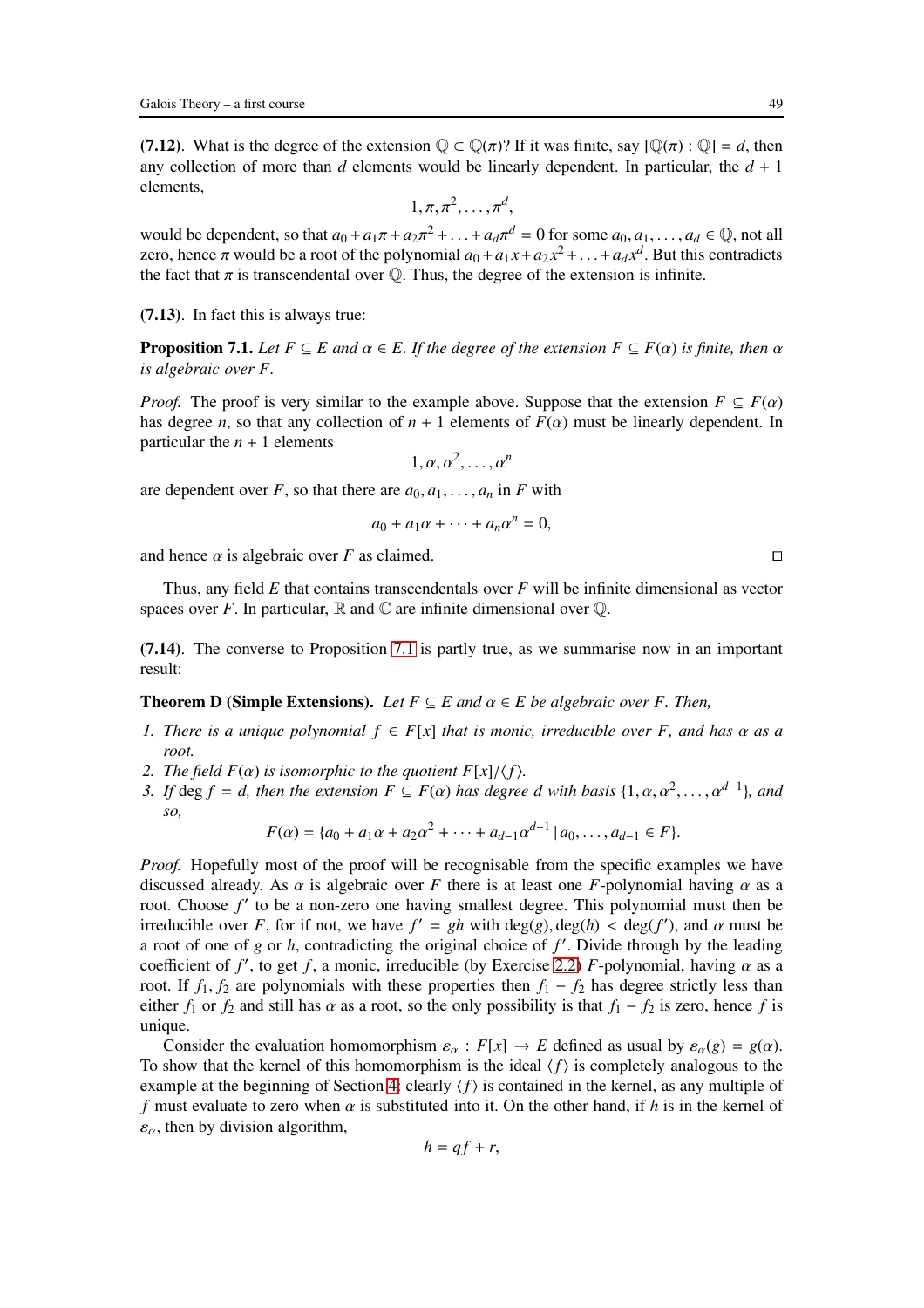with deg(*r*) < deg(*f*). Taking the  $\varepsilon_{\alpha}$  image of both sides gives  $0 = \varepsilon_{\alpha}(h) = \varepsilon_{\alpha}(q f) + \varepsilon_{\alpha}(r) =$  $\varepsilon_{\alpha}(r)$ , so that *r* has  $\alpha$  as a root. As *f* is minimal with this property, we must have that  $r = 0$ , so that  $h = qf$ , ie: *h* is in the ideal  $\langle f \rangle$ , and so the kernel is contained in this ideal. Thus, ker  $\varepsilon_{\alpha} = \langle f \rangle$ .

In particular we have an isomorphism  $\widehat{\epsilon_{\alpha}}$  :  $F[x]/\langle f \rangle \rightarrow \text{Im} \epsilon_{\alpha} \subset E$ , given by,

$$
\widehat{\varepsilon_{\alpha}}(g + \langle f \rangle) = \varepsilon_{\alpha}(g) = g(\alpha),
$$

with  $F[x]/\langle f \rangle$  a field as f is irreducible over F. Thus, Im  $\varepsilon_\alpha$  is a subfield of E. Clearly, both the element  $\alpha$  ( $\varepsilon_{\alpha}(x) = \alpha$ ) and the field *F* ( $\varepsilon_{\alpha}(c) = c$ ) are contained in Im  $\varepsilon_{\alpha}$ , hence *F*( $\alpha$ ) is too as Im  $\varepsilon_{\alpha}$  is subfield of *E*, and  $F(\alpha)$  is the smallest one enjoying these two properties. Conversely, if  $g = \sum a_i x^i \in F[x]$  then  $\varepsilon_\alpha(g) = \sum a_i \alpha^i$ , which is an element of  $F(\alpha)$  as fields are closed under sums and products. Hence Im  $\varepsilon_{\alpha} \subseteq F(\alpha)$  and so these two are the same. Thus  $\widehat{\varepsilon_{\alpha}}$  is an isomorphism between  $F[x]/\langle f \rangle$  and  $F(\alpha)$ .

The final part follows immediately from Theorem [7.1,](#page-47-0) where we showed that the set of cosets

$$
\{1+\langle f\rangle, x+\langle f\rangle, x^2+\langle f\rangle, \ldots, x^{d-1}+\langle f\rangle\},\
$$

formed a basis for  $F[x]/\langle f \rangle$  over *F*. Their images under  $\widehat{\varepsilon_\alpha}$ , namely  $\{1, \alpha, \alpha^2, \dots, \alpha^{d-1}\}$ , must then form a basis for  $F(\alpha)$  over *F*. then form a basis for  $F(\alpha)$  over *F*. □

The proof of Theorem D shows that the polynomial *f* has the smallest degree of any polynomial having  $\alpha$  as a root.

Definition 7.5 (minimum polynomial). *The polynomial f of Theorem D is called the minimum polynomial of* α *over F.*

(7.15). An important property of the minimum polynomial is that it divides *any* other *F*polynomial that has  $\alpha$  as a root: for suppose that  $g$  is such an  $F$ -polynomial. By unique factorisation in  $F[x]$ , we can decompose g as

$$
g=\lambda f_1 f_2 \ldots f_k,
$$

where the  $f_i$  are monic and irreducible over *F*. Being a root of *g*, the element  $\alpha$  must be a root of one of the  $f_i$ . By uniqueness, this  $f_i$  must be the minimum polynomial of  $\alpha$  over  $F$ .

(7.16). The last part of Theorem D tells us that to find the degree of a simple extension  $F \subseteq$ *F*( $\alpha$ ), you find the degree of the minimum polynomial over *F* of  $\alpha$ .

How do you find this polynomial? Its simple: guess! A sensible first guess is a monic polynomial with *F*-coefficients that has  $\alpha$  as root. If your guess is also irreducible, then you have guessed right (uniqueness).

The only thing that can go wrong is if your guess is not irreducible. Your next guess should then be a factor of your first guess. In this way, the search for minimum polynomials is "no harder" than determining irreducibility.

(7.17). As an example consider the minimum polynomial over  $\mathbb Q$  of the *p*-th root of 1,

$$
\cos\frac{2\pi}{p} + i\sin\frac{2\pi}{p},
$$

for *p* a prime. Your first guess is  $x^p - 1$  which satisfies all the criteria bar irreducibility as  $x - 1$ is a factor. Factorising gives:

$$
x^p - 1 = (x - 1)\Phi_p(x),
$$

for  $\Phi_p$  the *p*-th cyclotomic polynomial, and this was shown to be irreducible over  $\mathbb Q$  in Exercise [2.14.](#page-20-1)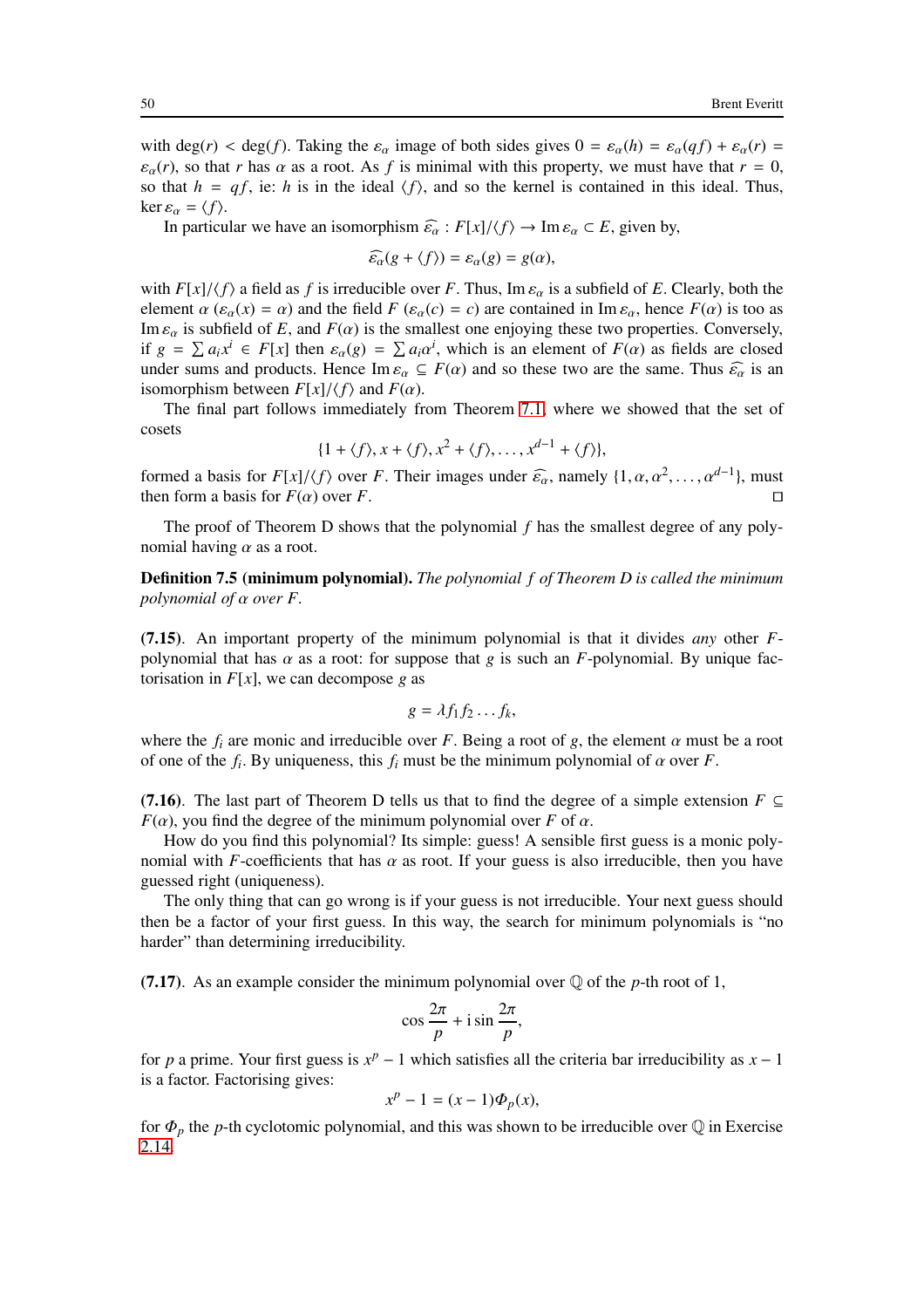(7.18). How does one find the degree of extensions  $F \subseteq F(\alpha_1, \ldots, \alpha_k)$  that are not necessarily simple? Such extensions are a sequence of simple extensions. If we can find the degrees of each of these simple extensions, all we need is a way to patch the answers together:

**The Tower Law.** *Let*  $F ⊆ E ⊆ L$  *be a sequence or "tower" of extensions. If both of the intermediate extensions*  $F \subseteq E$  *and*  $E \subseteq L$  *are of finite degree, then*  $F \subseteq L$  *is too, with* 

$$
[L:F]=[L:E][E:F].
$$

(7.19). Before the proof we consider the example  $\mathbb{Q} \subset \mathbb{Q}(\sqrt[3]{2}, i)$ , which a sequence of two simple extensions:

$$
\mathbb{Q} \subset \mathbb{Q}(\sqrt[3]{2}) \subset \mathbb{Q}(\sqrt[3]{2}, i).
$$

We can use Theorem D to find the degrees of each individual simple extension. Firstly, the minimum polynomial over Q of  $\sqrt[3]{2}$  is  $x^3 - 2$ , for this polynomial is monic in Q[*x*] with  $\sqrt[3]{2}$  as a root and irreducible over Q by Eisenstein (using *p* = 2). Thus the extension  $\mathbb{Q} \subset \mathbb{Q}(\sqrt[3]{2})$  has degree deg( $x^3 - 2$ ) = 3 and {1,  $\sqrt[3]{2}$ ,  $(\sqrt[3]{2})^2$ } is a basis for Q( $\sqrt[3]{2}$ ) over Q.

Now let  $\mathbb{F} = \mathbb{Q}(\sqrt[3]{2})$  so that the second extension is  $\mathbb{F} \subset \mathbb{F}$  and where the minimum polynomial of i over  $\mathbb F$  is  $x^2 + 1$ : it is monic in  $\mathbb F[x]$  with i as a root, and irreducible over  $\mathbb F$  as its two roots  $\pm i$  are not in  $\mathbb{F}$  (as  $\mathbb{F} \subset \mathbb{R}$ ). Thus Theorem D again gives that  $\mathbb{F} \subset \mathbb{F}(i)$  has degree 2 with  $\{1, i\}$  a basis for  $\mathbb{F}(i)$  over  $\mathbb{F}$ .

Now consider the elements,

$$
\{1, \sqrt[3]{2}, (\sqrt[3]{2})^2, i, \sqrt[3]{2}i, (\sqrt[3]{2})^2i\},\
$$

obtained by multiplying the two bases together. The claim is that they form a basis for  $\mathbb{Q}(\sqrt[3]{2}, i) =$ F(i) over Q: we need to show that the Q-span of these six gives every element of  $\mathbb{Q}(\sqrt[3]{2},i)$ and that they are linearly independent over  $\mathbb{Q}$ . For the first, let *x* be an arbitrary element of  $\mathbb{Q}(\sqrt[3]{2}, i) = \mathbb{F}(i)$ . As {1, i} is a basis for  $\mathbb{F}(i)$  over  $\mathbb{F}$ , we can express *x* as an  $\mathbb{F}$ -linear combination,

$$
x = a + bi, a, b \in \mathbb{F}.
$$

As  $\{1, \sqrt[3]{2}, (\sqrt[3]{2})^2\}$  is a basis for  $\mathbb F$  over  $\mathbb Q$ , both *a* and *b* can be expressed as  $\mathbb Q$ -linear combinations,

$$
a = a_0 + a_1 \sqrt[3]{2} + a_2(\sqrt[3]{2})^2, b = b_0 + b_1 \sqrt[3]{2} + b_2(\sqrt[3]{2})^2,
$$

with the  $a_i, b_i \in \mathbb{Q}$ . This gives,

$$
x = a_0 + a_1 \sqrt[3]{2} + a_2(\sqrt[3]{2})^2 + b_0 i + b_1 \sqrt[3]{2} i + b_2(\sqrt[3]{2})^2 i,
$$

a Q-linear combination for *x* as required.

Suppose now:

$$
a_0 + a_1 \sqrt[3]{2} + a_2(\sqrt[3]{2})^2 + b_0 i + b_1 a_3 \sqrt[3]{2} i + b_2(\sqrt[3]{2})^2 i = 0,
$$

with the  $a_i, b_i \in \mathbb{Q}$ . Gathering together real and imaginary parts:

$$
(a_0 + a_1 \sqrt[3]{2} + a_2(\sqrt[3]{2})^2) + (b_0 + b_1 \sqrt[3]{2} + b_2(\sqrt[3]{2})^2)i = a + bi = 0,
$$

for *a* and *b* now elements of  $\mathbb{F}$ . As {1, i} are independent over  $\mathbb{F}$  the coefficients in this last expression are zero, ie:  $a = b = 0$ . This gives:

$$
a_0 + a_1 \sqrt[3]{2} + a_2(\sqrt[3]{2})^2 = 0 = b_0 + b_1 \sqrt[3]{2} + b_2(\sqrt[3]{2})^2,
$$

and as  $\{1, \sqrt[3]{2}, (\sqrt[3]{2})^2\}$  are independent over Q the coefficients in these two expressions are also zero, ie:  $a_0 = a_1 = a_2 = b_0 = b_1 = b_2 = 0$ . The six elements are thus independent and form a basis as claimed.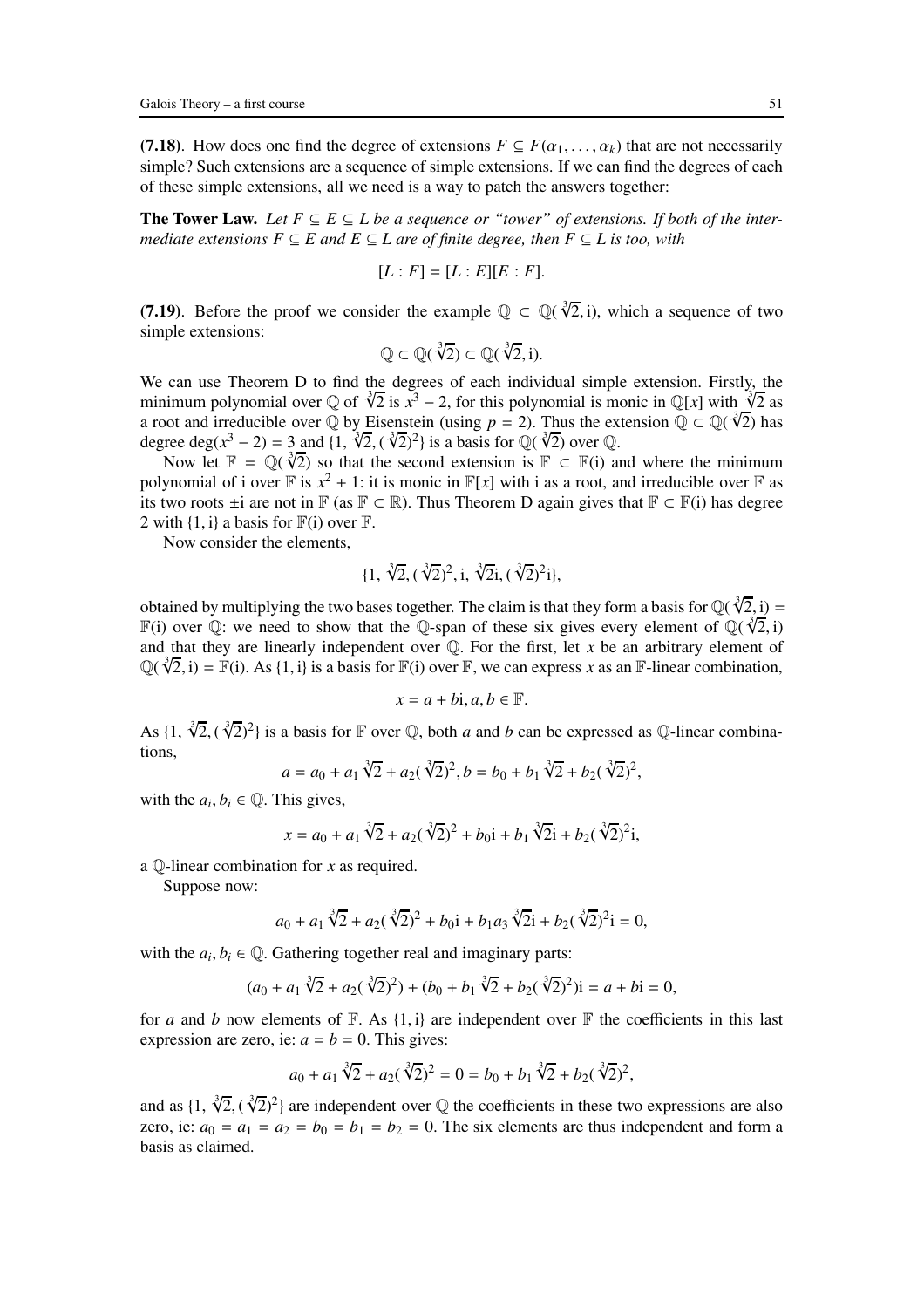(7.20). The proof of the tower law is completely analogous to the example above:

*Proof of the Tower Law.* Let  $\{\alpha_1, \alpha_2, \ldots, \alpha_n\}$  be a basis for *E* as an *F*-vector space and  $\{\beta_1, \beta_2, \ldots, \beta_m\}$ a basis for *L* as an *E*-vector space, both containing a finite number of elements as these extensions are finite by assumption. We show that the  $mn = [L : E][E : F]$  elements

$$
\{\alpha_i\beta_j\}, 1 \le i \le n, 1 \le j \le m,
$$

form a basis for the *F*-vector space *L*, thus giving the result. Working "backwards" as in the example above, if *x* is an element of *L* we can express it as an *E*-linear combination of the  $\{\beta_1,\ldots,\beta_m\}$ :

$$
x=\sum_{i=1}^m a_i\beta_i,
$$

where, as they are elements of  $E$ , each of the  $a_i$  can be expressed as  $F$ -linear combinations of the  $\{\alpha_1, \alpha_2, \ldots, \alpha_n\}$ :

$$
a_i = \sum_{j=1}^n b_{ij} \alpha_j \Rightarrow x = \sum_{i=1}^m \sum_{j=1}^n b_{ij} \alpha_j \beta_i.
$$

Thus the elements  $\{\alpha_i \beta_j\}$  span the field *L*. If we have

$$
\sum_{i=1}^m \sum_{j=1}^n b_{ij} \alpha_j \beta_i = 0,
$$

with the  $b_{ij} \in F$ , we can collect together all the  $\beta_1$  terms, all the  $\beta_2$  terms, and so on (much as we took real and imaginary parts in the example), to obtain an *E*-linear combination

$$
\left(\sum_{j=1}^n b_{1j}\alpha_j\right)\beta_1+\left(\sum_{j=1}^n b_{2j}\alpha_j\right)\beta_2+\cdots+\left(\sum_{j=1}^n b_{mj}\alpha_j\right)\beta_m=0.
$$

The independence of the  $\beta_i$  over *E* forces all the coefficients to be zero:

$$
\left(\sum_{j=1}^n b_{1j}\alpha_j\right)=\cdots=\left(\sum_{j=1}^n b_{mj}\alpha_j\right)=0,
$$

and the independence of the  $\alpha_j$  over *F* forces all the coefficients in each of these to be zero too, ie: *b*<sub>*i*</sub> = 0 for all *i*, *j*. The { $\alpha_i \beta_j$ } are thus independent. □

(7.21). We find the minimum polynomial over  $\mathbb Q$  of  $\alpha + \omega$ , where  $\alpha = \sqrt[3]{2}$  and  $\omega = \frac{1}{2}$  $\frac{1}{2} + \frac{\sqrt{3}}{2}$  $\frac{\sqrt{3}}{2}i$ . Following the recipe in the proof of Theorem [8.2](#page-55-0) (or just brute force) gives  $\mathbb{Q}(\alpha,\omega) = \mathbb{Q}(\alpha+\omega)$ with  $[\mathbb{Q}(\alpha + \omega) : \mathbb{Q}] = [\mathbb{Q}(\alpha, \omega) : \mathbb{Q}] = 6$  by the Tower law. So we are after a degree 6 polynomial. Indeed, it suffices to find a monic degree 6 polynomial *g* over  $\mathbb Q$  having  $\alpha + \omega$  as a root, since the minimum polynomial must then divide *g*, hence be *g*.

Writing  $\beta = \alpha + \omega$  we thus require *a*, *b*, *c*, *d*, *e*, *f*  $\in \mathbb{Q}$  such that

<span id="page-51-0"></span>
$$
\beta^6 + a\beta^5 + b\beta^4 + c\beta^3 + d\beta^2 + e\beta + f = 0 \tag{7.1}
$$

Now compute the powers of  $\beta$  and write the answers in terms on the basis  $\{1, \alpha, \alpha^2, \omega, \alpha\omega, \alpha^2\omega\}$ for  $\mathbb{Q}(\alpha,\omega)$  over  $\mathbb Q$  given by the tower law. For example,

$$
\beta^3 = \alpha^3 + 3\alpha^2\omega + 3\alpha\omega^2 + \omega^3 = 3\alpha^2\omega - 3\alpha\omega - 3\alpha + 3,
$$

and the others are similar using the facts  $\alpha^3 = 2, \omega^3 = 1$  and  $\omega^2 = -\omega - 1$ . Substituting the results into [\(7.1\)](#page-51-0) and collecting terms gives a linear combination of the basis vectors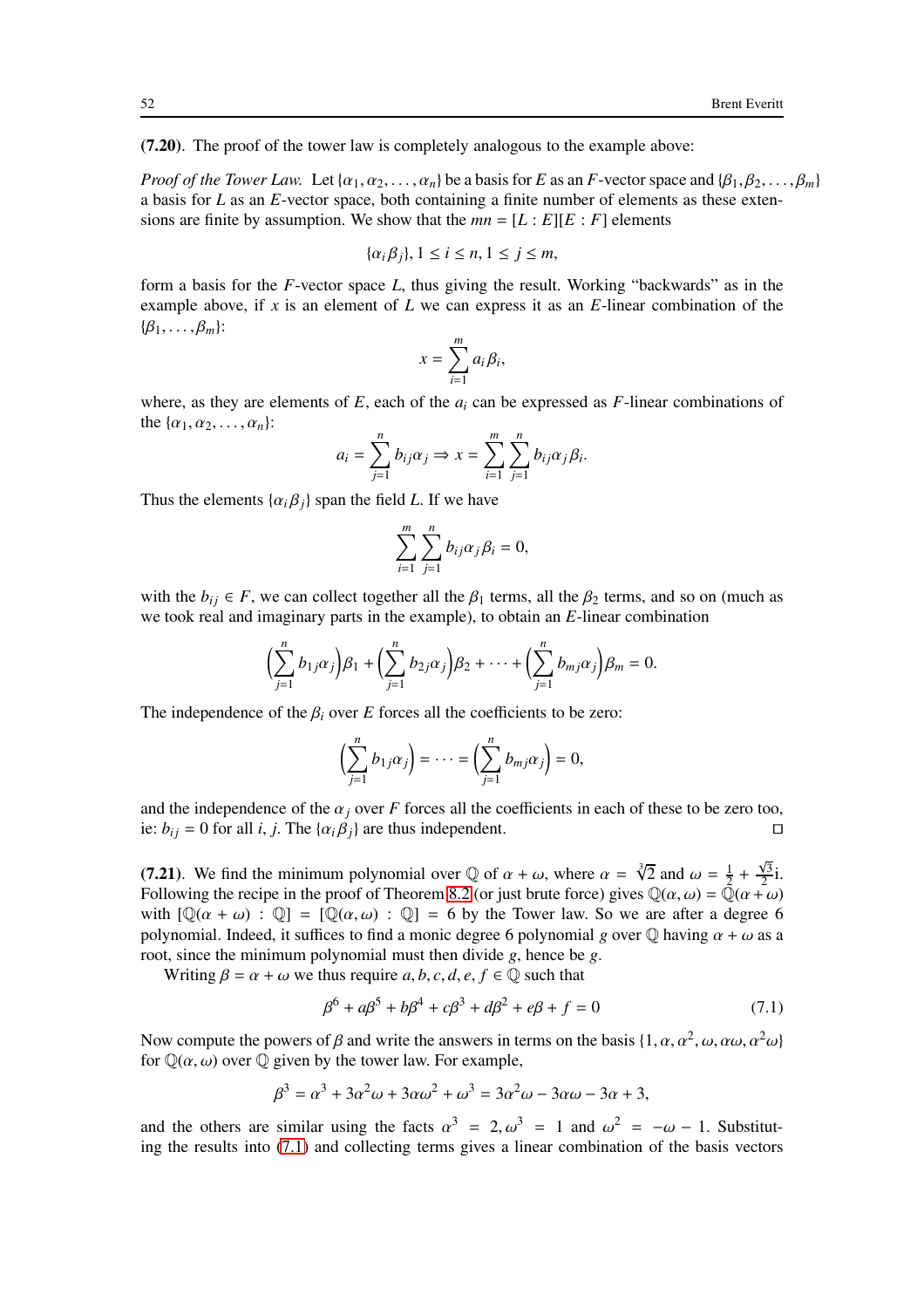$\{(1, \alpha, \alpha^2, \omega, \alpha\omega, \alpha^2\omega)\}$  equal to 0. Independence means the coefficients must be zero, so we get a linear system of equations in the variables  $a, \ldots, f$ . Solving these gives  $a = 3, b = 6, c = 3, d = 1$  $0, e = f = 9$  and hence the minimum polynomial

$$
x^6 + 3x^5 + 6x^4 + 3x^3 + 9x + 9.
$$

*Further Exercises for Section 7*

*Exercise 7.1.*

1. Show that if  $F \subseteq L$  are fields with  $[L : F] = 1$  then  $L = F$ .

2. Let  $F \subseteq L \subseteq E$  be fields with  $[E : F] = [L : F]$ . Show that  $E = L$ .

*Exercise* 7.2. Let  $\mathbb{F} = \mathbb{Q}(a)$ , where  $a^3 = 2$ . Express  $(1 + a)^{-1}$  and  $(a^4 + 1)(a^2 + 1)^{-1}$  in the form  $ba^2 + ca + d$ , where *b*, *d*, *c* are in  $\mathbb{O}$ .

*Exercise* 7.3. Let  $\alpha = \sqrt[3]{5}$ . Express the following elements of  $\mathbb{Q}(\alpha)$  as polynomials of degree at most 2 in  $\alpha$  (with coefficients in  $\mathbb{Q}$ ):

1. 
$$
1/\alpha
$$
 2.  $\alpha^5 - \alpha^6$  3.  $\alpha/(\alpha^2 + 1)$ 

*Exercise 7.4.* Find the minimum polynomial over  $\mathbb{Q}$  of  $\alpha = \sqrt{2} + \sqrt{-2}$ . Show that the following are elements of the field  $\mathbb{Q}(\alpha)$  and express them as polynomials in  $\alpha$  (with coefficients in  $\mathbb{Q}$ ) of degree at most 3:

1. 
$$
\sqrt{2}
$$
 2.  $\sqrt{-2}$  3.  $i$  4.  $\alpha^5 + 4\alpha + 3$  5.  $1/\alpha$  6.  $(2\alpha + 3)/(\alpha^2 + 2\alpha + 2)$ 

*Exercise 7.5.* Find the minimum polynomials over Q of the following numbers:

 $1 + i$  $\sqrt[3]{7}$  3.  $\sqrt[4]{5}$  4.  $\sqrt{2}+i$  5.  $\sqrt{2}+\sqrt[3]{3}$ 

*Exercise* 7.6. Find the minimum polynomial over  $\mathbb Q$  of the following:

1.  $\sqrt{7}$  2.  $(\sqrt{11} + 3)/2$  3.  $(i\sqrt{3} - 1)/2$ 

*Exercise 7.7.* For each of the following fields *L* and *F*, find [*L* : *F*] and compute a basis for *L* over *F*.

1.  $L = \mathbb{Q}(\sqrt{2}, \sqrt[3]{2}), F = \mathbb{Q};$ 2.  $L = \mathbb{Q}(\sqrt[4]{2}, i), F = \mathbb{Q}(i);$ 3.  $L = \mathbb{O}(\mathcal{E})$ ,  $F = \mathbb{O}$ , where  $\mathcal{E}$  is a primitive complex 7th root of unity; 4.  $L = \mathbb{Q}(i, \sqrt{3}, \omega)$ ,  $F = \mathbb{Q}$ , where  $\omega$  is a primitive complex cube root of unity.

*Exercise* 7.8. Let  $a = e^{\pi i/4}$ . Find  $[F(a) : F]$  when  $F = \mathbb{R}$  and when  $F = \mathbb{Q}$ .

## 8. Fields III: Splitting Fields and Finite Fields

#### *8.1. Splitting Fields*

(8.1). In Section [0](#page-2-0) we encountered fields containing "just enough" numbers to solve some polynomial equation. We now make this more precise.

Let *f* be a polynomial with *F*-coefficients. We say that *f splits* in an extension  $F \subseteq E$  when we can factorise

$$
f = \prod_{i=1}^{\deg f} (x - \alpha_i),
$$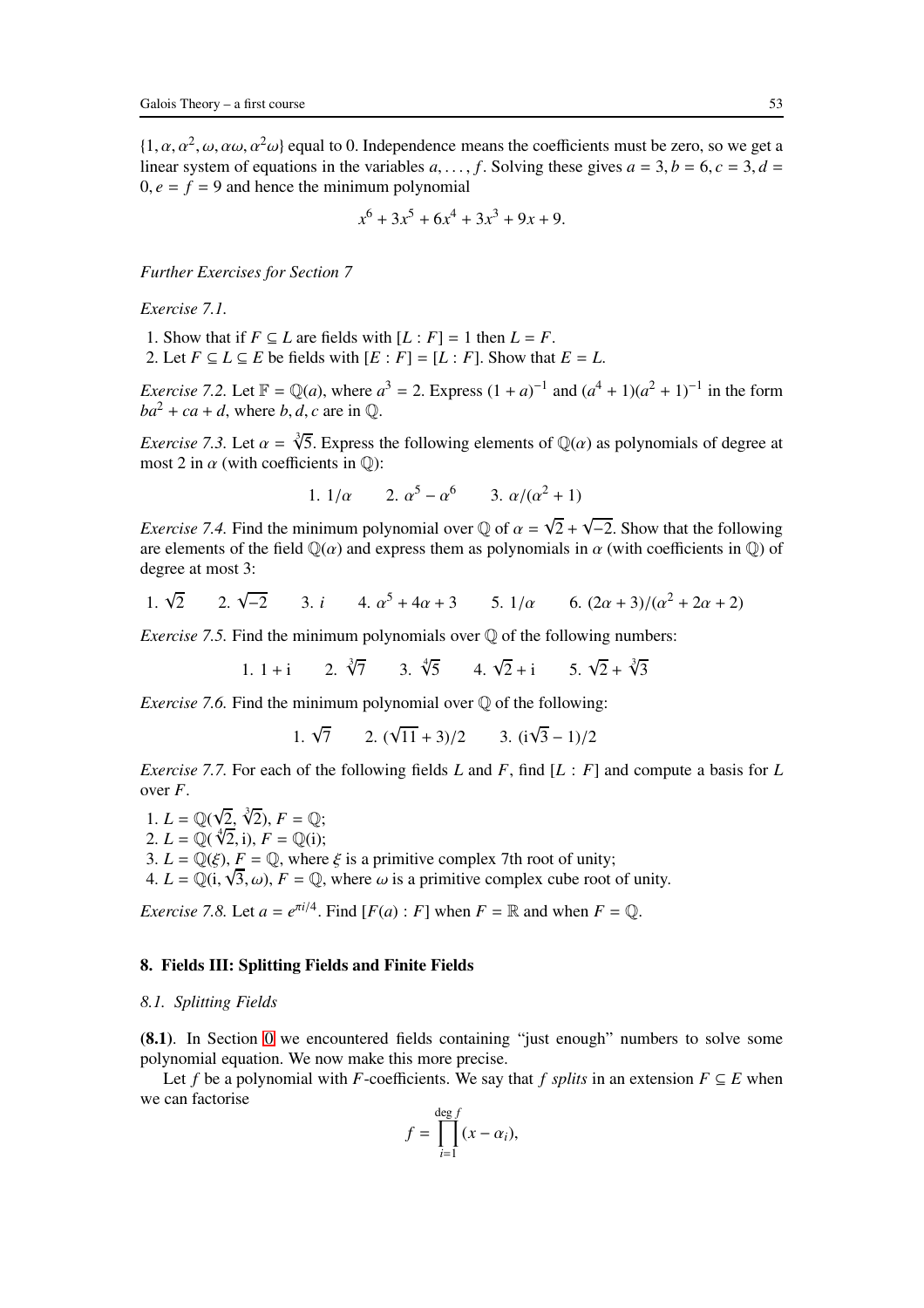in the polynomial ring  $E[x]$ . Thus *f* splits in *E* precisely when *E* contains all the roots { $\alpha_1, \alpha_2, \ldots$ }  $\alpha_{\text{deg }f}$  of f.

There will in general be many such extension fields – we are after the smallest one. By Kronecker's theorem (more accurately, Corollary [5.2\)](#page-37-0) there is an extension  $F \subseteq K$  such that *K* contains all the roots of *f*. If these roots are  $\alpha_1, \alpha_2, \ldots, \alpha_d \in K$ , then let  $E = F(\alpha_1, \alpha_2, \ldots, \alpha_d)$ .

**Definition 8.1 (splitting field of a polynomial).** *The field extension*  $F \subseteq E$  constructed in this *way is called a splitting field of f over F.*

*Exercise 8.1.* Show that *E* is a splitting field of the polynomial *f* over *F* if and only if *f* splits in *E* but not in any subfield of *E* containing *F* (so in this sense, *E* is the *smallest* field containing *F* and all the roots).

(8.2). The splitting field of  $x^2 + 1$  over  $\mathbb Q$  is  $\mathbb Q$ (i). The splitting field of  $x^2 + 1$  over  $\mathbb R$  is  $\mathbb C$ .

(8.3). Our example from Section [0](#page-2-0) again: the polynomial  $x^3 - 2$  has roots  $\alpha, \alpha\omega, \alpha\omega^2$  where  $\alpha = \sqrt[3]{2} \in \mathbb{R}$  and

$$
\omega = -\frac{1}{2} + \frac{\sqrt{3}}{2}i.
$$

Thus a splitting field for *f* over  $\mathbb Q$  is given by  $\mathbb Q(\alpha,\alpha\omega,\alpha\omega^2)$ , which is the same thing as  $\mathbb Q(\alpha,\omega)$ .

*Aside.* In Section [11](#page-69-0) we will prove (Theorem G) that an isomorphism of a field to itself  $\sigma$ :  $F \to F$  can always be extended to an isomorphism  $\hat{\sigma} : E_1 \to E_2$  where  $E_1$  is a splitting field of some polynomial *f* over *F* and *E*<sup>2</sup> is another splitting field of this polynomial. Thus, any two splitting fields of a polynomial over *F* are isomorphic.

- *Exercise 8.2.* 1. Let  $f = ax^2 + bx + c \in \mathbb{Q}[x]$  and  $\Delta = b^2 4ac$ . Show that the splitting field of *f* over  $\mathbb Q$  is  $\mathbb Q(\sqrt{\Delta})$ .
- 2. Let  $f = (x \alpha)(x \beta) \in \mathbb{Q}[x]$  and  $D = (\alpha \beta)^2$ . Show that the splitting field of *f* over  $\mathbb Q$  is  $\overline{Q(\sqrt{D})}$ . Show that the splitting is  $F(\alpha) = F(\beta)$ .

#### *8.2. Finite Fields*

The construction of Section [5](#page-32-0) produced explicit examples of fields having order  $p<sup>d</sup>$  for  $p$  a prime. We now show that any finite field must have order  $p^d$  for some prime p and  $d > 0$ , and there exists a unique such field.

(8.1). Recall from Definition [3.6](#page-24-0) that the prime subfield of a field *F* is the intersection of all the subfields of *F*. It is isomorphic to  $\mathbb{F}_p$  for some *p* or to Q. In particular, the prime subfield of a finite field *F* must be isomorphic to  $\mathbb{F}_p$ .

Using the ideas from Section [7,](#page-45-0) we have an extension of fields  $\mathbb{F}_p \subseteq F$  and hence the finite field *F* forms a vector space over the field  $\mathbb{F}_p$ . This space must be finite dimensional (for *F* to be finite), so each element of *F* can be written uniquely as a linear combination,

$$
a_1\alpha_1 + a_2\alpha_2 + \cdots + a_d\alpha_d,
$$

of some basis vectors  $\alpha_1, \alpha_2, \ldots, \alpha_d$  with the  $a_i \in \mathbb{F}_p$ . In particular there are p choices for each  $a_i$ , and the choices are independent, giving  $p^d$  elements of *F* in total.

Thus a finite field has  $p^d$  elements for some prime  $p$ .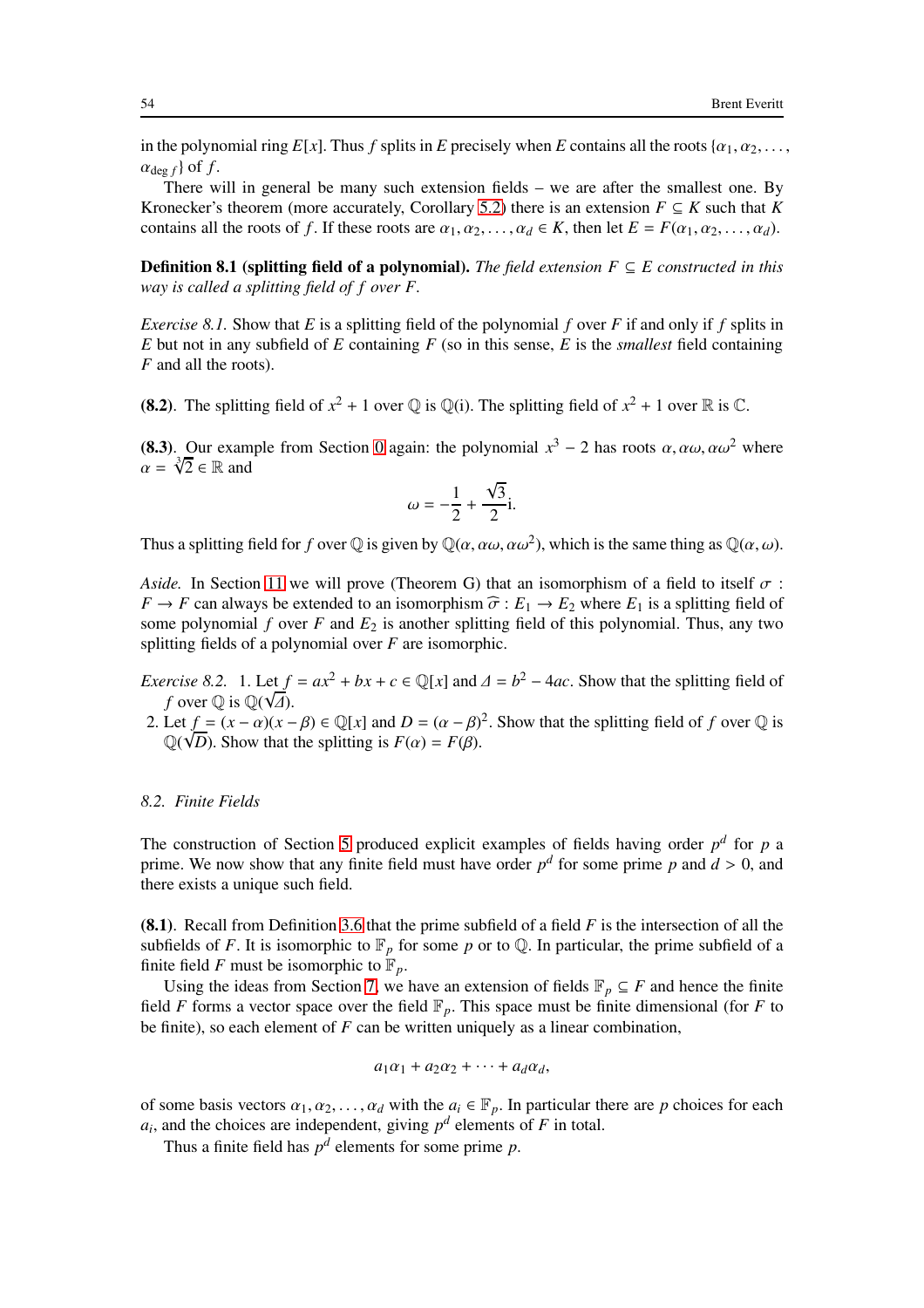(8.2). Here is an extended example that shows the converse, ie: constructs a field with  $q = p<sup>d</sup>$ elements for any prime  $p$  and positive integer  $d > 0$ .

Consider the polynomial  $x^q - x$  over the field  $\mathbb{F}_p$  of *p* elements. Let *L* be an extension of the field  $\mathbb{F}_p$  containing all the roots of the polynomial, as guaranteed us by the Corollary to Kronecker's Theorem. In Exercise [2.1](#page-14-1) we used the formal derivative to see whether a polynomial has distinct roots. We have  $\partial(x^q - x) = qx^{q-1} - 1 = p^n x^{p^n - 1} - 1 = -1$  as  $p^n = 0$  in  $\mathbb{F}_p$ . The constant polynomial  $-1$  has no roots in *L*, and so the original polynomial  $x^q - x$  has no repeated roots in *L* by Exercise [2.1.](#page-14-1)

In fact, the *p*<sup>*d*</sup> distinct roots of  $x^q - x$  form a subfield of *L*, and this is the field of order  $p^d$  that we seek. To show this, let *a*, *c* be roots (so that  $a^q = a$  and  $c^q = c$ ). We show that  $-a, a + c, ac$ and  $a^{-1}$  are also roots.

Firstly,  $(-a)^q - (-a) = (-1)^q a^q + a$ . If  $p = 2$ , then  $-1 = 1$  in  $\mathbb{F}_2$ , so that  $(-1)^q a^q + a = a^q + a =$  $a + a = 2a = 0$ . Otherwise *p* is odd so that  $(-1)^q = -1$  and  $(-1)^q a^q + a = -a^q + a = -a + a = 0$ . In either case,  $-a$  is a root of the polynomial  $x^q - x$ .

Next,

$$
(a + c)^{q} = \sum_{i=0}^{q} {q \choose i} a^{i} c^{q-i} = a^{q} + c^{q} + p(\text{other terms}),
$$

as *p* divides the binomial coefficient when  $0 < i < q$  by Exercise [2.12.](#page-20-2) Thus  $(a + c)^q = a^q + a^q$ . (Compare this with Exercise [5.5.](#page-35-1)) Substituting  $a + c$  into  $x^q - x$  gives

$$
(a + c)q - (a + c) = aq + cq - a - c = 0,
$$

using  $a^q = a$  and  $c^q = c$ . Thus  $a + c$  is also a root of the polynomial.

The product  $(ac)^q - ac = a^q c^q - ac = ac - ac = 0$ . Finally,  $(a^{-1})^q - (a^{-1}) = (a^q)^{-1} - (a^{-1}) =$  $a^{-1} - a^{-1} = 0$ . In both cases we have used  $a^q = a$ .

Thus the  $q = p^d$  roots of the polynomial form a subfield of *L* as claimed, and we have constructed a field with this many elements.

(8.3). Looking back at this example, *L* was an extension of  $\mathbb{F}_p$  containing the roots of the polynomial  $x^q - x$ . In particular, if these roots are  $\{a_1, \ldots, a_q\}$ , then  $\mathbb{F}_p(a_1, \ldots, a_q)$  is the splitting field over  $\mathbb{F}_p$  of the polynomial. In the example we constructed the subfield  $\mathbb{F}$  of *L* consisting of the roots of  $x^q - x$ . As any subfield contains  $\mathbb{F}_p$ , we have  $\mathbb{F}_p(a_1, \ldots, a_q) \subseteq \mathbb{F}$ , whereas  $\mathbb{F} = \{a_1, \ldots, a_q\}$  so that  $\mathbb{F} \subseteq \mathbb{F}_p(a_1, \ldots, a_q)$ . Hence the field we constructed in the example was the splitting field over  $\mathbb{F}_p$  of the polynomial  $x^q - q$ .

If *F* is now an arbitrary field with *q* elements, then it has prime subfield  $\mathbb{F}_p$ . Moreover, as the multiplicative group of *F* has order  $q - 1$ , by Lagrange's Theorem (see Section [10\)](#page-62-0), every element of *F* satisfies  $x^{q-1} = 1$ , hence is a root of the  $\mathbb{F}_p$ -polynomial  $x^q - x = 0$ . Thus, a finite field of order *q* is the splitting field over  $\mathbb{F}_p$  of the polynomial  $x^q - x$ , and by the uniqueness of such, any two fields of order *q* are isomorphic.

(8.4). We finish with a fact about finite fields that will prove useful later on. Remember that a field is, among other things, two groups spliced together in a compatible way: the elements form a group under addition (the *additive group*) and the non-zero elements form a group under multiplication (the *multiplicative group*) .

Looking at the complex numbers as an example, we can find a number of finite subgroups of the multiplicative group  $\mathbb{C}^*$  of  $\mathbb C$  by considering roots of 1. For any *n*, the powers of the *n*-th root of 1,

$$
\omega = \cos \frac{2\pi}{n} + i \sin \frac{2\pi}{n},
$$

form a subgroup of  $\mathbb{C}^*$  of order *n*. Moreover, this subgroup is cyclic.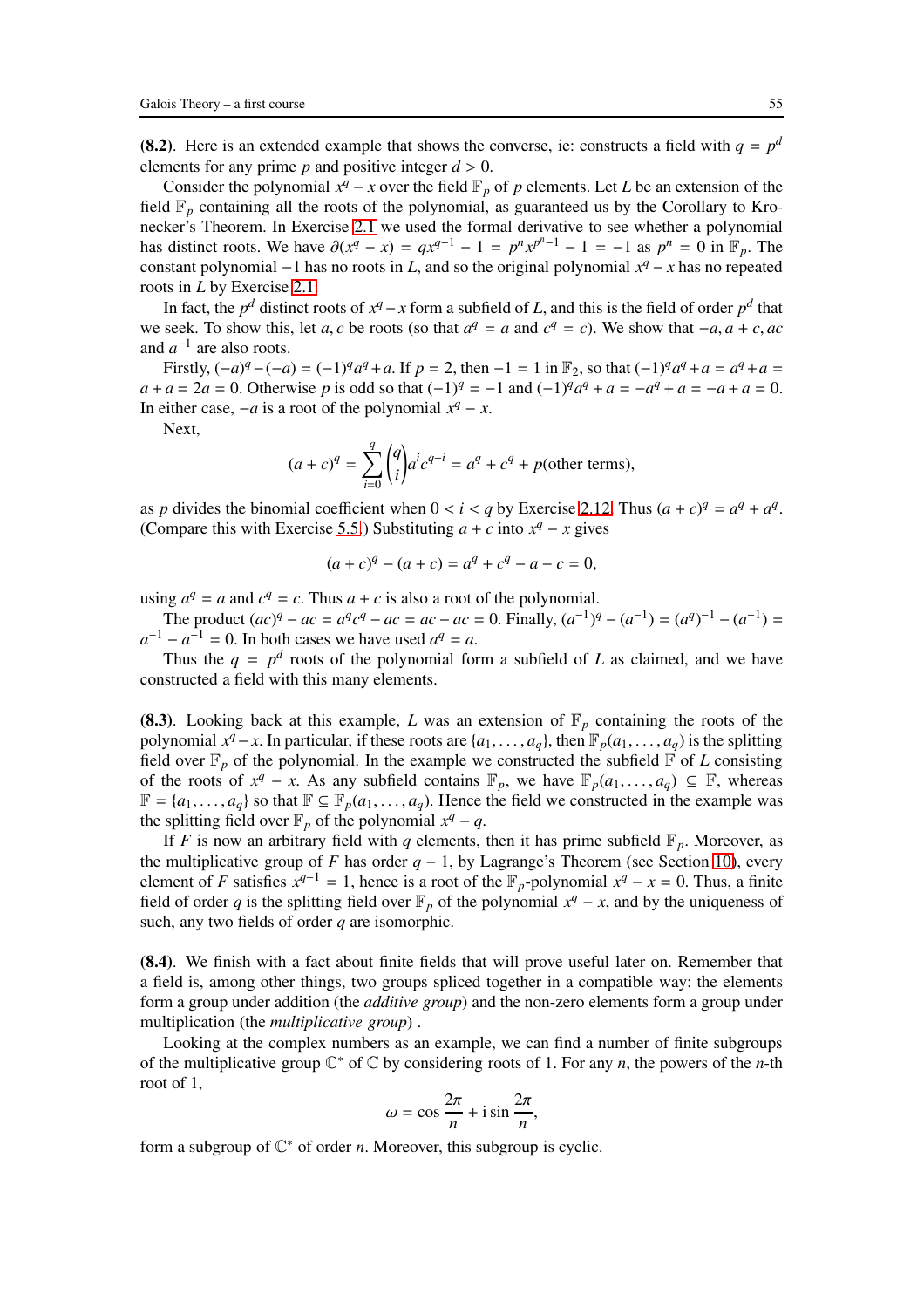Proposition 8.1. *Let F be any field and G a finite subgroup of the multiplicative group F*∗ *of F. Then G is a cyclic group.*

In particular, if  $F$  is a finite field, then the multiplicative group  $F^*$  of  $F$  is finite, hence cyclic.

*Proof.* By Exercise [10.3](#page-63-0) there is an element  $g \in G$  whose order *m* is the least common multiple of all the orders of elements of *G*. Thus, any element  $h \in G$  satisfies  $h^m = 1$ . Hence every element of the group is a root of  $x^m - 1$ , and since this polynomial has at most *m* roots in *F*, the order of *G* must be ≤ *m*. As *g* ∈ *G* has order *m* its powers must exhaust the whole group, hence *G* is cyclic.  $\Box$ *G* is cyclic.  $□$ 

### *8.3. Algebraically closed fields*

(8.1). In the first part of this section we dealt with fields in which a particular polynomial of interest split into linear factors. There are fields like the complex numbers in which *any* polynomial splits.

A field *F* is said to be *algebraically closed* if and only if every (non-constant) polynomial over *F* splits in *F*.

**(8.2).** If *F* is algebraically closed and  $\alpha$  is algebraic over *F* then there is a polynomial with *F*-coefficients having  $\alpha$  as a root. As *F* is algebraically closed, this polynomial splits in *F*, so that in particular  $\alpha$  is in *F*. This explains the terminology: an algebraically closed field is *closed* with respect to the taking of algebraic elements. Contrast this with fields like  $\mathbb{O}$ , over which there are algebraic elements like  $\sqrt{2}$  that are not contained in  $\mathbb{Q}$ .

*Exercise 8.3.* Show that the following are equivalent:

- 2. every non-constant polynomial over *F* has a root in *F*;
- 3. the irreducible polynomials over *F* are precisely the linear ones;
- 4. if  $F \subseteq E$  is a finite extension then  $E = F$ .

Theorem 8.1. *Every field F is contained in an algebraically closed one.*

*Sketch proof.* The full proof is beyond the scope of these notes, although the technical difficulties are not algebraic (or even number theoretical) but set theoretical. If the field *F* is finite or countably infinite, the proof sort of goes as follows: there are countably many polynomials over a countable field, so take the union of all the splitting fields of these polynomials. Note that for a finite field, this is an infinite union, so an algebraically closed field containing even a finite field is very large. ⊓⊔

*8.4. Simple extensions*

<span id="page-55-0"></span>(8.1). We saw in Section [3](#page-21-0) that the extension  $\mathbb{Q} \subset \mathbb{Q}(\sqrt{2}, \sqrt{3})$  is, despite appearances, simple. The fact that the extension is finite turns out to be enough to see that it is simple:

**Theorem 8.2.** Let  $F \subset E$  be a finite extension such that the roots of any irreducible polynomial *over E are distinct. Then E is a simple extension of F, ie:*  $E = F(\alpha)$  *for some*  $\alpha \in E$ .

The following proof is for the case that *F* is infinite.

<sup>1.</sup> *F* is algebraically closed;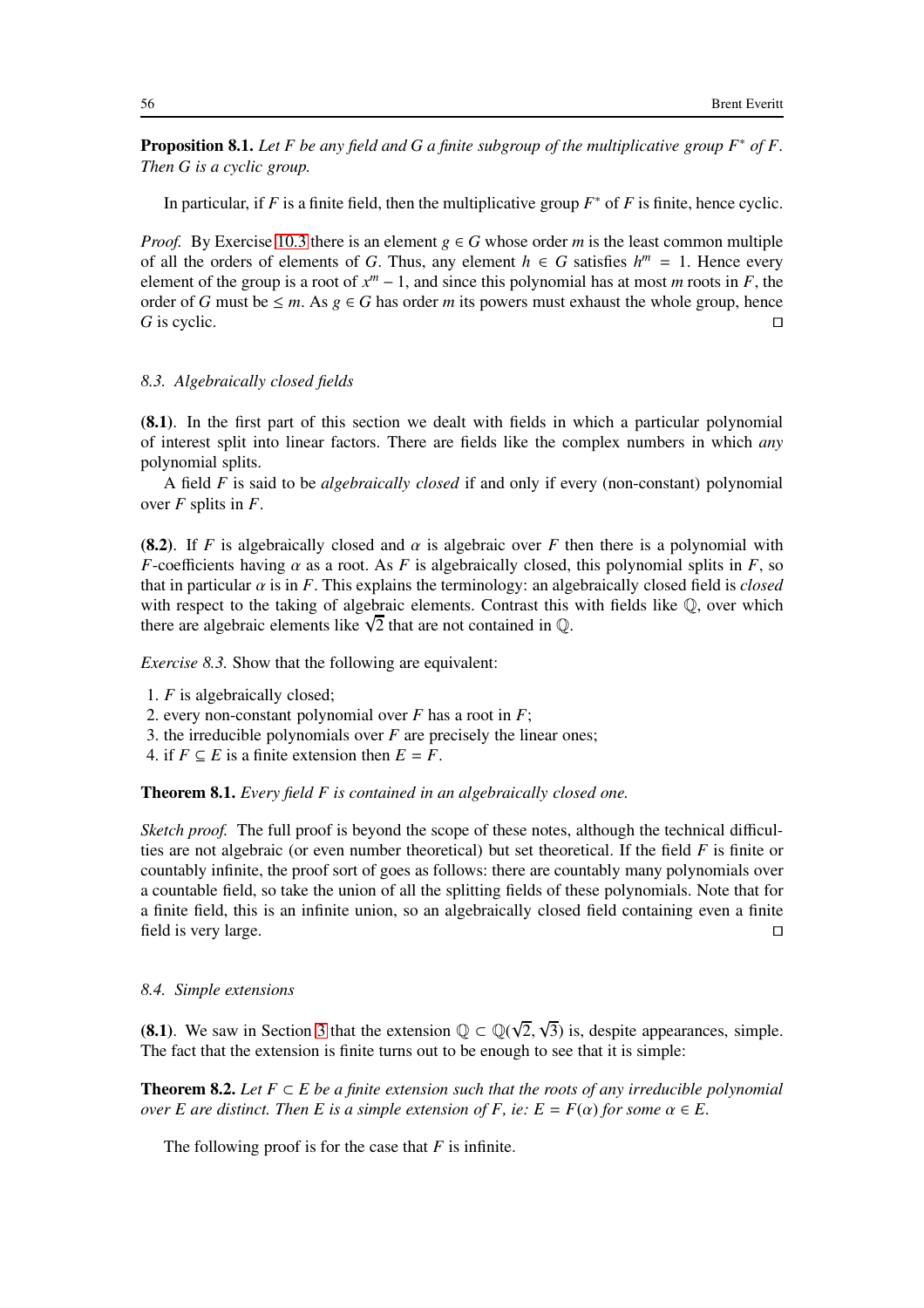*Proof.* Let  $\{\alpha_1, \alpha_2, \ldots, \alpha_k\}$  be a basis for *E* over *F* and consider the field  $F_1 = F(\alpha_3, \ldots, \alpha_k)$ , so that  $E = F_1(\alpha_1, \alpha_2)$ . We will show that  $F_1(\alpha_1, \alpha_2)$  is a simple extension of  $F_1$ , ie: that  $F_1(\alpha_1, \alpha_2) = F_1(\theta)$  for some  $\theta \in E$ . Thus  $E = F(\alpha_1, \alpha_2, \dots, \alpha_k) = F(\theta, \alpha_3, \dots, \alpha_k)$ , and so by repeatedly applying this procedure, *E* is a simple extension of *F*.

Let  $f_1$ ,  $f_2$  be the minimum polynomials over  $F_1$  of  $\alpha_1$  and  $\alpha_2$ , and let *L* be an algebraically closed field containing of the field *F*. As the  $\alpha_i$  are algebraic over *F*, we have that the fields  $F_1$ and *E* are contained in *L* too. In particular the polynomials  $f_1$  and  $f_2$  split in *L*,

$$
f_1 = \prod_{i=1}^{\deg f_1} (x - \beta_i), f_2 = \prod_{i=1}^{\deg f_2} (x - \delta_i),
$$

with  $\beta_1 = \alpha_1$  and  $\delta_1 = \alpha_2$ . As the roots of these polynomials are distinct we have that  $\beta_i \neq \beta_j$ and  $\delta_i \neq \delta_j$  for all  $i \neq j$ . For any *i* and any  $j \neq 1$ , the equation.  $\beta_i + x\delta_j = \beta_1 + x\delta_1$  has precisely one solution in  $F_1$ , namely

$$
x = \frac{\beta_i - \beta_1}{\delta_1 - \delta_j}.
$$

As there only finitely many such equations and infinitely many elements of *F*1, there must be an  $c \in F_1$  which is a solution to *none* of them, ie: such that,

$$
\beta_i + c\delta_j \neq \beta_1 + c\delta_1
$$

for any *i* and any  $j \neq 1$ . Let  $\theta = \beta_1 + c\delta_1 = \alpha_1 + c\alpha_2$ . We show that  $F_1(\alpha_1, \alpha_2) = F_1(\theta) =$  $F_1(\alpha_1 + c\alpha_2)$ .

Clearly  $\alpha_1 + c\alpha_2 \in F_1(\alpha_1, \alpha_2)$  so that  $F_1(\alpha_1 + c\alpha_2) \subseteq F_1(\alpha_1, \alpha_2)$ . We will show that  $\alpha_2 \in$ *F*<sub>1</sub>( $\alpha_1 + c\alpha_2$ ) = *F*<sub>1</sub>( $\theta$ ), for then  $\alpha_1 + c\alpha_2 - c\alpha_2 = \alpha_1 \in F_1(\alpha_1 + c\alpha_2)$ , and so *F*<sub>1</sub>( $\alpha_1, \alpha_2$ ) ⊆  $F_1(\alpha_1 + c\alpha_2)$ .

We have  $0 = f_1(\alpha_1) = f_1(\theta - c\alpha_2)$ , so if we let  $r(t) \in F_1(\theta)[t]$  be given by  $r(t) = f_1(\theta - ct)$ , then we have that  $\alpha_2$  is a root of both  $r(t)$  and  $f_2(x)$ . If  $\gamma$  is another common root of  $r$  and  $f_2$ , then  $\gamma$  is one of the  $\delta_j$ , and  $\theta - c\gamma$  (being a root of  $f_1$ ) is one of the  $\beta_i$ , so that,

$$
\gamma = \delta_j
$$
 and  $\theta - c\gamma = \beta_i \Rightarrow \beta_i + c\delta_j = \beta_1 + c\delta_1$ ,

a contradiction. Thus *r* and  $f_2$  have just the single common root  $\alpha_2$ . Let *h* be the minimum polynomial of  $\alpha_2$  over  $F_1(\theta)$ , so that *h* divides both *r* and  $f_2$  (recall that the minimum polynomial divides any other polynomial having  $\alpha_2$  as a root). This means that *h* must have degree one, for a higher degree would give more than one common root for *r* and  $f_2$ . Thus  $h = t + b$  for some  $b \in F_1(\theta)$ . As  $h(\alpha_2) = 0$  we thus get that  $\alpha_2 = -b$  and so  $\alpha_2 \in F_1(\theta)$  as required. □

The theorem is true for finite extensions of finite fields – even without the condition on the roots of the polynomials – but we omit the proof here. We saw in Exercise [3.6](#page-25-0) that irreducible polynomials over fields of characteristic 0 have distinct roots. Thus any finite extension of a field of characteristic zero 0 is simple. For example, if  $\alpha_1, \ldots, \alpha_k$  are algebraic over  $\mathbb{Q}$ , then  $\mathbb{Q}(\alpha_1,\ldots,\alpha_k) = \mathbb{Q}(\theta)$  for some  $\theta \in \mathbb{C}$ .

### 9. Ruler and Compass Constructions II

(9.1). We can completely describe the complex numbers that are constructible:

**Theorem E.** *The number*  $z \in \mathbb{C}$  *is constructible if and only if there exists a sequence of field extensions,*

$$
\mathbb{Q} = K_0 \subseteq K_1 \subseteq K_2 \subseteq \cdots \subseteq K_n,
$$

*such that* Q(*z*) *is a subfield of Kn, and each K<sup>i</sup> is an extension of Ki*−<sup>1</sup> *of degree at most* 2*.*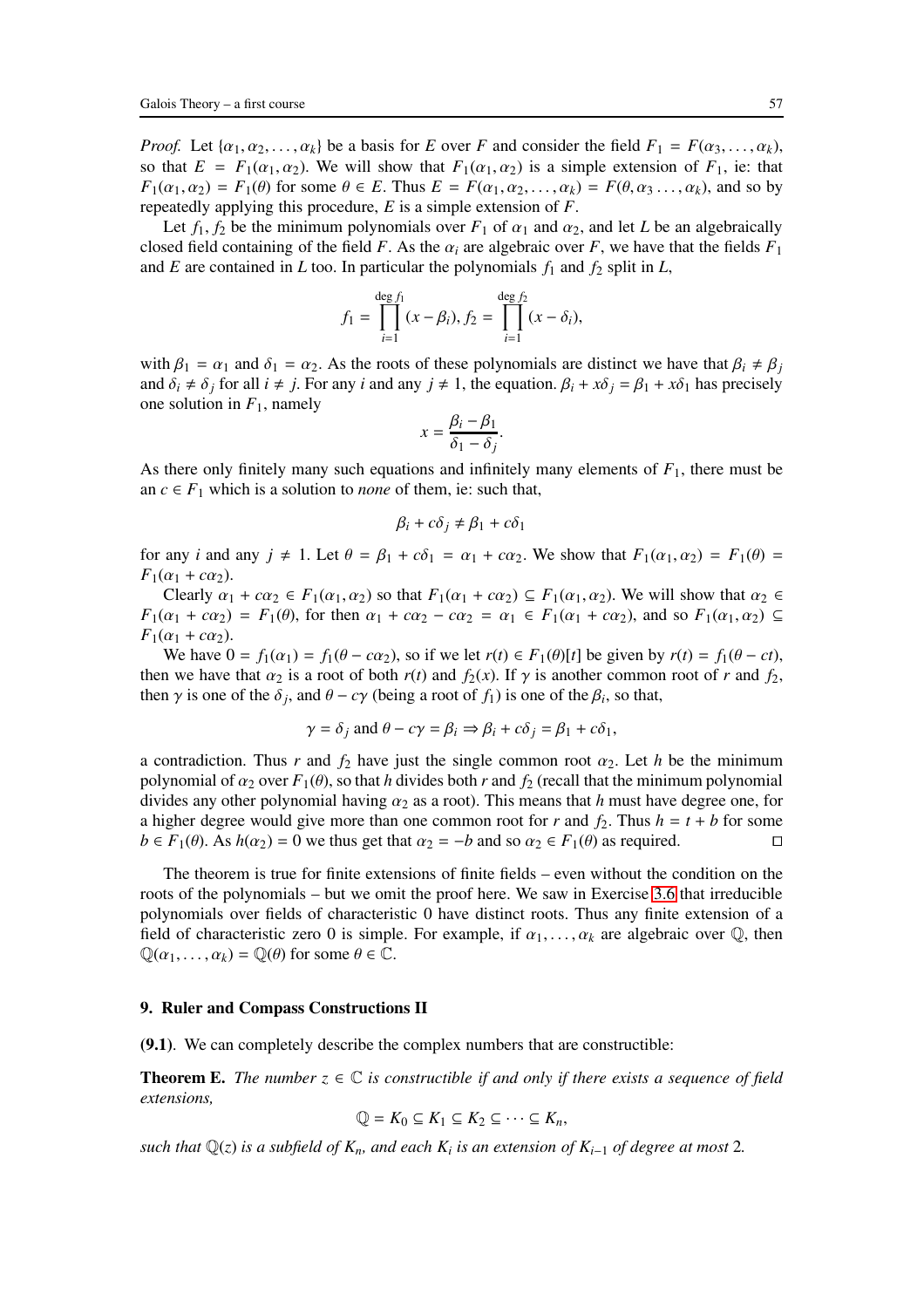

The idea, which can be a little obscured by the details, is that points on a line have a linear relationship with the two points determining the line, and points on a circle have a quadratic relationship with the two points determining the circle.

*Proof.* We prove the "only if" part first. Recall that *z* is constructible if and only if there is a sequence of numbers

$$
0, 1, i = z_1, z_2, \ldots, z_n = z,
$$

with  $z_i$  obtained from earlier numbers in the sequence in one of the three forms shown in Figure [9.1,](#page-92-0) where  $p, q, r, s \in \{1, 2, \ldots, i - 1\}$ .

Let  $K_i$  be the field  $\mathbb{Q}(z_1, \ldots, z_i)$ , so we have a tower of extensions:

$$
\mathbb{Q} \subseteq K_1 \subseteq K_2 \subseteq \cdots \subseteq K_n.
$$

We will simultaneously show the following two things by induction:

- − Each of the fields  $K_i$  is closed under conjugation, ie: if  $z \in K_i$  then  $\overline{z} \in K_i$ , and
- $-$  the degree of each extension  $K_{i-1} \subseteq K_i$  is at most two.

The first of these is a technical convenience, the main point of which is illustrated by Exercise [9.1](#page-59-0) following the proof.

Firstly,  $K_1 = \mathbb{Q}(i) = \{a + bi : a, b \in \mathbb{Q}\}\$ is certainly closed under conjugation and  $[K_1 : \mathbb{Q}] =$  $[Q(i) : Q] = 2$  as the minimum polynomial of i over Q is  $x^2 + 1$ . Now fix *i* and suppose that *K*<sub>*i*−1</sub> is closed under conjugation with  $K_i = K_{i-1}(z_i)$ .

(i). Suppose that  $z_i$  is obtained as in case (i) of Figure [9.1.](#page-92-0) The Cartesian equation for one of the lines is  $y = m_1 x + c_1$ , passing through the points  $z_p, z_q$ , with  $z_p, z_q \in K_{i-1}$ . As  $K_{i-1}$  is closed under conjugation, Exercise [9.1](#page-59-0) gives the real and imaginary parts of  $\bar{z}_p$  and  $\bar{z}_q$  are in  $K_{i-1}$ . Thus,

Im 
$$
z_q = m_1 \text{Re } z_q + c_1
$$
  
\nIm  $z_p = m_1 \text{Re } z_p + c_1$   $\Rightarrow m_1 = \frac{\text{Im } z_p - \text{Im } z_q}{\text{Re } z_p - \text{Re } z_q}$  and  $c_1 = \text{Im } z_p - m_1 \text{Re } z_p$ 

so that  $m_1, c_1 \in K_{i-1}$ . (If the line is vertical with equation  $x = c_1$  we get  $c_1 = \text{Re } z_p \in K_{i-1}$ ). If the equation of the other line is  $y = m_2 x + c_2$ , we similarly get  $m_2, c_2 \in K_{i-1}$ . As  $z_i$  lies on both these lines we have

Im 
$$
z_i = m_2 \text{Re } z_i + c_2
$$
  
Im  $z_i = m_1 \text{Re } z_i + c_1$  with  $m_1, m_2, c_1, c_2 \in K_{i-1}$ 

hence

Re 
$$
z_i = \frac{c_2 - c_1}{m_1 - m_2}
$$
 and Im  $z_i = \frac{m_1(c_2 - c_1)}{m_1 - m_2} + c_1$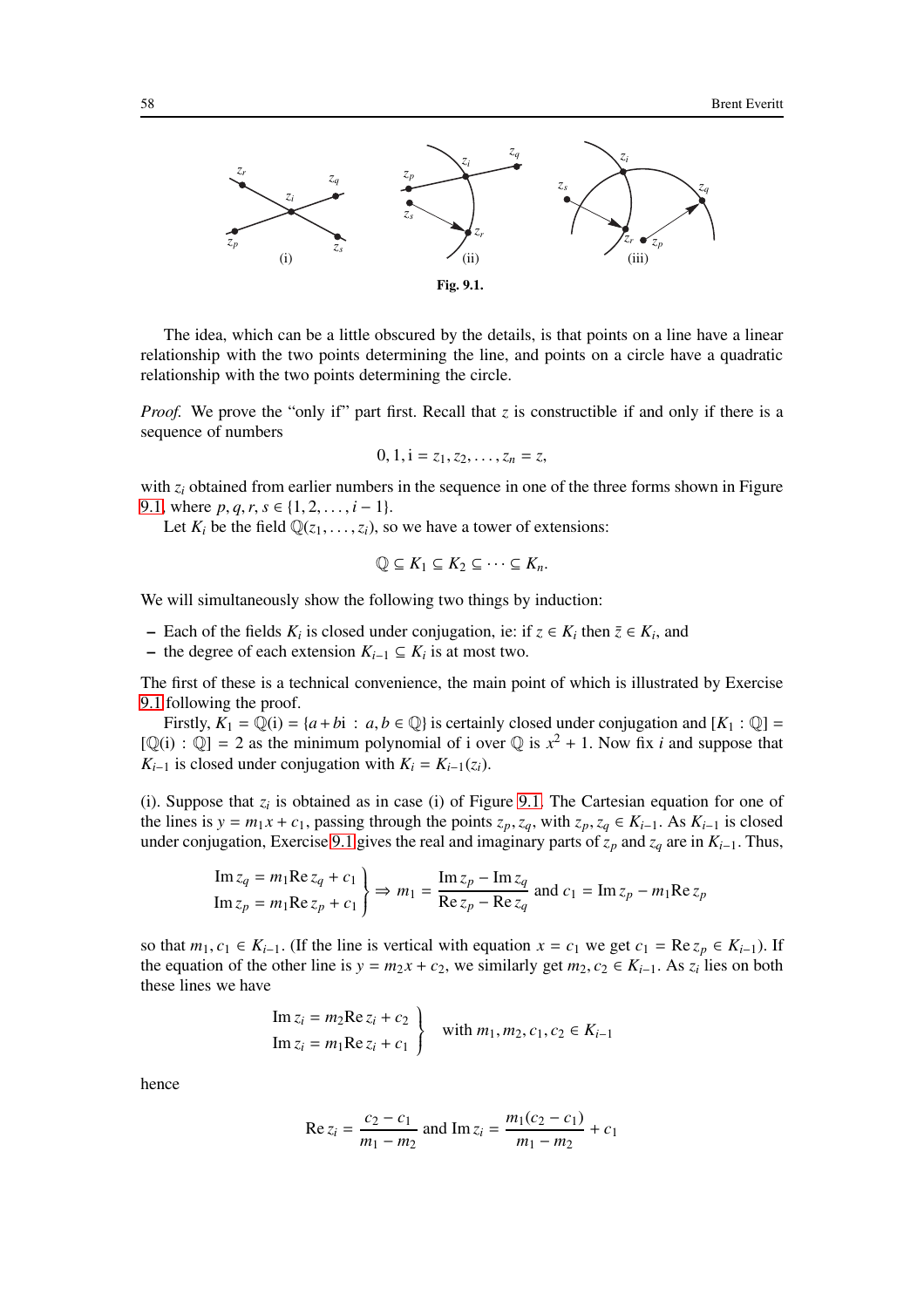must lie in  $K_{i-1}$  too. As  $K_{i-1}$  is closed under conjugation we get  $z_i \text{ ∈ } K_{i-1}$  too, so in fact  $K_i = K_{i-1}(z_i) = K_{i-1}$ . Thus the degree of the extension  $K_{i-1} \subseteq K_i$  (being 1) is certainly  $\leq 2$ . Moreover,  $K_i = K_{i-1}$  is closed under conjugation as  $K_{i-1}$  is.

(ii). Suppose  $z_i$  arises as in case (ii) with the line having equation  $y = mx + c$  and the circle having equation  $(x - \text{Re } z_s)^2 + (y - \text{Im } z_s)^2 = r^2$ , where  $r^2 = (\text{Re } z_r - \text{Re } z_s)^2 + (\text{Im } z_r - \text{Im } z_s)^2$ . As before, *m*, *c* ∈ *K*<sub>*i*−1</sub>; moreover,  $z_r$ ,  $z_s$  ∈ *K*<sub>*i*−1</sub>, hence  $r^2$  ∈ *K*<sub>*i*−1</sub>. As  $z_i$  lies on the line we have  $\text{Im } z_i = m\text{Re } z_i + c$ , and as it lies on the circle we have

$$
(\text{Re } z_i - \text{Re } z_s)^2 + (m \text{Re } z_i + c - \text{Im } z_s)^2 = r^2.
$$

Thus the polynomial  $(x - \text{Re } z_s)^2 + (mx + c - \text{Im } z_s)^2 = r^2$  is a quadratic with  $K_{i-1}$  coefficients and having Re  $z_i$  as a root. The minimum polynomial of Re  $z_i$  over  $K_{i-1}$  thus has degree at most 2, giving

$$
[K_{i-1}(\operatorname{Re} z_i):K_{i-1}]\leq 2
$$

by Theorem D. In fact,  $\text{Im } z_i \in K_{i-1}(\text{Re } z_i)$  as well, since  $\text{Im } z_i = m\text{Re } z_i + c$ . Thus  $z_i$  itself is in  $K_{i-1}$ (Re  $z_i$ ), as *i* also is, and we have the sequence,

$$
K_{i-1} \subseteq K_i = K_{i-1}(z_i) \subseteq K_{i-1}(\text{Re } z_i),
$$

giving that the degree of the extension  $K_{i-1} \subseteq K_i$  is also  $\leq 2$  by the Tower Law.

Finally, we show that the field  $K_i$  is closed under conjugation, for which we can assume that  $[K_i: K_{i-1}] = 2 -$  it is trivially the case if the degree is one. Now,  $K_i = K_{i-1}(z_i) = K_{i-1}(\text{Re } z_i)$ , so in particular  $z_i$  and Re  $z_i$  are in  $K_i$ , hence

$$
\operatorname{Im} z_i = \frac{z_i - \operatorname{Re} z_i}{i}
$$

is too. The result is that  $\text{Re } z_i - \text{Im } z_i \cdot i = \bar{z}_i$  is in  $K_i$  too. A general element of  $K_i$  has the form  $a + bz_i$  with  $a, b \in K_{i-1}$ , whose conjugate  $\bar{a} + \bar{b}\bar{z}_i$  is thus also in  $K_i$ .

(iii). If *z* arises as in case (iii), then as  $z_i$  lies on both circles we have

$$
(\text{Re } z_i - \text{Re } z_s)^2 + (\text{Im } z_i - \text{Im } z_s)^2 = r^2 \text{ and } (\text{Re } z_i - \text{Re } z_p)^2 + (\text{Im } z_i - \text{Im } z_p)^2 = s^2,
$$

with both  $r^2$  and  $s^2$  in  $K_{i-1}$  for the same reason as in case (ii). Expanding both expressions gives terms of the form  $\text{Re } z_i^2 + \text{Im } z_i^2$ , and equating leads to,

Im 
$$
z_i = \frac{\beta_1}{\alpha}
$$
 Re  $z_i + \frac{\beta_2}{\alpha}$ , where  $\alpha = 2(\text{Im } z_s - \text{Im } z_p), \beta_1 = 2(\text{Re } z_p - \text{Re } z_s)$   
and  $\beta_2 = \text{Re } z_s^2 + \text{Im } z_s^2 - (\text{Re } z_p^2 + \text{Im } z_p^2) + s^2 - r^2$ .

Combining this  $K_{i-1}$ -expression for Im  $z_i$  with the first of the two circle equations above puts us into a similar situation as case (ii), from which the result follows in the same way.

Now for the "if" part, which is mercifully shorter. Suppose we have a tower of fields  $\mathbb{Q} =$ *K*<sub>0</sub> ⊆ *K*<sub>1</sub> ⊆ *K*<sub>2</sub> ⊆ · · · ⊆ *K<sub>n</sub>*, with  $\mathbb{Q}(z)$  in *K<sub>n</sub>*, hence  $z \in K_n$ . We can assume that  $z \notin K_{n-1}$ (otherwise stop one step earlier!) and so we have

$$
K_{n-1}\subseteq K_{n-1}(z)\subseteq K_n
$$

where  $z \notin K_{n-1}$  gives  $[K_{n-1}(z): K_{n-1}] \geq 2$ . On the other hand  $[K_n: K_{n-1}] \leq 2$  so by the tower law we have  $[K_{n-1}(z): K_{n-1}] = [K_n: K_{n-1}]$  and hence  $K_n = K_{n-1}(z)$  with  $[K_{n-1}(z): K_{n-1}] = 2$ .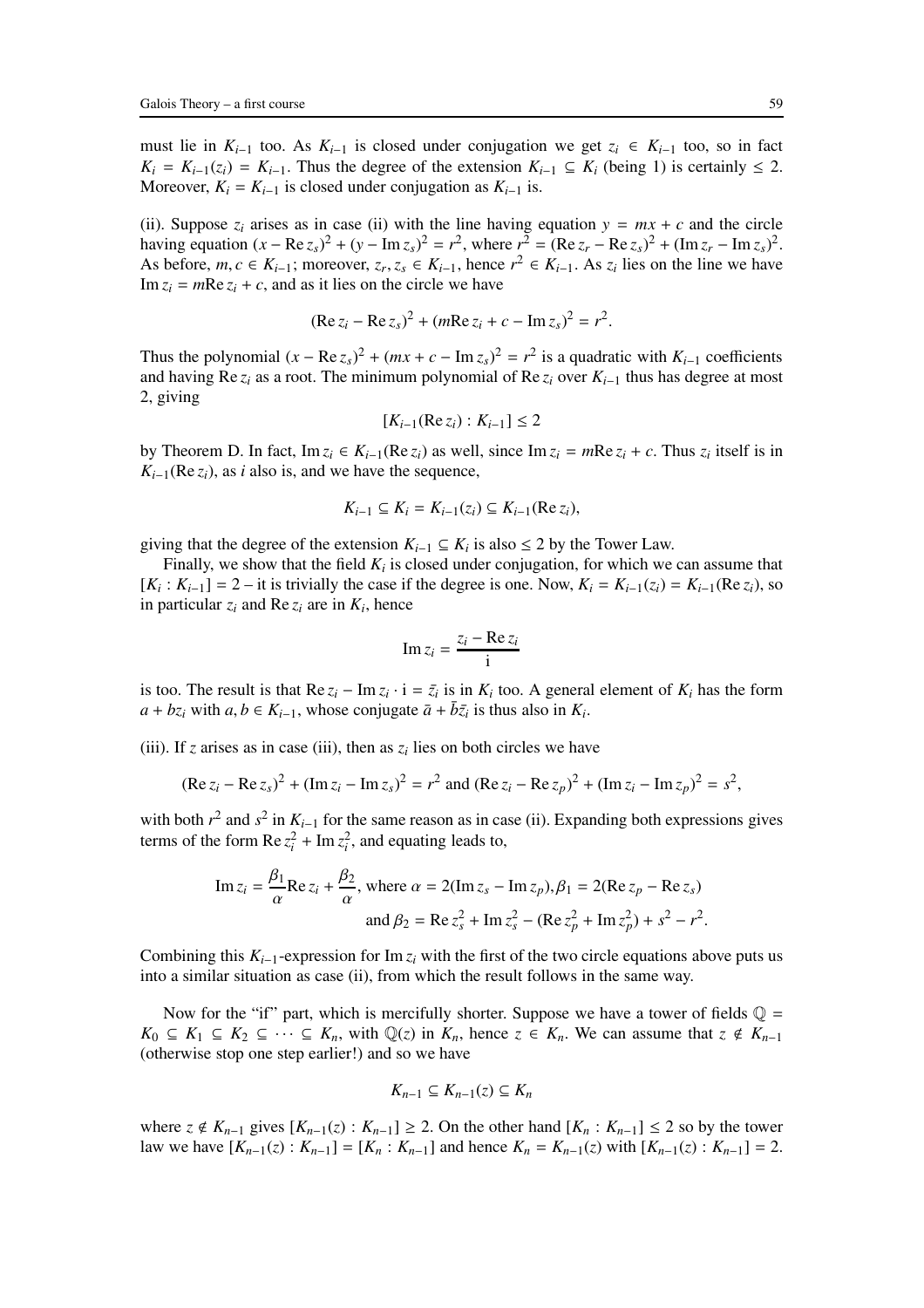The minimum polynomial of *z* over  $K_{n-1}$  thus has the form  $x^2 + bx + c$ , with  $b, c \in K_{n-1}$ , so that *z* is one of,

$$
\frac{-1 \pm \sqrt{b^2 - 4c}}{2}
$$

either of which can be constructed from 1, 2, 4, *b*,  $c \in K_{n-1}$ , using the arithmetical and square root constructions of Section [6.](#page-38-0) But in the same way *b*, *c* can be constructed from elements of  $K_{n-2}$ , and so on, giving that *z* is indeed constructible. □

<span id="page-59-0"></span>*Exercise 9.1.* Let *K* be a field such that  $\mathbb{Q}(i) \subseteq K \subseteq \mathbb{C}$ , and suppose that *K* is closed under conjugation. Show that  $z \in K$  if and only if the real and imaginary parts of *z* are in *K*.

(9.2). It is much easier to use the "only if" part of the Theorem, which shows when numbers *cannot* be constructed, so we restate this part as a separate,

**Corollary 9.1.** *If*  $z \in \mathbb{C}$  *is constructible then the degree of the extension*  $\mathbb{Q} \subseteq \mathbb{Q}(z)$  *must be a power of two.*

*Proof.* If *z* is constructible then we have the tower of extensions as given in Theorem E, with *z* ∈ *K<sub>n</sub>*. Thus we have the sequence of extensions  $\mathbb{Q} \subseteq \mathbb{Q}(z) \subseteq K_n$ , which by the tower law gives,

$$
[K_n:\mathbb{Q}]=[K_n:\mathbb{Q}(z)][\mathbb{Q}(z):\mathbb{Q}].
$$

Thus  $[\mathbb{Q}(z) : \mathbb{Q}]$  divides  $[K_n : \mathbb{Q}]$ , which is a power of two, so  $[\mathbb{Q}(z) : \mathbb{Q}]$  must also be a power of two.  $□$ 

To use the "if" part to show that numbers *can* be constructed by finding a tower of fields as in Theorem E, is a little harder. We will need to know more about the fields sandwiched between  $\mathbb{Q}$  and  $\mathbb{Q}(z)$  before we can do this. The Galois Correspondence in Section [13](#page-81-0) will give us the control we need.

(9.3). The Corollary is only stated in one direction. The converse is *not true*.

(9.4). A regular *p*-gon, for *p* a prime, can be constructed, by Exercise [6.3,](#page-44-0) precisely when the complex number  $z = \cos(2\pi/p) + i \sin(2\pi/p)$  can be constructed. By Exercise [2.14,](#page-20-1) the minimum polynomial of  $z$  over  $\mathbb Q$  is the  $p$ -th cyclotomic polynomial,

$$
\Phi_p(x) = x^{p-1} + x^{p-2} + \dots + x + 1.
$$

The degree of the extension  $\mathbb{Q} \subseteq \mathbb{Q}(z)$  is thus *p*−1, so *p*−1 must be a power of two if the *p*-gon is to be constructed, i.e.

$$
p=2^n+1.
$$

Actually, even more can be said. If *m* is odd, the polynomial  $x^m + 1$  has  $-1$  as a root, and so can be factorised as  $x^m + 1 = (x + 1)(x^{m-1} - x^{m-2} + x^{m-3} - \cdots - x + 1)$ . Thus if  $n = mk$  for *m* odd, we have

$$
2^{n} + 1 = (2^{k})^{m} + 1 = (2^{k} + 1)((2^{k})^{m-1} - (2^{k})^{m-2} + (2^{k})^{m-3} - \cdots - (2^{k}) + 1),
$$

giving that  $2^n + 1$  cannot be prime unless *n* has no *odd* divisors; i.e.  $2^n + 1$  can only be prime if *n* itself is a power of two.

Thus for a *p*-gon to be constructible, we must have that *p* is a prime number of the form

$$
p=2^{2^t}+1,
$$

a so-called *Fermat prime*. Such primes are extremely rare: the only ones < 10<sup>900</sup> are

3, 5, 17, 257 and 65537.

We will see in Section [14](#page-87-1) that the converse is true: if *p* is a Fermat prime, then a regular *p*-gon *can* be constructed.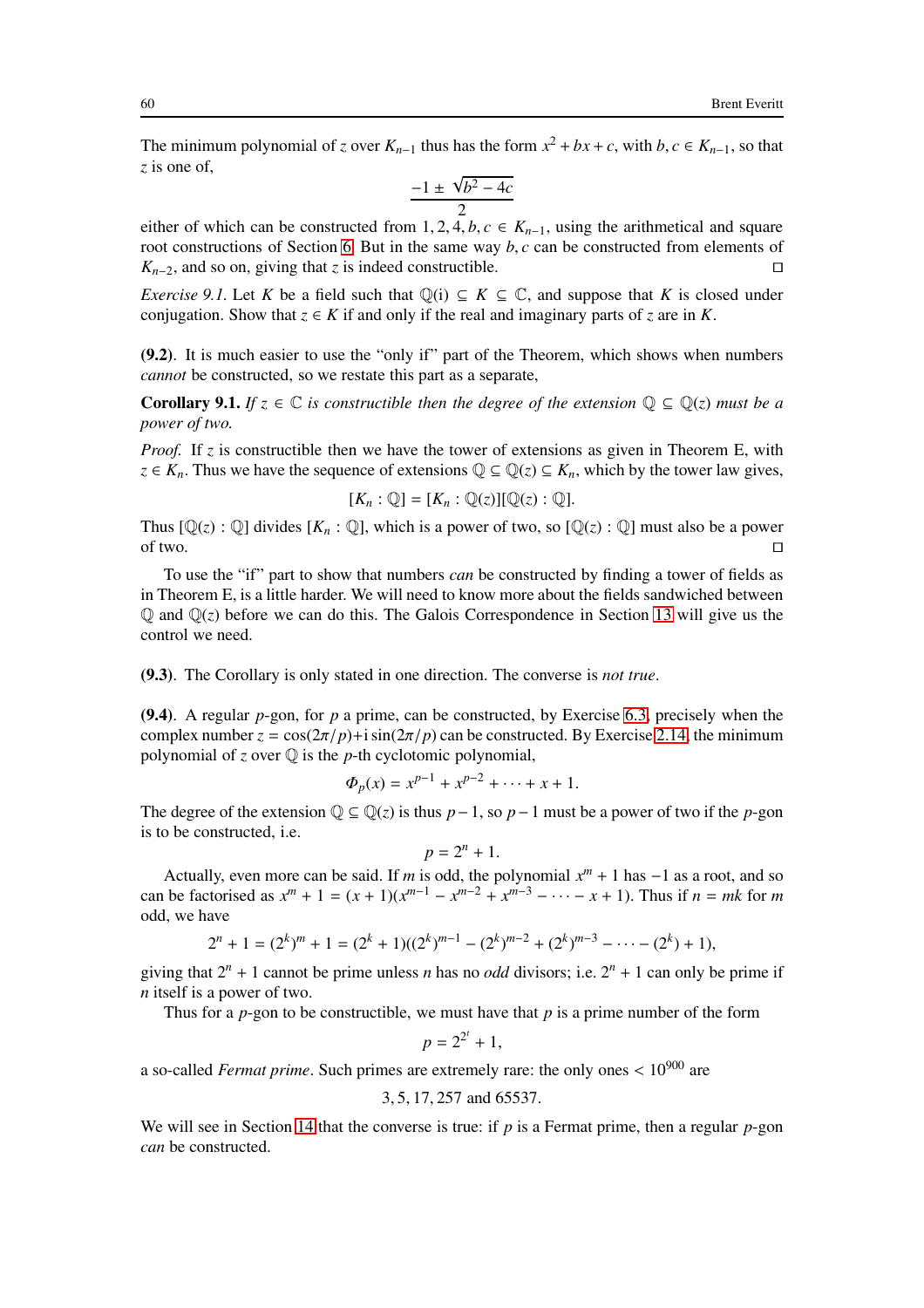(9.5). A square plot of land can always be doubled in area using a ruler and compass:



Set the compass to the side length *t* of the plot. As  $\sqrt{2}$  is a constructible number, we can construct the point with coordinates ( $\sqrt{2}t$ ,  $\sqrt{2}t$ ), hence doubling the area.

(9.6). Is there a similar procedure for a cube? Suppose the original cube has side length 1, so that the task is to produce a new cube of *volume* 2. If this could be accomplished via a ruler and compass construction, then by setting the compass to the side length of the new cube, we would have constructed  $\sqrt[3]{2}$ . But the minimum polynomial over Q of  $\sqrt[3]{2}$  is clearly  $x^3 - 2$ , with the extension  $\mathbb{Q} \subset \mathbb{Q}(\sqrt[3]{2})$  thus having degree three. Such a construction cannot therefore be possible.

(9.7). The subset  $\Box^n$  of  $\mathbb{R}^n$  given by

$$
\square^n = \{x \in \mathbb{R}^n \mid |x_i| \le \frac{t}{2} \text{ for all } i\}
$$

is an *n*-dimensional cube of side length  $t$  having volume  $t^n$ . In particular, in 4-dimensions we have the hypercube:



The vertices can be placed on the 3-sphere  $S^3$  in  $\mathbb{R}^4$ . Stereographically projecting  $S^3$  to  $\mathbb{R}^3$ gives the picture above. This object can be doubled in volume with ruler and compass because the point with coordinates ( $\sqrt[4]{2}t$ ,  $\sqrt[4]{2}t$ ,  $\sqrt[4]{2}t$ ,  $\sqrt[4]{2}t$ ) can be constructed.

(9.8). One of our fundamental constructions was the bisection of an angle. It is natural to ask if there is a construction that *trisects* an angle. Certainly there are particular angles that can be trisected: if the angle  $\phi$  is constructible for example, then the angle  $3\phi$  can be trisected.

<span id="page-60-0"></span>The angle  $\pi/3$  however cannot be trisected. We will see this by showing that the angle  $\pi/9$ cannot be constructed.

*Exercise* 9.2. Evaluate the complex number  $(\cos \phi + i \sin \phi)^3$  in two different ways: using the binomial theorem and De Moivre's theorem. By equating real parts, deduce that

$$
\cos 3\phi = 4\cos^3 \phi - 3\cos \phi.
$$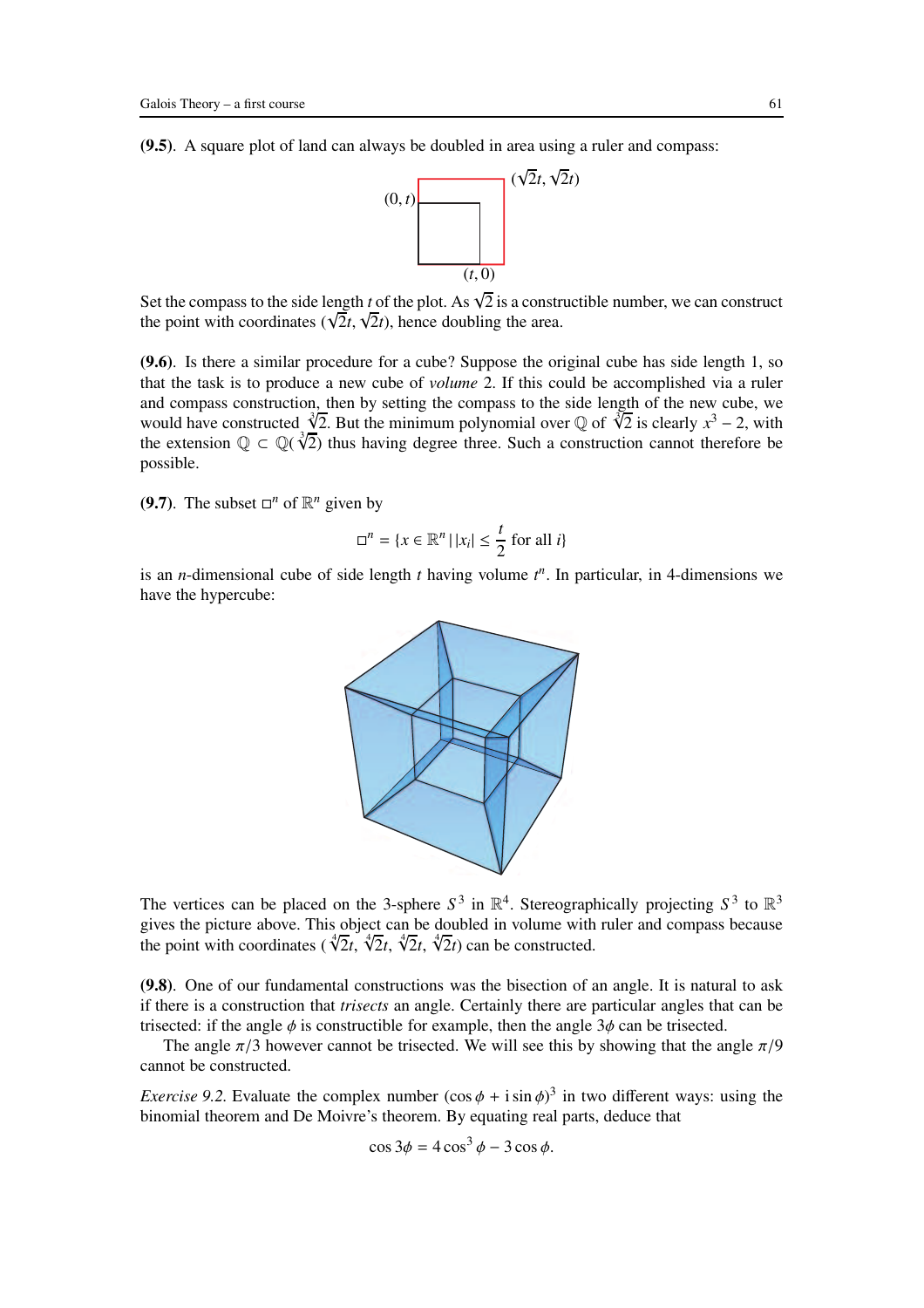

Fig. 9.2. The octahedron, dodecahedron and icosahedron, and their volumes.

Derive similar expressions for  $\cos 5\phi$  and  $\cos 7\phi$ .

Exercise [6.3](#page-44-0) gives that the angle  $\pi/9$  is constructible precisely when the complex number  $\cos \pi/9$  can be constructed, for which it is necessary in turn that the degree of the extension  $\mathbb{Q} \subseteq \mathbb{Q}(\cos \pi/9)$  be a power of two. Exercise [9.2](#page-60-0) with  $\phi = \pi/9$  gives

$$
\cos\frac{\pi}{3} = 4\cos^3\frac{\pi}{9} - 3\cos\frac{\pi}{9}, \text{ hence, } 1 = 8\cos^3\frac{\pi}{9} - 6\cos\frac{\pi}{9}.
$$

Thus, if  $u = 2\cos(\pi/9)$ , then  $u^3 - 3u - 1 = 0$ . This polynomial is irreducible over  $\mathbb{Q}$  by the reduction test (with  $p = 2$ ) so it is the minimum polynomial over  $\mathbb Q$  of  $2\cos(\pi/9)$ . The extension  $\mathbb{Q} \subset \mathbb{Q}(2\cos(\pi/9)) = \mathbb{Q}(\cos(\pi/9))$  thus has degree three, and so the angle  $\pi/9$  cannot be constructed.

We will be able to say more about which angles of the form  $\pi/n$  can be constructed in Section [14.](#page-87-1)

*Exercise 9.3.*

- 1. Can an angle of 40◦ be constructed?
- 2. Assuming 72° is constructible, what about 24° and 8°?
- 3. Can 72◦ be constructed? (*hint*: Section [0\)](#page-2-0)

#### <span id="page-61-0"></span>*Further Exercises for Section 9*

*Exercise 9.4.* The octahedron, dodecahedron and icosahedron are three of the five Platonic solids (the other two are the tetrahedron and the cube). See Figure [9.2.](#page-90-0) The volume of each is given by the formula, where  $x$  is the length of any edge. Show that in each case, there is no general method, using a ruler and compass, to construct a new solid from a given one, and having *twice* the volume.

*Exercise 9.5.* Let  $S_0$ ,  $S_p$  and  $S_l$  be the surface areas of the three Platonic solids of Exercise [9.4.](#page-61-0) If,

$$
S_O = 2x^2\sqrt{3}, S_D = 3x^2\sqrt{5(5 + 2\sqrt{5})}
$$
 and  $S_I = 5x^2\sqrt{3}$ ,

determine whether or not a solid can be constructed from a given one with twice the surface area.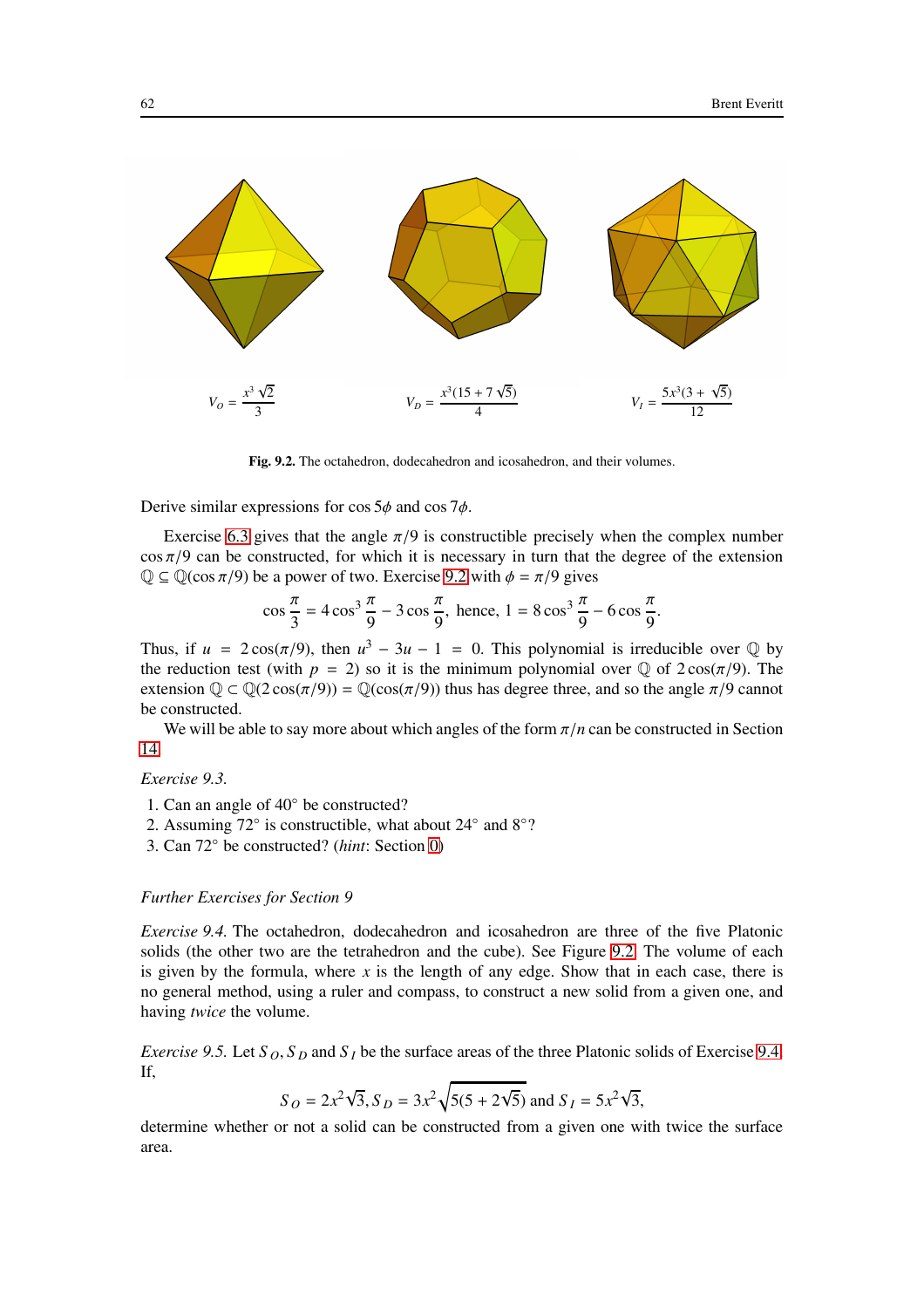*Exercise 9.6.* 1. Using the identity  $\cos 5\theta = 16 \cos^5 \theta - 20 \cos^3 \theta + 5 \cos \theta$ . Show that is is impossible, using a ruler and compass, to *quinsect* (that is, divide into 5 equal parts) any angle  $\psi$  that satisfies,

$$
\cos\psi = \frac{5}{6}
$$

2. Using the identity,  $\cos 7\theta = 64 \cos^7 \theta - 112 \cos^5 \theta + 56 \cos^3 \theta - 7 \cos \theta$  show that it is impossible, using ruler and compass, to *septsect* (that is, divide into *seven* equal parts) any angle  $\varphi$  such that

$$
\cos\varphi=\frac{7}{8}
$$

## <span id="page-62-0"></span>10. Groups I: Soluble Groups and Simple Groups

This section contains miscellaneous but important reminders from group theory. Not all our groups will be Abelian, so we return to writing the group operation as juxtaposition and writing "id" for the group identity.

(10.1). A *permutation* of a set *X* is a bijection  $X \to X$ . Usually we are interested in the case where *X* is finite, say  $X = \{1, 2, \ldots, n\}$ , so a permutation is just a rearrangement of these numbers. Permutations are most compactly written using cycle notation

$$
(a_{11}, a_{12}, \ldots, a_{1n_1})(a_{21}, a_{22}, \ldots, a_{2n_2}) \ldots (a_{k1}, a_{k2}, \ldots, a_{kn_k})
$$

where the  $a_{ij}$  are elements of  $\{1, 2, \ldots, n\}$ . Each  $(b_1, b_2, \ldots, b_k)$  means that the  $b_i$  are permuted in a cycle:



Cycles are composed from right to left, eg:  $(1, 2)(1, 2, 4, 3)(1, 3)(2, 4) = (1, 2, 3)$ . In this way a permutation can be written as a product of disjoint cycles. The set of all permutations of *X* forms a group under composition of bijections called the *symmetric group*  $S_X$ , or  $S_n$  if  $X =$  $\{1, 2, \ldots, n\}.$ 

(10.2). A permutation where just two things are interchanged, and everything else is left fixed, is called a *transposition* or *swap* (*a*, *b*). Any permutation can be written as a composition of transpositions, for example:

$$
(1,2,3) = (1,3)(1,2) = (1,2)(2,3)
$$
 and  $(a_1, a_2,..., a_k) = (a_1, a_k)(a_1, a_{k-1})...(a_1, a_3)(a_1, a_2).$ 

There will be many such expressions, but they all involve an even number of transpositions or all involve an odd number of them.

We can thus call a permutation *even* if it can be decomposed into an even number of transpositions, and *odd* otherwise. The even permutations in *S<sup>n</sup>* form a subgroup called the *Alternating group An*.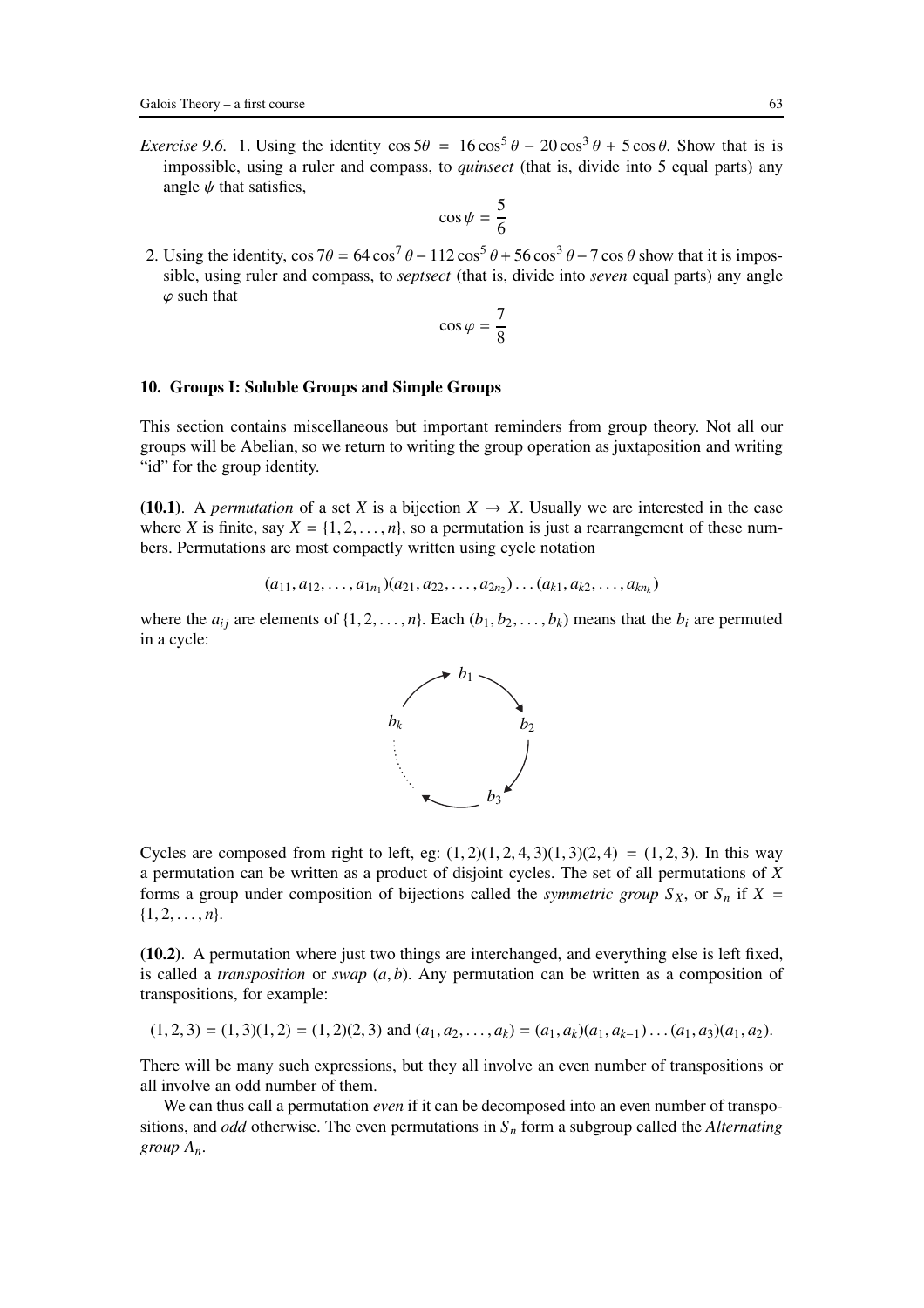*Exercise 10.1.* Show that  $A_n$  is indeed a group comprising exactly half of the elements of  $S_n$ . Show that the odd elements in  $S_n$  *do not* form a subgroup.

<span id="page-63-1"></span>*Exercise 10.2.* Recall that the *order* of an element *g* of a group *G* is the least *n* such that  $g^n = id$ . Show that if *g*, *h* are elements such that  $gh = hg$  then  $(gh)^n = g^n h^n$ . If in addition the order of *g* is *n* and the order of *h* is *m* with  $gcd(n, m) = 1$ , then the order of *gh* is the lowest common multiple of *n* and *m*.

<span id="page-63-0"></span>*Exercise 10.3.* Let *G* be a finite Abelian group, and let  $1 = m_1, m_2, \ldots, m_\ell$  be a list of all the possible orders of elements of *G*. Show that there exists an element whose order is the lowest common multiple of the *m<sup>i</sup>* [*hint*: let *g<sup>i</sup>* be an element of order *m<sup>i</sup>* and use Exercise [10.2](#page-63-1) to show that there are  $k_1, \ldots, k_\ell$  with  $g_1^{k_1}$  $\frac{k_1}{1} \cdots g_\ell^{\bar{k}_\ell}$  $\frac{k_{\ell}}{\ell}$  the element we seek].

(10.3). If *G* is a group and  $\{g_1, g_2, \ldots, g_n\}$  are elements of *G*, then we say that the  $g_i$  *generate G* when every element  $g \in G$  can be obtained as a product

$$
g = g_{i_1}^{\pm 1} g_{i_2}^{\pm 1} \dots g_{i_k}^{\pm 1},
$$

of the  $g_i$  and their inverses. Write  $G = \langle g_1, g_2, \dots, g_n \rangle$ .

(10.4). We find generators for the symmetric and alternating groups. We have already seen that the transpositions  $(a, b)$  generate  $S_n$ , for any permutation can be written as a product

$$
(a_1, a_2, \ldots, a_k) = (a_1, a_k)(a_1, a_{k-1}) \ldots (a_1, a_3)(a_1, a_2).
$$

The transpositions  $(a, b)$  can in turn be expressed in terms of just some of them: when  $a < b$  we have

$$
(a,b)=(a,a+1)(a+1,a+2)\dots(b-2,b-1)(b-1,b)\dots(a+1,a+2)(a,a+1)
$$

as can be seen by considering the picture:



and doing the swaps in the order indicated. Any number strictly in between *a* and *b* moves one place to the right and then one place to the left, with net effect that it remains stationary. The number *a* is moved to *b* by the top swaps, but then stays there. Similarly *b* stays put for all but the last of the top swaps and then is moved to *a* by the bottom swaps.

Any permutation can thus be written as a product of swaps of the form  $(a, a + 1)$ . Even these transpositions can be further reduced, by transferring  $a$  and  $a + 1$  to the points 1 and 2, swapping 1 and 2 and transferring the answer back to *a* and  $a + 1$ . Indeed, if  $\tau = (1, 2, \ldots, n)$  then doing the permutations in the order indicated in the picture:

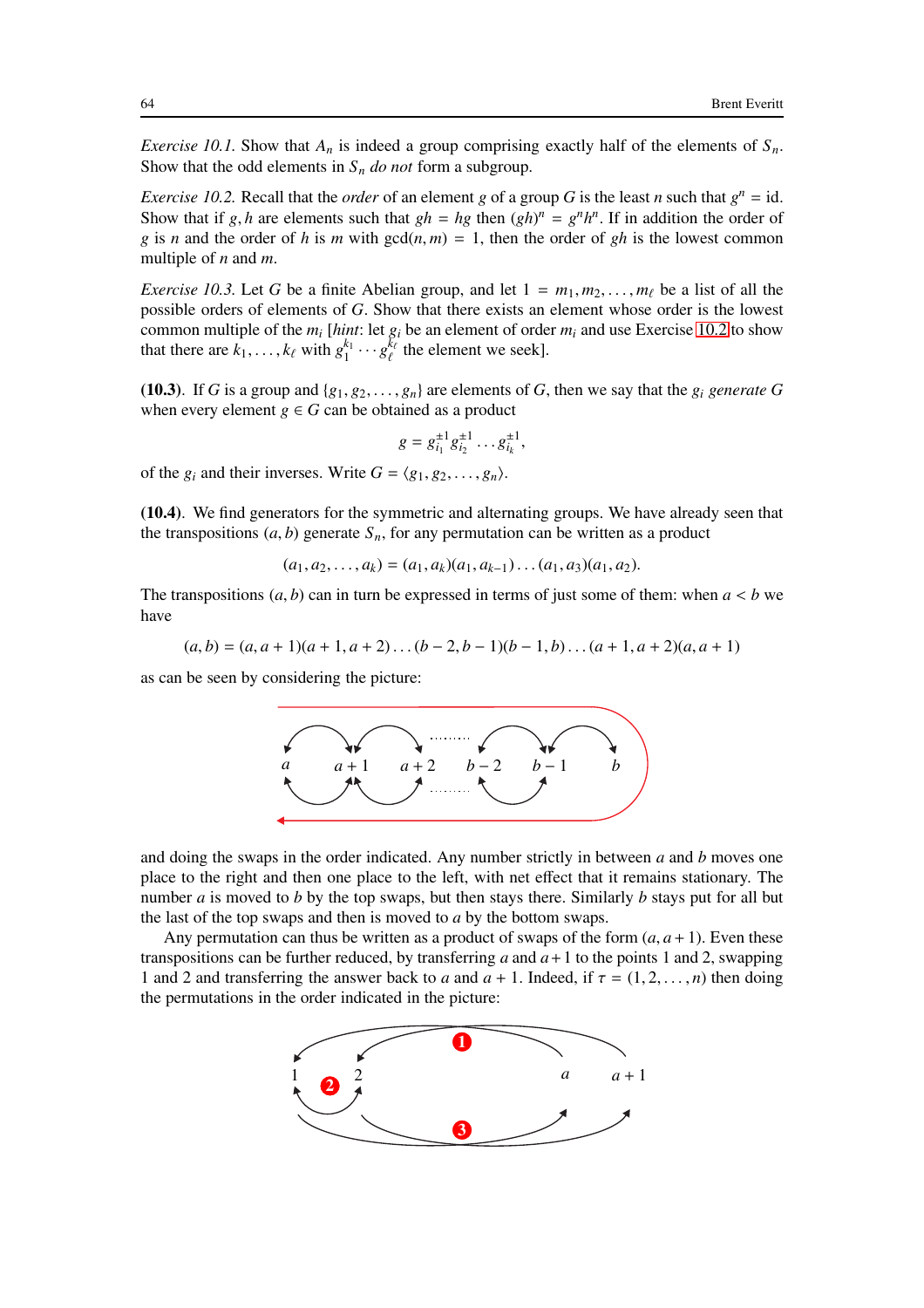shows that  $(a, a+1) = \tau^{a-1}(1, 2)\tau^{1-a}$ . The conclusion is that  $S_n$  is generated by just two permutations, namely  $(1, 2)$  and  $(1, 2, \ldots, n)$ .

*Exercise 10.4.* Show that the Alternating group is generated by the permutations of the form  $(a, b, c)$ . Show that just the 3-cycles of the form  $(1, 2, a)$  will suffice.

(10.5). Lagrange's theorem says that if *G* is a finite group and *H* a subgroup of *G*, then the order |*H*| of *H* divides the order |*G*| of *G*. The converse, that if a subset of a group has size dividing the order of the group then it is a subgroup, is false.

*Exercise 10.5.* By considering the Alternating group *A*4, justify this statement.

*Exercise 10.6.* Show that if *G* is a cyclic group, then the converse to Lagrange's theorem *is* true, ie: if *G* has order *n* and *k* divides *n* then *G* has a subgroup of order *k*.

*Exercise 10.7.* Use Lagrange's Theorem to show that if a group *G* has order a prime number *p*, then *G* is isomorphic to a cyclic group. Thus any two groups of order *p* are isomorphic.

There are partial converses to Lagrange's Theorem:

Theorem 10.1 (Cauchy). *Let G be a finite group and p a prime dividing the order of G. Then G has a subgroup of order p.*

Indeed, one can show that *G* contains an element *g* of order *p*, with the subgroup being the elements  ${g, g^2, \ldots, g^p = id}$ .

Theorem 10.2 (Sylow's 1st). *Let G be a finite group of order pkm, where p does not divide m. Then G has a subgroup of order p<sup>k</sup> .*

(10.6). It will be useful to consider all the subgroups of a group at once, rather than just one at a time.

Definition 10.1 (lattice of subgroups). *The subgroup lattice is a diagram depicting all the subgroups of G and the inclusions between them. If*  $H_1$ ,  $H_2$  *are subgroups of G with*  $H_1 \subseteq H_2$ *they appear in the diagram like so:*

> *H*1  $H<sub>2</sub>$

*At the very base of the diagram is the trivial subgroup* {*id*} *and at the apex is the other trivial subgroup, namely G itself. Denote the lattice by*  $\mathcal{L}(G)$ *.* 

For example, the group of symmetries of an equilateral triangle has elements

 $\{id, r, r^2, s, rs, r^2s\}$ 

where *r* is a rotation counter-clockwise through  $\frac{1}{3}$  of a turn (we called it  *in Section [0\)](#page-2-0) and*  $*s*$  *is the reflection in the horizontal axis.* 

The subgroup lattice  $\mathcal{L}(G)$  is on the left in Figure [10.1.](#page-92-0) I'll leave you to see that they are all subgroups, so it remains to see that we have all

of them. Suppose first that  $H$  is a subgroup containing  $r$ . Then it must contain all the powers {id, *r*, *r*<sup>2</sup>} of *r*, and so  $3 \le |H| \le 6$ . By Lagrange's Theorem |*H*| divides 6, so we have  $|H| = 3$  or 6, giving that *H* must be  $\{\text{id}, r, r^2\}$  or all of *G*. This describes all the

*r*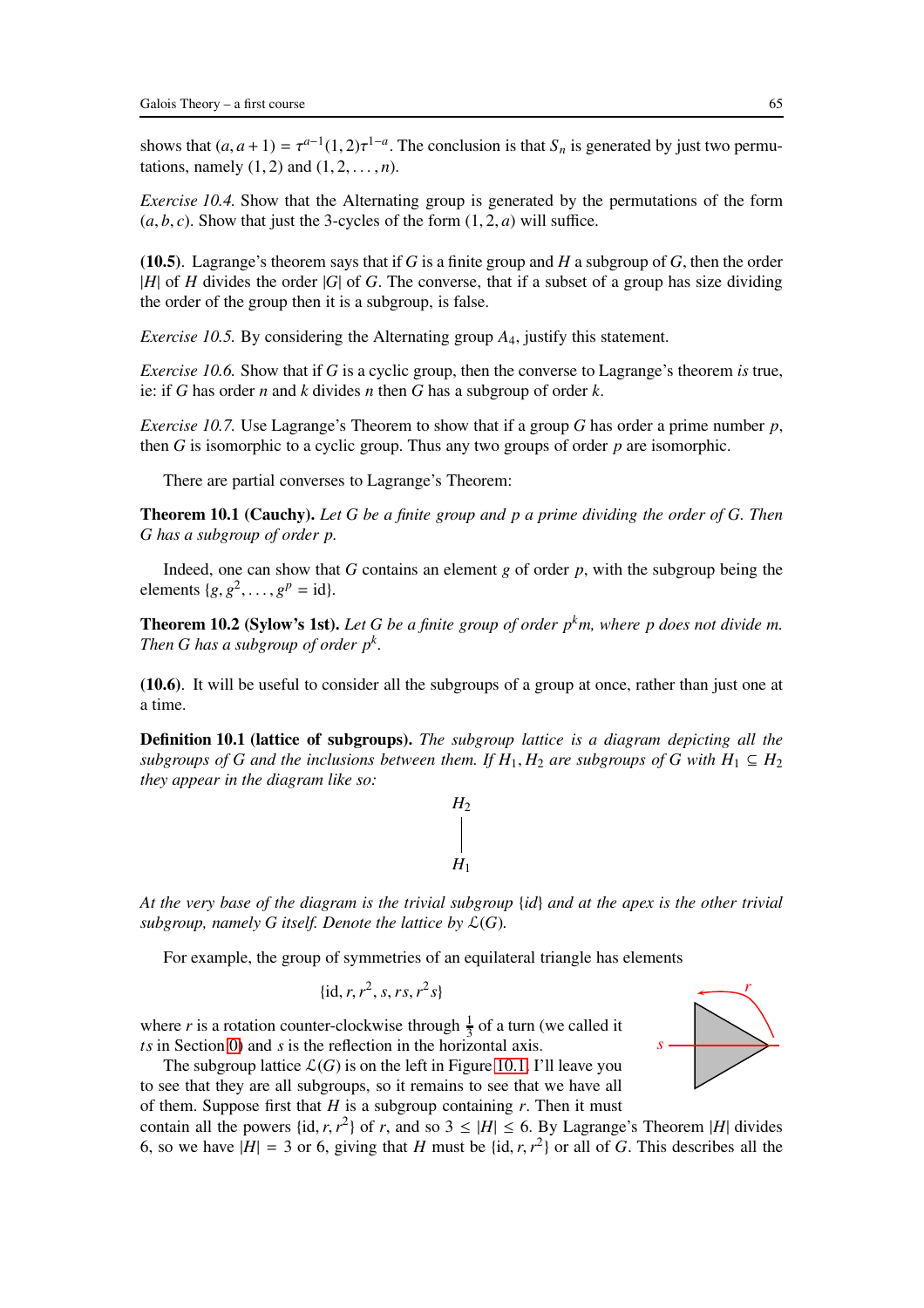

Fig. 10.1. Subgroup lattices of the group of symmetries of a triangle *(left)* and square *(right)*.

subgroups that contain  $r$ , and the same argument – and conclusion – applies to the subgroups containing  $r^2$ .

This leaves the subgroups containing one of the reflections *s*, *rs*,  $r^2$ *s* but not *r* or  $r^2$ . If *H* is a subgroup containing *s*, then as it also contains id, and by Lagrange, it must have order 2, 3 or 6. The first possibility gives  $H = \{id, s\}$  and the last gives  $H = G$ . On the other hand, to have order 3, the subgroup *H* must also contain one of *rs* or  $r^2$ *s*. In the first case it also contains  $rss = r$ , a contradiction. Similarly *H* cannot contain *r* 2 *s*, so there is no subgroup *H* containing *s* apart from {id, *s*} and *G* itself. Similarly for subgroups containing *rs* or  $r^2$ *s*. Thus the lattice  $\mathcal{L}(G)$  is indeed as shown in Figure [10.1.](#page-92-0)

The right part of Figure [10.1](#page-92-0) gives the subgroup lattice of the symmetry group of a square. I'll leave the details to you.

(10.7). If *G* is a finite group and

$$
\{\mathrm{id}\}=H_0\lhd H_1\lhd\cdots\lhd H_{n-1}\lhd H_n=G,
$$

is a nested sequence of subgroups with each  $H_i$  normal in  $H_{i+1}$  and the quotients

 $H_1/H_0, H_2/H_1, \ldots, H_n/H_{n-1}$ 

Abelian, then *G* is said to be *soluble*.

(10.8). If *G* is an Abelian group, then we have the sequence

$$
\{\mathrm{id}\}\lhd G,
$$

with the single quotient  $G/{id} \cong G$ , an Abelian group. Thus Abelian groups are soluble.

(10.9). For another example let *G* be the symmetries, both rotations and reflections, of a regular *n*-gon in the plane. In the sequence:

$$
\{id\} \lhd \{\text{rotations}\} \lhd G
$$

the normality of the subgroup of rotations in *G* follows from the fact that the rotations comprise half of all the symmetries and Exercise [10.14.](#page-68-0) Moreover, the rotations are isomorphic to the cyclic group  $\mathbb{Z}_n$ , and so the quotients in this sequence are

$$
{\text{rotations}}/{\text{id}} \cong {\text{rotations}} \cong \mathbb{Z}_n
$$
 and  $G/{\text{rotations}} \cong \mathbb{Z}_2$ ,

both Abelian groups.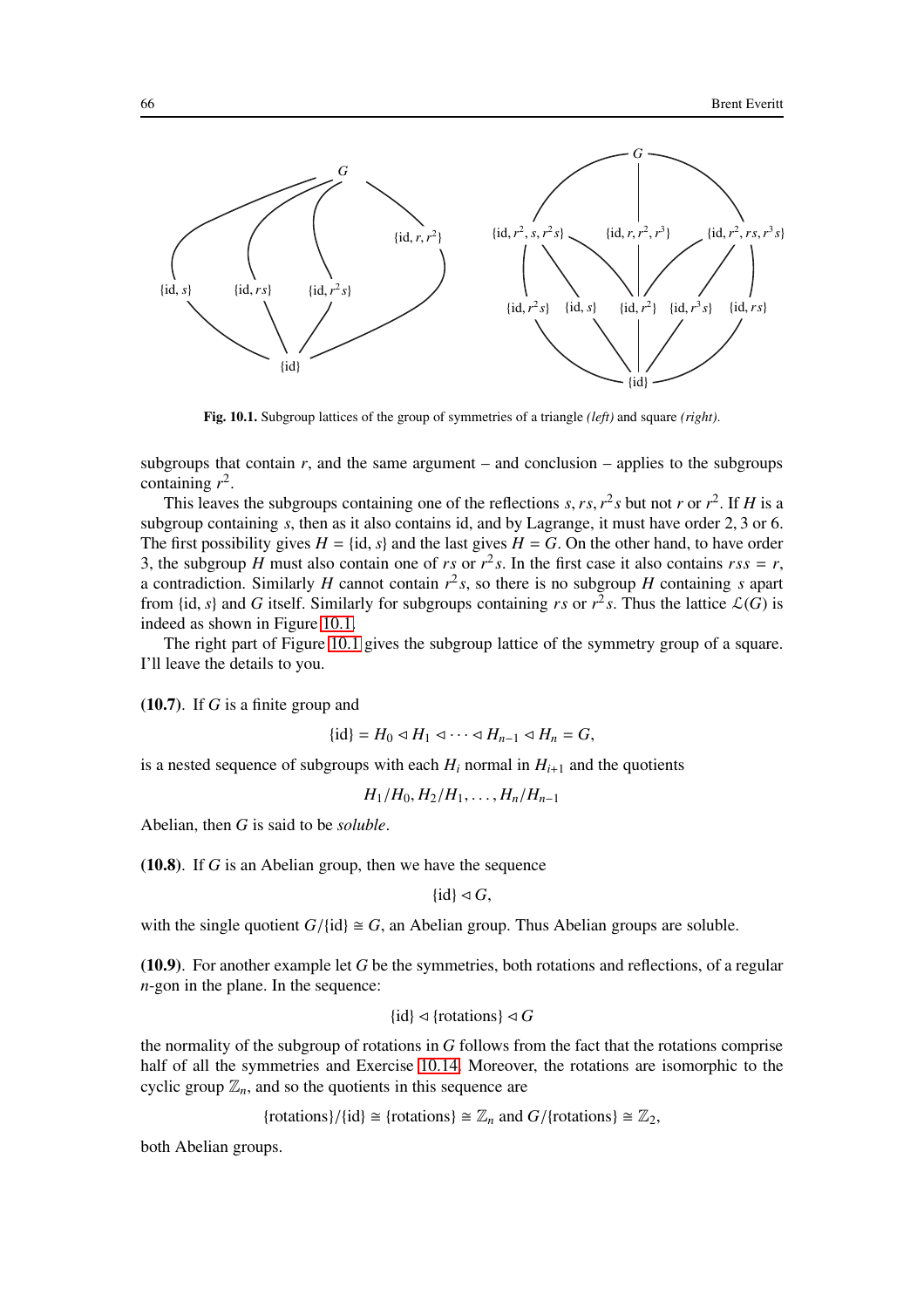| Symbol                                     | Name                  |
|--------------------------------------------|-----------------------|
| $\frac{\mathbb{Z}_p}{A_n}$                 | cyclic<br>alternating |
| notes: $p$ is a prime;<br>$n \neq 1, 2, 4$ |                       |

<span id="page-66-0"></span>Table 10.1. The first two families of simple groups

*Exercise 10.8.* It turns out, although for slightly technical reasons, that a subgroup of a soluble group is also soluble. This exercise and the next demonstrate why. Let *G* be a group, *H* a subgroup and *N* a normal subgroup. Let

$$
NH = \{nh \mid n \in N, h \in H\}.
$$

- 1. Define a map  $\varphi : H \to NH/N$  by  $\varphi(h) = Nh$ . Show that  $\varphi$  is an onto homomorphism with kernel *N* ∩ *H*.
- 2. Use the first isomorphism theorem for groups to deduce that  $H/H \cap N$  is isomorphic to *NH*/*H*.

(This is called the *second isomorphism* or *diamond isomorphism* theorem. Why diamond? Draw a picture of all the subgroups–the theorem says that two "sides" of a diamond are isomorphic).

*Exercise 10.9.* Let *G* be a soluble group via the series,

$$
\{\mathrm{id}\}=H_0\lhd H_1\lhd\cdots\lhd H_{n-1}\lhd H_n=G,
$$

and let *K* be a subgroup of *G*. Show that

$$
\{\mathrm{id}\}=H_0\cap K\lhd H_1\cap K\lhd\cdots\lhd H_{n-1}\cap K\lhd H_n\cap K=K,
$$

is a series with Abelian quotients for *K*, and hence *K* is also a soluble group.

(10.10). The antithesis of the soluble groups are the *simple* ones: groups *G* whose only normal subgroups are the trivial subgroup {id} and the whole group *G*.

Whenever we have a normal subgroup we can form a quotient. A group is thus simple when its only quotients are itself  $G/\{\text{id}\}\cong G$  and the trivial group  $G/G \cong \{\text{id}\}\)$ . Thus simple groups are analogous to prime numbers: integers whose only quotients are themselves  $p/1 = p$  and  $p/p = 1$ .

If *G* is non-Abelian and simple, then *G cannot* be soluble. For, the only sequence of normal subgroups that *G* can have is

 $\{id\} \triangleleft G$ ,

and as *G* is non-Abelian the quotients of this sequence are non-Abelian. Thus, non-Abelian simple groups provide a ready source of non-soluble groups.

(10.11). Amazingly, there is a complete list of the finite simple groups, compiled over approximately 150 years. The list is contained in Tables [10.1](#page-66-0)[-10.3.](#page-68-1)

*Exercise 10.10.* Show that if *p* is a prime number then the cyclic group  $\mathbb{Z}_p$  has no non-trivial subgroups whatsoever, and so is a simple group.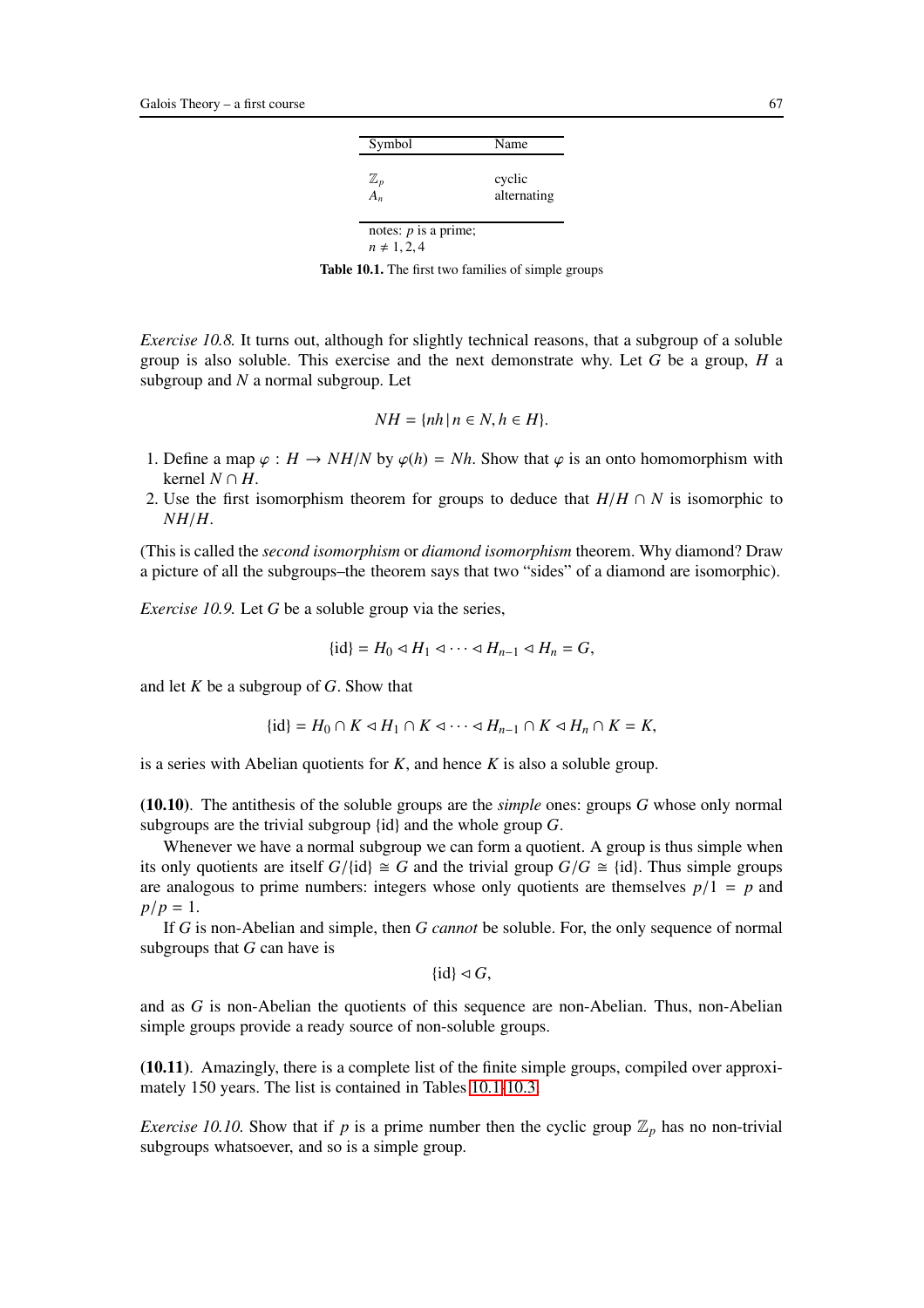| Symbol                                        | Name                            |         |  |
|-----------------------------------------------|---------------------------------|---------|--|
|                                               |                                 |         |  |
| $PSL_n\mathbb{F}_q$                           | projective                      | 1870    |  |
| $\text{PSP}_{2n}\mathbb{F}_a$                 | simplectic                      | 1870    |  |
| $P\Omega_{2n}^+$                              | orthogonal                      | 1870    |  |
| $PQ_{2n+1}$                                   | orthogonal                      | 1870    |  |
| $E_6(q)$                                      | Chevalley                       | 1955    |  |
| $E_7(q)$                                      | Chevalley                       | 1955    |  |
| $E_8(q)$                                      | Chevalley                       | 1955    |  |
| $F_4(q)$                                      | Chevalley                       | 1955    |  |
| G <sub>2</sub> (q)                            | Chevalley                       | 1955    |  |
| ${}^2A_n(q^2) = \text{PSU}_n\mathbb{F}_{q^2}$ | unitary or twisted Chevalley    | 1870    |  |
| ${}^{2}D_{n}(q^{2}) = PQ_{2n}^{-}$            | orthogonal or twisted Chevalley | 1870    |  |
| ${}^2E_6(q^2)$                                | twisted Chevalley               | c. 1960 |  |
| ${}^3D_4(q^3)$                                | twisted Chevalley               | c. 1960 |  |
| ${}^2B_2(2^{2e+1})$                           | Suzuki                          | 1960    |  |
| ${}^2G_2(2^{2e+1})$                           | Ree                             | 1961    |  |
| ${}^{2}F_{4}(2^{2e+1})$                       | Ree                             | 1961    |  |
|                                               |                                 |         |  |

notes: *n* and *e* are ∈  $\mathbb{Z}$  There are some restrictions on *n q* is a prime power; and *q*, left off here for clarity. and  $q$ , left off here for clarity.

<span id="page-67-0"></span>Table 10.2. The simple groups of Lie type

(10.12). In Table [10.1](#page-66-0) we see that the Alternating groups  $A_n$  are simple for  $n \neq 1, 2$  or 4. In particular these Alternating groups are not soluble, and as any subgroup of a soluble group is soluble, any group containing the Alternating group will also not be soluble. Thus, the symmetric groups  $S_n$  are not soluble if  $n \neq 1, 2$  or 4.

(10.13). Tables [10.2](#page-67-0) and [10.3](#page-68-1) list the really interesting simple groups. The groups of Lie type are roughly speaking groups of matrices whose entries come from finite fields. We have already seen that if  $q = p^n$  a prime power, then there is a field  $\mathbb{F}_q$  with  $q = p^n$  elements. The group  $SL_nF_q$  consists of the  $n \times n$  matrices having determinant 1 and with entries from this field and the usual matrix multiplication. This group is not simple as

$$
N = \{\lambda I_n \, | \, \lambda \in \mathbb{F}_q\},\
$$

is a normal subgroup. But it turns out that the quotient group,

$$
\mathrm{SL}_n\mathbb{F}_q/N,
$$

is a simple group. It is denoted  $PSL_nF_q$ , and called the *n*-dimensional projective special linear group over  $\mathbb{F}_q$ . The remaining groups in Table [10.2](#page-67-0) come from more complicated constructions.

Table [10.3](#page-68-1) lists groups that don't fall into any of the other categories. For this reason they are called the "sporadic" simple groups. They arise from various – often quite complicated – constructions that are beyond the reach of these notes. The most interesting of them is the largest one – the Monster simple group (which actually contains quite a few of the others as subgroups).

In any case, the simple groups in Tables [10.2](#page-67-0) and [10.3](#page-68-1) are all non-Abelian, hence provide more examples of non-soluble groups.

#### *Further Exercises for Section 10*

*Exercise 10.11.* Show that any subgroup of an abelian group is normal.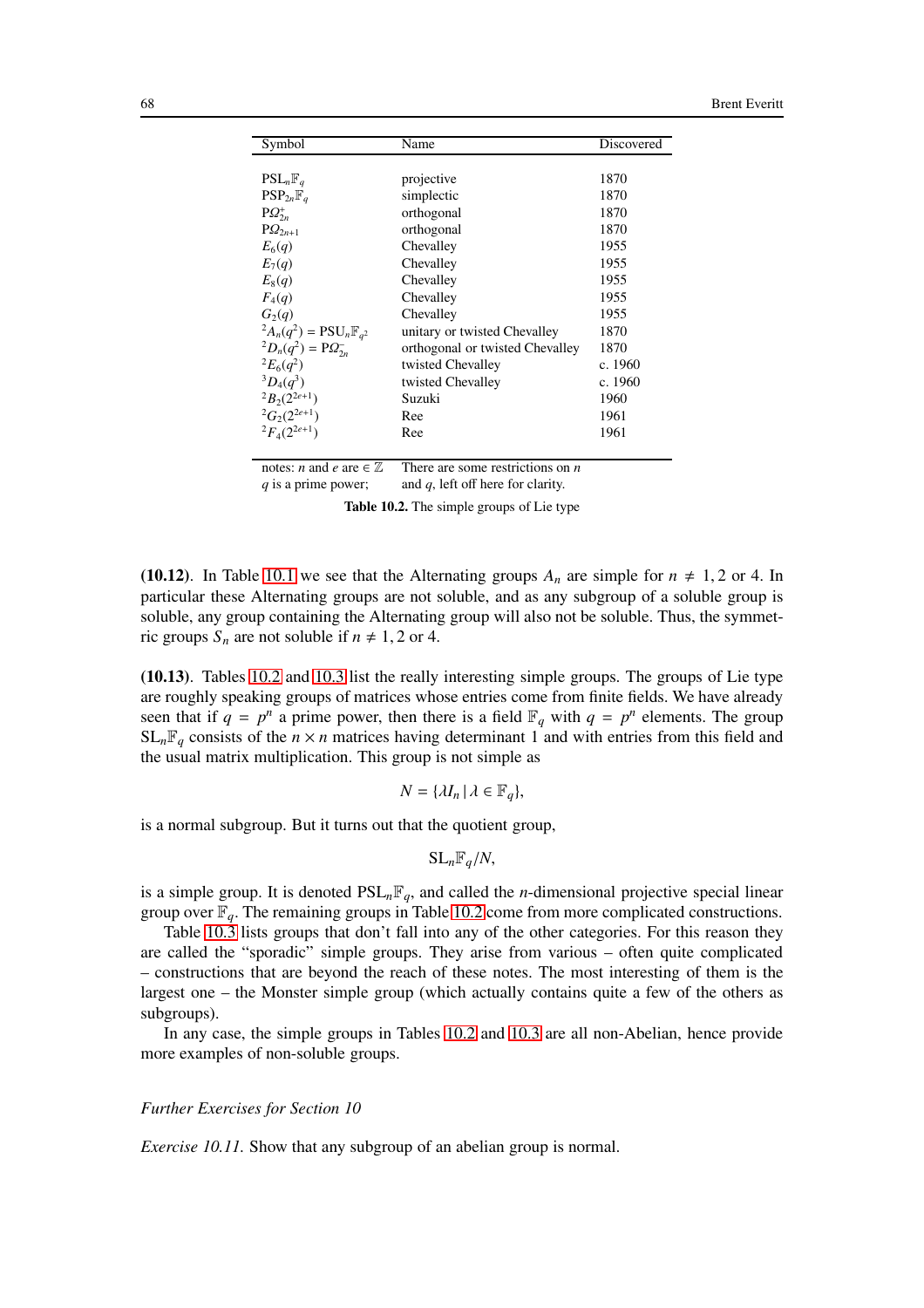| Symbol                                   | Name                                            | <b>Discovered</b> | Order                                                                        |  |  |  |  |  |  |
|------------------------------------------|-------------------------------------------------|-------------------|------------------------------------------------------------------------------|--|--|--|--|--|--|
|                                          |                                                 |                   |                                                                              |  |  |  |  |  |  |
| 1. First generation of the Happy Family  |                                                 |                   |                                                                              |  |  |  |  |  |  |
| $M_{11}$                                 | Mathieu                                         | 1861              | $2^4 3^2 5 11$                                                               |  |  |  |  |  |  |
| $M_{12}$                                 | Mathieu                                         | 1861              | $2^4 3^3 5 11$                                                               |  |  |  |  |  |  |
| $M_{22}$                                 | Mathieu                                         | 1873              | $2^7 3^2 5 7 11$                                                             |  |  |  |  |  |  |
| $M_{23}$                                 | Mathieu                                         | 1873              | $2^7$ 3 <sup>2</sup> 5 7 11 23                                               |  |  |  |  |  |  |
| $M_{24}$                                 | Mathieu                                         | 1873              | $2^{10}$ 3 <sup>3</sup> 5 7 1 1 2 3                                          |  |  |  |  |  |  |
| 2. Second generation of the Happy Family |                                                 |                   |                                                                              |  |  |  |  |  |  |
| HJ                                       | Hall-Janko                                      | 1968              | $2^7$ 3 <sup>3</sup> 5 <sup>2</sup> 7                                        |  |  |  |  |  |  |
| HiS                                      | Higman-Sims                                     | 1968              | $2^9$ 3 <sup>2</sup> 5 <sup>3</sup> 7 11                                     |  |  |  |  |  |  |
| McL                                      | McLaughlin                                      | 1969              | 27 36 53 7 11                                                                |  |  |  |  |  |  |
| Suz                                      | Suzuki                                          | 1969              | 2 <sup>13</sup> 3 <sup>7</sup> 5 <sup>2</sup> 7 11 13                        |  |  |  |  |  |  |
| Co <sub>1</sub>                          | Conway                                          | 1969              | 2 <sup>21</sup> 3 <sup>9</sup> 5 <sup>4</sup> 7 <sup>2</sup> 11 13 23        |  |  |  |  |  |  |
| Co <sub>2</sub>                          | Conway                                          | 1969?             | 2 <sup>18</sup> 3 <sup>6</sup> 5 <sup>3</sup> 7 11 23                        |  |  |  |  |  |  |
| Co <sub>3</sub>                          | Conway                                          | 1969?             | $2^{10}$ 3 <sup>7</sup> 5 <sup>3</sup> 7 11 23                               |  |  |  |  |  |  |
|                                          | 3. Third generation of the Happy Family         |                   |                                                                              |  |  |  |  |  |  |
| He                                       | Held                                            | 1968              | $2^{10}$ 3 <sup>2</sup> 5 <sup>2</sup> 7 <sup>3</sup> 17                     |  |  |  |  |  |  |
| $Fi_{22}$                                | Fischer                                         | 1968              | $2^{17}$ 3 <sup>9</sup> 5 <sup>2</sup> 7 11 13                               |  |  |  |  |  |  |
| $Fi_{23}$                                | Fischer                                         | 1968              | 2 <sup>18</sup> 3 <sup>13</sup> 5 <sup>2</sup> 7 11 13 17 23                 |  |  |  |  |  |  |
| $Fi_{24}$                                | Fischer                                         | 1968              | 2 <sup>21</sup> 3 <sup>16</sup> 5 <sup>2</sup> 7 <sup>3</sup> 11 13 17 23 29 |  |  |  |  |  |  |
| $F_5$                                    | Harada-Norton                                   | 1973              | 2 <sup>14</sup> 3 <sup>6</sup> 5 <sup>6</sup> 7 11 19                        |  |  |  |  |  |  |
| $F_3$                                    | Thompson                                        | 1973              | 2 <sup>15</sup> 3 <sup>10</sup> 5 <sup>3</sup> 7 <sup>2</sup> 13 19 31       |  |  |  |  |  |  |
| F <sub>2</sub>                           | Fischer or "Baby Monster"                       | 1973              | 241 313 56 72 11 13 17 19 23 47                                              |  |  |  |  |  |  |
| M                                        | Fischer-Griess or "Friendly Giant" or "Monster" | 1973              | $\approx 10^{55}$                                                            |  |  |  |  |  |  |
| 4. The Pariahs.                          |                                                 |                   |                                                                              |  |  |  |  |  |  |
| $J_1$                                    | Janko                                           | 1965              | $2^3$ 5 7 11 19                                                              |  |  |  |  |  |  |
| $J_3$                                    | Janko                                           | 1968              | $2^73^551719$                                                                |  |  |  |  |  |  |
| $J_4$                                    | Janko                                           | 1975              | 2 <sup>21</sup> 3 <sup>3</sup> 5 7 1 1 <sup>3</sup> 23 29 31 37 43           |  |  |  |  |  |  |
| Ly                                       | Lyons                                           | 1969              | 28 37 56 7 11 31 37 67                                                       |  |  |  |  |  |  |
| Ru                                       | Rudvalis                                        | 1972              | $2^{14}$ 3 <sup>3</sup> 5 <sup>3</sup> 7 13 29                               |  |  |  |  |  |  |
| O'N                                      | $O'$ Nan                                        | 1973              | 29 34 5 73 11 19 31                                                          |  |  |  |  |  |  |

<span id="page-68-1"></span>

|  | Table 10.3. The sporadic simple groups |  |  |
|--|----------------------------------------|--|--|
|  |                                        |  |  |

*Exercise 10.12.* Let *n* be a positive integer that is not prime. Show that the cyclic group  $\mathbb{Z}_n$  is not simple.

<span id="page-68-0"></span>*Exercise 10.13.* Show that  $A_2$  and  $A_4$  are not simple groups, but  $A_3$  is.

*Exercise 10.14.* Let *G* be a group and *H* a subgroup such that *H* has exactly two cosets in *G*. Let  $C_2$  be the group with elements  $\{-1, 1\}$  and operation the usual multiplication. Define a map  $f: G \to C_2$  by

$$
f(g)=\begin{cases}1&g\in H\\-1&g\notin H\end{cases}
$$

Show that *f* is a homomorphism. Deduce that *H* is a normal subgroup.

*Exercise 10.15.* Consider the group of symmetries (rotations and reflections) of a regular *n*-sided polygon for  $n \geq 3$ . Show that this is not a simple group.

*Exercise 10.16.* Show that  $S_2$  is simple but  $S_n$  is not for  $n \geq 3$ . Show that  $A_n$  has no subgroups of index 2 for  $n \geq 5$ .

*Exercise 10.17.* Show that if *G* is abelian and simple then it is cyclic. Deduce that if *G* is simple and not isomorphic to  $\mathbb{Z}_p$  then *G* is non-Abelian.

*Exercise 10.18.* For each of the following groups *G*, draw the subgroup lattice  $\mathcal{L}(G)$ :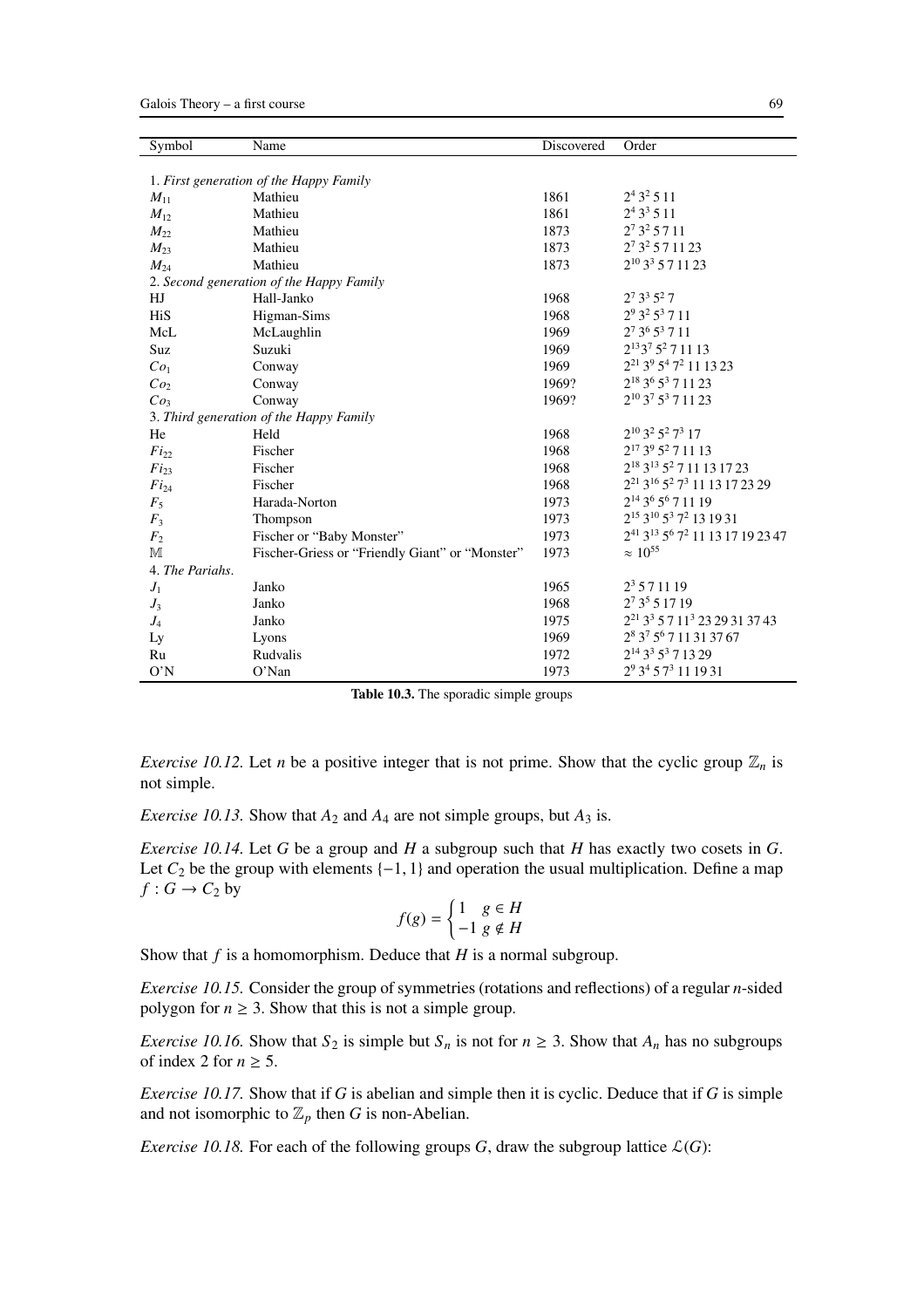1.  $G =$  the group of symmetries of a pentagon or hexagon.

2. *G* = the cyclic group  $\{1, g, g^2, \dots, g^{n-1}\}$  where  $g^n = 1$ .

## <span id="page-69-0"></span>11. Groups II: Symmetries of Fields

We are finally able to bring symmetry into the solutions of polynomial equations.

Definition 11.1 (automorphism or symmetry of a field). *An automorphism of a field F is an isomorphism*  $\sigma$ :  $F \rightarrow F$ , *ie: a bijective map from F to F such that*  $\sigma(a + b) = \sigma(a) + \sigma(b)$  *and*  $\sigma(ab) = \sigma(a)\sigma(b)$  *for all a, b*  $\in$  *F.* 

We remarked in Section [3](#page-21-0) that an automorphism is a relabeling of the elements using different symbols but keeping the algebra the same. So it is a way of picking the field up and placing it back down without changing the way it essentially looks.

*Exercise 11.1.* Show that if  $\sigma$  is an automorphism of the field *F* then  $\sigma(0) = 0$  and  $\sigma(1) = 1$ .

(11.1). A familiar example is complex conjugation:  $\sigma : z \mapsto \overline{z}$  is an automorphism of  $\mathbb{C}$ , since

 $\overline{z + w} = \overline{z} + \overline{w}$  and  $\overline{zw} = \overline{z} + \overline{w}$ .

with conjugation a bijection  $\mathbb{C} \to \mathbb{C}$ . This symmetry captures the idea that from an algebraic point of view, we could have just as easily adjoined −i to R, rather than i, to obtain the complex numbers – they look the same upside down as right side up!

We will see at the end of this section that if a non-trivial automorphism of  $\mathbb C$  fixes pointwise the real numbers, then it must be complex conjugation. If we drop the requirement that  $\mathbb R$  be fixed then there may be more possibilities: if we only insist that  $\sigma$  fix  $\mathbb Q$  pointwise then there are infinitely many possibilities.

*Exercise 11.2.* Let  $f \in \mathbb{Q}[x]$  with roots  $\{\alpha_1, \dots, \alpha_d\} \in \mathbb{C}$ . Show that complex conjugation  $z \mapsto \overline{z}$ is an automorphism of the splitting field  $\mathbb{Q}(\alpha_1, \ldots, \alpha_d)$ . Is it always non-trivial?

*Exercise 11.3.* Show that  $a + bi \rightarrow -a + bi$  is *not* an automorphism of C. Show that if  $\ell$  is a line through 0 in  $\mathbb C$ , then reflecting in  $\ell$  is an automorphism only when  $\ell$  is the real axis.

(11.2). We saw in Section [3](#page-21-0) that every field *F* has a prime subfield isomorphic to either  $\mathbb{F}_p$  or Q. The elements have the form:

$$
\overbrace{\frac{1+1+\cdots+1}{\underbrace{1+1+\cdots+1}}}_{n \text{ times}}.
$$

If  $\sigma$  :  $F \to F$  is an automorphism of *F* then

*m* times

$$
\sigma\left(\underbrace{\frac{1+1+\cdots+1}{1+1+\cdots+1}}_{n \text{ times}}\right) = \sigma(1+1+\cdots+1)\sigma\left(\underbrace{\frac{1}{1+1+\cdots+1}}_{n}\right)
$$
\n
$$
= (\sigma(1)+\sigma(1)+\cdots+\sigma(1))\left(\underbrace{\frac{1}{\sigma(1)+\sigma(1)+\cdots+\sigma(1)}}_{n}\right) = \underbrace{\frac{m \text{ times}}{1+1+\cdots+1}}_{n \text{ times}}.
$$

The elements of the prime subfield are thus fixed pointwise by the automorphism  $\sigma$ .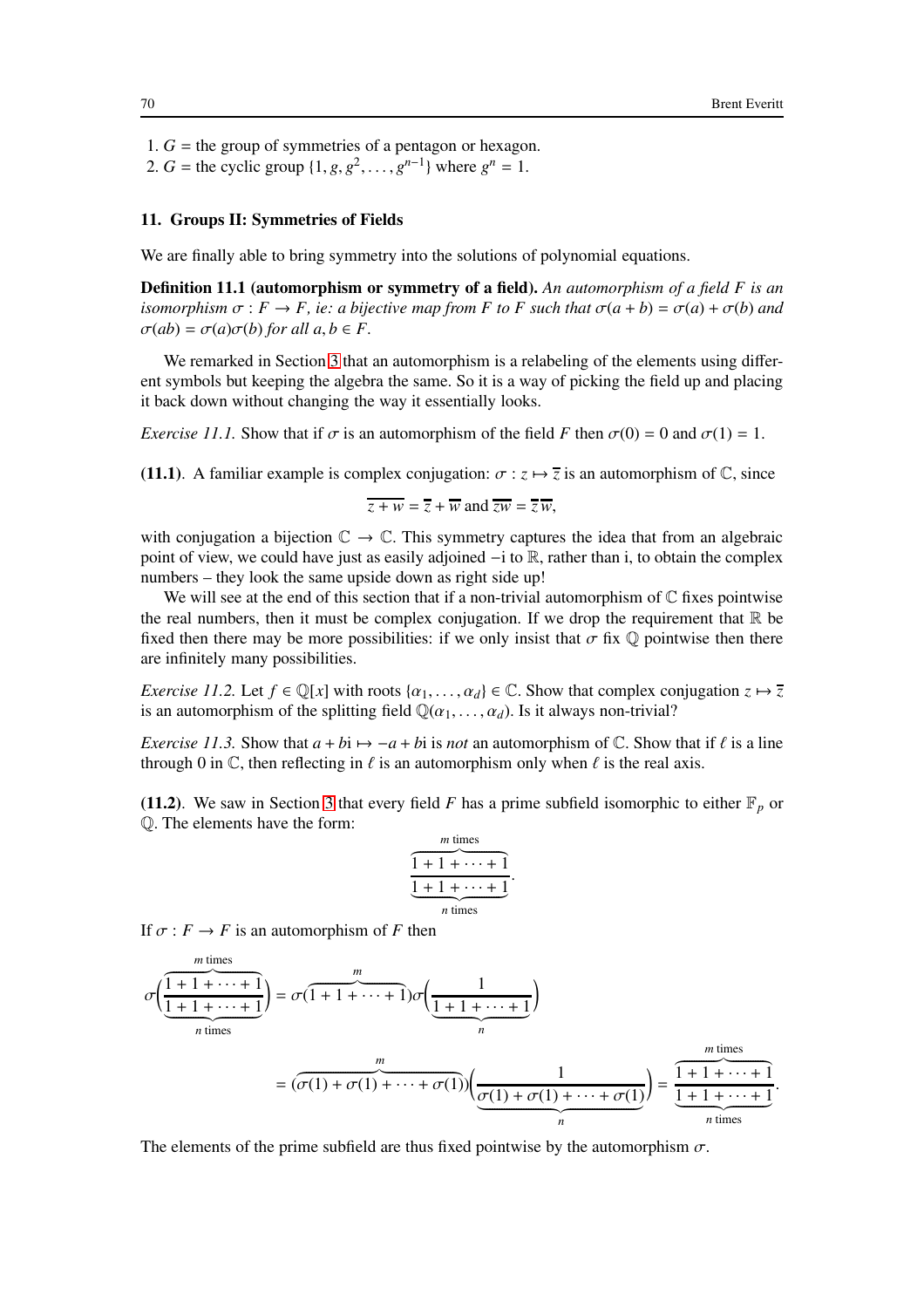(11.3). This example suggests that we should think about symmetries in a relative way. As symmetries normally arrange themselves into groups we define:

Definition 11.2 (Galois group of an extension). *Let F* ⊆ *E be an extension of fields. The automorphisms of the field E that fix pointwise the elements of F form a group under composition, called the Galois group of E over F, and denoted Gal*(*E*/*F*)*.*

An element  $\sigma$  of Gal( $E/F$ ) thus has the property that  $\sigma(a) = a$  for all  $a \in F$ .

*Exercise 11.4.* For  $F \subset E$  fields, show that the set of automorphisms Gal( $E/F$ ) of *E* that fix *F* pointwise do indeed form a group under composition.

(11.4). Consider the field  $\mathbb{Q}(\sqrt{2}, i)$ . The tower law gives basis  $\{1, \sqrt{2}, i, \sqrt{2}i\}$  over  $\mathbb{Q}$ , so the elements are

$$
\mathbb{Q}(\sqrt{2},i) = \{a+b\sqrt{2}+ci+d\sqrt{2}i\,|\,a,b,c,d \in \mathbb{Q}\}.
$$

If  $\sigma \in \text{Gal}(\mathbb{Q}(\sqrt{2}, i)/\mathbb{Q})$  then

$$
\sigma(a+b\sqrt{2}+c\mathbf{i}+d\sqrt{2}\mathbf{i}) = \sigma(a) + \sigma(b)\sigma(\sqrt{2}) + \sigma(c)\sigma(\mathbf{i}) + \sigma(d)\sigma(\sqrt{2}\mathbf{i})
$$

$$
= a + b\sigma(\sqrt{2}) + c\sigma(\mathbf{i}) + d\sigma(\sqrt{2}\mathbf{i})
$$

as an element of Gal $(\mathbb{Q}(\sqrt{2}, i)/\mathbb{Q})$  fixes rational numbers by definition. Thus  $\sigma$  is completely determined by its effect on the basis  $\{1, \sqrt{2}, i, \sqrt{2}i\}$ : once their images are known, then  $\sigma$  is known.

(This is no surprise. If  $F \subseteq E$  is an extension then, among other things, *E* is a vector space over *F* and  $\sigma \in \text{Gal}(E/F)$  is, among other things, a linear map of vector spaces  $E \to E$ , hence completely determined by its effect on a basis.)

We can say more: we have  $\sigma(1) = 1$  and  $\sigma(\sqrt{2}i) = \sigma(\sqrt{2})\sigma(i)$ . Thus  $\sigma$  is completely determined by its effect on  $\sqrt{2}$  and i, the elements adjoined to obtain  $\mathbb{Q}(\sqrt{2})$ , i).

(11.5). This is a general fact: if  $F \subseteq F(\alpha_1, \alpha_2, \dots, \alpha_k) = E$  and  $\sigma \in \text{Gal}(E/F)$ , then  $\sigma$  is completely determined by its effect on  $\alpha_1, \ldots, \alpha_k$ . For, if  $\{\beta_1, \ldots, \beta_n\}$  is a basis for *E* over *F*, then  $\sigma$  is completely determined by its effect on the  $\beta_i$ . The proof of the tower law gives

$$
\beta_i = \alpha_1^{i_1} \alpha_2^{i_2} \dots \alpha_k^{i_k},
$$

a product of the  $\alpha_j$ 's, so that  $\sigma(\beta_i) = \sigma(\alpha_1)^{i_1} \sigma(\alpha_2)^{i_2} \dots \sigma(\alpha_k)^{i_k}$  is in turn determined by the  $\sigma(\alpha_i)$ 's.

(11.6). The structure of Galois groups can sometimes be determined via ad-hoc arguments, at least in very simple cases. For example, let  $\omega$  be the primitive cube root of 1,

$$
\omega = -\frac{1}{2} + \frac{\sqrt{3}}{2}i,
$$

and consider the extension  $\mathbb{Q} \subset \mathbb{Q}(\omega)$ .

Although  $\omega$  is a root of  $x^3 - 1$ , this is reducible over Q (1 is also a root) and the minimum polynomial of  $\omega$  over  $\mathbb Q$  is in fact  $x^2 + x + 1$  by Exercise [2.14.](#page-20-1) By Theorem D, the field  $\mathbb{Q}(\omega)$  =  ${a + b\omega | a, b \in \mathbb{Q}}$ , so that  $\mathbb{Q}(\omega)$  is 2-dimensional over  $\mathbb Q$  with basis  $\{1, \omega\}$ . Let  $\sigma \in \text{Gal}(\mathbb{Q}(\omega)/\mathbb{Q})$ , whose effect is completely

determined by where it sends  $\omega$ . Suppose  $\sigma(\omega) = a + b\omega$  for some  $a, b \in \mathbb{Q}$  to be determined. We have  $\sigma(\omega^3) = \sigma(1) = 1$ , but also

$$
\sigma(\omega^3) = \sigma(\omega)^3 = (a + b\omega)^3 = (a^3 + b^3 - 3ab^2) + (3a^2b - 3ab^2)\omega
$$



1

ω 2

 $\sigma(\omega) = \omega^2 = \overline{\omega}$ 

ω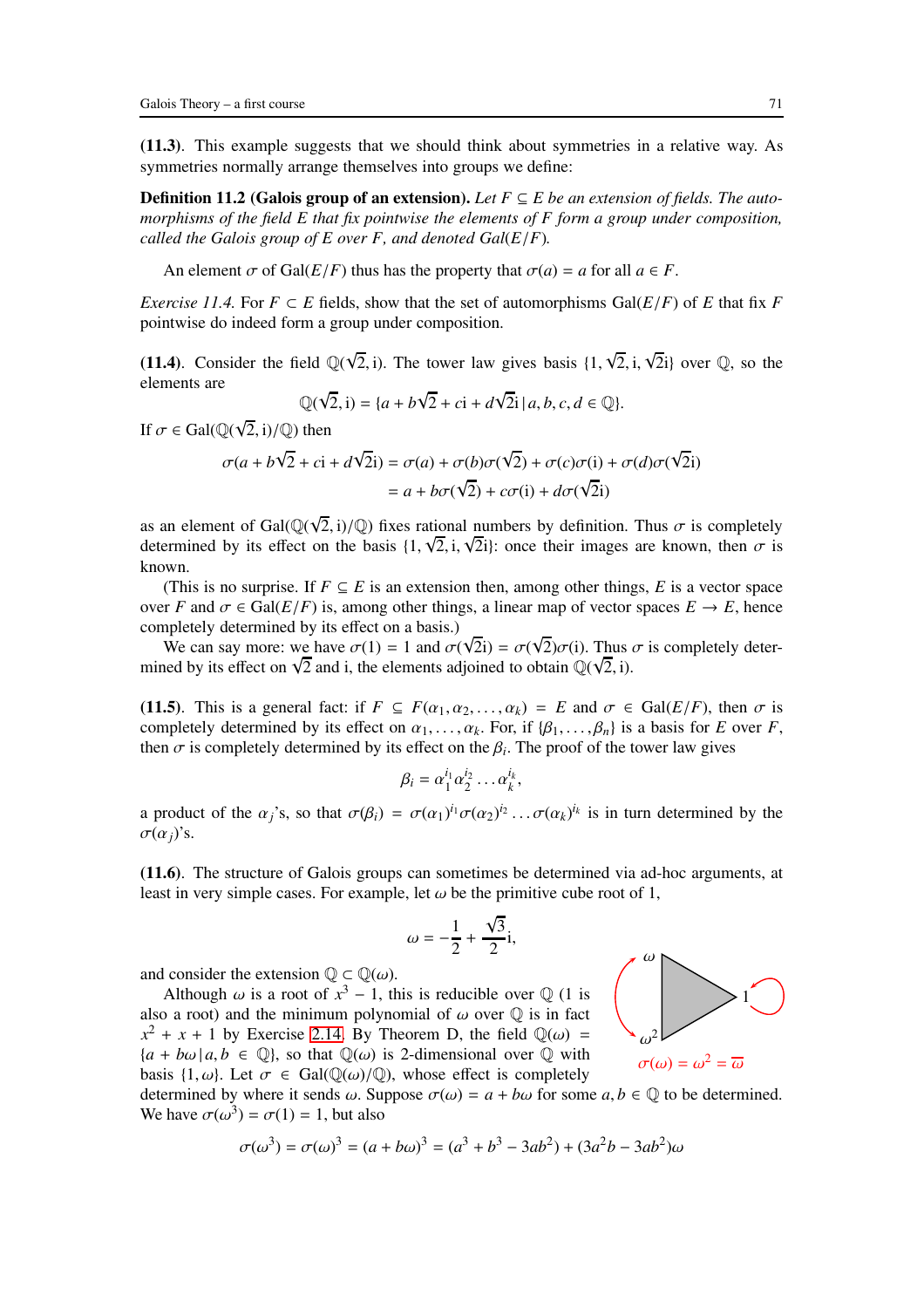with the last bit using  $\omega^2 = -\omega - 1$ .

As  $\{1, \omega\}$  are independent over  $\mathbb{Q}$ , the elements of  $\mathbb{Q}(\omega)$  have unique expressions as linear combinations of these two basis elements. We can therefore "equate the 1 and  $\omega$  parts" in these two expressions for  $\sigma(\omega^3)$ :

$$
1 = \sigma(\omega^3) = (a^3 + b^3 - 3ab^2) + (3a^2b - 3ab^2)\omega
$$
, so that  $a^3 + b^3 - 3ab^2 = 1$  and  $3a^2b - 3ab^2 = 0$ .

Solving these equations (in  $\mathbb{Q}$ !) gives three solutions  $a = 0, b = 1$  and  $a = 1, b = 0$  and  $a = -1, b = -1$ , corresponding to  $\sigma(\omega) = \omega$  and  $\sigma(\omega) = 1$  and  $\sigma(\omega) = -1 - \omega = \omega^2$ . The second one is impossible as  $\sigma$  is a bijection and we already have  $\sigma(1) = 1$ . The first one is the identity map and the third  $\sigma(\omega) = \omega^2 = \overline{\omega}$  is complex conjugation (and shown in the figure above), giving Gal $(\mathbb{Q}(\omega)/\mathbb{Q}) = \{\text{id}, \sigma : z \mapsto \overline{z}\}\$ a group of order two. (Now revisit Exercise [0.3\)](#page-6-1).

<span id="page-71-0"></span>*Exercise 11.5.*  $\mathbb{Q}(\omega)$  is also spanned, as a vector space, by  $\{1, \omega, \omega^2\}$ , so that every element has an expression of the form  $a + b\omega + c\omega^2$  for some  $a, b, c \in \mathbb{Q}$ . In particular  $\overline{\omega}$  can be written as both ω<sup>2</sup> and as −1 − ω. "Equating the 1 and the ω and the ω<sup>2</sup> parts" gives 0 = −1 and 1 = 0. What has gone wrong?

(11.7). Our first tool for unpicking the structure of Galois groups is:

**Theorem F (The Extension Theorem).** Let F, K be fields,  $\tau : F \rightarrow K$  an isomorphism and  $\tau^* : F[x] \to K[x]$  the ring homomorphism given by  $\tau^* : \sum a_i x^i \mapsto \sum \tau(a_i) x^i$ . If  $\alpha$  is algebraic *over F, then*  $\tau$  *extends to an isomorphism*  $\sigma$  :  $F(\alpha) \to K(\beta)$  *with*  $\sigma(\alpha) = \beta$  *if and only if*  $\beta$  *is a root of*  $\tau^* f$ , where f is the minimum polynomial of  $\alpha$  over F.

The elements  $\alpha$  and  $\beta$  are assumed to lie in some extensions  $F \subseteq E_1, K \subseteq E_2$ ; when we say that  $\tau$  extends to  $\sigma$  we mean that the restriction of  $\sigma$  to *F* is  $\tau$ .

The theorem seems technical, but has an intuitive meaning. Suppose we have  $F = K$  and  $\tau$  is the identity isomorphism, hence  $\tau^*$  is also the identity. Then we have an extension  $\sigma : F(\alpha) \to$ *F*( $\beta$ ) precisely when  $\beta$  is a root of the minimum polynomial *f* of  $\alpha$  over *F*.

We can say even more: if  $\beta$  is an element of  $F(\alpha)$ , then  $F(\beta) \subseteq F(\alpha)$ ; as an *F*-vector space  $F(\beta)$  is (deg *f*)-dimensional over *F* as  $\alpha$  and  $\beta$  have the same minimum polynomial over *F*. As *F*( $\alpha$ ) has the same dimension we get  $F(\beta) = F(\alpha)$ . Thus  $\sigma$  is an isomorphism of  $F(\alpha) \to F(\alpha)$ fixing *F* pointwise, and so an element of the Galois group  $Gal(F(\alpha)/F))$ .

Here is everything we know about Galois groups so far:

**Corollary 11.1.** Let  $\alpha$  be algebraic over F with minimum polynomial f over F. Then  $\sigma$  :  $F(\alpha) \rightarrow F(\alpha)$  *is an element of the Galois group Gal(F(* $\alpha$ *)/F) <i>if and only if*  $\sigma(\alpha) = \beta$  *where*  $\beta$  *is a root of f that is contained in*  $F(\alpha)$ *.* 

The elements of the Galois group thus permute those roots of the minimum polynomial that are contained in  $F(\alpha)$ .

There are slick proofs of the Extension theorem; ours is not going to be one of them. But it does make things nice and concrete. The elements of  $F(\alpha)$  are polynomials in  $\alpha$ , so the simplest way to define  $\sigma$  is

<span id="page-71-1"></span>
$$
\sigma: a_m \alpha^m + \dots + a_1 \alpha + a_0 \mapsto \tau(a_m) \beta^m + \dots + \tau(a_1) \beta + \tau(a_0). \tag{11.1}
$$

The complication is that the same element will have many such polynomial expressions; for example  $\overline{\omega} \in \mathbb{Q}(\omega)$  can be written both as  $\omega^2$  and  $-1 - \omega$  (see Exercise [11.5](#page-71-0) above) making it unclear if [\(11.1\)](#page-71-1) is well-defined. The solution is that  $\beta$  is a root of  $\tau^* f$ , the " $K[x]$  version" of f.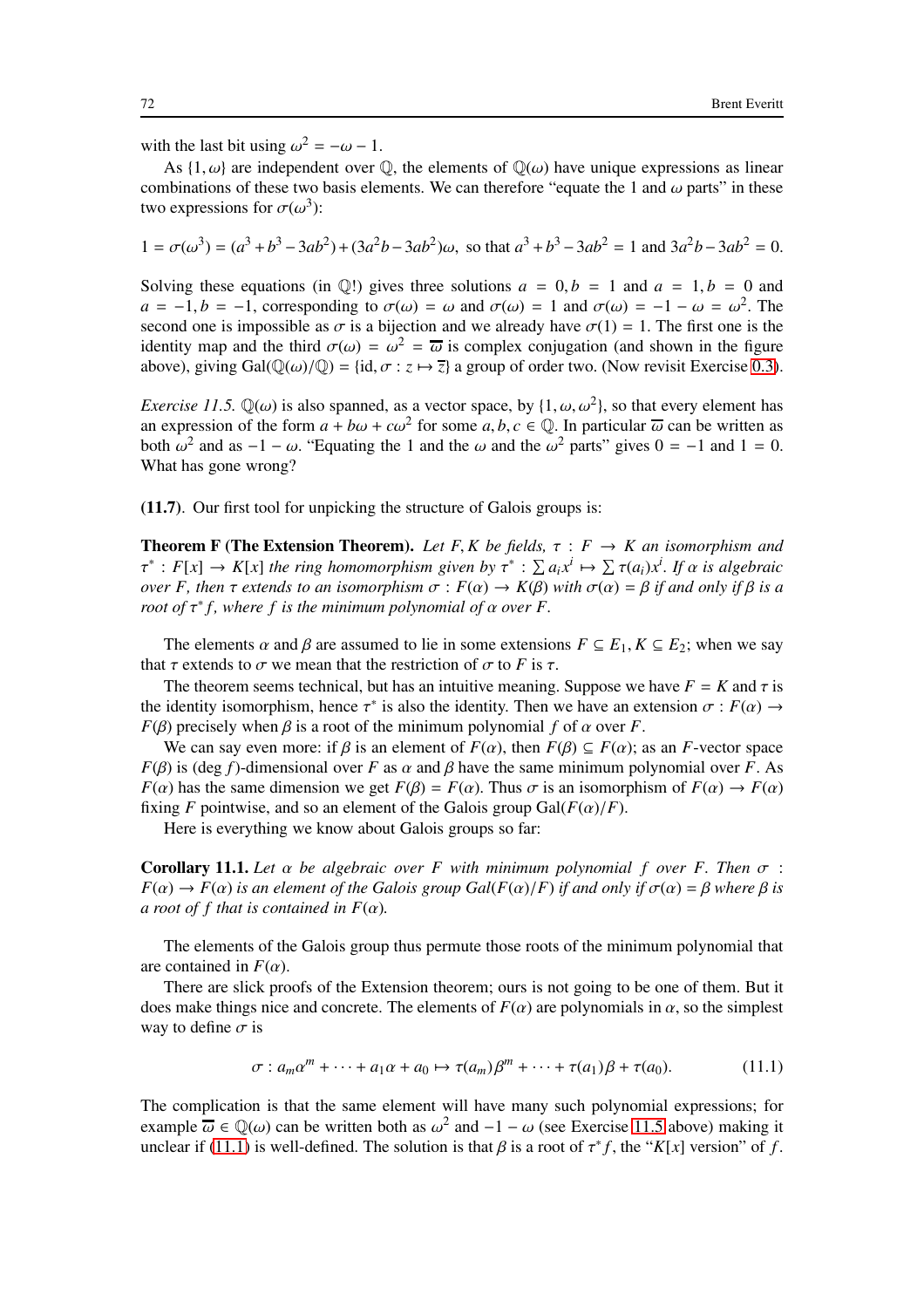*Proof of the Extension Theorem.* For the "only if" part let  $f = \sum a_i x^i$  with  $f(\alpha) = 0$ . Then  $\sum a_i \alpha^i = 0 \in E_1$  and  $\sigma(0) = 0 \in E_2$  gives:

$$
\sigma\bigg(\sum a_i\alpha^i\bigg)=0\Rightarrow\sum\sigma(a_i)\sigma(\alpha)^i=0\Rightarrow\sum\tau(a_i)\beta^i=0\Rightarrow\tau^*f(\beta)=0.
$$

(Compare this argument with the one that shows the roots of a polynomial with real coefficients occur in complex conjugate pairs).

For the "if" part, we need to build an isomorphism  $F(\alpha) \to K(\beta)$  with the desired properties. Define  $\sigma$  by the formula [\(11.1\)](#page-71-0); in particular  $\sigma(a) = \tau(a)$  for all  $a \in F$  and  $\sigma(\alpha) = \beta$ .

(i). σ *is well-defined and 1-1*: Let

$$
\sum a_i\alpha^i=\sum b_i\alpha^i,
$$

be two expressions for some element of  $F(\alpha)$ . Then  $\sum (a_i - b_i)\alpha^i = 0$  and so  $\alpha$  is a root of the polynomial  $g = \sum (a_i - b_i)x^i \in F[x]$ . As *f* is the minimum polynomial of  $\alpha$  over *F* it is a factor of *g*, so that  $g = fh$ , hence  $\tau^*(g) = \tau^*(fh) = \tau^*(f)\tau^*(h)$  and  $\tau^*(f)$  is a factor of  $\tau^*(g)$ . As  $\beta$  is a root of  $\tau^*(f)$  it is a root of  $\tau^*(g)$ :

$$
\tau^*(g)(\beta) = 0 \Leftrightarrow \sum \tau(a_i - b_i)\beta^i = 0 \Leftrightarrow \sum \tau(a_i)\beta^i = \sum \tau(b_i)\beta^i \Leftrightarrow \sigma\left(\sum a_i\alpha^i\right) = \sigma\left(\sum b_i\alpha^i\right).
$$

The conclusion is that  $\sum a_i \alpha^i = \sum b_i \alpha^i$  in  $F(\alpha)$  if and only if  $\sigma(\sum a_i \alpha^i) = \sigma(\sum b_i \alpha^i)$  in  $K(\beta)$ , hence  $\sigma$  is both well-defined ( $\Rightarrow$ ) and 1-1 ( $\Leftarrow$ ).

(ii). σ *is a homomorphism*: Let

$$
\lambda = \sum a_i \alpha^i \text{ and } \mu = \sum b_i \alpha^i,
$$

be two elements of  $F(\alpha)$ . Then

$$
\sigma(\lambda + \mu) = \sigma\left(\sum (a_i + b_i)\alpha^i\right) = \sum \tau(a_i + b_i)\beta^i
$$
  
= 
$$
\sum \tau(a_i)\beta^i + \sum \tau(b_i)\beta^i = \sigma(\lambda) + \sigma(\mu).
$$

Similarly,

$$
\sigma(\lambda \mu) = \sigma\Big(\sum_{k} \Big(\sum_{i+j=k} a_i b_j\Big) \alpha^k\Big) = \sum_{k} \tau\Big(\sum_{i+j=k} a_i b_j\Big) \beta^k = \sum_{k} \Big(\sum_{i+j=k} \tau(a_i) \tau(b_j)\Big) \beta^k
$$

$$
= \Big(\sum \tau(a_i) \beta^i\Big) \Big(\sum \tau(b_j) \beta^j\Big) = \sigma(\lambda) \sigma(\mu).
$$

(ii).  $\sigma$  *is onto:*  $\sigma(F(\alpha))$  is contained in  $K(\beta)$  by [\(11.1\)](#page-71-0). On the other hand, any  $b \in K$  is the image *b* = τ(*a*) of some *a* ∈ *F*, as τ is onto, and *β* =  $\sigma(\alpha)$  by definition. Thus both *β* and *K* are in  $\sigma(F(\alpha))$ , hence  $K(\beta) \subseteq \sigma(F(\alpha))$ . are in  $\sigma(F(\alpha))$ , hence  $K(\beta) \subseteq \sigma(F(\alpha))$ .

(11.8). To compute the Galois group of the extension  $\mathbb{Q} \subset \mathbb{Q}(\alpha)$ , where  $\alpha = \sqrt[3]{2}$ , any automorphism is completely determined by where it sends  $\alpha$ . And we are free to send  $\alpha$  to those roots of its minimum polynomial over  $\mathbb Q$  that are also contained in  $\mathbb Q(\alpha)$ . The minimum polynomial is  $x^3 - 2$ , which has roots  $\alpha$ ,  $\alpha\omega$  and  $\alpha\omega^2$  where

$$
\omega = -\frac{1}{2} + \frac{\sqrt[3]{2}}{2}i.
$$

But the roots  $\alpha\omega$  and  $\alpha\omega^2$  are not contained in  $\mathbb{Q}(\alpha)$  as this field contains only real numbers – whereas  $\alpha\omega$  and  $\alpha\omega^2$  are clearly non-real. Thus the only possible image for  $\alpha$  under an automorphism is  $\alpha$  itself, and Gal( $\mathbb{Q}(\alpha)/\mathbb{Q}$ ) is the trivial group {id}.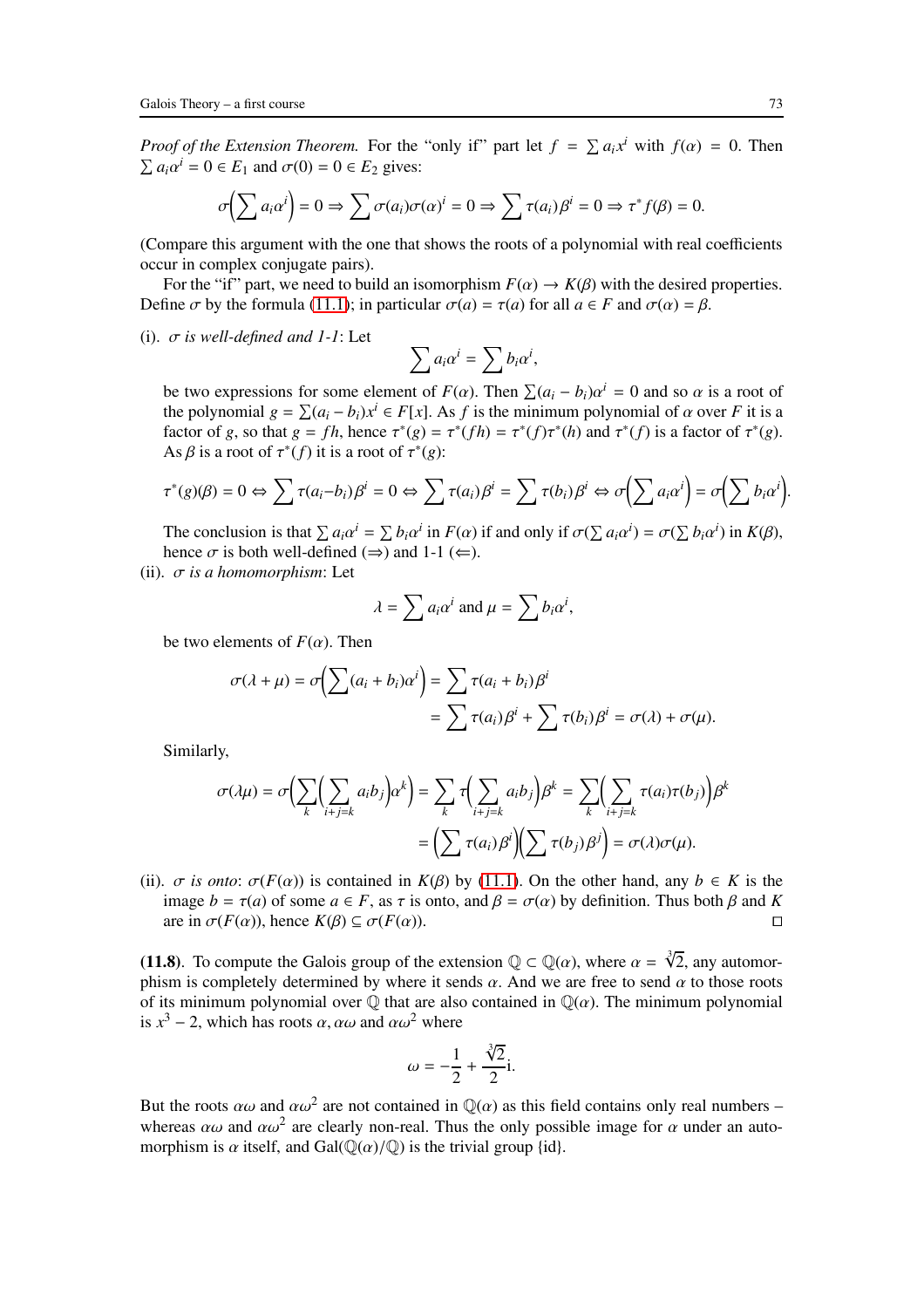(11.9). Returning to the example immediately before the Extension theorem, any automorphism of  $\mathbb{Q}(\omega)$  that fixes  $\mathbb Q$  pointwise is determined by where it sends  $\omega$ , and this must be to a root of the minimum polynomial over  $\mathbb Q$  of  $\omega$ . As this polynomial is  $1 + x + x^2$  with roots  $\omega$  and  $\omega^2$ , we have automorphisms that sends  $\omega$  to itself or sends  $\omega$  to  $\omega^2 = \overline{\omega}$ , ie:

$$
\mathrm{Gal}(\mathbb{Q}(\omega)/\mathbb{Q}) = \{\mathrm{id}, \sigma : z \mapsto \overline{z}\}.
$$

In particular the figure below left is an automorphism but below right is not:



(11.10). The "only if" part of the Extension Theorem is worth stating separately:

**Corollary 11.2.** *Let*  $F ⊆ E$  *be an extension and*  $g ∈ F[x]$  *having root*  $a ∈ E$ *. Then for any*  $\sigma \in Gal(E/F)$ , the image  $\sigma(a)$  is also a root of g.

An immediate and important consequence is:

**Corollary 11.3.** *If*  $F \subseteq E$  *is a finite extension then the Galois group Gal(* $E/F$ *) is finite.* 

*Proof.* If  $\{\alpha_1, \alpha_2, \ldots, \alpha_k\}$  is a basis for *E* over *F*, then  $E = F(\alpha_1, \alpha_2, \ldots, \alpha_k)$ , with  $\alpha_i$  algebraic over *F* (by Proposition [7.1\)](#page-48-0) having minimum polynomial  $f_i \in F[x]$ . If  $\sigma \in \text{Gal}(E/F)$  then  $\sigma$ is completely determined by the finitely many  $\sigma(\alpha_i)$ , which in turn must be one of the finitely many roots of *f<sup>i</sup>* . ⊓⊔ ⊡

 $(11.11)$ . Let *p* be a prime and

$$
\omega = \cos \frac{2\pi}{p} + i \sin \frac{2\pi}{p},
$$

be a root of 1.

By Corollary [11.1,](#page-71-1)  $\sigma \in \text{Gal}(\mathbb{O}(\omega)/\mathbb{O})$  precisely when it sends  $\omega$  to a root, contained in  $\mathbb{O}(\omega)$ . of its minimum polynomial over Q. The minimum polynomial is

$$
\Phi_p = 1 + x + x^2 + \dots + x^{p-1},
$$

(Exercise [2.14\)](#page-20-0) with roots  $\omega, \omega^2, \ldots, \omega^{p-1}$ . All these roots are contained in  $\mathbb{Q}(\omega)$ , and so we are free to send  $\omega$  to any one of them. The Galois group thus has order  $p - 1$ , with elements

$$
\{\sigma_1 = id : \omega \mapsto \omega, \sigma_2 : \omega \mapsto \omega^2, \dots, \sigma_{p-1} : \omega \mapsto \omega^{p-1}\}.
$$

If  $\sigma(\omega) = \omega^k$  then  $\sigma^i(\omega) = \omega^{k^i}$  (keeping  $\omega^p = 1$  in mind).

We saw in Section [8](#page-52-0) that the multiplicative group of the finite field  $\mathbb{F}_p$  is cyclic: there is a *k* with  $1 < k < p$ , such that the powers  $k^i$  of  $k$  exhaust all of the non-zero elements of  $\mathbb{F}_p$ , ie: the powers  $k^i$  run through  $\{1, 2, ..., p-1\}$  mod  $p$  (or  $k$  generates  $\mathbb{F}_p^*$ ).

Putting the previous two paragraphs together, let  $\sigma \in Gal(\mathbb{Q}(\omega)/\mathbb{Q})$  be such that  $\sigma(\omega) = \omega^k$ for *k* a generator of  $\mathbb{F}_p^*$ . Then the elements

$$
\{\sigma(\omega), \sigma^2(\omega), \ldots, \sigma^{p-1}(\omega)\} = \{\omega, \omega^2, \ldots, \omega^{p-1}\}\
$$

and so the powers  $\sigma, \sigma^2, \ldots, \sigma^{p-1}$  exhaust the Galois group. Gal( $\mathbb{Q}(\omega)/\mathbb{Q}$ ) is thus a cyclic group of order  $p - 1$ .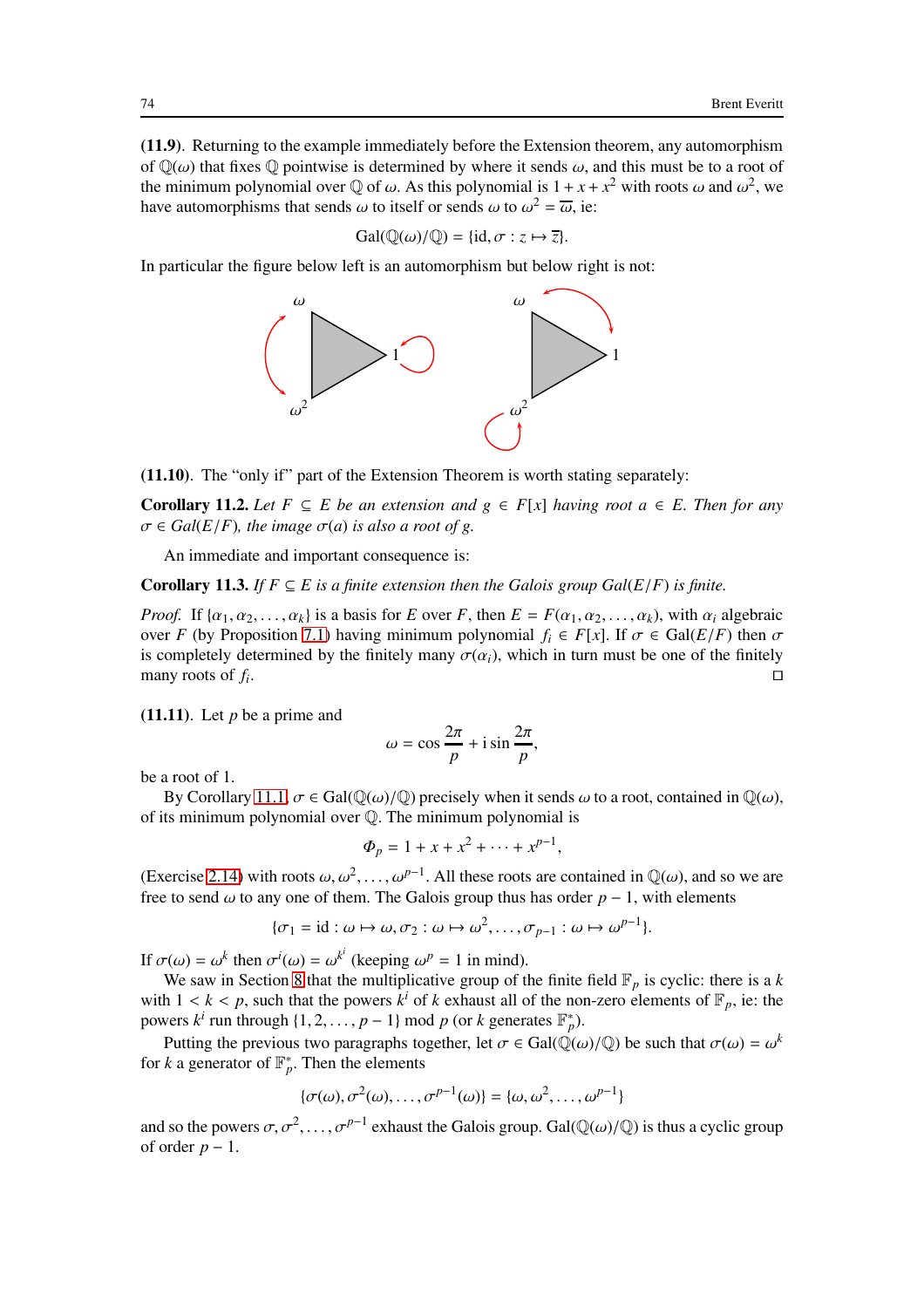

Fig. 11.1. The Galois group  $Gal(\mathbb{Q}(\omega)/\mathbb{Q})$  is cyclic for  $\omega$  a primitive *p*-th root of 1.

<span id="page-74-0"></span>(11.12). The Extension theorem gives the existence of automorphisms. We can also say how many there are:

**Theorem 11.1.** Let  $\tau : F \to K$  be an isomorphism and  $F \subseteq E_1$  and  $K \subseteq E_2$  be extensions *with E*<sup>1</sup> *a splitting field of some polynomial f over F and E*<sup>2</sup> *a splitting field of* τ ∗ *f over K. Assume also that the roots of* τ ∗ *f in E*<sup>2</sup> *are distinct. Then the number of extensions of* τ *to an isomorphism*  $\sigma$  :  $E_1 \rightarrow E_2$  *is equal to the degree of the extension*  $K \subseteq E_2$ .

*Proof.* Let  $\alpha$  be a root of  $f$  and  $F \subseteq F(\alpha) \subseteq E_1$ . By the Extension Theorem,  $\tau$  extends to an isomorphism  $\sigma : F(\alpha) \to K(\beta)$  if and only if  $\beta$  is a root in  $E_2$  of  $\tau^*(p)$ , where p is the minimum polynomial of  $\alpha$  over *F*. In this case the minimum polynomial  $q$  of  $\beta$  over *K* 

divides  $\tau^* p$ ; moreover, deg  $\tau^* p \le \text{deg } p = [F(\alpha) : F] = [K(\beta) : K] = \text{deg } q$ . Thus  $\tau^* p = q$  *is* the minimum polynomial of  $\beta$  over *K*.

As  $\alpha$  is a root of  $f$  we have  $f = ph$  in  $F[x]$ , so  $\tau^* f = (\tau^* p)(\tau^* h)$  in  $K[x]$ . As the roots of  $\tau^* f$  are distinct, those of  $\tau^* p$  must be too.



The number of possible  $\sigma$  then, which is equal to the number of *distinct* roots of  $\tau^* p$ , must in fact be equal to the degree of  $\tau^* p$ . This in turn equals the degree  $[K(\beta): K] > 1$ .

We now proceed by induction on the degree  $[E_2 : K]$ . If  $[E_2 : K] = 1$ then  $E_2 = K$ . An isomorphism  $\sigma : E_1 \rightarrow E_2$  extending  $\tau$  gives  $[E_1 : F] = 1$ ,

hence  $E_1 = F$ . There can then be only one such  $\sigma$ , namely  $\tau$  itself. By the tower law,  $[E_2 : K] =$  $[E_2 : K(\beta)][K(\beta) : K]$  where  $[E_2 : K(\beta)] < [E_2 : K]$  since  $[K(\beta) : K] > 1$ . By induction, any isomorphism  $\sigma$  :  $F(\alpha) \rightarrow K(\beta)$  will thus have

$$
[E_2 : K(\beta)] = \frac{[E_2 : K]}{[K(\beta) : K]},
$$

extensions to an isomorphism  $E_1 \rightarrow E_2$ . Starting from the bottom of the diagram,  $\tau$  extends to  $[K(\beta): K]$  possible  $\sigma$ 's, and extending each in turn gives,

$$
[K(\beta):K]\frac{[E_2:K]}{[K(\beta):K]}=[E_2:K],
$$

extensions in total. ⊓⊔

The condition that the roots of  $\tau^* f$  are distinct is not essential to the theory, but makes the accounting easier: we can relate the number of automorphisms to the degrees of extensions by passing through the midway house of the roots of polynomials.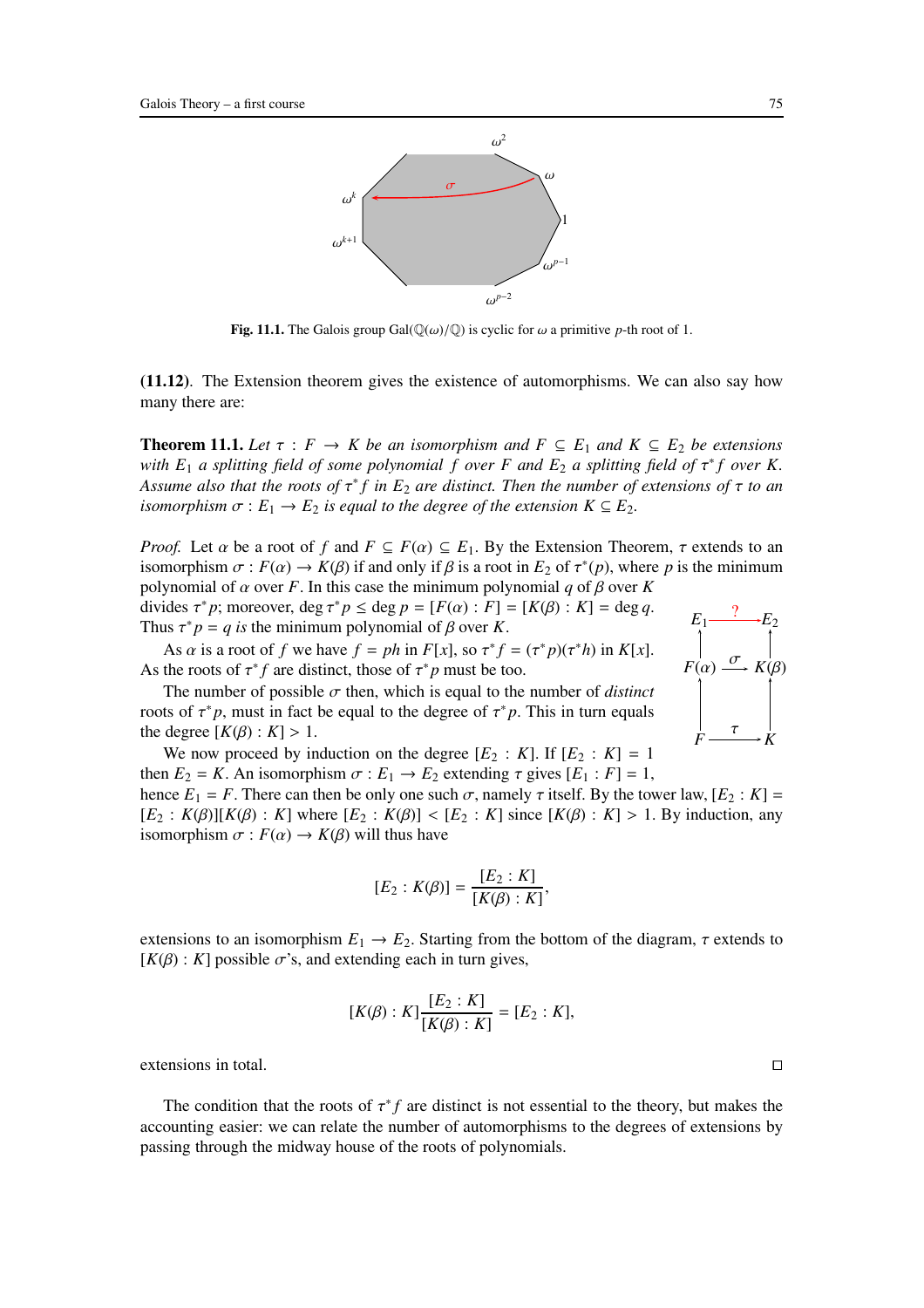(11.13). Theorem D gives a connection between minimum polynomials and the degrees of field extensions, while Theorem [11.1](#page-74-0) connects the degrees of extensions with the number of automorphisms of a field. Bolting these together:

Corollary G. *Let f be a polynomial over F having distinct roots and let E be its splitting field over F. Then*

<span id="page-75-0"></span>
$$
|Gal(E/F)| = [E : F]. \tag{11.2}
$$

The polynomial *f* is over the *field F*, or is contained in the *ring F*[*x*], with *E* a *vector space* over *F* and  $Gal(E/F)$  its *group* of automorphisms. The formula [\(11.2\)](#page-75-0) thus contains the main objects of undergraduate algebra.

*Proof.* By Theorem [11.1](#page-74-0) there are  $[E : F]$  extensions of the identity automorphism  $F \to F$  to an automorphism of *E*. Conversely any automorphism of *E* fixing *F* pointwise is an extension of the identity automorphism on *F*, so we obtain the whole Galois group this way. ⊓⊔

(11.14). That *E* be a splitting field is important in Corollary G. Consider the extension  $\mathbb{Q} \subseteq$  $\mathbb{Q}(\sqrt[3]{2})$ , where  $\mathbb{Q}(\sqrt[3]{2})$  is *not* the splitting field over  $\mathbb{Q}$  of  $x^3 - 2$ , or indeed any polynomial.  $\sigma$  is an element of the Galois group Gal( $\mathbb{Q}(\sqrt{2})/\mathbb{Q}$ ) precisely when it sends  $\sqrt[3]{2}$  to a root, contained in  $\mathbb{Q}(\sqrt[3]{2})$ , of its minimum polynomial over  $\mathbb{Q}$ . These roots are  $\sqrt[3]{2}$  itself, with the other two complex, whereas  $\mathbb{Q}(\sqrt[3]{2})$  is completely contained in R. The only possibility for  $\sigma$  is that it sends  $\sqrt[3]{2}$  to itself, ie:  $\sigma$  = id.

The Galois group thus has order 1, but the degree of the extension is 3.

<span id="page-75-1"></span>(11.15). The following proposition returns to the kind of examples we saw in Section [0:](#page-2-0)

Proposition 11.1. *Let E be the splitting field over F of a polynomial with distinct roots. Suppose also that*  $E = F(\alpha_1, \ldots, \alpha_m)$  *for some*  $\alpha_1, \ldots, \alpha_m \in E$  *such that* 

<span id="page-75-2"></span>
$$
[E : F] = \prod_{i} [F(\alpha_i) : F].
$$
 (11.3)

*Then there is a*  $\sigma \in Gal(E/F)$  *with*  $\sigma(\alpha_i) = \beta_i$  *if and only if*  $\beta_i$  *is a root of the minimum polynomial of*  $\alpha_i$  *over*  $F$ .

*Proof.* Any  $\sigma$  in the Galois group must send each  $\alpha_i$  to a root of the minimum polynomial  $f_i$  of  $\alpha_i$  over *F*. Conversely,  $\sigma$  is determined by where it sends the  $\alpha_i$ 's, and there are at most deg( $f_i$ ) possibilities for these images, namely the  $\deg(f_i)$  roots of  $f_i$ . As

$$
|\text{Gal}(E/F)| = [E : F] = \prod_i [F(\alpha_i) : F] = \prod_i \text{deg}(f_i),
$$

all these possibilities must arise. For any  $\beta_i$  a root of  $f_i$  there must then be a  $\sigma \in \text{Gal}(E/F)$  with  $\sigma(\alpha_i) = \beta_i$ . . ⊓⊐ ⊡

(11.16). In Section [0](#page-2-0) we computed, in an ad-hoc way, the automorphisms of  $\mathbb{Q}(\alpha,\omega)$  where

$$
\alpha = \sqrt[3]{2} \in \mathbb{R} \text{ and } \omega = -\frac{1}{2} + \frac{\sqrt{3}}{2}i.
$$

The minimum polynomial of  $\alpha$  over  $\mathbb{Q}$  is  $x^3 - 2$  with roots  $\alpha$ ,  $\alpha\omega$ ,  $\alpha\omega^2$  and the minimum polynomial of  $\omega$  over  $\mathbb{Q}$  – and over  $\mathbb{Q}(\omega)$  – is  $1 + x + x^2$  with roots  $\omega, \omega^2$ . By the Tower law:

$$
[\mathbb{Q}(\alpha,\omega):\mathbb{Q}]=[\mathbb{Q}(\alpha,\omega):\mathbb{Q}(\alpha)][\mathbb{Q}(\alpha):\mathbb{Q}]=[\mathbb{Q}(\omega):\mathbb{Q}][\mathbb{Q}(\alpha):\mathbb{Q}].
$$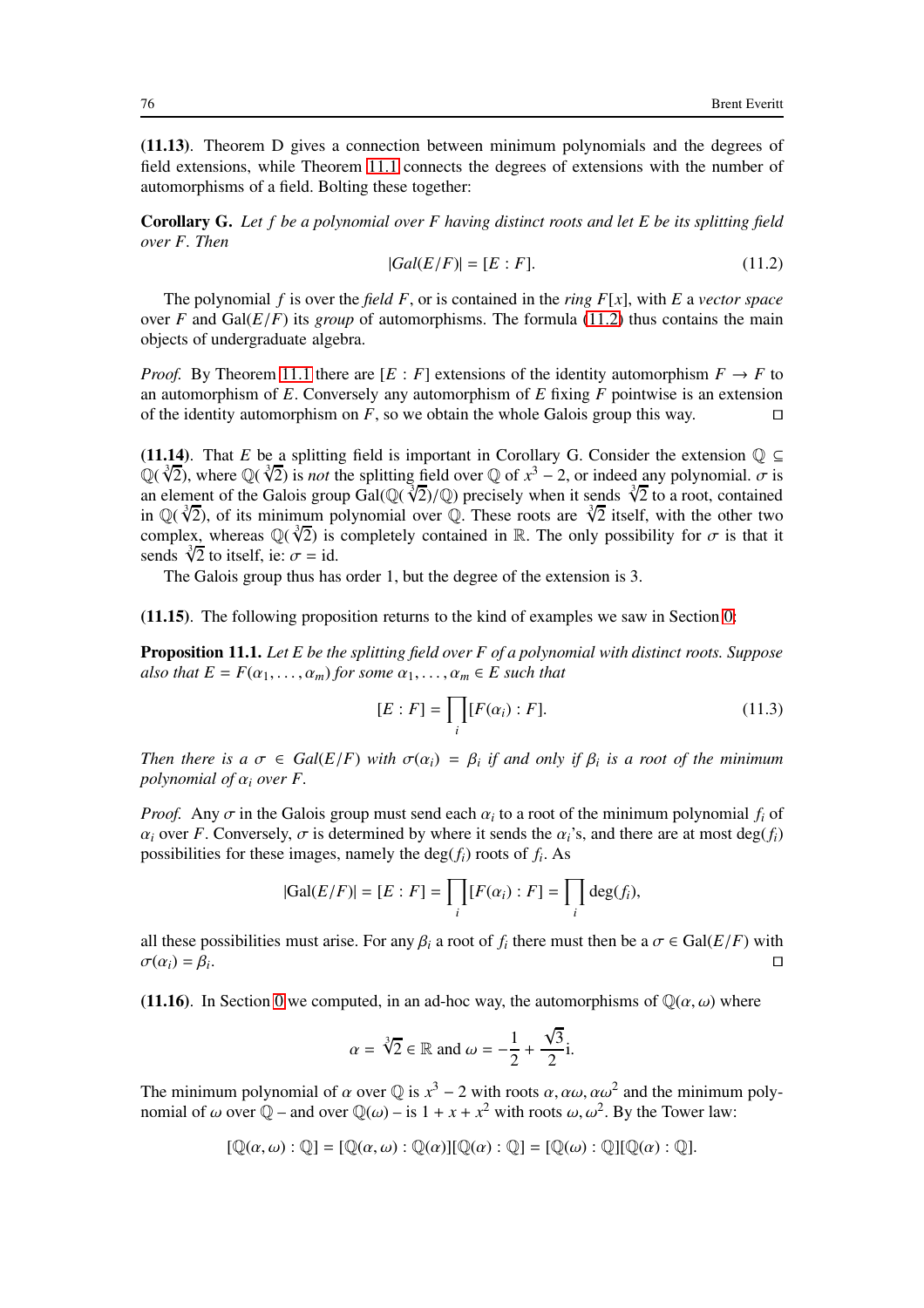

**Fig. 11.2.** the elements of Gal( $\mathbb{Q}(\alpha, \omega)/\mathbb{Q}$ ) where  $\alpha = \sqrt[3]{2}$  and  $\beta = -\frac{1}{2} + \frac{\sqrt{3}}{2}i$ .

By Proposition [11.1](#page-75-1) we can send  $\alpha$  to any of  $\alpha, \alpha\omega, \alpha\omega^2$  and  $\omega$  to any of  $\omega, \omega^2$ , and get an automorphism. Following this through with the vertices of the triangle gives three automorphisms with  $\omega$  mapped to itself – the top three in Figure [13.1](#page-92-0) – and another three with  $\omega$  mapped to  $\omega^2$ – as in the bottom three.

<span id="page-76-0"></span>*Exercise 11.6.* Let  $\alpha = \sqrt[5]{2}$  and  $\omega = \cos(2\pi/5) + i \sin(2\pi/5)$ , so that  $\alpha^5 = 2$  and  $\omega^5 = 1$ . Let  $\beta = \alpha + \omega$  and eliminate radicals by considering  $(\beta - \omega)^5 = 2$  to find a polynomial of degree 20 having  $\beta$  as a root. Show that this polynomial is irreducible over  $\mathbb Q$  and hence that

$$
[\mathbb{Q}(\alpha + \omega) : \mathbb{Q}] = [\mathbb{Q}(\alpha) : \mathbb{Q}][\mathbb{Q}(\omega) : \mathbb{Q}].
$$

Show that  $\mathbb{O}(\alpha + \omega) = \mathbb{O}(\alpha, \omega)$ .

(11.17). For  $\alpha = \sqrt[5]{2}$  and  $\omega$  given by the expression below, the extension  $\mathbb{Q} \subset \mathbb{Q}(\alpha, \omega)$  satisfies [\(11.3\)](#page-75-2) by Exercise [11.6.](#page-76-0) An automorphism is thus free to send  $\alpha$  to any root of  $x^5 - 2$  and  $\omega$ to any root of  $1 + x + x^2 + x^3 + x^4$ . This gives twenty elements of the Galois group in total; in particular there is an automorphism sending  $\alpha$  to itself and  $\omega$  to  $\omega^3$ :



(11.18). We can get closer to the spirit of Section [0](#page-2-0) by defining:

Definition 11.3 (Galois group of a polynomial). *The Galois group over F of the polynomial*  $f \in F[x]$  *is the group Gal*( $E/F$ ) *where E is the splitting field of f over F.* 

<span id="page-76-1"></span>**Proposition 11.2.** *The Galois group of a polynomial of degree d is isomorphic to a subgroup of the symmetric group Sd.*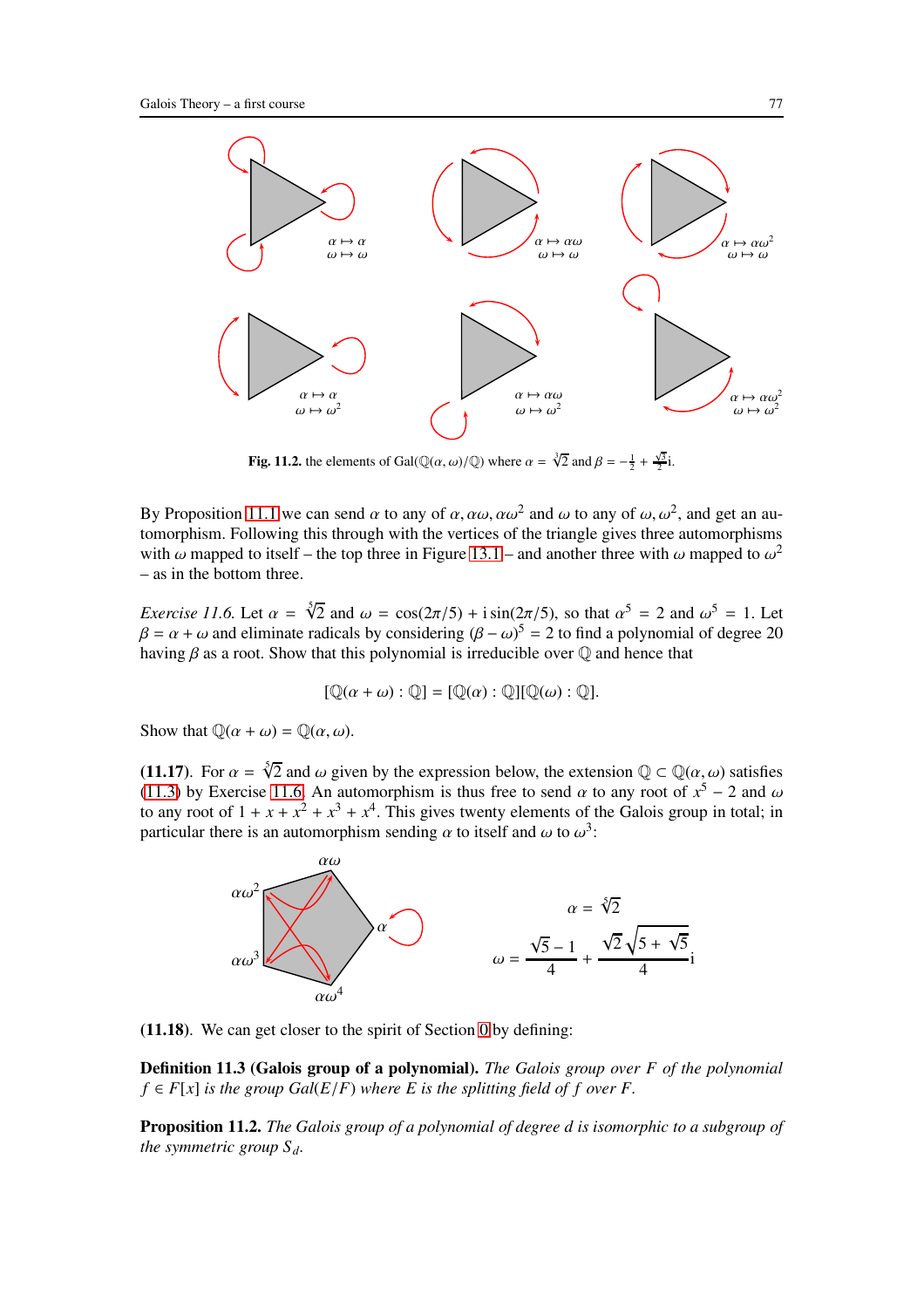

Fig. 11.3. The possible Galois groups over Q of (*x*−α)(*x*−β)(*x*−γ): the subgroup lattice of the group of permutations of {α, β, γ} (*aka* the symmetric group *S*3) *(left)* and example polynomials having Galois group these subgroups *(right)*.

*Proof.* Let  $\{\alpha_1, \ldots, \alpha_d\}$  be the roots of *f* and write  $\{\alpha_1, \ldots, \alpha_d\} = \{\beta_1, \ldots, \beta_k\}$  where the  $\beta$ 's are distinct (and  $k \le d$ ). An element  $\sigma \in \text{Gal}(E/F)$ , for  $E = F(\alpha_1, \ldots, \alpha_d) = F(\beta_1, \ldots, \beta_k)$ , is determined by where it sends the  $\beta_i$ 's, and each  $\sigma(\beta_i)$  must be a root of (any) polynomial over *F* having  $\beta_i$  as a root. But *f* is such a polynomial, hence the effect of  $\sigma$  on the  $\beta_i$  is to permute them among themselves ( $\sigma$  is a bijection). Define a map Gal( $E/F$ )  $\rightarrow$   $S_k$  that sends  $\sigma$ to the permutation of the  $\beta_i$  that it realizes. As the group laws in both the Galois group and the symmetric group are composition, this map is a homomorphism, and is injective as each  $\sigma$  is determined by its effect on the roots. Thus the Galois group is isomorphic to a subgroup of  $S_k$ , which in turn is isomorphic to a subgroup of  $S_d$  by taking those permutations of  $\{1, \ldots, d\}$  that permute only the first k numbers. permute only the first *k* numbers.

<span id="page-77-0"></span>(11.19). Let  $f = (x - \alpha)(x - \beta)$  be a quadratic polynomial in  $\mathbb{Q}[x]$  with distinct roots  $\alpha \neq \beta \in \mathbb{C}$ . Then *f* has splitting field  $\mathbb{Q}(\alpha)$  over  $\mathbb{Q}$ , since  $\alpha + \beta$  and  $\alpha\beta$  are rational numbers. If  $\alpha \in \mathbb{Q}$  (hence  $\beta \in \mathbb{Q}$ ) then the Galois group of *f* over  $\mathbb{Q}$  is the trivial group {id}. Otherwise both  $\alpha, \beta \notin \mathbb{Q}$  and *f*, being irreducible over  $\mathbb{Q}$ , is the minimum polynomial of  $\alpha$  over  $\mathbb{Q}$ . There is an element of the Galois group sending  $\alpha$  to  $\beta$ , and this must be the permutation  $(\alpha, \beta)$ , as it is the only element of *S*<sub>2</sub> that does the job. The Galois group is thus {id,  $(\alpha, \beta)$ } when  $\alpha \notin \mathbb{Q}$ .

(11.20). Similarly if  $f = (x-\alpha)(x-\beta)(x-\gamma)$  is a cubic in  $\mathbb{Q}[x]$  with distinct roots  $\alpha, \beta, \gamma \in \mathbb{C}$ . By Proposition [11.2,](#page-76-1) the Galois group of  $f$  is a subgroup of the symmetric group  $S_3$ , the subgroup lattice of which is shown in Figure [11.3.](#page-85-0) (You can come up with this picture either by brute force, or by taking the symmetry group of the equilateral triangle in Figure [10.1,](#page-92-0) labelling the vertices of the triangle  $\alpha, \beta, \gamma$ , and taking the permutations of these effected by the symmetries). We can find polynomials having each of these subgroups as Galois group.

If  $\alpha, \beta, \gamma \in \mathbb{Q}$  then *f* has splitting field  $\mathbb{Q}$ , and the Galois group is {id}. If  $\alpha, \beta \in \mathbb{Q}$  then, as  $\alpha + \beta + \gamma \in \mathbb{Q}$ , we get  $\gamma \in \mathbb{Q}$  too. The next case then is  $\alpha \in \mathbb{Q}$  and  $\beta, \gamma \notin \mathbb{Q}$ , so that  $(x - \beta)(x - \gamma)$ is a rational polynomial. As in [\(11.19\)](#page-77-0), the splitting field of *f* is  $\mathbb{Q}(\beta)$  and the Galois group is  $\{\text{id}, (\beta, \gamma)\}.$  The other two subgroups of order two in Figure [11.3](#page-85-0) come about in a similar way.

That leaves the case  $\alpha, \beta, \gamma \notin \mathbb{Q}$ , and where the key player is the *discriminant*:

$$
D = (\alpha - \beta)^2 (\alpha - \gamma)^2 (\beta - \gamma)^2
$$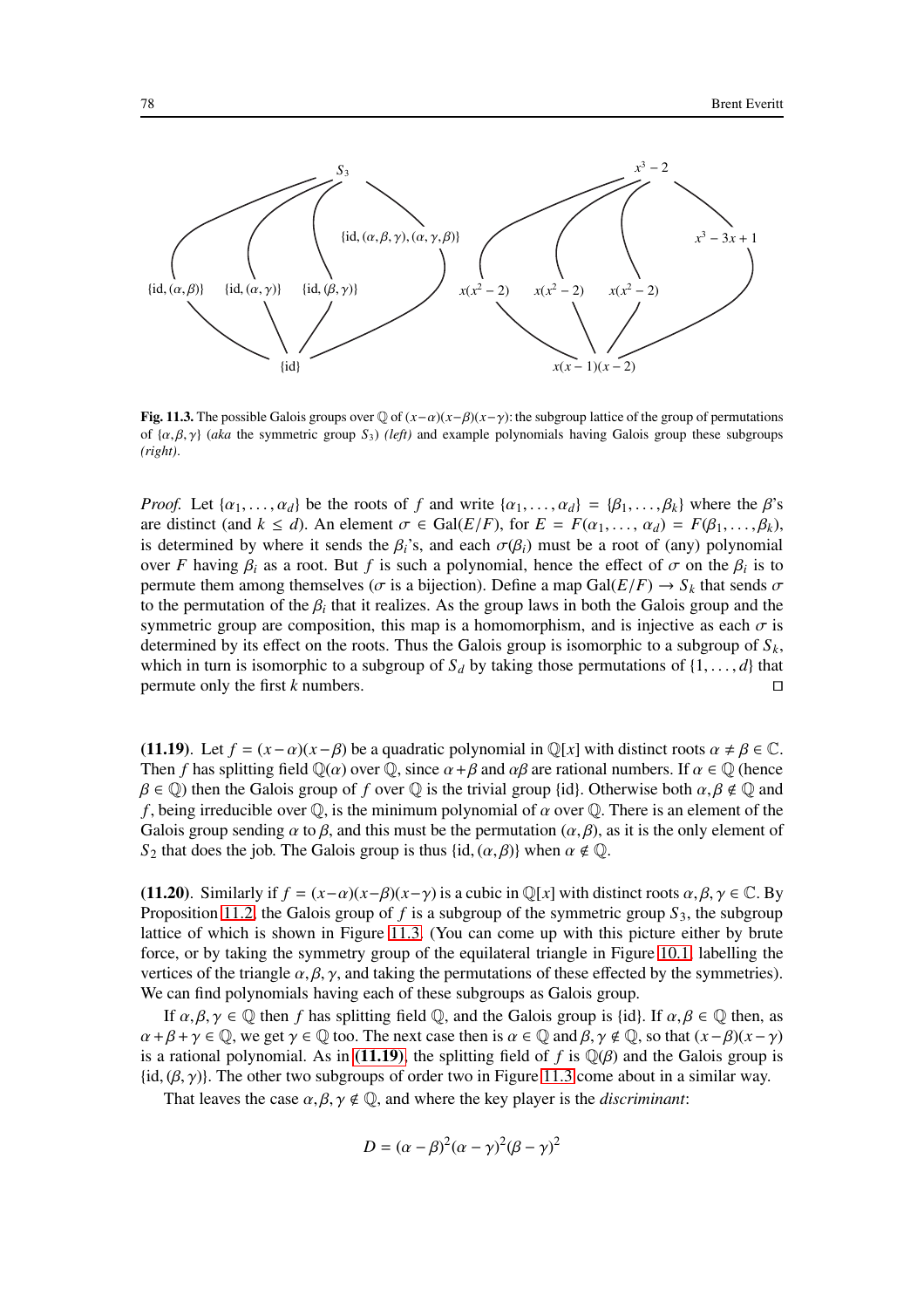or in fact, its square root. The polynomial *f* is irreducible over Q, hence the minimum polynomial over  $\mathbb Q$  of  $\alpha$ . As the roots  $\alpha, \beta, \gamma$  are distinct there are distinct elements of the Galois group sending  $\alpha$  to each of  $\alpha$ ,  $\beta$  and  $\gamma$ , and so the Galois group has order 3 or 6.

Suppose that  $\sqrt{D} \in \mathbb{Q}$ . Then  $\sqrt{D}$ , like all rational numbers, is fixed by the elements of the Galois group. The permutation  $(\alpha, \beta)$  however sends  $\sqrt{D} \mapsto -\sqrt{D}$ , and so do  $(\alpha, \gamma)$  and  $(\beta, \gamma)$ . None of these can therefore be in the Galois group, which is thus  $\{\mathrm{id}, (\alpha, \beta, \gamma), (\alpha, \gamma, \beta)\}.$ 

We illustrate the final case  $\sqrt{D} \notin \mathbb{Q}$  by example. Suppose that  $\alpha \in \mathbb{R} \setminus \mathbb{Q}$  and  $\beta, \gamma \in \mathbb{C} \setminus \mathbb{R}$ in which case  $\beta$ ,  $\gamma$  are complex conjugates. Then complex conjugation is a non-trivial element of the Galois group (see Exercise [11.2\)](#page-69-0) having effect the permutation  $(\beta, \gamma)$ . The Galois group must then be all of *S*<sub>3</sub>. (Incidentally, this and the previous paragraph show that if  $\sqrt{D} \in \mathbb{Q}$  then  $\alpha, \beta, \gamma \in \mathbb{R}$ .)

(11.21). Finding a rational polynomial of degree *d* that has Galois group a given subgroup of  $S_d$  is possible for small values of *d* like the cases  $d = 2, 3$  above. For general *d* it is an open problem – called the *Inverse Galois problem*.

## *Further Exercises for Section 11*

*Exercise 11.7.* Show that the following Galois groups have the given orders:

1.  $|Gal(\mathbb{Q}(\sqrt{2})/\mathbb{Q})| = 2.$ 2.  $|Gal(\mathbb{Q}(\sqrt[3]{2})/\mathbb{Q})| = 1.$ 3.  $|Gal(\mathbb{Q}(-\frac{1}{2})$  $\frac{1}{2} + \frac{\sqrt{3}}{2}$  $\frac{\sqrt{3}}{2}i)/\mathbb{Q}$  $\vert = 2.$ 4. |Gal( $\mathbb{Q}(\sqrt[3]{2}, -\frac{1}{2})$  $\frac{1}{2} + \frac{\sqrt{3}}{2}$  $\frac{\sqrt{3}}{2}i$ )/ $\mathbb{Q}$ )| = 6.

*Exercise 11.8.* Find the orders of the Galois groups  $Gal(L/\mathbb{Q})$  where *L* is the splitting field of the polynomial:

1. 
$$
x-2
$$
 2.  $x^2-2$  3.  $x^5-2$ 

*Exercise 11.9.* Find the orders of the Galois groups  $Gal(L/\mathbb{Q})$  where *L* is the splitting field of the polynomial:

1. 
$$
1 + x + x^2 + x^3 + x^4
$$
 2.  $1 + x^2 + x^4$ 

(*hint* for the second one:  $(x^2 - 1)(1 + x^2 + x^4) = x^6 - 1$ ).

*Exercise 11.10.* Let  $p > 2$  be a prime number. Show that

- 1.  $|Gal(\mathbb{Q}(\cos \frac{2\pi}{n}))$  $\frac{2\pi}{p}$  + i sin  $\frac{2\pi}{p}$  $(|Q| = p - 1.$
- 2.  $|Gal(L/\mathbb{Q})| = p(p-1)$ , where *L* is the splitting field of the polynomial  $x^p 2$ . Compare the answer when  $p = 3$  and 5 to Section [0.](#page-2-0)

### <span id="page-78-0"></span>12. Vector Spaces II: Solving Equations

This short section contains some auxiliary technical results on the solutions of homogeneous linear equations that are needed for the proof of the Galois correspondence in Section [13.](#page-81-0)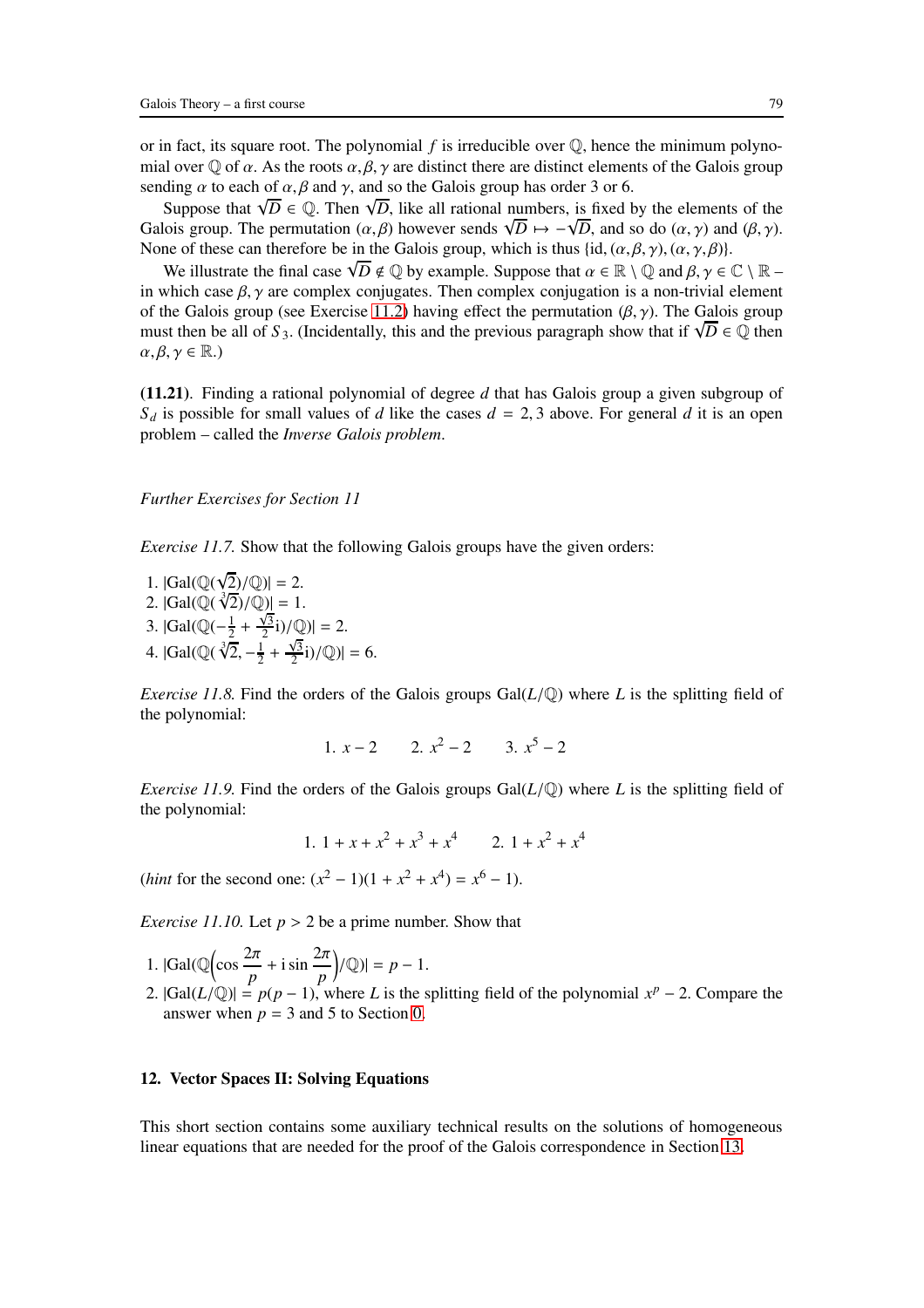(12.1). Let *V* be a *n*-dimensional vector space over the field *F* with fixed basis  $\{\alpha_1, \alpha_2, \dots, \alpha_n\}$ . A *homogenous linear equation* over *F* is an equation of the form,

$$
a_1x_1 + a_2x_2 + \cdots + a_nx_n = 0,
$$

with the  $a_i$  in *F*. A vector  $u = \sum_{i=1}^n t_i \alpha_i \in V$  is a solution when

$$
a_1t_1 + a_2t_2 + \cdots + a_nt_n = 0.
$$

A system of homogeneous linear equations,

$$
a_{11}x_1 + a_{12}x_2 + \cdots + a_{1n}x_n = 0,
$$
  
\n
$$
a_{21}x_1 + a_{22}x_2 + \cdots + a_{2n}x_n = 0,
$$
  
\n
$$
\vdots
$$
  
\n
$$
a_{k1}x_1 + a_{k2}x_2 + \cdots + a_{kn}x_n = 0,
$$

is *independent* over *F* when the vectors,

$$
v_1 = \sum a_{1j} \alpha_j, v_2 = \sum a_{2j} \alpha_j, \dots, v_k = \sum a_{kj} \alpha_j,
$$

are independent. In other words, if *A* is the matrix of coefficients of the system of equations, then the rows of *A* are independent.

<span id="page-79-0"></span>Here is the key property of independent systems of equations:

**Proposition 12.1.** Let S be an independent system of equations over F and let  $S' \subset S$  be a *proper subset of the equations. Then the space of solutions in V to S is a proper subspace of the space of solutions in V to S* ′ *.*

*Exercise 12.1.* Prove Proposition [12.1.](#page-79-0)

*Exercise 12.2.* Let  $F \subseteq E$  be an extension of fields and *B* a finite set. Let  $V_F$  be the *F*-vector space with basis  $B$ , ie: the elements of  $V_F$  are the formal sums

$$
\sum \lambda_i b_i,
$$

with the  $\lambda_i \in F$  and the  $b_i \in B$ . Formal sums are added together and multiplied by scalars in the obvious way. Similarly let  $V_E$  be the *E*-vector space with basis *B*, and identify  $V_F$  with a subset (it is not a subspace) of  $V_E$  in the obvious way. Now let  $S' \subset S$  be independent systems of equations *over E*. Show that the space of solutions in  $V_F$  to S is a proper subspace of the space of solutions in  $V_F$  to  $S'$ .

<span id="page-79-1"></span>*Exercise 12.3.* Let *F* be a field and  $\alpha_1, \ldots, \alpha_{n+1} \in F$  distinct elements. Show that the matrix

$$
\begin{pmatrix}\n\alpha_1^n & \cdots & \alpha_1 & 1 \\
\vdots & & \vdots & \vdots \\
\alpha_{n+1}^n & \cdots & \alpha_{n+1} & 1\n\end{pmatrix}
$$

has non-zero determinant (*hint*: suppose otherwise, and find a polynomial of degree *n* with *n*+1 distinct roots in *F*, contradicting Theorem [2.1\)](#page-13-0).

<span id="page-79-2"></span>**Lemma 12.1.** Let F be a field and  $f, g \in F[x]$  polynomials of degree n over F. Suppose that *there exist distinct*  $\alpha_1, \ldots, \alpha_{n+1} \in F$  *such that*  $f(\alpha_i) = g(\alpha_i)$  *for all i. Then*  $f = g$ *.*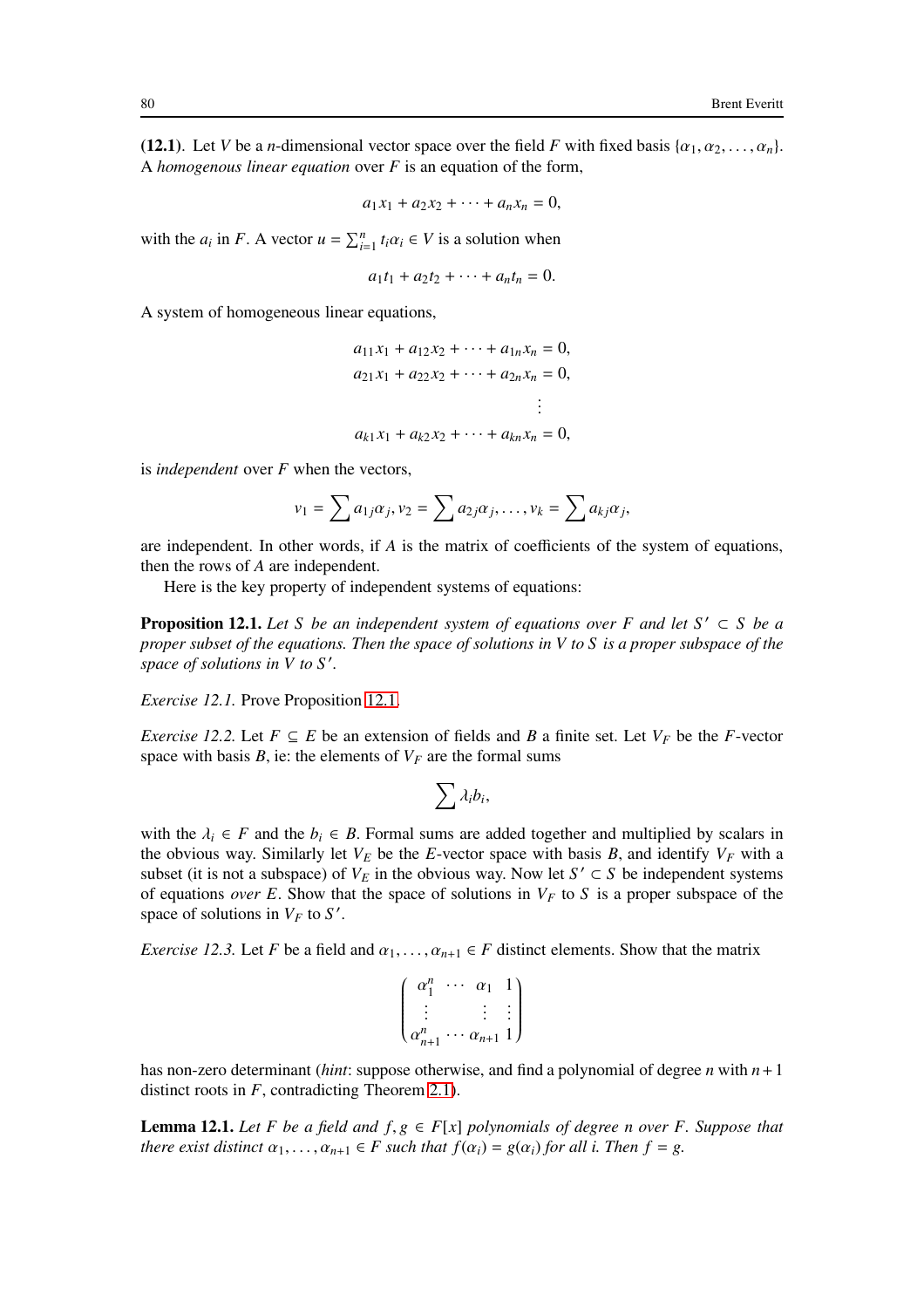*Proof.* Letting  $f(x) = \sum a_i x^i$  and  $g(x) = \sum b_i x^i$  gives  $n + 1$  expressions  $\sum a_i \alpha_j^i = \sum b_i \alpha_j^i$ , hence the system of equations

<span id="page-80-0"></span>
$$
\sum a_j^i y_i = 0,\t\t(12.1)
$$

where  $y_i = a_i - b_i$ . The matrix of coefficients of these  $n + 1$  equations is

$$
\begin{pmatrix}\n\alpha_1^n & \cdots & \alpha_1 & 1 \\
\vdots & & \vdots & \vdots \\
\alpha_{n+1}^n & \cdots & \alpha_{n+1} & 1\n\end{pmatrix}
$$

with non-zero determinant by Exercise [12.3.](#page-79-1) The system  $(12.1)$  thus has the unique solution  $y_i = 0$  for all *i*, so that *f* = *g*. □

<span id="page-80-1"></span>(12.2). Here is the main result of the section.

**Theorem 12.1.** Let  $F \subseteq E = F(\alpha)$  be a simple extension of fields with the minimum polynomial *of*  $\alpha$  *over* F having distinct roots. Let  $\{\sigma_1, \sigma_2, \ldots, \sigma_k\}$  be distinct non-identity elements of the *Galois group Gal*(*E*/*F*)*. Then*

$$
\sigma_1(x) = \sigma_2(x) = \cdots = \sigma_k(x) = x,
$$

*is a system of independent linear equations over E.*

*Proof.* By Theorem D we have a basis  $\{1, \alpha, \alpha^2, \dots, \alpha^d\}$  for *E* over *F* where the minimum polynomial *f* of  $\alpha$  over *f* has degree  $d + 1$ . Any  $x \in E$  thus has the form

$$
x = x_0 + x_1 \alpha + x_2 \alpha^2 + \dots + x_d \alpha^d,
$$

for some  $x_i \in F$ . By the Extension Theorem, the elements of the Galois group send  $\alpha$  to roots of *f*. Suppose these roots are  $\{\alpha = \alpha_0, \alpha_1, \dots, \alpha_d\}$  where  $\sigma_i(\alpha) = \alpha_i$ . Then *x* satisfies  $\sigma_i(x) = x$ if and only if,

$$
(\alpha_0 - \alpha_i)x_1 + (\alpha_0^2 - \alpha_i^2)x_2 + \dots + (\alpha_0^d - \alpha_i^d)x_d = 0.
$$

Thus we have a system of equations  $Ax = 0$  where the matrix of coefficients *A* is made up of rows from the larger  $d \times d$  matrix *A* given by,

$$
\widehat{A} = \begin{pmatrix}\n\alpha_0 - \alpha_1 & \alpha_0^2 - \alpha_1^2 & \cdots & \alpha_0^d - \alpha_1^d \\
\alpha_0 - \alpha_2 & \alpha_0^2 - \alpha_2^2 & \cdots & \alpha_0^d - \alpha_2^d \\
\vdots & \vdots & & \vdots \\
\alpha_0 - \alpha_d & \alpha_0^2 - \alpha_d^2 & \cdots & \alpha_0^d - \alpha_d^d\n\end{pmatrix}
$$

Let  $\widehat{A}b = 0$  for some vector  $b \in E^n$ , so that

$$
b_0\alpha_0+b_1\alpha_0^2+\cdots+b_d\alpha_0^d=b_0\alpha_i+b_1\alpha_i^2+\cdots+b_d\alpha_i^d,
$$

for each  $1 \le i \le d$ . Thus if  $g = b_0 x + b_1 x^2 + \dots + b_d x^d$ , then we have  $g(\alpha_0) = g(\alpha_1) = g(\alpha_2) =$  $\cdots$  =  $g(\alpha_d)$  = *a*, say. The degree *d* polynomial *g* − *a* thus agrees with the zero polynomial at  $d + 1$  distinct values, hence by Lemma [12.1](#page-79-2) must be the zero polynomial, and so all the  $b_i$  are zero. The columns of  $\overline{A}$  are thus independent, hence so are the rows, and thus also the rows of  $\overline{A}$ . *A*. ⊓⊔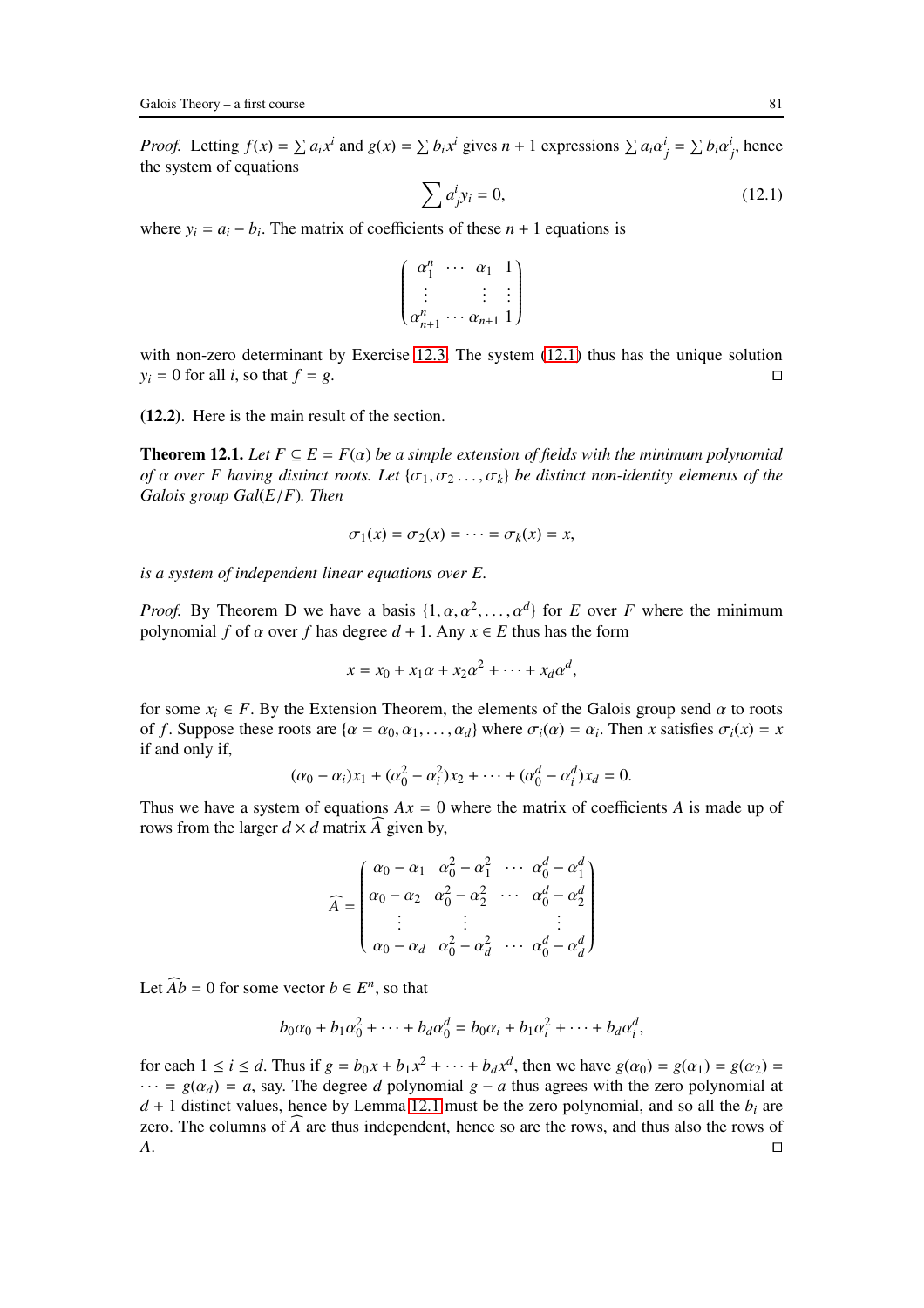# <span id="page-81-0"></span>13. The Fundamental Theorem of Galois Theory

According to Theorem E,  $a \, z \in \mathbb{C}$  is constructible when there is a sequence of extensions:

$$
\mathbb{Q} = K_0 \subseteq K_1 \subseteq K_2 \subseteq \cdots \subseteq K_n,
$$

with each  $[K_{i+1} : K_i] \leq 2$  and  $\mathbb{Q}(z) \subset K_n$ . To show that *z* can actually *be* constructed, we need to find these  $K_i$ , and so we need to understand the fields sandwiched between  $\mathbb Q$  and  $\mathbb Q(z)$ . In this section we prove the theorem that gives us that knowledge.

(13.1). We will need a picture of the fields sandwiched in an extension, analogous to the picture of the subgroups of a group in Section [10.](#page-62-0)

**Definition 13.1 (intermediate fields and their lattice).** Let  $F \subseteq E$  be an extension. Then K is *an intermediate field when K is an extension of F and E is an extension of K: ie:*  $F \subseteq K \subseteq E$ . *The lattice of intermediate fields is a diagram depicting them and the inclusions between them. If*  $F ⊆ K_1 ⊆ K_2 ⊆ E$  *they appear in the diagram like so:* 



*At the very base of the diagram is F and at the apex is E. Denote the lattice by*  $\mathcal{L}(E/F)$ .

<span id="page-81-1"></span>(13.2). From now on we will work in the following situation:  $F \subseteq E$  is a finite extension such that:

 $(+)$  Every irreducible polynomial over *F* that has a root in *E* has all its roots in *E*, and these roots are distinct.

We saw in Exercise [3.6](#page-25-0) that if *F* has characteristic 0 then any irreducible polynomial over *F* has distinct roots. This is also true if *F* is a finite field, although we omit the proof here.

**The Galois Correspondence (part 1).** Let  $F \subseteq E$  be a finite extension satisfying (†) and  $G = Gal(E/F)$  *its Galois group. Let*  $\mathcal{L}(G)$  *and*  $\mathcal{L}(E/F)$  *be the subgroup and intermediate field lattices.*

*1. For any subgroup H of G, let*

$$
E^H = \{ \lambda \in E \, | \, \sigma(\lambda) = \lambda \text{ for all } \sigma \in H \}.
$$

*Then E<sup>H</sup> is an intermediate field, called the fixed field of H.*

- *2. For any intermediate field K, the group Gal*(*E*/*K*) *is a subgroup of G.*
- *3. The maps*  $\Psi : H \mapsto E^H$  *and*  $\Phi : K \mapsto Gal(E/K)$  *are mutual inverses, hence bijections*

$$
\Psi : \mathcal{L}(G) \rightleftarrows \mathcal{L}(E/F) : \Phi
$$

*that reverse order:*

$$
H_1 \subset H_2 \xrightarrow{\Psi} E^{H_2} \subset E^{H_1} \qquad K_2 \subset K_1 \xrightarrow{\Phi} Gal(E/K_1) \subset Gal(E/K_2)
$$

*4. The degree of the extension*  $E^H ⊆ E$  *is equal to the order* |*H*| *of the subgroup H. Equivalently, the degree of the extension*  $F \subseteq E^H$  *is equal to the index*  $[G : H]$ *.*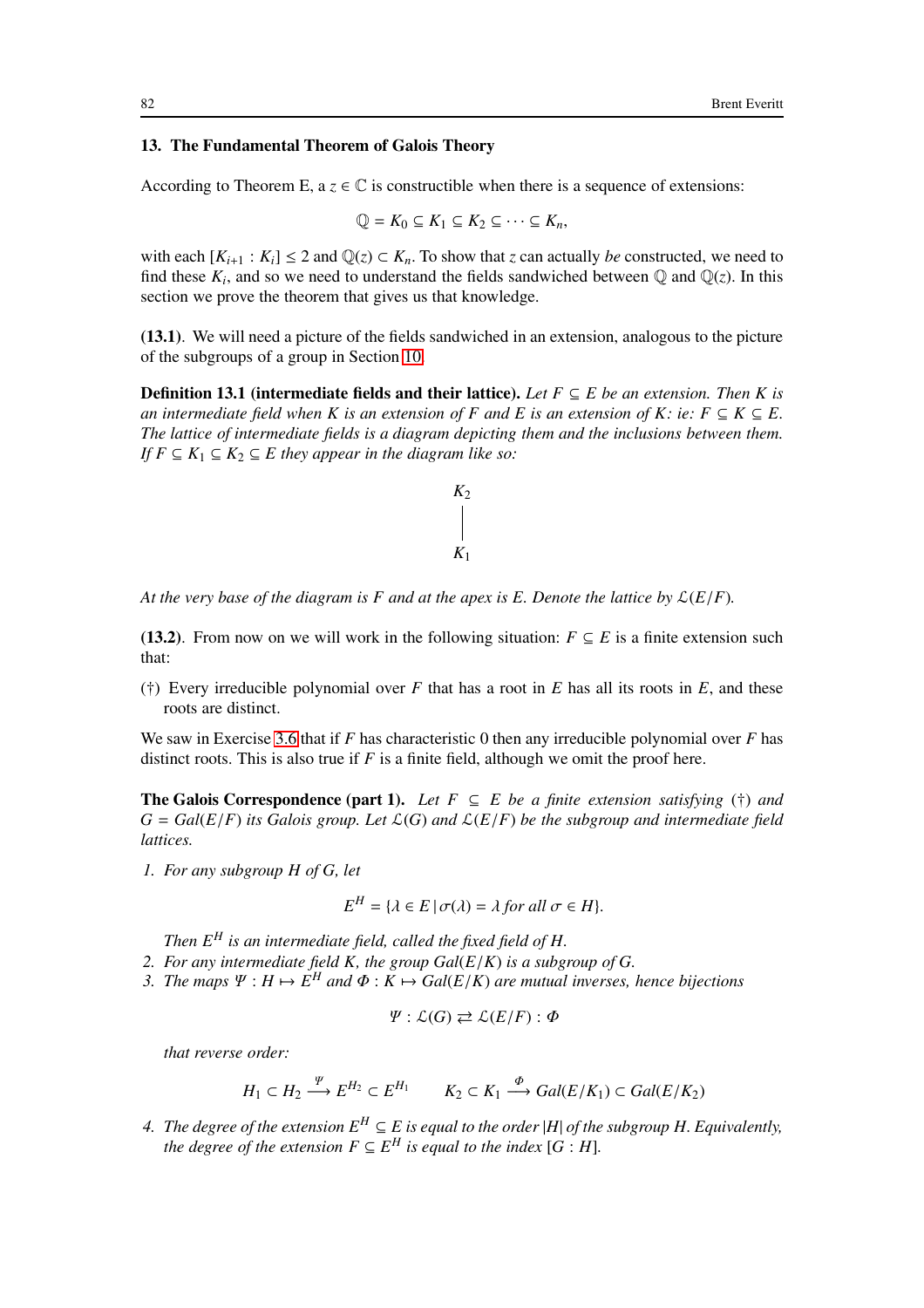

Fig. 13.1. Schematic of the Galois correspondence.

The correspondence in one sentence: turning the lattice of subgroups upside down gives the lattice of intermediate fields, and vice-versa. See Figure [13.1.](#page-92-0)

The upside down nature of the correspondence may seem puzzling, but it is just the nature of imposing conditions. If *H* is a subgroup, the fixed field  $E^H$  is the set of solutions in *E* to the system of equations

<span id="page-82-0"></span>
$$
\sigma(x) = x, \text{ for } \sigma \in H. \tag{13.1}
$$

The more equations, the greater the number of conditions being imposed on *x*, hence the smaller the number of solutions. Thus, larger subgroups *H* should correspond to smaller intermediate fields  $E^H$  and vice-versa. That the correspondence is exact – increasing the size of  $H$  decreases the size of  $E^H$  – will follow from Section [12](#page-78-0) and the fact that the equations [\(13.1\)](#page-82-0) are independent.

*Proof.* In the situation described in the Theorem the extension is of the form  $F \subseteq F(\alpha)$  for some  $\alpha \in E$  algebraic over *F*. The minimum polynomial *f* of  $\alpha$  over *F* splits in *E* by (†). On the other hand any field containing the roots of *f* contains  $F(\alpha) = E$ . Thus *E* is the splitting field of *f*.

- 1. *E<sup>H</sup> is an intermediate field:* we have *E<sup>H</sup>* ⊂ *E* by definition, and *F* ⊂ *E<sup>H</sup>* as every element of *G* – so in particular every element of *H* – fixes *F*. If  $\lambda, \mu \in E^H$  then  $\sigma(\lambda + \mu) = \sigma(\lambda) + \sigma(\mu) =$  $\lambda + \mu$ , so that  $\lambda + \mu \in E^H$ , and similarly  $\lambda \mu$ ,  $1/\lambda \in E^H$ .
- 2. *Gal*(*E*/*K*) *is a subgroup:* if an automorphism of *E* fixes the intermediate field *K* pointwise, then it fixes the field *F* pointwise, and thus Gal( $E/K$ )  $\subset$  Gal( $E/F$ ). If  $\sigma$ ,  $\tau$  are automorphisms fixing *K* then so is  $\sigma \tau^{-1}$ . We thus have a subgroup.
- 3.  $\Phi$  *and*  $\Psi$  *reverse order:* if  $\lambda$  is fixed by every automorphism in  $H_2$ , then it is fixed by every automorphism in  $H_1$ , so that  $E^{H_2} \subset E^{H_1}$ . If  $\sigma$  fixes every element of  $K_1$  pointwise then it fixes every element of  $K_2$  pointwise, so that  $Gal(E/K_1) \subset Gal(E/K_2)$ .
- 4. *The composition*  $\Phi \Psi : H \to E^H \to Gal(E/E^H)$  *is the identity:* by definition every element of *H* fixes  $E^H$  pointwise, and since Gal( $E/E^H$ ) consists of *all* the automorphisms of *E* that fix  $E^H$  pointwise, we have  $H \subset \text{Gal}(E/E^H)$ . In fact, both *H* and  $\text{Gal}(E/E^H)$  have the same fixed field, ie:  $E^{Gal(E/E^H)} = E^H$ . To see this, any  $\sigma \in Gal(E/E^H)$  fixes  $E^H$  pointwise by definition, so  $E^H \subset E^{Gal(E/E^H)}$ . On the other hand  $H \subset Gal(E/E^H)$  and  $\Psi$  reverses order, so  $E^{\text{Gal}(E/E^H)} \subset E^H$ .

By the results of Section [12,](#page-78-0) the elements of the fixed field  $E^{Gal(E/E^H)}$  are obtained by solving the system of linear equations  $\sigma(x) = x$  for all  $\sigma \in \text{Gal}(E/E^H)$ , and these equations are independent. In particular, a proper subset of these equations has a proper superset of solutions. We already have that  $H \subset \text{Gal}(E/E^H)$ . Suppose *H* is a proper subgroup of  $\text{Gal}(E/E^H)$ . The fixed field  $E^H$  would then properly contain the fixed field  $E^{Gal(E/E^H)}$ . As this contradicts the previous paragraph, we have  $H = \text{Gal}(E/E^H)$ .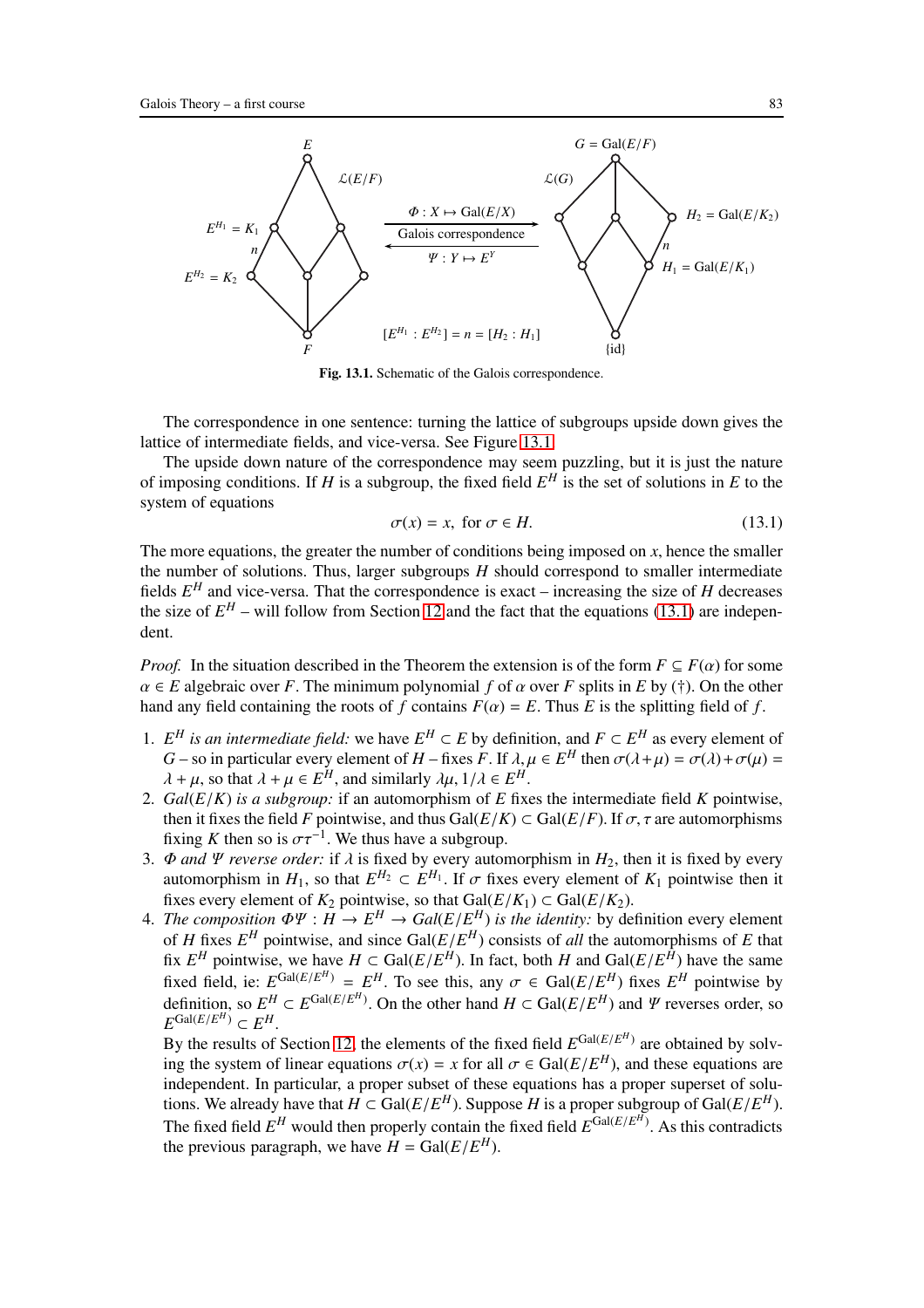5. *The composition*  $\Psi \Phi : K \to Gal(E/K) \to E^{Gal(E/K)}$  *is the identity:* let  $E = K(\beta)$  and suppose the minimum polynomial *g* of  $\beta$  over *K* has degree  $d+1$  with roots { $\beta = \beta_0, \ldots, \beta_d$  }. *E* thus has basis  $\{1, \beta, ..., \beta^d\}$  over *K* and  $G = \text{Gal}(E/K)$  has elements  $\{\text{id} = \sigma_0, ..., \sigma_d\}$  by Theorem G, labelled so that  $\sigma_i(\beta) = \beta_i$ . An element  $x \in E$  has the form

$$
x = x_0 + x_1\beta + \dots + x_d\beta^d
$$

with  $x \in E^G$  exactly when  $\sigma_i(x) = x$  for all *i*, i.e. when

$$
x_1(\beta - \beta_i) + \cdots + x_d(\beta^d - \beta_i^d) = 0,
$$

a homogenous system of *d* equations in *d* unknowns. The system has coefficients given by the matrix  $\hat{A}$  of Theorem [12.1](#page-80-1) (but with  $\beta$ 's instead of  $\alpha$ 's) and hence, by the argument given there, has the unique solution  $x_1 = \cdots = x_d = 0$ . Thus  $x = x_0 \in K$  and so  $E^{\text{Gal}(E/K)} = K$ .

6. As *E* is a splitting field we can apply Theorem G to get  $|Gal(E/E^H)| = [E : E^H]$ , where  $Gal(E/E^H) = H$  gives  $|H| = [E : E]$ *<sup>H</sup>*]. ⊓⊔

<span id="page-83-1"></span>(13.3). Before an example, a little house-keeping: the condition (†) in [\(13.2\)](#page-81-1) can be replaced by an easier one to verify:

**Proposition 13.1.** *Let*  $F \subset E$  *be a finite extension such that every irreducible polynomial over F has distinct roots. Then the following are equivalent:*

- *1. Every irreducible polynomial over F that has a root in E has all its roots in E.*
- *2.*  $E = F(\alpha)$  *and the minimum polynomial of*  $\alpha$  *over F splits in E.*

*Proof.* (1)  $\Rightarrow$  (2): the minimum polynomial is irreducible over *F* with root  $\alpha \in F(\alpha) = E$ , hence splits by  $(1)$ .

(2)  $\Rightarrow$  (1): apply the argument of part 5 of the proof of the Galois correspondence to  $K = F$ to get  $E^G = F$  for  $G = \text{Gal}(E/F)$ . Suppose that  $p \in F[x]$  is irreducible over *F* and has a root  $\alpha \in E$  and let  $\{\alpha = \alpha_1, \dots, \alpha_n\}$  be the distinct elements of the set  $\{\sigma(\alpha) : \sigma \in G\}$ . The polynomial  $g = \prod (x - \alpha_i)$  has roots permuted by the  $\sigma \in G$ , hence its coefficients are fixed by the  $\sigma \in G$ , i.e. *g* is a polynomial over  $E^G = F$ . Both *p* and *g* have factor  $x - \alpha$ , hence their gcd is not 1. As *p* is irreducible it must then divide *g*, hence all it roots lie in *E*. □

<span id="page-83-0"></span>(13.4). Now to our first example. In Section [11](#page-69-1) we revisited the example of Section [0,](#page-2-0) where for  $\alpha = \sqrt[3]{2}$  and  $\omega = \frac{1}{2}$  $rac{1}{2} + \frac{\sqrt{3}}{2}$  $\frac{\sqrt{3}}{2}i$  we had

$$
G = \text{Gal}(\mathbb{Q}(\alpha, \omega)/\mathbb{Q}) = \{\text{id}, \sigma, \sigma^2, \tau, \sigma\tau, \sigma^2\tau\},\
$$

with  $\sigma(\alpha) = \alpha \omega$ ,  $\sigma(\omega) = \omega$  and  $\tau(\alpha) = \alpha$ ,  $\tau(\omega) = \omega^2$ .

In [\(7.21\)](#page-51-0) we showed that  $\mathbb{Q}(\alpha,\omega) = \mathbb{Q}(\alpha+\omega)$  with the minimum polynomial of  $\alpha+\omega$  over  $\mathbb Q$  having all its roots in  $\mathbb Q(\alpha, \omega)$ . Condition (†) thus holds. The subgroup lattice  $\mathcal L(G)$  is shown on the left in Figure [13.2](#page-90-0) – adapted from Figure [11.3.](#page-85-0) Applying the Galois Correspondence then gives the lattice  $\mathcal{L}(E/F)$  of intermediate fields on the right of Figure [13.2](#page-90-0) with  $F_4$  the fixed field of  $\{\text{id}, \sigma, \sigma^2\}$  and the others the fixed fields (in no particular order) of the three order two subgroups. By part (4) of the Galois correspondence, each of the extensions  $F_i \subset \mathbb{Q}(\alpha, \omega)$  has degree the order of the corresponding subgroup, so that  $\mathbb{Q}(\alpha,\omega)$  is a degree three extension of *F*4, and a degree two extension of the other intermediate fields.

Let  $F_1$  be the fixed field of the subgroup {id,  $\tau$ }; we will explicitly describe its elements. The Tower law gives basis for  $\mathbb{Q}(\alpha,\omega)$  over  $\mathbb Q$  the set

$$
\{1, \alpha, \alpha^2, \omega, \alpha\omega, \alpha^2\omega\},\
$$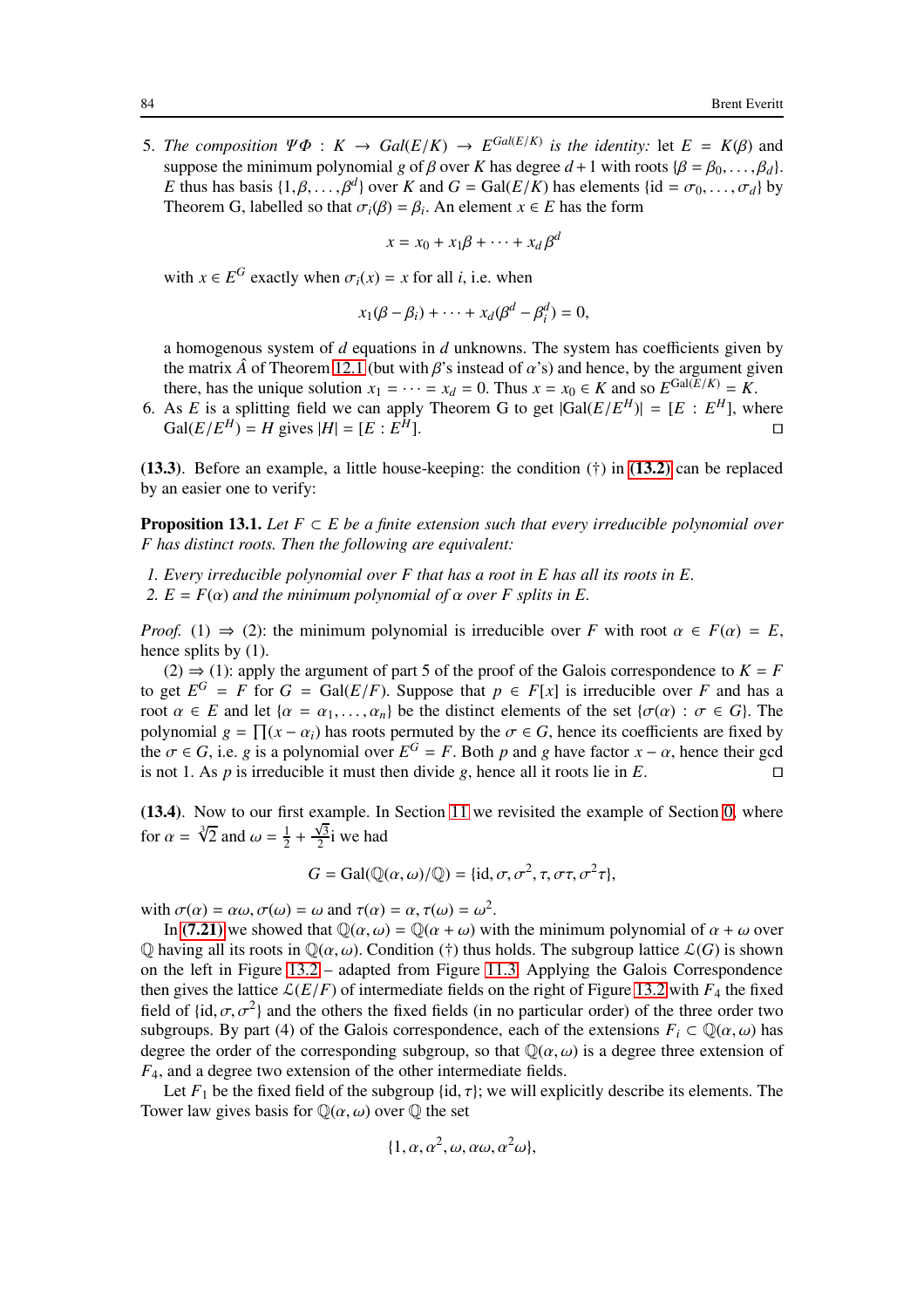

Fig. 13.2. The lattice of subgroups of Gal( $\mathbb{Q}(\alpha,\omega)/\mathbb{Q}$ ) with  $\alpha = \sqrt[3]{2}$  and  $\omega = \frac{1}{2} + \frac{\sqrt{3}}{2}i$  (*left*) and the corresponding lattice of intermediate fields of the extension  $\mathbb{Q} \subseteq \mathbb{Q}(\alpha, \omega)$  *(right)*.

so that an  $x \in \mathbb{Q}(\alpha, \omega)$  has the form,

 $x = a_0 + a_1 \alpha + a_2 \alpha^2 + a_3 \omega + a_4 \alpha \omega + a_5 \alpha^2 \omega,$ 

with the  $a_i \in \mathbb{Q}$ . The element *x* is in  $F_1$  if and only if  $\tau(x) = x$  where,

$$
\tau(x) = a_0 + a_1 \alpha + a_2 \alpha^2 + a_3 \omega^2 + a_4 \alpha \omega^2 + a_5 \alpha^2 \omega^2
$$
  
=  $a_0 + a_1 \alpha + a_2 \alpha^2 + a_3(-1 - \omega) + a_4 \alpha(-1 - \omega) + a_5 \alpha^2(-1 - \omega)$   
=  $(a_0 - a_3) + (a_1 - a_4)\alpha + (a_2 - a_5)\alpha^2 - a_3 \omega - a_4 \alpha \omega^2 - a_5 \alpha^2 \omega.$ 

Equate coefficients (we are using a basis) to get:

$$
a_0 - a_3 = a_0, a_1 - a_4 = a_1, a_2 - a_5 = a_2, -a_3 = a_3, -a_4 = a_4 \text{ and } -a_5 = a_5.
$$

Thus,  $a_3 = a_4 = a_5 = 0$  and  $a_0, a_1, a_2$  are arbitrary. Hence

$$
x = a_0 + a_1 \alpha + a_2 \alpha^2
$$

so is an element of  $\mathbb{Q}(\alpha)$ . This gives  $F_1 \subseteq \mathbb{Q}(\alpha)$ . On the other hand,  $\tau$  fixes  $\mathbb Q$  pointwise and fixes  $\alpha$ , hence fixes  $\mathbb{Q}(\alpha)$  pointwise, giving  $\mathbb{Q}(\alpha) \subseteq F_1$  and so  $F_1 = \mathbb{Q}(\alpha)$ .

The rest of the picture is described in Exercise [13.3.](#page-86-0)

(13.5). Recall that a subgroup *N* of a group *G* is normal when  $gNg^{-1} = N$  for all  $g \in G$ . This extra property possessed by normal subgroups means they correspond to slightly special intermediate fields.

Let *F* ⊆ *E* be an extension with Galois group Gal( $E/F$ ). Let *F* ⊆ *K* ⊆ *E* be an intermediate field and  $\sigma \in \text{Gal}(E/F)$ . The image of *K* by  $\sigma$  is another intermediate field, as on the left of Figure [13.3.](#page-85-0) Applying the Galois correspondence gives subgroups  $Gal(E/K)$  and  $Gal(E/\sigma(K))$ as on the right. Then:

<span id="page-84-0"></span>**Proposition 13.2.**  $Gal(E/\sigma(K)) = \sigma Gal(E/K)\sigma^{-1}$ 

*Proof.* If  $x \in \sigma(K)$ , then  $x = \sigma(y)$  for some  $y \in K$ . If  $\tau \in \text{Gal}(E/K)$ , then  $\sigma \tau \sigma^{-1}(x) = \sigma \tau(y) =$  $\sigma(y) = x$ , so that  $\sigma \tau \sigma^{-1} \in \text{Gal}(E/\sigma(K))$ , giving  $\sigma \text{Gal}(E/K) \sigma^{-1} \subseteq \text{Gal}(E/\sigma(K))$ . Replace  $\sigma$  by  $\sigma^{-1}$  to get the reverse inclusion. □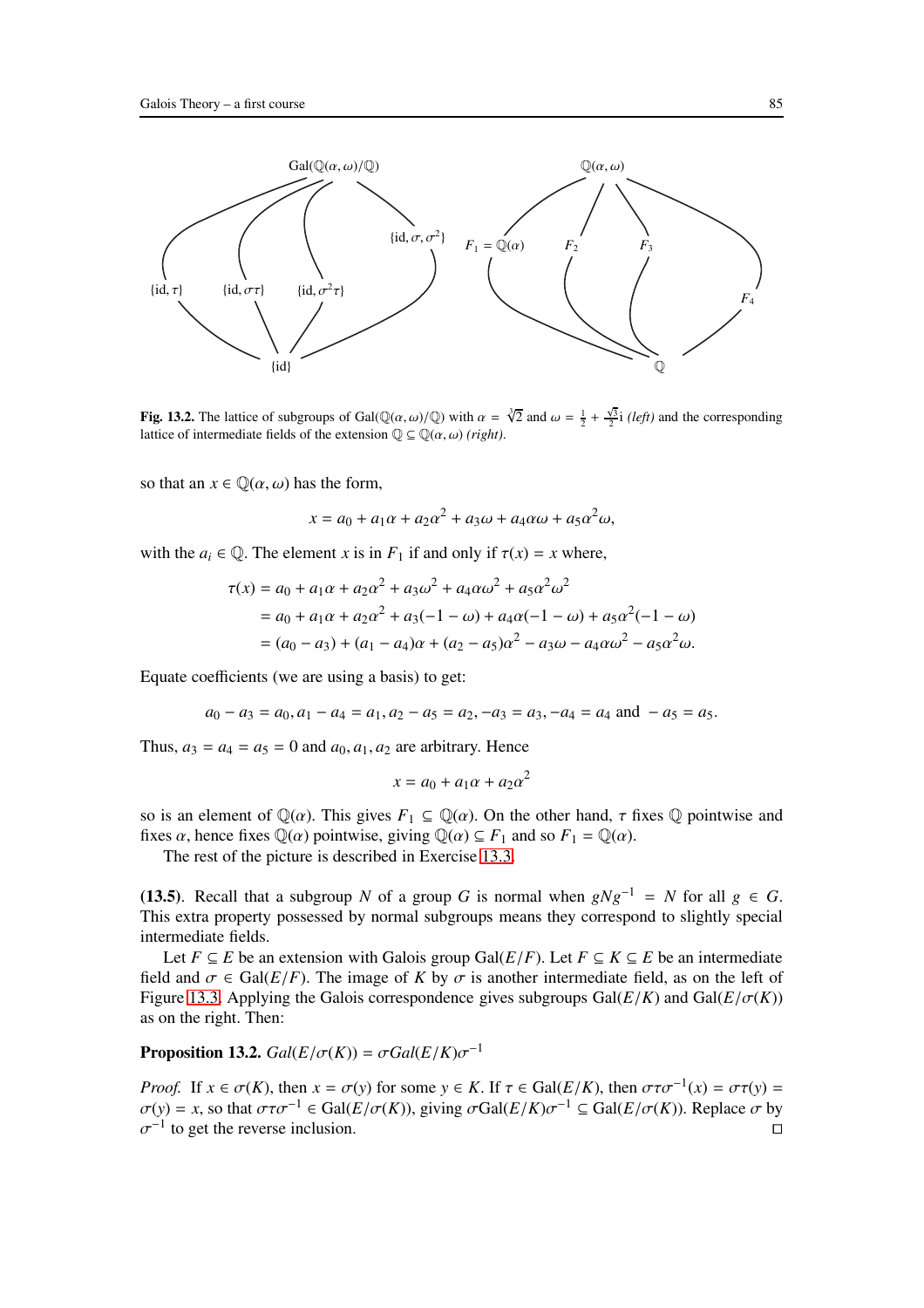

<span id="page-85-0"></span>

The Galois Correspondence (part 2). *Suppose we have the assumptions of the first part of the Galois correspondence. If K is an intermediate field then*  $\sigma(K) = K$ , for all  $\sigma \in Gal(E/F)$ , *if and only if Gal*(*E*/*K*) *is a normal subgroup of Gal*(*E*/*F*)*. In this case,*

 $Gal(E/F)/Gal(E/K) \cong Gal(K/F).$ 

*Proof.* If  $\sigma(K) = K$  for all  $\sigma$  then by Proposition [13.2,](#page-84-0)  $\sigma \text{Gal}(E/K) \sigma^{-1} = \text{Gal}(E/\sigma(K)) =$ Gal( $E/K$ ) for all  $\sigma$ , and so Gal( $E/K$ ) is normal. Conversely, if Gal( $E/K$ ) is normal then Propo-sition [13.2](#page-84-0) gives  $Gal(E/\sigma(K)) = Gal(E/K)$  for all  $\sigma$ , where  $X \mapsto Gal(E/X)$  is a 1-1 map by the first part of the Galois correspondence. We thus have  $\sigma(K) = K$  for all  $\sigma$ .

Define a map Gal( $E/F$ )  $\rightarrow$  Gal( $K/F$ ) by taking an automorphism  $\sigma$  of *E* fixing *F* pointwise and restricting it to *K*. We get an automorphism of *K* as  $\sigma(K) = K$ . The map is a homomorphism as the operation is composition in both groups. A  $\sigma$  is in the kernel if and only if it restricts to the identity map on  $K$  – that is, fixes  $K$  pointwise – when restricted, which happens if and only if  $\sigma$  is in Gal( $E/K$ ). If  $\sigma$  is an automorphism of *K* fixing *F* pointwise then by Theorem F, it can be extended to an automorphism of *E* fixing *F* pointwise. Thus any element of the Galois group Gal( $K/F$ ) can be obtained by restricting an element of Gal( $E/F$ ) and the homomorphism is onto. The isomorphism follows by the first isomorphism theorem. ⊓⊔

(13.6). Here is a simple application:

**Proposition 13.3.** *Let*  $F \subseteq E$  *be an extension satisfying the conditions of the Galois correspondence. If*  $F \subseteq K \subseteq E$  with  $F \subseteq K$  an extension of degree two, then any  $\sigma \in Gal(E/F)$  *sends* K *to itself.*

Applying the Galois correspondence (part 1), the subgroup  $Gal(E/K)$  has index two in  $Gal(E/F)$ , hence is normal by Exercise [10.14.](#page-68-0) Now apply the Galois correspondence (part 2).

### *Further Exercises for Section 13*

<span id="page-85-1"></span>*In all these exercises, you can assume that the condition (*†*) of* [\(13.2\)](#page-81-1) *holds.*

*Exercise 13.1.* Let  $\alpha = \sqrt[4]{2} \in \mathbb{R}$  and  $i \in \mathbb{C}$ , and consider the field  $\mathbb{Q}(\alpha, i) \subset \mathbb{C}$ .

1. Show that there are automorphisms  $\sigma$ ,  $\tau$  of  $\mathbb{Q}(\alpha, i)$  such that

 $\sigma(i) = i, \sigma(\alpha) = \alpha i, \tau(i) = -i, \text{ and } \tau(\alpha) = \alpha.$ 

Show that

$$
G = \{ id, \sigma, \sigma^2, \sigma^3, \tau, \sigma\tau, \sigma^2\tau, \sigma^3\tau \},\
$$

are then *distinct* automorphisms of  $\mathbb{Q}(\alpha, i)$ . Show that  $\tau \sigma = \sigma^3 \tau$ .

- 2. Show that Gal( $\mathbb{Q}(\alpha, i)/\mathbb{Q}$ ) = *G* and that the lattice  $\mathcal{L}(G)$  is as on the left of Figure [13.4.](#page-86-1)
- 3. Find the subgroups  $H_1, H_2$  and  $H_3$  of  $G$ . If the corresponding lattice of subfields is as shown on the right, then express the fields  $F_1$  and  $F_2$  in the form  $\mathbb{Q}(\beta_1, \ldots, \beta_n)$  for  $\beta_1, \ldots, \beta_n \in \mathbb{C}$ .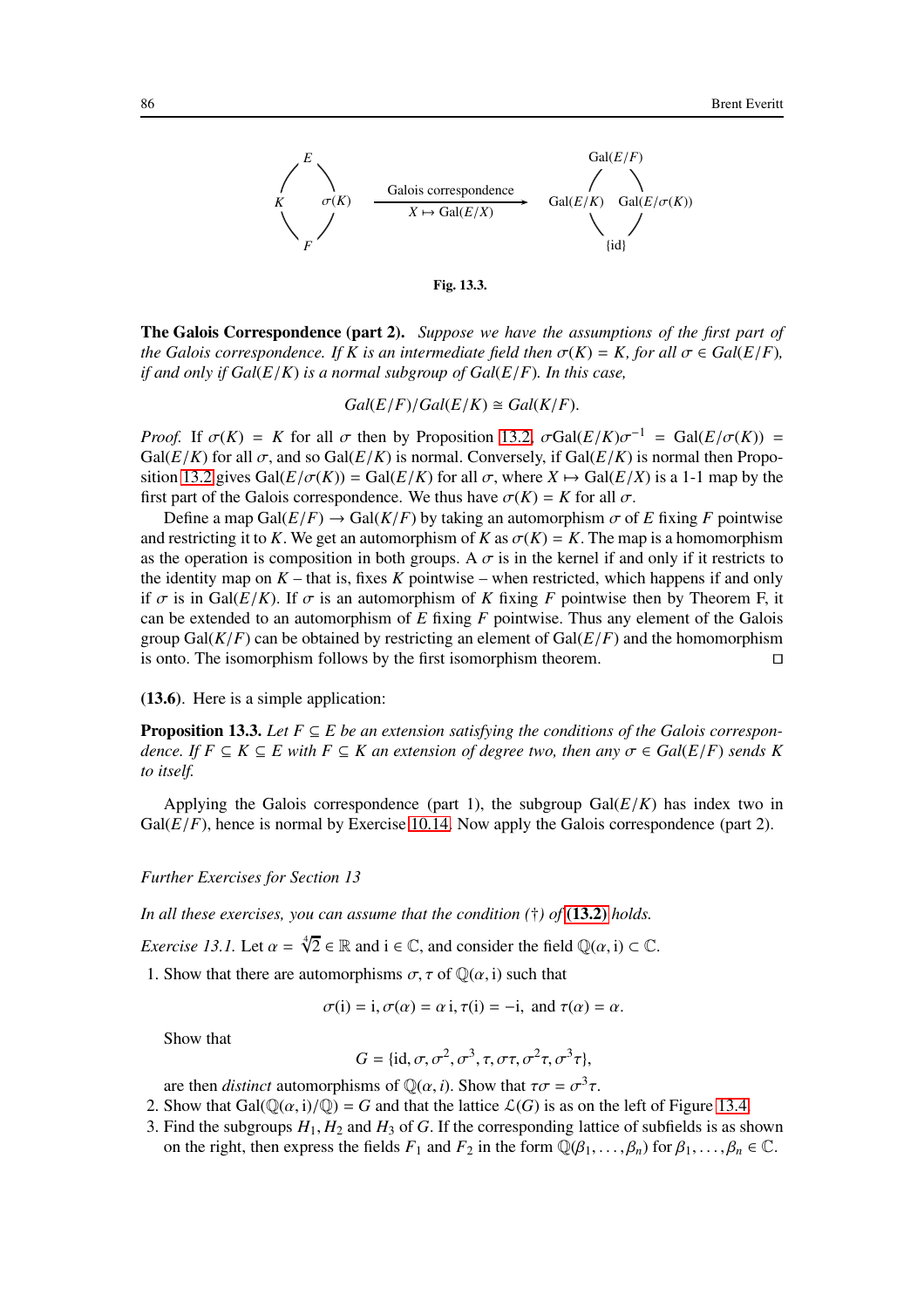

<span id="page-86-1"></span>Fig. 13.4. Exercise [13.1:](#page-85-1) the lattice of subgroups of Gal( $\mathbb{Q}(\alpha, i)/\mathbb{Q}$ ) with  $\alpha = \sqrt[4]{2}$  (*left*) and the corresponding lattice of intermediate fields of the extension  $\mathbb{Q} \subset \mathbb{Q}(\alpha, i)$  *(right)*.

*Exercise 13.2.* Let  $\omega = \cos \frac{2\pi}{7} + i \sin \frac{2\pi}{7} \in \mathbb{C}$ .

1. Show that  $\mathbb{Q}(\omega)$  is the splitting field of the polynomial

$$
1 + x + x^2 + x^3 + x^4 + x^5 + x^6.
$$

and deduce that  $|Gal(\mathbb{Q}(\omega)/\mathbb{Q})| = 6$ . Let  $\sigma \in Gal(\mathbb{Q}(\omega)/\mathbb{Q})$  be such that  $\sigma(\omega) = \omega^3$ . Show that,

$$
Gal(\mathbb{Q}(\omega)/\mathbb{Q}) = \{id, \sigma, \sigma^2, \sigma^3, \sigma^4, \sigma^5\}.
$$

2. Using the Galois correspondence, show that the lattice of intermediate fields is as shown on the right, where  $F_1$  is a degree 2 extension of  $\mathbb Q$  and  $F_2$  a degree 3 extension. Find complex numbers  $\beta_1, \ldots, \beta_n$  such that  $F_2 = \mathbb{Q}(\beta_1, \ldots, \beta_n)$ .

<span id="page-86-0"></span>*Exercise 13.3.* Complete the lattice of intermediate fields from the example in [\(13.4\)](#page-83-0):



Fig. 13.5. The rest of the lattice of intermediate fields for the example in [\(13.4\)](#page-83-0)

<span id="page-86-2"></span>*Exercise 13.4.* Let  $\alpha = \sqrt[6]{2}$  and  $\omega = \frac{1}{2}$  $rac{1}{2} + \frac{\sqrt{3}}{2}$  $\frac{\sqrt{3}}{2}$  i and consider the field extension  $\mathbb{Q} \subset \mathbb{Q}(\alpha, \omega)$ . 1. Find a basis for  $\mathbb{Q}(\alpha,\omega)$  over  $\mathbb{Q}$  and show that  $|Gal(\mathbb{Q}(\alpha,\omega)/\mathbb{Q})|=24$ .

 $\mathbb{Q}(\omega)$ 

 $F<sub>2</sub>$ 

*F*1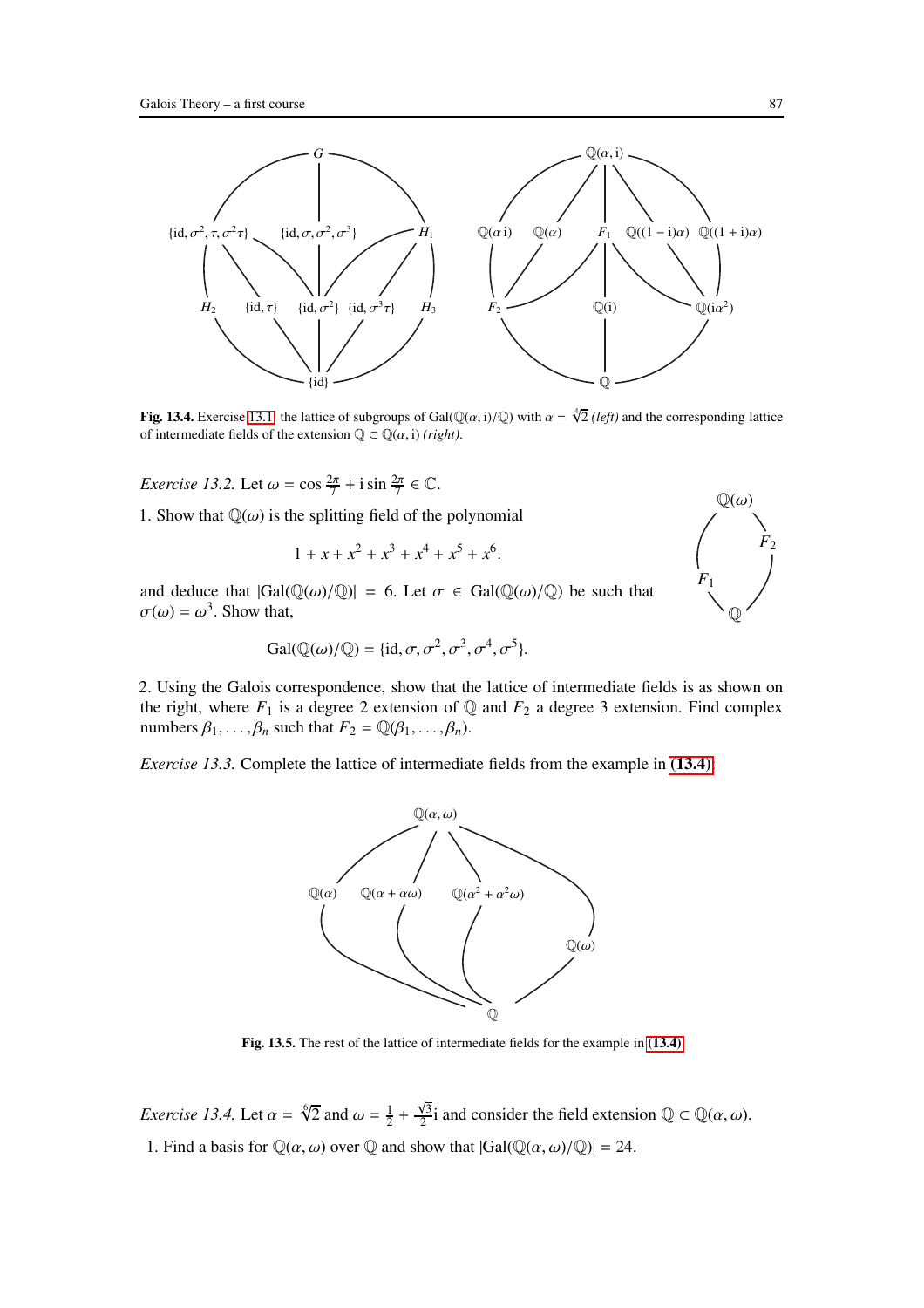*F*

 $\mathbb Q$ 



<span id="page-87-0"></span>**Fig. 13.6.** Exercise [13.4:](#page-86-2)  $\alpha = \sqrt[6]{2}$  and  $\omega = \frac{1}{2} + \frac{\sqrt{3}}{2}i$ 

2. Let  $\sigma, \tau \in Gal(\mathbb{Q}(\alpha, \omega)/\mathbb{Q})$  be such that  $\tau(\alpha) = \alpha, \tau(\omega) = \omega^5$  and  $\sigma(\alpha) = \alpha\omega, \sigma(\omega) = \omega$ . Show that

$$
H = \{\mathrm{id}, \sigma, \sigma^2, \sigma^3, \sigma^4, \sigma^5, \tau, \tau\sigma, \tau\sigma^2, \tau\sigma^3, \tau\sigma^4, \tau\sigma^5\},\
$$

are then distinct elements in Gal $(\mathbb{O}(\alpha, \omega)/\mathbb{O})$ .

3. Part of the subgroup lattice  $\mathcal{L}(G)$  is shown on the left of Figure [13.6.](#page-87-0) Fill in the corresponding part of the lattice of intermediate fields on the right.

*Exercise 13.5.* Let  $\omega = \cos \frac{2\pi}{5} + i \sin \frac{2\pi}{5}$ . 1. Show that  $\mathbb{Q}(\omega)$  is the splitting field of the polynomial  $1 + x + x^2 + x^3 + x^4$ and deduce that  $|Gal(\mathbb{O}(\omega)/\mathbb{O})| = 4$ .  $\mathbb{O}(\omega)$ 2. Let  $\sigma \in \text{Gal}(\mathbb{Q}(\omega)/\mathbb{Q})$  be such that  $\sigma(\omega) = \omega^2$ . Show that  $Gal(\mathbb{Q}(\omega)/\mathbb{Q}) = {\text{id}, \sigma, \sigma^2, \sigma^3}.$ 

Find the subgroup lattice  $\mathcal{L}(G)$  for  $G = \text{Gal}(\mathbb{Q}(\omega)/\mathbb{Q})$ .

3. Using the Galois correspondence, deduce that the lattice of intermediate fields is as shown on the right. Find a complex number  $\beta$  such that  $F = \mathbb{Q}(\beta)$ .

<span id="page-87-1"></span>*Exercise 13.6.* Consider the polynomial  $f(x) = (x^2 - 2)(x^2 - 5) \in \mathbb{Q}[x]$ .

- 1. Show that  $\mathbb{Q}(\sqrt{2}, \sqrt{5})$  is the splitting field of *f* over  $\mathbb{Q}$  and that the Galois group Gal( $\mathbb{Q}(\sqrt{2}, \sqrt{5})$  $\sqrt{5}$ / ℚ) has order four. (You can assume that if *a*, *b*, *c* ∈ ℚ satisfy  $a\sqrt{2} + b\sqrt{5} + c = 0$  then  $a = b = c = 0.$
- 2. Show that there are automorphisms  $\sigma$ ,  $\tau$  of  $\mathbb{Q}(\sqrt{2}, \sqrt{5})$  defined by  $\sigma(\sqrt{2}) = -\sqrt{2}, \sigma(\sqrt{5}) = \sqrt{5}$ and  $\tau(\sqrt{2}) = \sqrt{2}, \tau(\sqrt{5}) = -\sqrt{5}$ . List the elements of the Galois group Gal( $\mathbb{Q}(\sqrt{2}, \sqrt{5})/\mathbb{Q}$ ).
- 3. Complete the subgroup lattice on the left of Figure [14.1](#page-92-0) by listing the elements of *H*, and use your answer to write the field *F* in the form  $\mathbb{Q}(\theta)$  for some  $\theta \in \mathbb{C}$ .

# 14. Applications of the Galois Correspondence

#### *14.1. Constructing polygons*

If *p* is a prime number, then a regular *p*-gon can be constructed *only if p* is a Fermat prime of the form

$$
2^{2^t}+1.
$$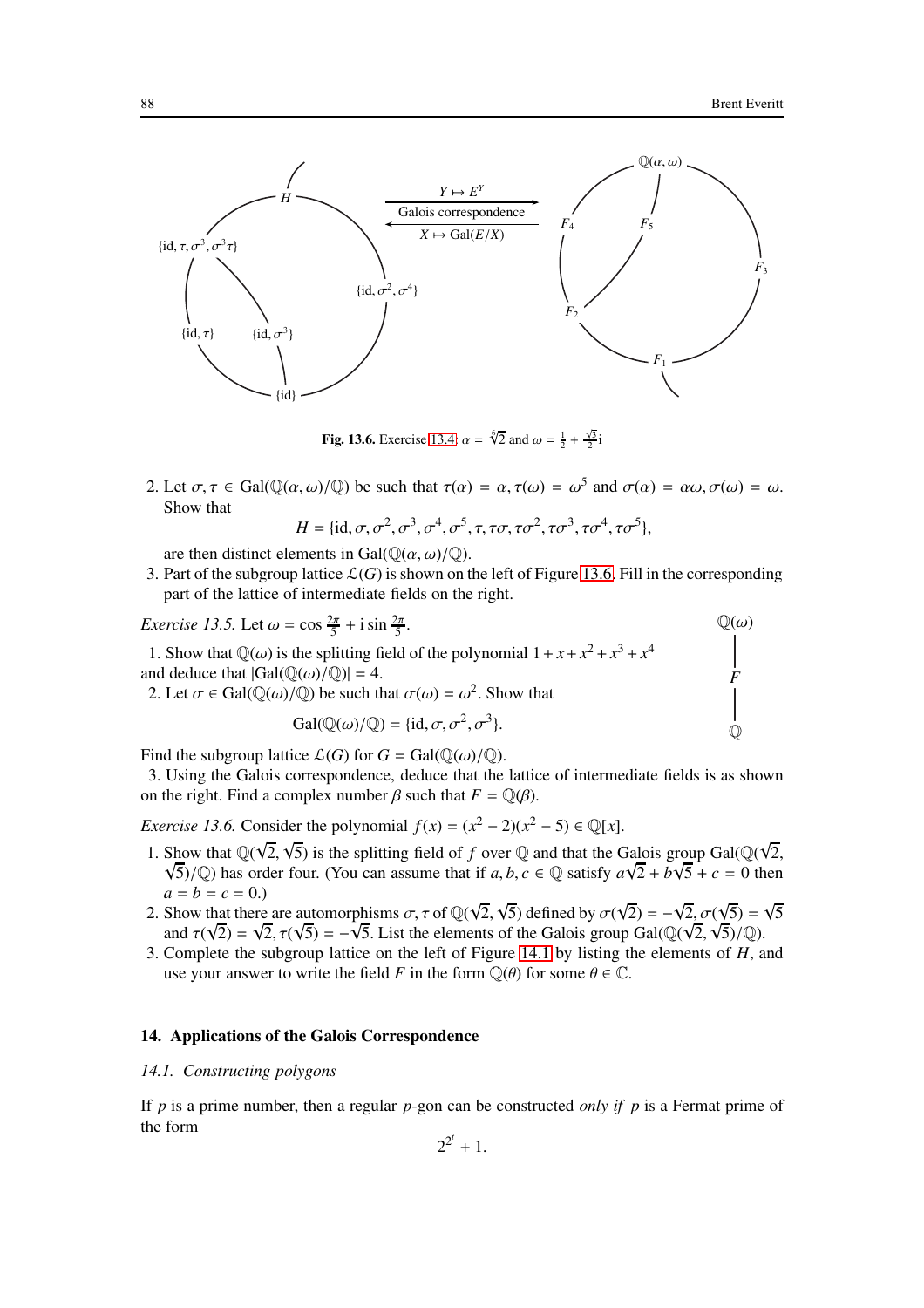

**Fig. 14.1.** Exercise [13.6:](#page-87-1) subgroup and intermediate field lattice for the extension  $\mathbb{Q} \subset \mathbb{Q}(\sqrt{2}, \sqrt{5})$ .

This negative result was proved in Section [9,](#page-56-0) and required only the degrees of extensions. We didn't need any symmetries of fields.

<span id="page-88-0"></span>Galois theory proper – the interplay between fields and their Galois groups – allows us to prove positive results:

**Theorem 14.1.** If  $p = 2^{2^t} + 1$  is a Fermat prime then a regular p-gon can be constructed.

*Proof.* By Theorem E we need a tower of fields,

$$
\mathbb{Q} \subset K_1 \subset \cdots \subset K_n = \mathbb{Q}(\zeta),
$$

where  $\zeta = \cos(2\pi/p) + i \sin(2\pi/p)$  and  $[K_i : K_{i-1}] = 2$ . We will get the tower by analysing the Galois group  $Gal(\mathbb{Q}(\zeta)/\mathbb{Q})$  and applying the Galois correspondence. As  $\mathbb{Q}(\zeta)$  is the splitting field over Q of the *p*-th cyclotomic polynomial

$$
\Phi_p(x) = x^{p-1} + x^{p-2} + \dots + x + 1,
$$

we have by Theorem G:

$$
|\text{Gal}(\mathbb{Q}(\zeta)/\mathbb{Q})| = [\mathbb{Q}(\zeta) : \mathbb{Q}] = \deg \Phi_p = p - 1 = 2^{2^t} = 2^n.
$$

The roots of  $\Phi$  are the powers  $\zeta^k$ , and these all lie in  $\mathbb{Q}(\zeta)$ . We can thus apply the Galois correspondence by Proposition [13.1.](#page-83-1) In Section [11](#page-69-1) we showed that  $Gal(\mathbb{Q}(\zeta)/\mathbb{Q})$  is a cyclic group, and so by Exercise [10.6,](#page-64-0) there is a chain of subgroups

$$
\{\mathrm{id}\}=H_0\subset H_1\subset\cdots\subset H_n=\mathrm{Gal}(\mathbb{Q}(\zeta)/\mathbb{Q}),
$$

where the subgroup  $H_i$  has order  $2^i$ . Explicitly, if Gal( $\mathbb{Q}(\zeta)/\mathbb{Q}$ ) = { $g, g^2, \ldots, g^{2^{n-1}}, g^{2^n}$  = id} then

$$
\{\mathrm{id}\} \subset \{h_1, h_1^2 = \mathrm{id}\} \subset \{h_2, h_2^2, h_2^3, h_2^4 = \mathrm{id}\} \subset \cdots \subset \{h_{n-1}, h_{n-1}^2, \ldots, h_{n-1}^{2^{n-1}} = \mathrm{id}\} \subset \mathrm{Gal}(\mathbb{Q}(\zeta)/\mathbb{Q})
$$

where  $h_i = g^{2^{n-i}}$  and  $H_i$  is the subgroup generated by  $h_i$  The Galois correspondence thus gives a chain of fields,

$$
\mathbb{Q} = K_0 \subset K_1 \subset \cdots \subset K_n = \mathbb{Q}(\zeta),
$$

where  $K_{n-i}$  is the fixed field  $E^{H_i}$  of the subgroup  $H_i$ . We have  $2^i = [G : H_{n-i}] = [K_i : \mathbb{Q}]$ , so by the tower law

$$
2^{i} = [K_{i} : \mathbb{Q}] = [K_{i} : K_{i-1}][K_{i-1} : \mathbb{Q}] = [K_{i} : K_{i-1}]2^{i-1}
$$

and hence  $[K_i : K_{i-1}] = 2$  as desired. □

Theorem [14.1](#page-88-0) and [\(9.4\)](#page-59-0) then give: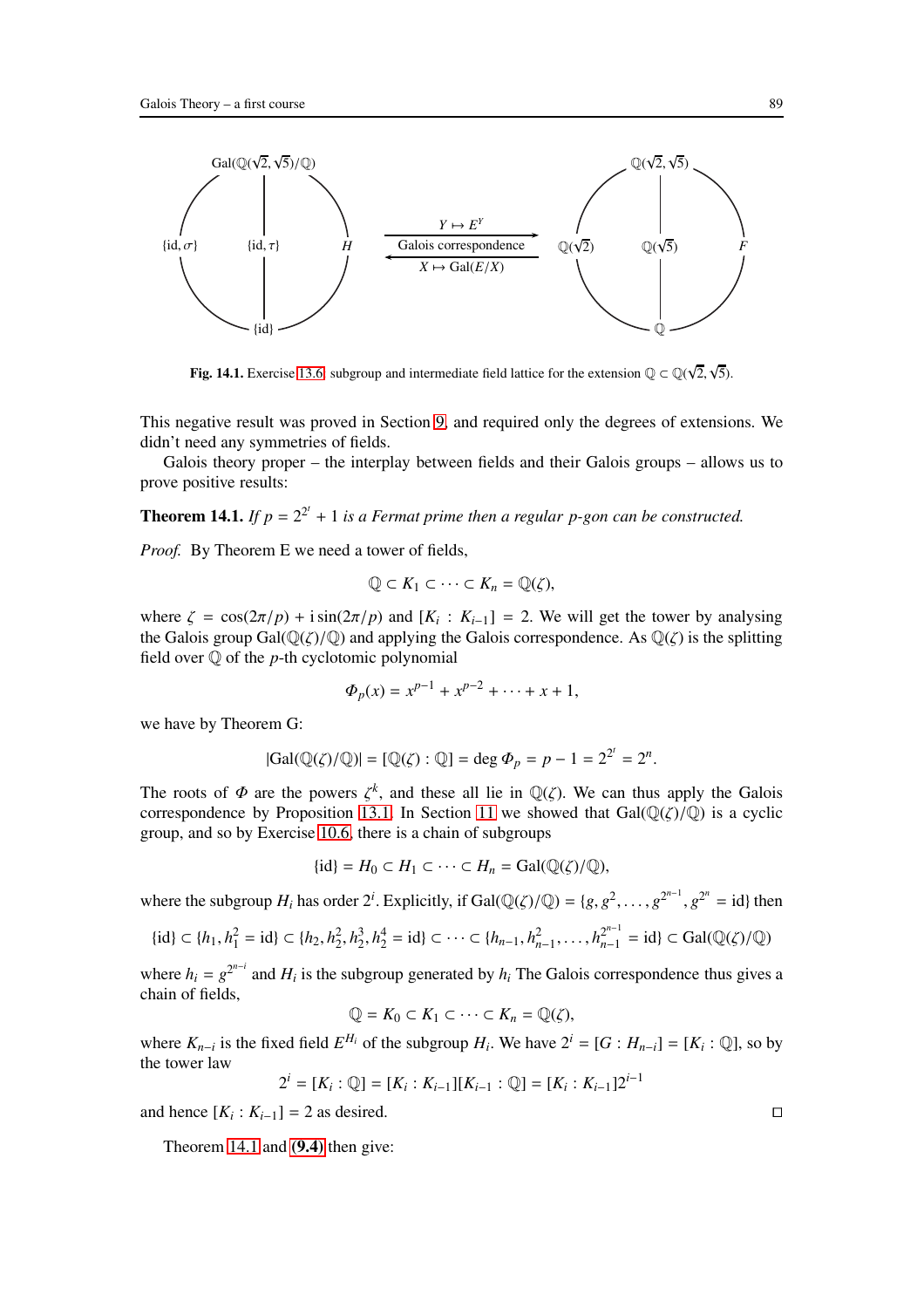**Corollary 14.1.** If p is a prime then a p-gon can be constructed if and only if  $p = 2^{2^t} + 1$  is a *Fermat prime.*

**Corollary 14.2.** If  $n = 2^k p_1 p_2 ... p_m$  with the  $p_i$  Fermat primes, then a regular n-gon can be *constructed.*

*Proof.* A  $2^k$ -gon can be constructed by repeatedly bisecting angles, and thus an *n*-gon, where *n* has the form given, by Exercise [6.4.](#page-44-0)

A little more Galois Theory, which we omit, gives the following complete answer to what *n*-gons can be constructed:

**Theorem 14.2.** An n-gon can be constructed if and only if  $n = 2^k p_1 p_2 \dots p_m$  with the  $p_i$  Fermat *primes.*

(14.1). The angle  $\pi/n$  can be constructed precisely when the angle  $2\pi/n$  can be constructed which in turns happens precisely when the regular *n*-gon can be constructed. Thus, the list of submultiples of  $\pi$  that are constructible runs as,

$$
\frac{\pi}{2}, \frac{\pi}{3}, \frac{\pi}{4}, \frac{\pi}{5}, \frac{\pi}{6}, \frac{\pi}{8}, \frac{\pi}{10}, \frac{\pi}{12}, \frac{\pi}{15}, \dots
$$

*Exercise 14.1.* Give direct proofs of the non-constructability of the angles,

$$
\frac{\pi}{7}, \frac{\pi}{9}, \frac{\pi}{11} \text{ and } \frac{\pi}{13}.
$$

### *14.2. The Fundamental Theorem of Algebra*

We saw this in Section [2.](#page-13-1) We now prove it using the Galois correspondence, starting with two observations:

(i). *There are no extensions of*  $\mathbb R$  *of odd degree* > 1. Any polynomial in  $\mathbb R[x]$  has roots that are either real or occur in complex conjugate pairs, hence a real polynomial with odd degree  $> 1$ has a real root and is reducible over R. Thus, the minimum polynomial over R of any  $\alpha \notin \mathbb{R}$ must have even degree so that the degree  $[\mathbb{R}(\alpha) : \mathbb{R}]$  is even. If  $\mathbb{R} \subset L$  is an extension, then for  $\alpha \in L \setminus \mathbb{R}$ , we have

$$
[L:\mathbb{R}]=[L:\mathbb{R}(\alpha)][\mathbb{R}(\alpha):\mathbb{R}],
$$

is also even.

(ii). *There is no extension of*  $\mathbb C$  *of degree two.* For if  $\mathbb C \subset L$  with  $[L : \mathbb C] = 2$  then an  $\alpha \in L \setminus \mathbb C$ gives the intermediate  $\mathbb{C} \subset \mathbb{C}(\alpha) \subset L$  with  $[\mathbb{C}(\alpha) : \mathbb{C}] = 1$  or 2 by the Tower law. If this degree equals 1 then  $\alpha \in \mathbb{C}$ ; thus  $[\mathbb{C}(\alpha) : \mathbb{C}] = 2$ , and hence  $L = \mathbb{C}(\alpha)$ . If f is the minimum polynomial of  $\alpha$  over  $\mathbb C$  then  $f = x^2 + bx + c$  for  $b, c \in \mathbb C$  with  $\alpha$  one of the two roots

$$
\frac{-b \pm \sqrt{b^2 - 4c}}{2}.
$$

But these are both in  $\mathbb{C}$ , contradicting the choice of  $\alpha$ .

**Fundamental Theorem of Algebra.** *Any non-constant*  $f \in \mathbb{C}[x]$  *has a root in*  $\mathbb{C}$ *.*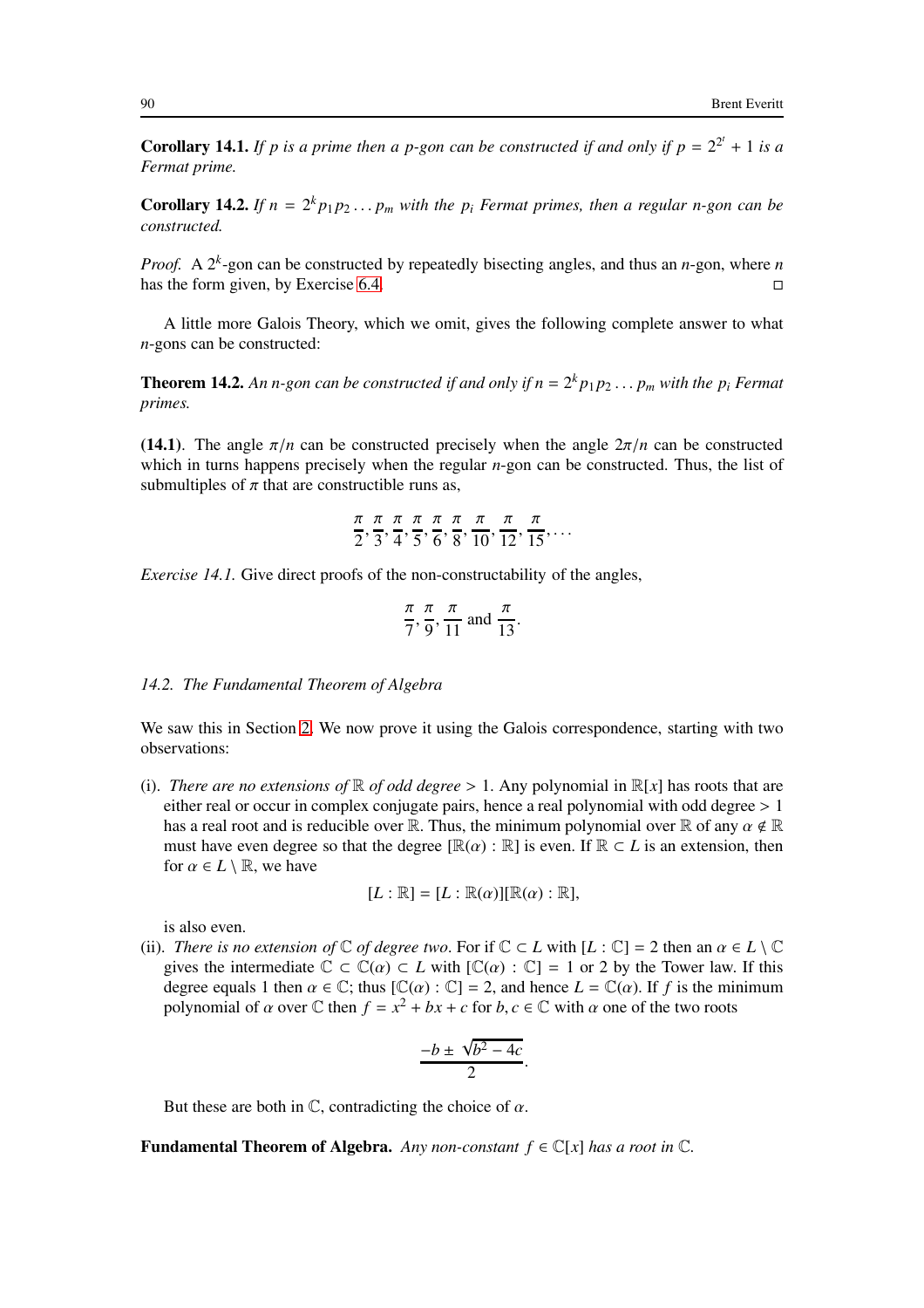

<span id="page-90-0"></span>Fig. 14.2. Using the Galois correspondence to prove the Fundamental Theorem of Algebra.

*Proof.* The proof toggles back and forth between intermediate fields and subgroups of Galois groups using the Galois correspondence. All the fields and groups appear in Figure [14.2.](#page-90-0) If  $f = pq$  is reducible over  $\mathbb{R}$ , then replace  $f$  in what follows by  $p$ . Thus we may assume that  $f$  is irreducible over  $\mathbb R$  and let *E* be the splitting field over  $\mathbb R$ , not of *f*, but of  $(x^2 + 1)f$ . We have  $\mathbb R$ and  $\pm i$  are in *E*, hence  $\mathbb C$  is too, giving the series of extensions  $\mathbb R \subset \mathbb C \subseteq E$ .

Since  $G = \text{Gal}(E/\mathbb{R})$  is a finite group, we can factor from its order all the powers of 2, writing  $|G| = 2^k m$ , where  $m \ge 1$  is odd. Sylow's Theorem then gives a subgroup *H* of *G* of order  $2^k$ , and the Galois correspondence gives the intermediate field  $F = E^H$  with the extension  $F \subset E$  of degree  $2^k$ . As  $[E : \mathbb{R}] = [E : F][F : \mathbb{R}]$  with  $[E : \mathbb{R}] = |G| = 2^k m$ , we have that *F* is a degree *m* extension of R. As *m* is odd and no such extensions exist if  $m > 1$ , we must have  $m = 1$ , so that  $|G| = 2^k$ .

Using the Galois correspondence in the reverse direction, the subgroup  $Gal(E/\mathbb{C})$  has order dividing  $|G| = 2^k$ , hence order  $2^s$  for some  $0 \le s \le k$ . If  $s > 0$  then there is a non-trivial subgroup *K* of Gal(*E*/ $\mathbb{C}$ ) of order  $2^{s-1}$ , with  $2^{s-1}[E^H : \mathbb{C}] = [E : \mathbb{C}] = |Gal(E/\mathbb{C})| = 2^s$ . Thus,  $E^H$  is a degree 2 extension of  $\mathbb{C}$ , a contradiction to the second observation above. We thus have  $s = 0$ , hence  $|Gal(E/\mathbb{C})| = 1$ . We now have two fields, *E* and  $\mathbb{C}$ , that map via the 1-1 map  $X \mapsto \text{Gal}(E/X)$  to the trivial group. The conclusion is that  $E = \mathbb{C}$ . As *E* is the splitting field of the polynomial  $(x^2 + 1)f$ , we get that *f* has a root (indeed *all* its roots) in  $\mathbb{C}$ . the polynomial  $(x^2 + 1)f$ , we get that *f* has a root (indeed *all* its roots) in  $\mathbb{C}$ . □

## 15. (Not) Solving Equations

We can finally return to the theme of Section [0:](#page-2-0) finding algebraic expressions for the roots of polynomials.

(15.1). The formulae for the roots of quadratics, cubics and quartics express the roots in terms of the coefficients, the four field operations  $+$ ,  $-$ ,  $\times$ ,  $\div$  and *n*-th roots  $\sqrt{$ ,  $\sqrt[3]{}$ ,  $\sqrt[4]{}$ . These roots thus lie in an extension of Q obtained by adjoining certain *n*-th roots.

**Definition 15.1 (radical extension of ①).** An extension  $Q ⊂ E$  is radical when there is a se*quence of simple extensions,*

 $\mathbb{Q} \subset \mathbb{Q}(\alpha_1) \subset \mathbb{Q}(\alpha_1, \alpha_2) \subset \cdots \subset \mathbb{Q}(\alpha_1, \alpha_2, \ldots, \alpha_k) = E$ 

*with some power* α *mi*  $a_i^{m_i}$  *of*  $\alpha_i$  *contained in*  $\mathbb{Q}(\alpha_1, \alpha_2, \ldots, \alpha_{i-1})$  *for each i.*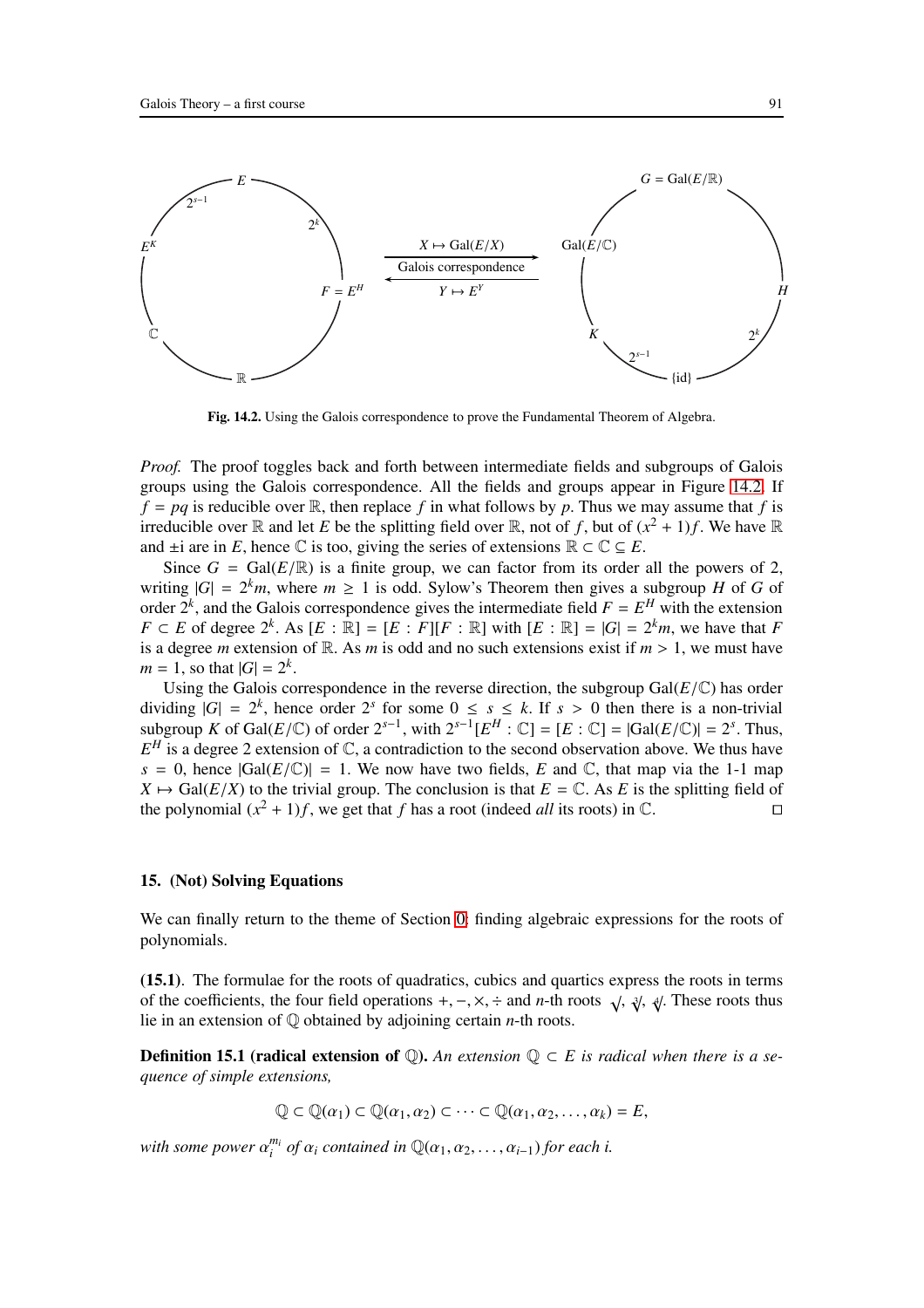Each extension in the sequence is thus obtained by adjoining to the previous field in the sequence, the *mi*-th root of some element.

A simple example:

$$
\mathbb{Q} \subset \mathbb{Q}(\sqrt{2}) \subset \mathbb{Q}(\sqrt{2}, \sqrt[3]{5}) \subset \mathbb{Q}(\sqrt{2}, \sqrt[3]{5}, \sqrt{\sqrt{2}-7\sqrt[3]{5}}).
$$

By repeatedly applying Theorem D, the elements of a radical extension are seen to have expressions in terms of rational numbers,  $+$ ,  $-$ ,  $\times$ ,  $\div$  and  $\sqrt[n]{\ }$  for various *n*.

**Definition 15.2 (polynomial solvable by radicals).** *A polynomial*  $f \in \mathbb{Q}[x]$  *is solvable by radicals when its splitting field over* Q *is contained in some radical extension.*

Notice that we are dealing with a fixed specific polynomial, and not an arbitrary one. The radical extension containing the splitting field will depend on the polynomial.

(15.2). Any quadratic polynomial  $ax^2 + bx + c$  is solvable by radicals, with splitting field in the radical extension

$$
\mathbb{Q} \subseteq \mathbb{Q}(\sqrt{b^2 - 4ac}).
$$

Similarly, the formulae for the roots of cubics and quartics give for any specific such polynomial, radical extensions containing their splitting fields.

(15.3). Recalling the definition of soluble group given in Section [10:](#page-62-0)

**Theorem H (Galois).** *A polynomial*  $f \in \mathbb{Q}[x]$  *is solvable by radicals if and only if its Galois group over* Q *is soluble.*

The proof, which we omit, uses the full power of the Galois correspondence, with the sequence of extensions in a radical extension corresponding to the sequence of subgroups

$$
\{1\} = H_0 \triangleleft H_1 \triangleleft \cdots \triangleleft H_{n-1} \triangleleft H_n = G,
$$

in a soluble group.

(15.4). As a small reality check of Theorem H, we saw in Section [11](#page-69-1) that the Galois group over  $\mathbb Q$  of a quadratic polynomial is either the trivial group {id} or the (Abelian) permutation group  $\{\mathbf i \mathbf d, (\alpha, \beta)\}\$  where  $\alpha, \beta \in \mathbb C$  are the roots. Abelian groups are soluble – see [\(10.8\)](#page-65-0) – and this syncs with quadratics being solvable by radicals via the quadratic formula.

Similarly, the possible Galois groups of cubic polynomials are shown in Figure [11.3.](#page-85-0) Apart from  $S_3$ , these are also Abelian. But  $S_3$  is the symmetry group of an equilateral triangle lying in the plane – soluble by  $(10.9)$ .

(15.5). Somewhat out of chronological order, we have:

**Theorem 15.1 (Abels-Fubini).** *The polynomial*  $f = x^5 - 4x + 2$  *is not solvable by radicals.* 

The roots of  $x^5 - 4x + 2$  are algebraic numbers, yet there is no algebraic expression for them.

*Proof.* We show that the Galois group of f over Q is insoluble. Indeed, we show that the Galois group is the symmetric group  $S_5$ , which contains the non-Abelian, finite simple group  $A_5$ . Thus  $S<sub>5</sub>$  contains an insoluble subgroup, hence is insoluble, as any subgroup of a soluble group is soluble by Exercises [10.8](#page-65-2) and [10.9.](#page-66-0)

If  $E$  is the splitting field over  $\mathbb Q$  of  $f$ , then

$$
E = \mathbb{Q}(\alpha_1, \alpha_2, \alpha_3, \alpha_4, \alpha_5),
$$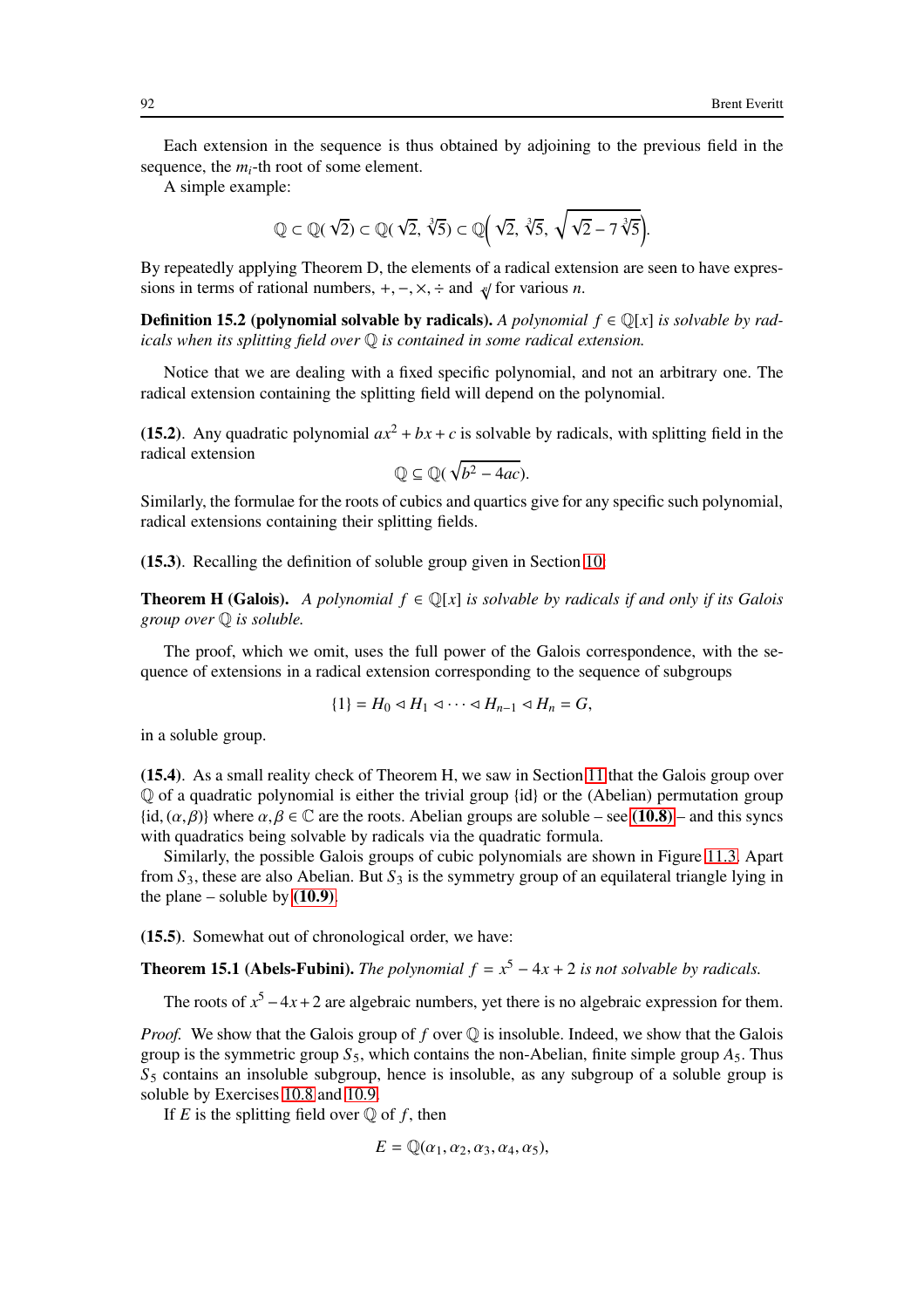

<span id="page-92-0"></span>**Fig. 15.1.** The Galois groups of the quintic polynomials  $x^5 + ax + b$  for −40 ≤ *a*, *b* ≤ 40 (re-drawn from the *Mathematica* poster, "Solving the Quintic").

where the  $\alpha_i \in \mathbb{C}$  are the roots of *f* and the Galois group is Gal( $E/\mathbb{Q}$ ), itself a subgroup of the group of permutations of  $\{\alpha_1, \dots, \alpha_5\}$  – which is  $\cong S_5$ .

The polynomial  $f$  is irreducible over  $\mathbb Q$  by Eisenstein, hence is the minimum polynomial of  $\alpha_1$  over Q. The extension  $\mathbb{Q} \subset \mathbb{Q}(\alpha_1)$  thus has degree five, and the Tower law gives

$$
[E:\mathbb{Q}]=[E:\mathbb{Q}(\alpha_1)][\mathbb{Q}(\alpha_1):\mathbb{Q}].
$$

The degree of the extension  $\mathbb{Q} \subset E$  is therefore divisible by the degree of the extension  $\mathbb{Q} \subset \mathbb{Q}(\alpha_1)$ , ie: divisible by five. Moreover, by Theorem G, the group  $Gal(E/\mathbb{Q})$ has order the degree  $[E: \mathbb{Q}]$ , and so the group has order divisible by five. By Cauchy's Theorem, the Galois group contains an element  $\sigma$  of order 5, and a subgroup

$$
\{\mathrm{id}, \sigma, \sigma^2, \sigma^3, \sigma^4\},\
$$



where the permutation  $\sigma$  is a 5-cycle  $\sigma = (a, b, c, d, e)$  when considered as a permutation of the roots. The graph of *f* on the right shows that three of the roots are real, and the other two are thus complex conjugates. By Exercise [11.2,](#page-69-0) complex conjugation is an element of the Galois group having effect the permutation

$$
\tau=(b_1,b_2),
$$

where  $b_1, b_2$  are the two complex roots. But in Section [10](#page-62-0) we saw that  $S_n$  is generated by a *n*-cycle and a transposition, hence the Galois group is  $S_5$  as claimed. □